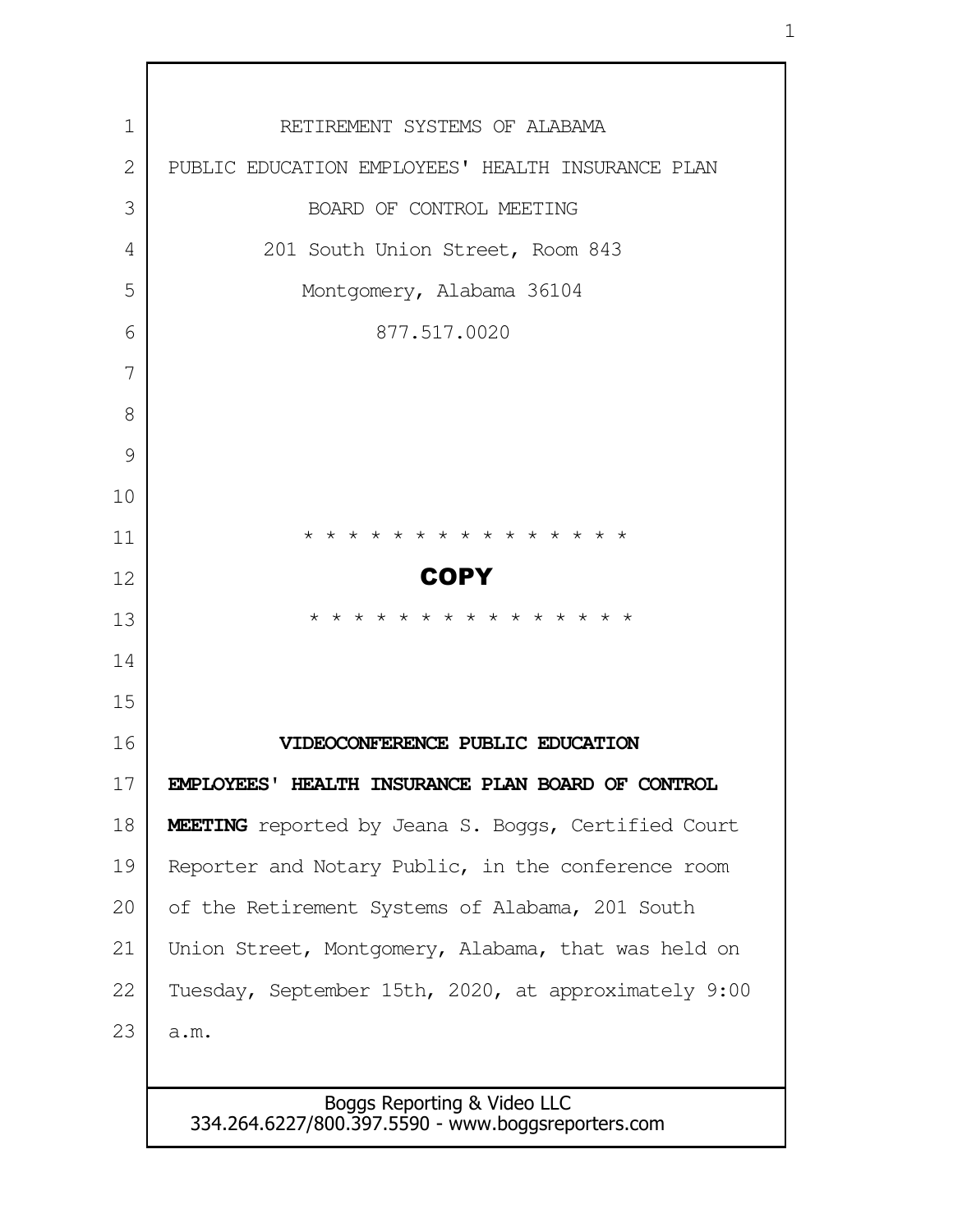| $\mathbf 1$    |                                                                                   |
|----------------|-----------------------------------------------------------------------------------|
| $\overline{2}$ | APPEARANCES                                                                       |
| 3              | BOARD MEMBERS:                                                                    |
| 4              | MR. LUKE HALLMARK, CHAIRMAN                                                       |
| 5              | MR. JOHN R. WHALEY, VICE-CHAIRMAN                                                 |
| 6              | MR. KELLY BUTLER                                                                  |
| 7              | MR. JOHN MCMILLAN                                                                 |
| 8              | DR. ERIC MACKEY                                                                   |
| 9              | DR. JOSEPH G. VAN MATRE                                                           |
| 10             | DR. SUSAN WILLIAMS BROWN                                                          |
| 11             | MS. AMY CREW                                                                      |
| 12             | MS. CHARLENE MCCOY                                                                |
| 13             | MRS. SUSAN LOCKRIDGE                                                              |
| 14             | MR. RUSSELL TWILLEY                                                               |
| 15             | MS. ANITA GIBSON                                                                  |
| 16             | MS. PEGGY MOBLEY                                                                  |
| 17             | MR. JEFF COLE                                                                     |
| 18             | MS. KELLI SHOMAKER                                                                |
| 19             |                                                                                   |
| 20             |                                                                                   |
| 21             |                                                                                   |
| 22             |                                                                                   |
| 23             |                                                                                   |
|                |                                                                                   |
|                | Boggs Reporting & Video LLC<br>334.264.6227/800.397.5590 - www.boggsreporters.com |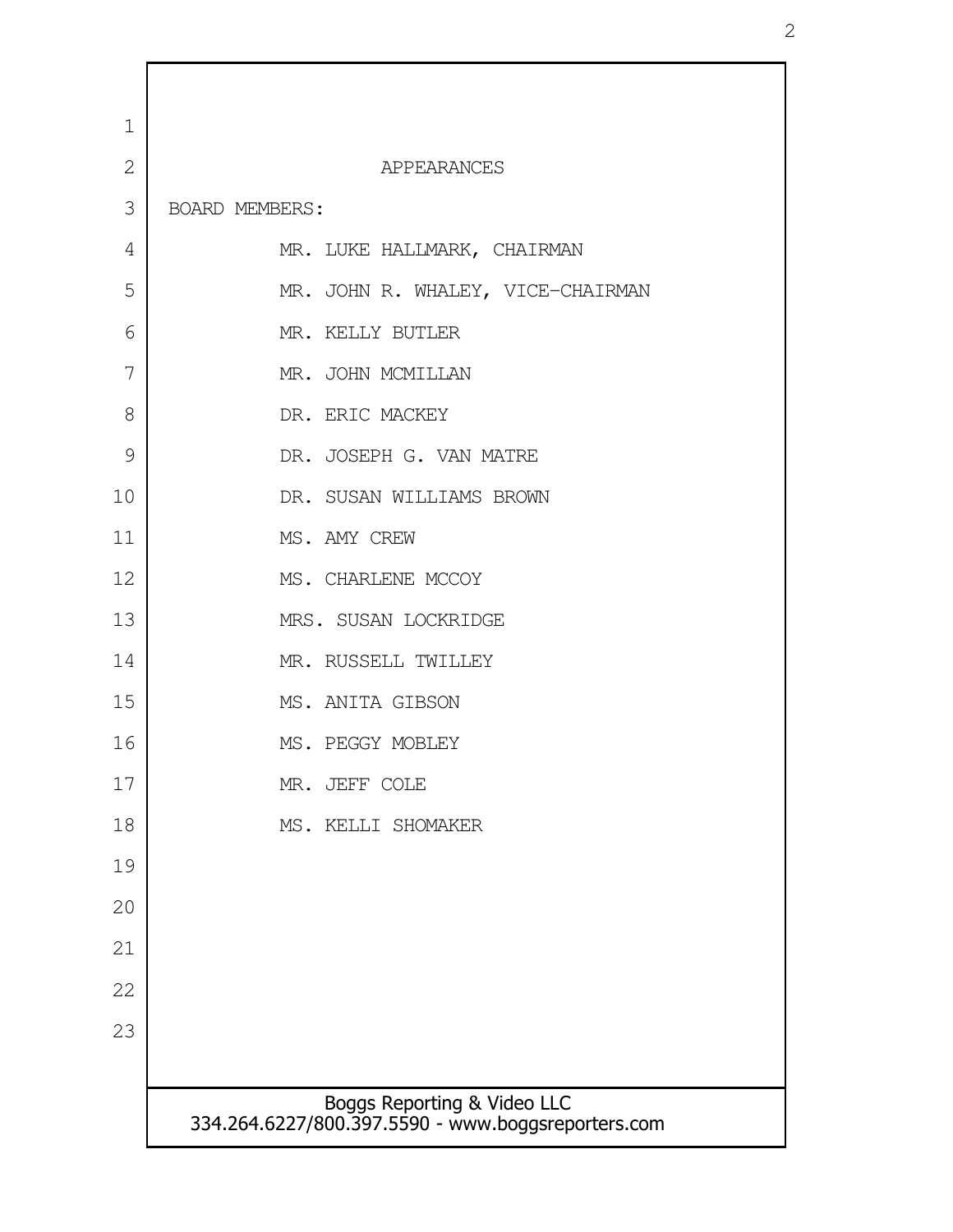| $\mathbf 1$  | ALSO PRESENT:                                                                     |  |
|--------------|-----------------------------------------------------------------------------------|--|
| $\mathbf{2}$ | DR. DAVID BRONNER, RSA CEO                                                        |  |
| 3            | MR. DON YANCEY, RSA DEPUTY DIRECTOR                                               |  |
| 4            | MS. DIANE SCOTT, RSA CFO                                                          |  |
| 5            | MS. DONNA TOWNES, DIRECTOR PEEHIP                                                 |  |
| 6            | MR. DAVE WALES, ASST DIRECTOR PEEHIP                                              |  |
| 7            | MS. EMILY EATON, RSA ASSISTANT                                                    |  |
| 8            | MS. ALISSA BENNETT, ACTUARY                                                       |  |
| 9            |                                                                                   |  |
| 10           |                                                                                   |  |
| 11           |                                                                                   |  |
| 12           |                                                                                   |  |
| 13           |                                                                                   |  |
| 14           |                                                                                   |  |
| 15           |                                                                                   |  |
| 16           |                                                                                   |  |
| 17           |                                                                                   |  |
| 18           |                                                                                   |  |
| 19           |                                                                                   |  |
| 20           |                                                                                   |  |
| 21           |                                                                                   |  |
| 22           |                                                                                   |  |
| 23           |                                                                                   |  |
|              |                                                                                   |  |
|              | Boggs Reporting & Video LLC<br>334.264.6227/800.397.5590 - www.boggsreporters.com |  |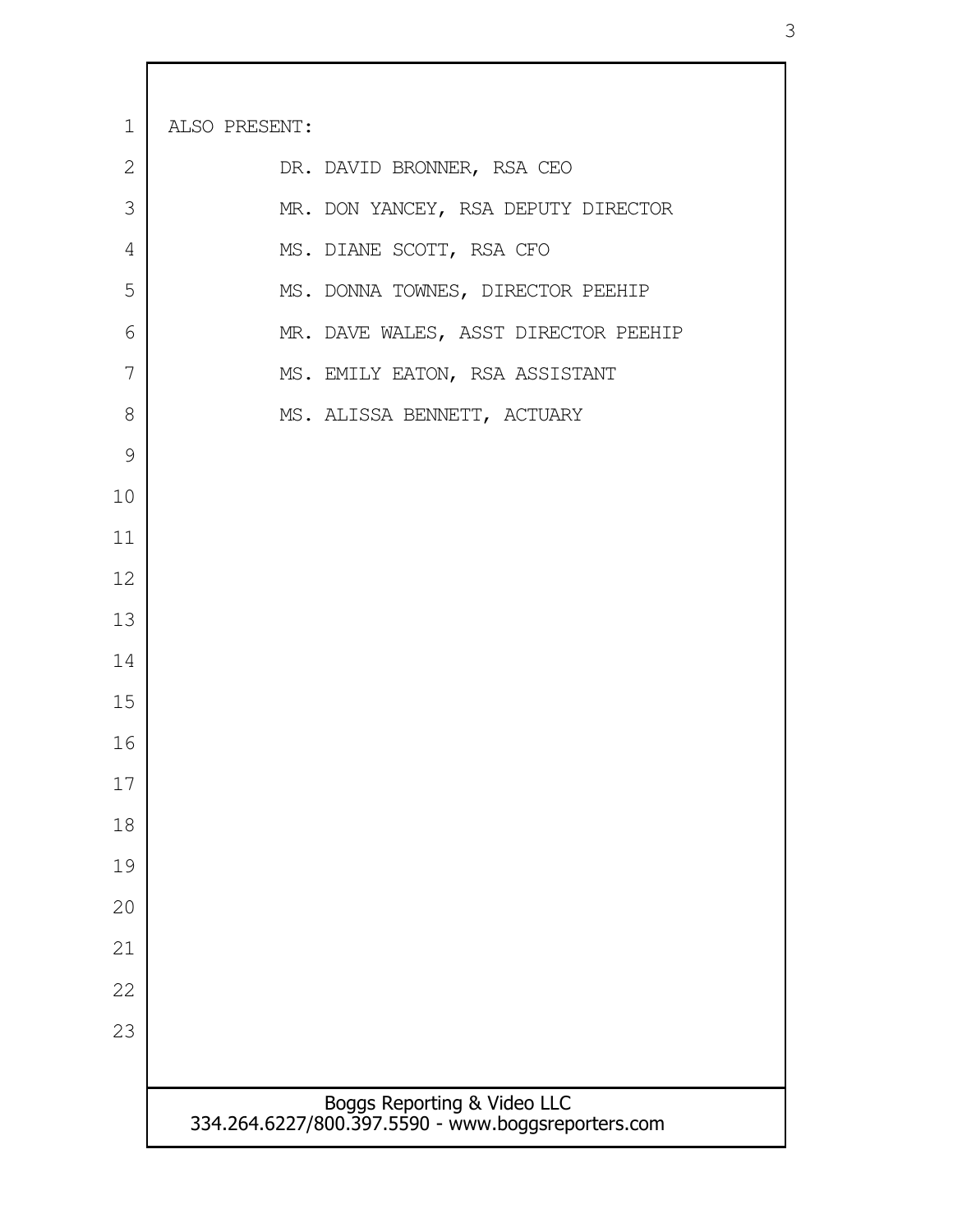| 1              |     | <b>AGENDA</b>                                                                     |
|----------------|-----|-----------------------------------------------------------------------------------|
| $\overline{2}$ | I.  | CALL TO ORDER/ROLL CALL - Emily Eaton5                                            |
| 3              | II. | APPROVAL OF AGENDA - Luke Hallmark7                                               |
| 4              |     | III. OATH OF OFFICE8                                                              |
| 5              |     | Anita Gibson                                                                      |
| 6              |     | Luke Hallmark                                                                     |
| 7              |     | IV APPROVAL OF 5/14/2020 BOARD MEETING MINUTES                                    |
| 8              |     | Luke Hallmark12                                                                   |
| 9              | V   | FINANCIAL UPDATES - Diane Scott12                                                 |
| 10             |     | Actuary Alissa Bennett32                                                          |
| 11             |     | VI PEEHIP BENEFIT PROGRAMS (Part 1)                                               |
| 12             |     | Donna Townes43                                                                    |
| 13             |     | VII PEEHIP BENEFIT PROGRAM UPDATES (Part II)                                      |
| 14             |     | Dave Wales60                                                                      |
| 15             |     | VIII CLOSING COMMENTS - Don Yancey86                                              |
| 16             |     |                                                                                   |
| 17             |     |                                                                                   |
| 18             |     |                                                                                   |
| 19             |     |                                                                                   |
| 20             |     |                                                                                   |
| 21             |     |                                                                                   |
| 22             |     |                                                                                   |
| 23             |     |                                                                                   |
|                |     |                                                                                   |
|                |     | Boggs Reporting & Video LLC<br>334.264.6227/800.397.5590 - www.boggsreporters.com |
|                |     |                                                                                   |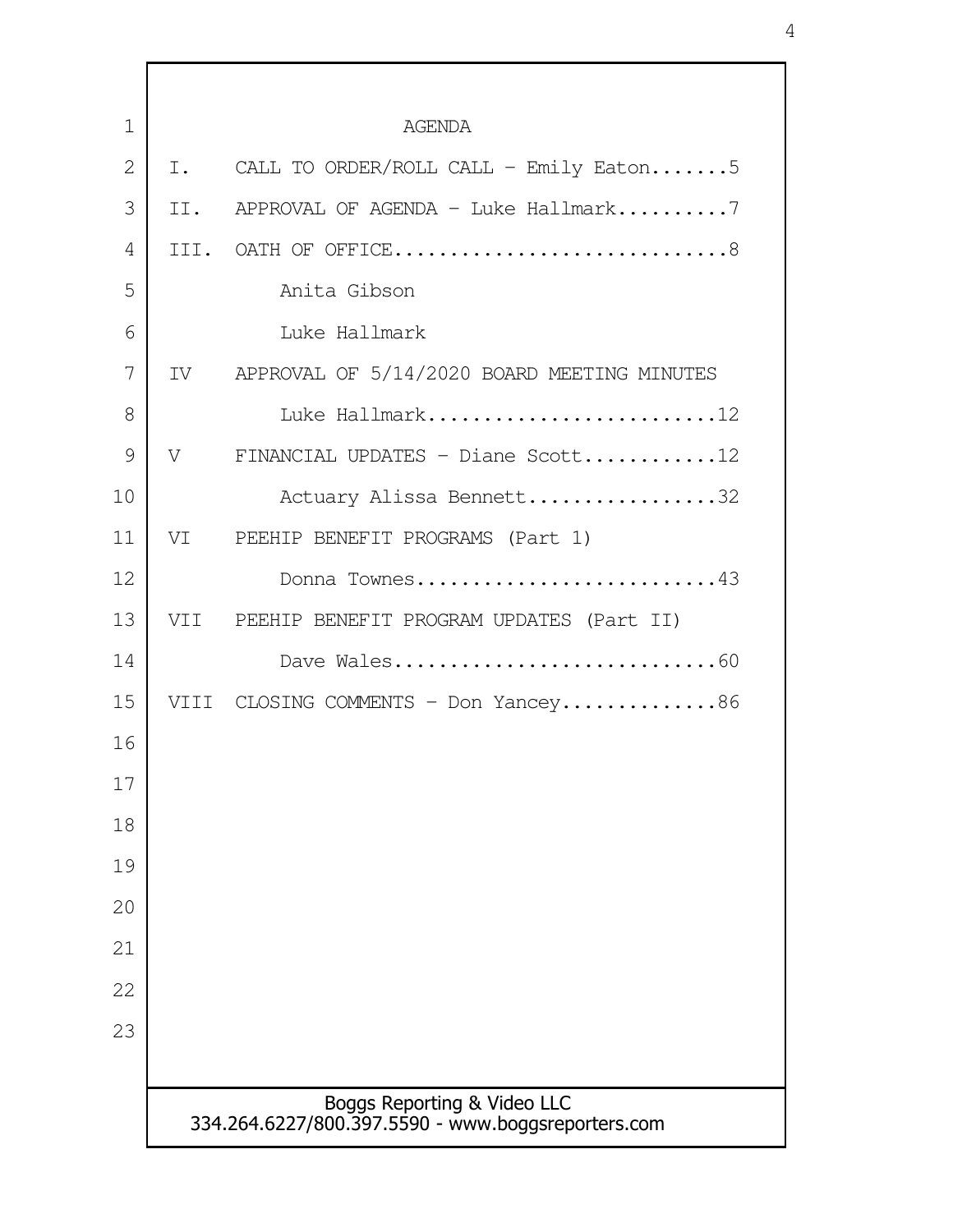| 1             | CALL TO ORDER                                                                     |
|---------------|-----------------------------------------------------------------------------------|
| $\mathbf{2}$  | MR. HALLMARK: All right. It's                                                     |
| 3             | 9:00 and we are about to start our PEEHIP                                         |
| 4             | Board meeting. I'd like to $-$ let's see.                                         |
| 5             | Is Emily -- Emily, could you give us a roll                                       |
| 6             | call, please.                                                                     |
| 7             | ROLL CALL                                                                         |
| 8             | MS. EATON: Luke Hallmark?                                                         |
| $\mathcal{G}$ | MR. HALLMARK: Here.                                                               |
| 10            | MS. EATON: Ricky Whaley?                                                          |
| 11            | MR. WHALEY: Here.                                                                 |
| 12            | MS. EATON: Kelly Butler.                                                          |
| 13            | MR. BUTLER: Here.                                                                 |
| 14            | MS. EATON: John McMillan?                                                         |
| 15            | MR. MCMILLAN: Here.                                                               |
| 16            | MS. EATON: Eric Mackey?                                                           |
| 17            | (No response.)                                                                    |
| 18            | MS. EATON: Joseph Van Matre?                                                      |
| 19            | DR. VAN MATRE:<br>Here.                                                           |
| 20            | MS. EATON: Kelli Shomaker?                                                        |
| 21            | (No response).                                                                    |
| 22            | MR. HALLMARK: Kelli?                                                              |
| 23            | MS. SHOMAKER: I'm here.                                                           |
|               |                                                                                   |
|               | Boggs Reporting & Video LLC<br>334.264.6227/800.397.5590 - www.boggsreporters.com |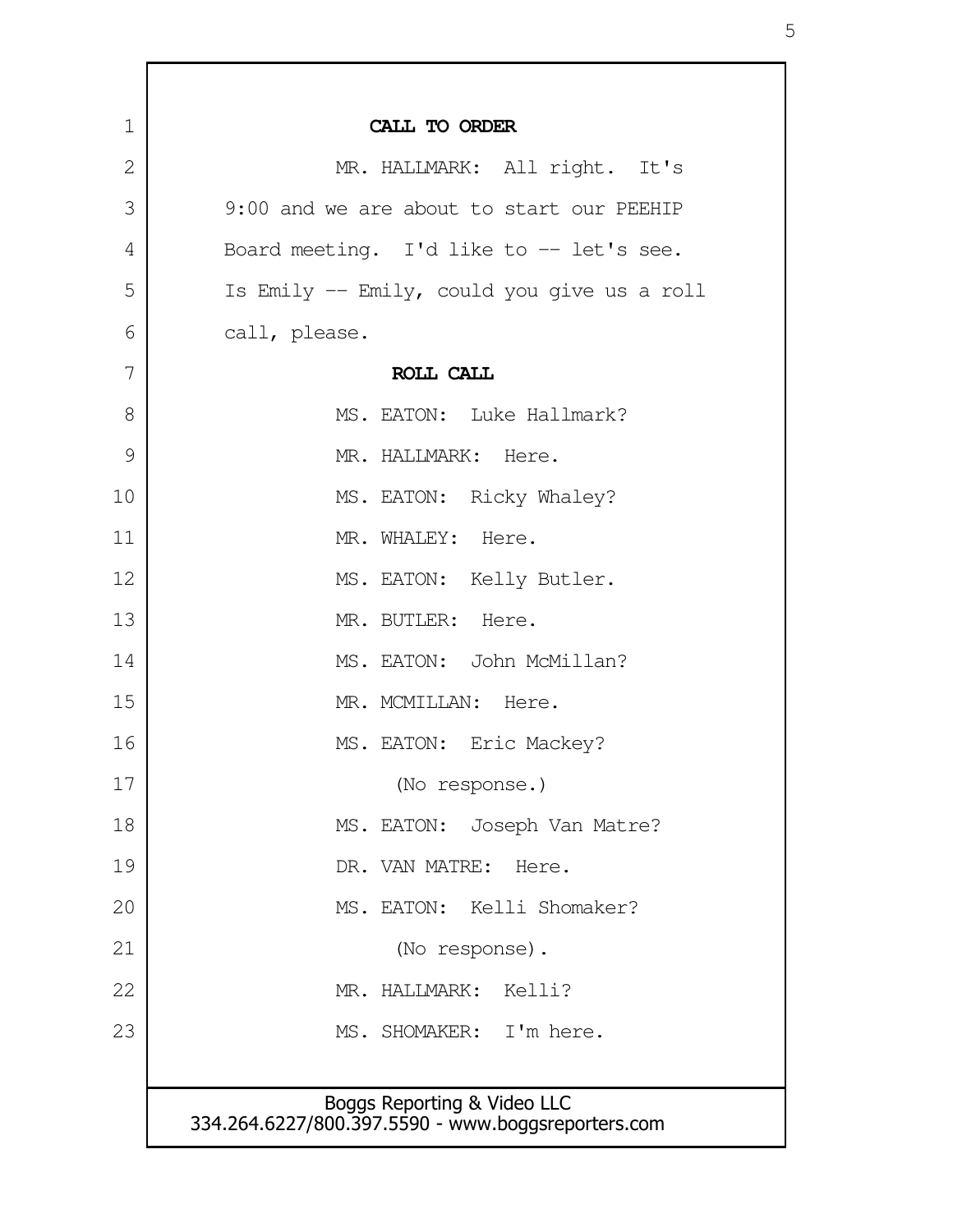| 1  | MS. EATON: Susan Brown?                            |
|----|----------------------------------------------------|
| 2  | MR. HALLMARK: Susan's here.                        |
| 3  | MS. EATON: Amy Crew?                               |
| 4  | MS. CREW: Here.                                    |
| 5  | MS. EATON: Charlene McCoy.                         |
| 6  | MR. HALLMARK: Charlene? She's                      |
| 7  | here. She may be on mute.                          |
| 8  | MS. EATON: Susan Lockridge?                        |
| 9  | MR. HALLMARK: I see Susan.                         |
| 10 | MS. EATON: Russell Twilley?                        |
| 11 | MR. HALLMARK: I see Russell.                       |
| 12 | MS. EATON: Peggy Mobley?                           |
| 13 | MS. MOBLEY: Here.                                  |
| 14 | MS. EATON: Anita Gibson?                           |
| 15 | MS. GIBSON: Here.                                  |
| 16 | MS. EATON: Jeff Cole?                              |
| 17 | MR. COLE: Here.                                    |
| 18 | MR. HALLMARK: Okay. We do have a                   |
| 19 | quorum. You know, with this having kind of         |
| 20 | a virtual meeting, you just have to be             |
| 21 | patient with us. I would ask that you-all          |
| 22 | that are virtual, go ahead and put your Zoom       |
| 23 | on "mute" and when you have a question just        |
|    |                                                    |
|    | Boggs Reporting & Video LLC                        |
|    | 334.264.6227/800.397.5590 - www.boggsreporters.com |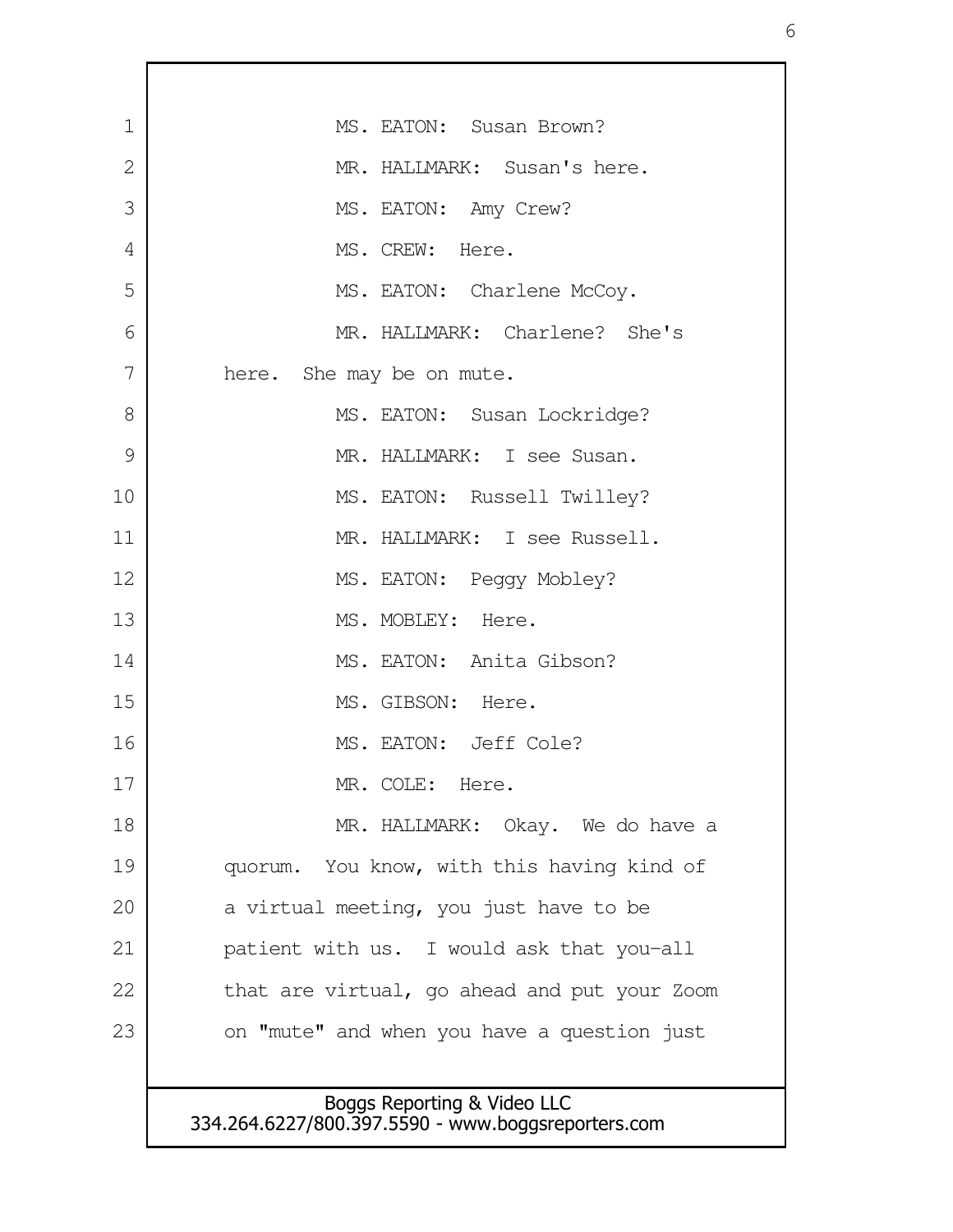| 1             | take it off mute and we will recognize you         |
|---------------|----------------------------------------------------|
| 2             | to ask questions.                                  |
| 3             | We have an agenda $--$ we have a                   |
| 4             | revised agenda that was placed in our              |
| 5             | packets this morning. Was it anything in           |
| 6             | particular changed? I know, other than an          |
| 7             | additional person on the Oath of Office,           |
| 8             | everything else was the same?                      |
| $\mathcal{G}$ | Okay. The only change was that                     |
| 10            | they added me on the Oath of Office, and           |
| 11            | everything else is remaining the same from         |
| 12            | what you would have received in the packet.        |
| 13            | APPROVAL OF AGENDA                                 |
| 14            | MR. HALLMARK: So, at this time, I                  |
| 15            | do need a motion to approve today's agenda.        |
| 16            | Amy. Second? Ricky.                                |
| 17            | Any questions, discussions?                        |
| 18            | (No response).                                     |
| 19            | MR. HALLMARK: All in favor say                     |
| 20            | "aye."                                             |
| 21            | (Board members saying "aye".)                      |
| 22            | MR. HALLMARK: All opposed, like                    |
| 23            | sign.                                              |
|               |                                                    |
|               | Boggs Reporting & Video LLC                        |
|               | 334.264.6227/800.397.5590 - www.boggsreporters.com |

 $\mathsf{l}$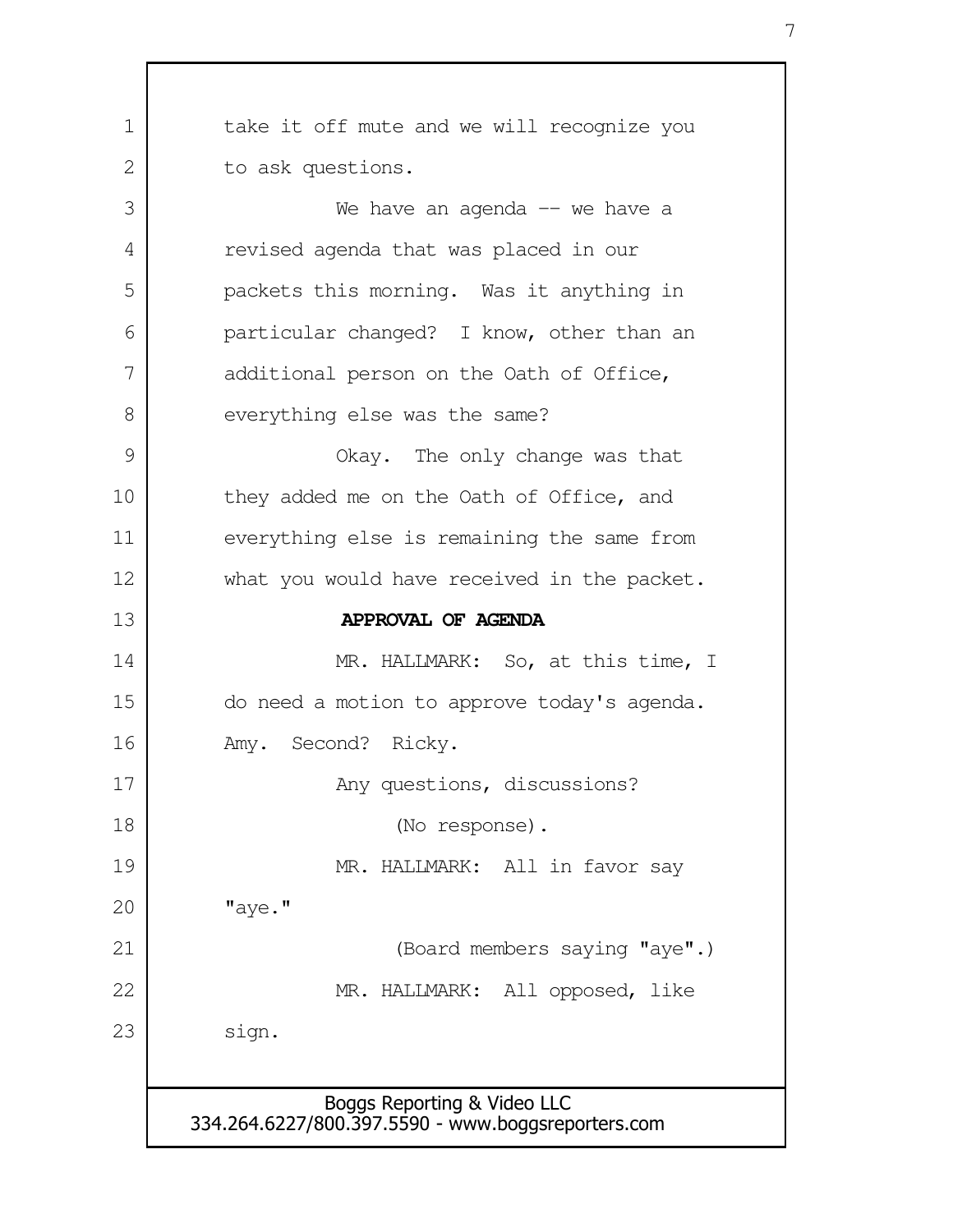| OATH OF OFFICE<br>MR. HALLMARK: The next will be<br>Item III, and it will be the Oath of Office,<br>so if I could get Ms. Gibson and myself to<br>come in and be sworn in.<br>(Oath of Office of Anita<br>Gibson and Luke Hallmark).<br>MR. WHALEY: Raise your right<br>hand, $I$ -- state your name --<br>MR. HALLMARK: I, Luke Hallmark --<br>MS. GIBSON: I, Anita Gibson -- |
|--------------------------------------------------------------------------------------------------------------------------------------------------------------------------------------------------------------------------------------------------------------------------------------------------------------------------------------------------------------------------------|
|                                                                                                                                                                                                                                                                                                                                                                                |
|                                                                                                                                                                                                                                                                                                                                                                                |
|                                                                                                                                                                                                                                                                                                                                                                                |
|                                                                                                                                                                                                                                                                                                                                                                                |
|                                                                                                                                                                                                                                                                                                                                                                                |
|                                                                                                                                                                                                                                                                                                                                                                                |
|                                                                                                                                                                                                                                                                                                                                                                                |
|                                                                                                                                                                                                                                                                                                                                                                                |
|                                                                                                                                                                                                                                                                                                                                                                                |
|                                                                                                                                                                                                                                                                                                                                                                                |
|                                                                                                                                                                                                                                                                                                                                                                                |
| MR. WHALEY: -- do solemnly swear.                                                                                                                                                                                                                                                                                                                                              |
| MR. HALLMARK: -- do solemnly                                                                                                                                                                                                                                                                                                                                                   |
| swear --                                                                                                                                                                                                                                                                                                                                                                       |
| MS. GIBSON: -- do solemnly                                                                                                                                                                                                                                                                                                                                                     |
| swear --                                                                                                                                                                                                                                                                                                                                                                       |
| MR. WHALEY: -- that I will                                                                                                                                                                                                                                                                                                                                                     |
| support --                                                                                                                                                                                                                                                                                                                                                                     |
| MR. HALLMARK: -- that I will                                                                                                                                                                                                                                                                                                                                                   |
| support --                                                                                                                                                                                                                                                                                                                                                                     |
| MS. GIBSON: -- that I will                                                                                                                                                                                                                                                                                                                                                     |
| support --                                                                                                                                                                                                                                                                                                                                                                     |
|                                                                                                                                                                                                                                                                                                                                                                                |

Г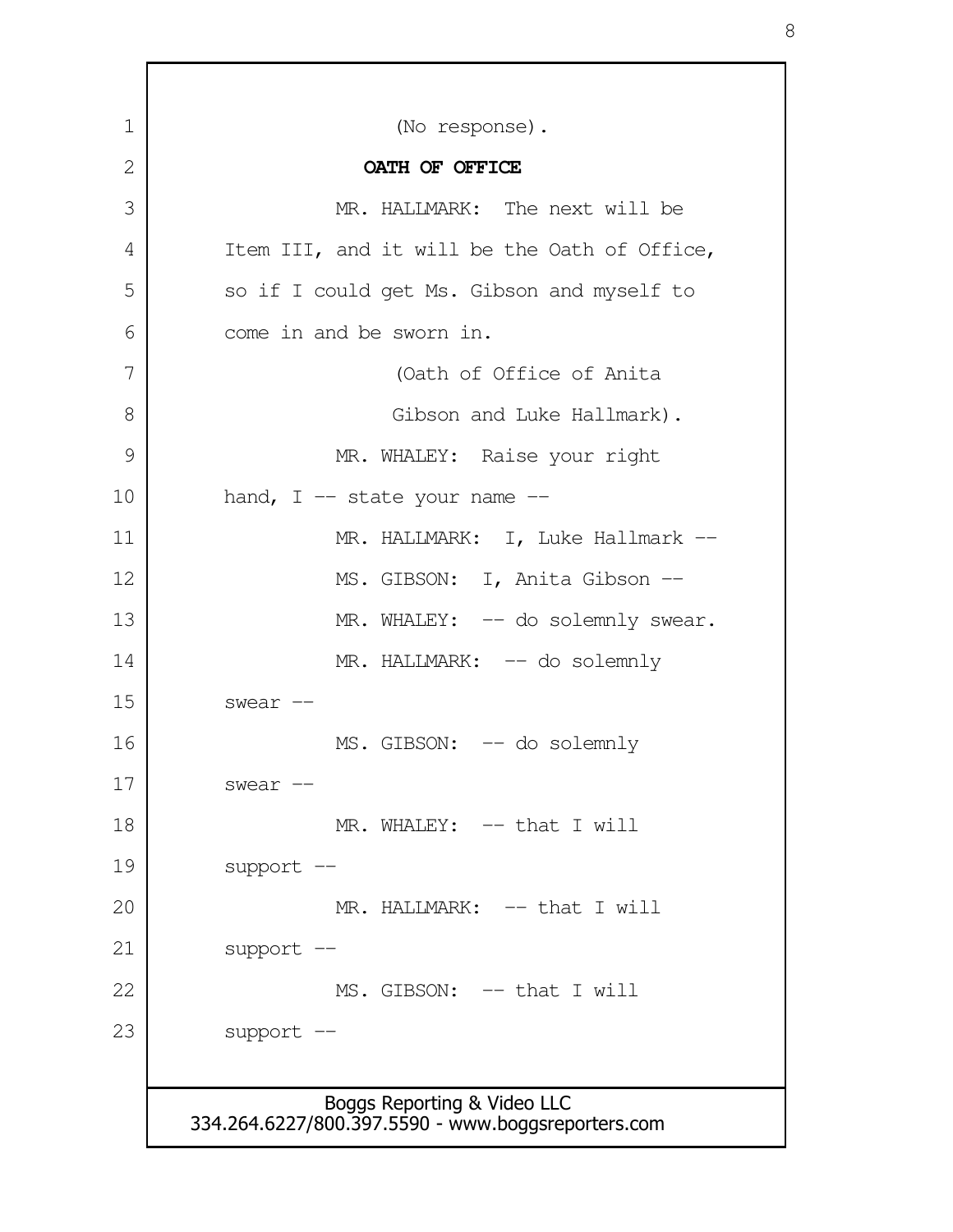Boggs Reporting & Video LLC 334.264.6227/800.397.5590 - www.boggsreporters.com MR. WHALEY: -- the Constitution of the United States -- MR. HALLMARK: -- the Constitution of the United States -- MS. GIBSON: -- the Constitution of the United States --  $MR. WHALEY: -- and the$ Constitution of the State of Alabama -- MR. HALLMARK: -- and the Constitution of the State of Alabama -- MS. GIBSON: -- and the Constitution of the State of Alabama -- MR. WHALEY: -- so long as I continue -- MR. HALLMARK: -- so long as I continue -- MS. GIBSON: -- so long as I continue -- MR. WHALEY: -- a citizen thereof -- MR. HALLMARK: -- a citizen thereof  $-$ MS. GIBSON: -- a citizen 1 2 3 4 5 6 7 8 9 10 11 12 13 14 15 16 17 18 19 20 21 22 23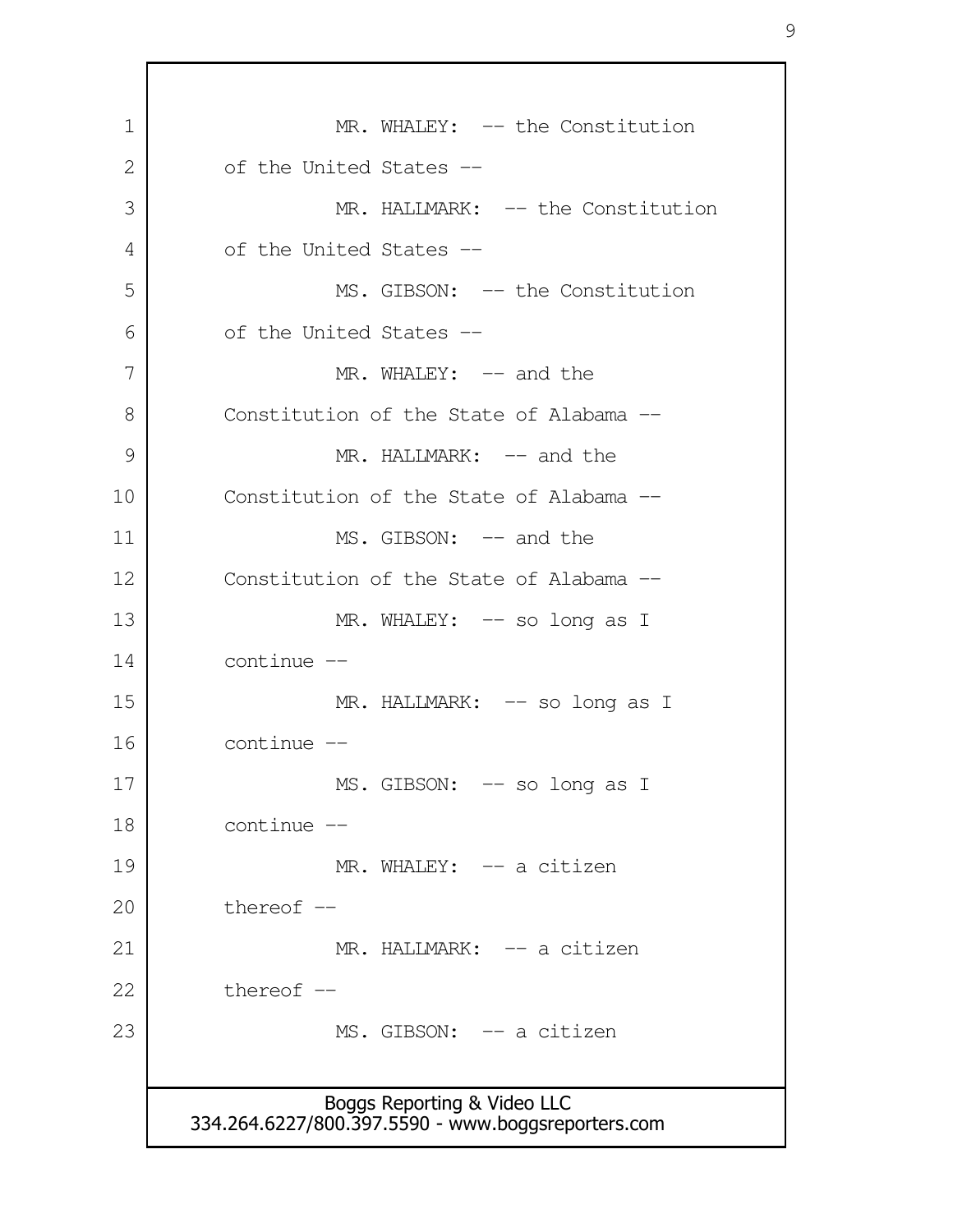Boggs Reporting & Video LLC 334.264.6227/800.397.5590 - www.boggsreporters.com thereof  $-$ MR. WHALEY: -- and that I will faithfully -- MR. HALLMARK: -- and that I will faithfully -- MS. GIBSON: -- and that I will faithfully -- MR. WHALEY: -- and honestly --MR. HALLMARK: -- and honestly --MS. GIBSON: -- and honestly --MR. WHALEY: -- discharge the duties -- MR. HALLMARK: -- discharge the duties -- MS. GIBSON: -- discharge the duties -- MR. WHALEY: -- of the office --MR. HALLMARK: -- of the office --MS. GIBSON: -- of the office --MR. WHALEY: -- upon which --MR. HALLMARK: -- upon which --MS. GIBSON: -- upon which --MR. WHALEY: -- I am about 1 2 3 4 5 6 7 8 9 10 11 12 13 14 15 16 17 18 19 20 21 22 23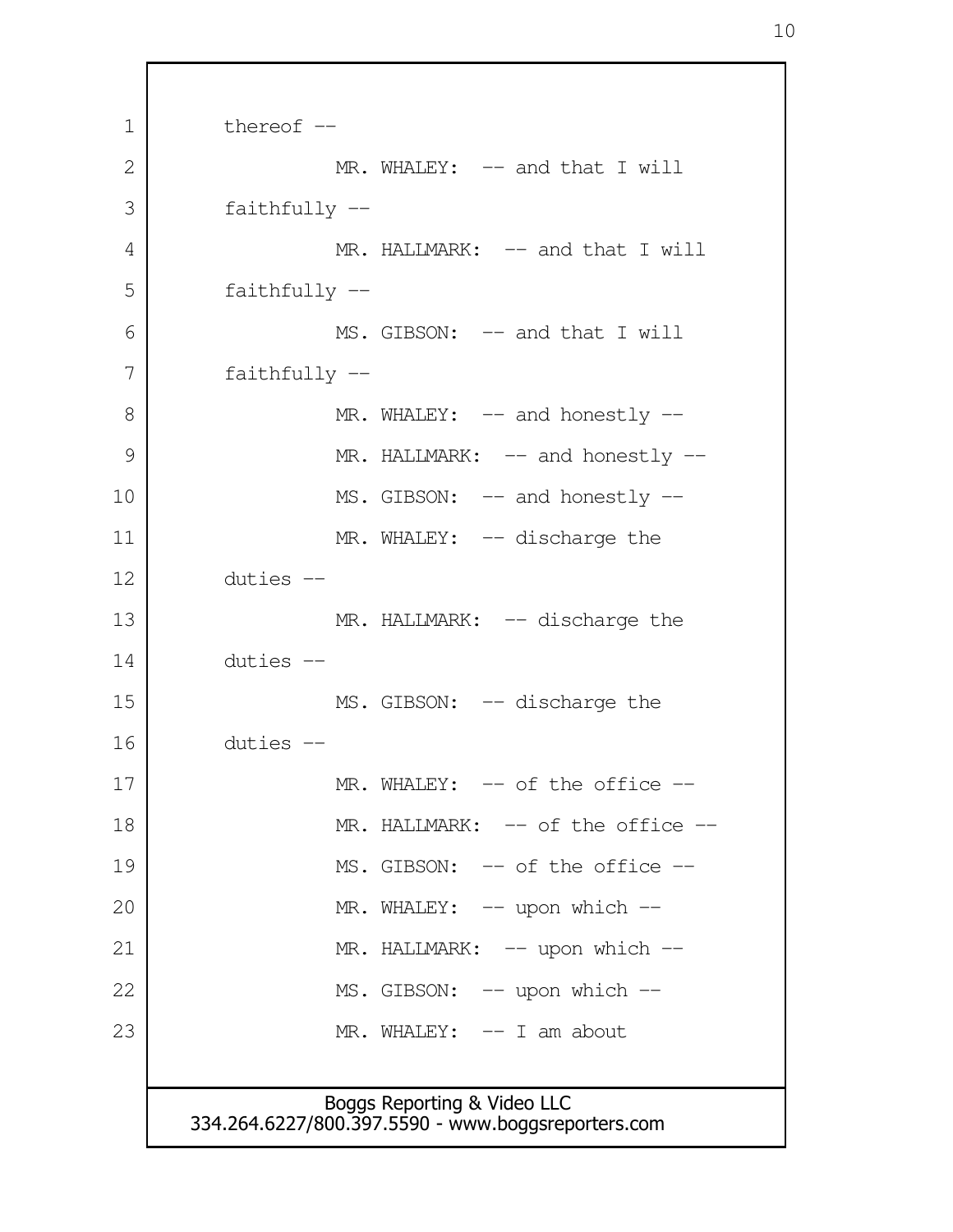Boggs Reporting & Video LLC 334.264.6227/800.397.5590 - www.boggsreporters.com to enter -- MR. HALLMARK: -- I am about to enter -- MS. GIBSON: -- I am about to enter -- MR. WHALEY: -- to the best of my ability -- MR. HALLMARK: -- to the best of my ability -- MS. GIBSON: -- to the best of my ability -- MR. WHALEY: -- so help me, God. MR. HALLMARK: -- so help me, God. MS. GIBSON: -- so help me, God. MR. WHALEY: Congratulations. MR. HALLMARK: I appreciate Mr. Whaley the Oath today and would like to welcome Ms. Gibson on the Board. This is her first official Board meeting. And you are in the Retiree position? MS. GIBSON: Yes, I am. MR. HALLMARK: Welcome. 1 2 3 4 5 6 7 8 9 10 11 12 13 14 15 16 17 18 19 20 21 22 23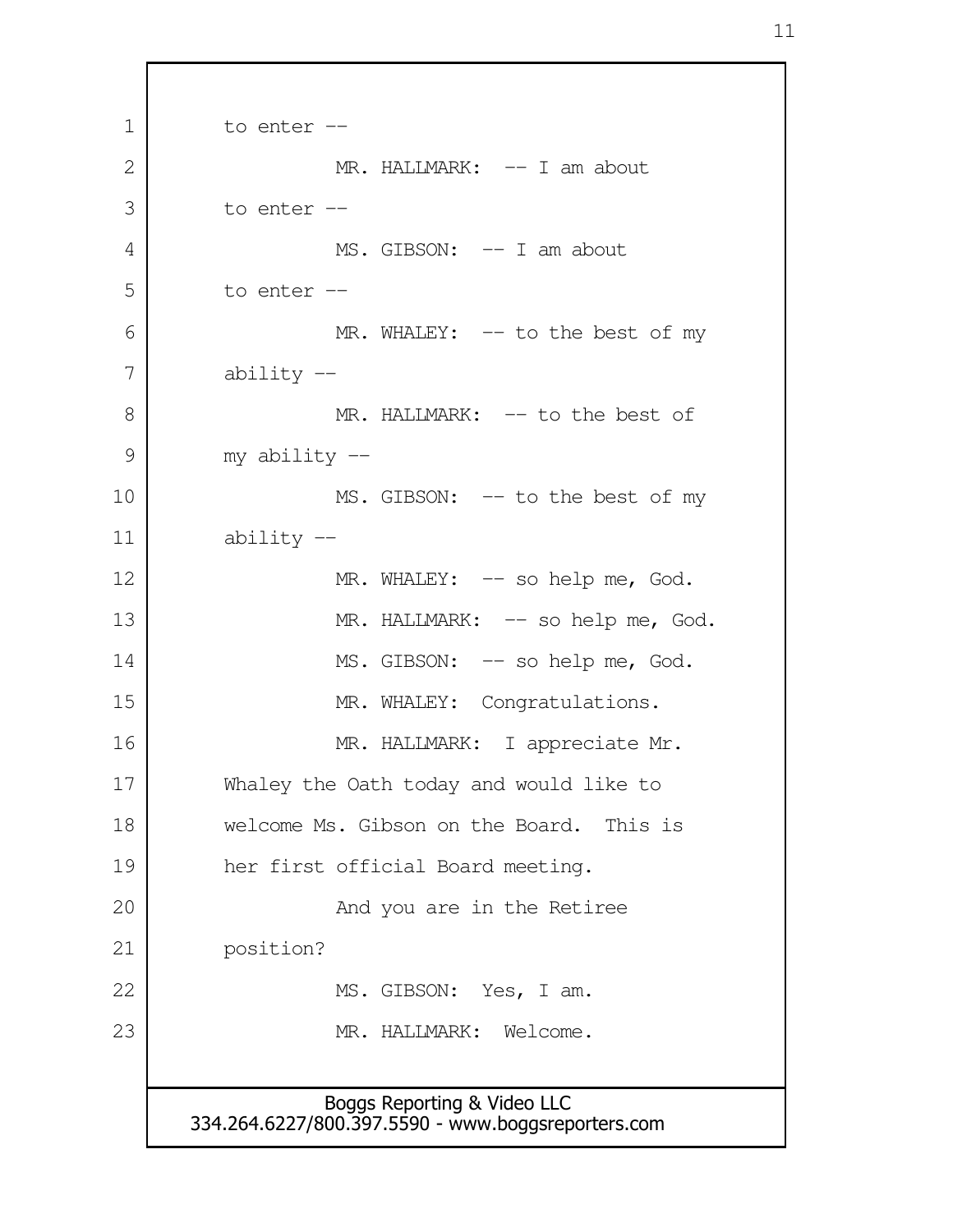| 1  | APPROVAL OF 5/14/2020 MINUTES                                                     |
|----|-----------------------------------------------------------------------------------|
| 2  | MR. HALLMARK: Next is Item IV,                                                    |
| 3  | and we have the approval of the May 14th                                          |
| 4  | Board Meeting Minutes. So, at this time, we                                       |
| 5  | need a motion to approve. Mr. Cole.                                               |
| 6  | MR. COLE: Second.                                                                 |
| 7  | MR. HALLMARK: Ms. Crew. Any                                                       |
| 8  | discussion? Any corrections that need to be                                       |
| 9  | made?                                                                             |
| 10 | (No response).                                                                    |
| 11 | MR. HALLMARK: All in favor say                                                    |
| 12 | "aye."                                                                            |
| 13 | (Board members saying "aye")                                                      |
| 14 | MR. HALLMARK: All opposed, like                                                   |
| 15 | sign?                                                                             |
| 16 | (No response).                                                                    |
| 17 | MR. HALLMARK: Ayes carry. The                                                     |
| 18 | next item is Item V, and we will turn over                                        |
| 19 | to Diane Scott for our financial update.                                          |
| 20 | FINANCIAL UPDATE                                                                  |
| 21 | MS. SCOTT: Good morning, Mr.                                                      |
| 22 | Chairman, and members of the Board. I                                             |
| 23 | always love to come up here when I have some                                      |
|    |                                                                                   |
|    | Boggs Reporting & Video LLC<br>334.264.6227/800.397.5590 - www.boggsreporters.com |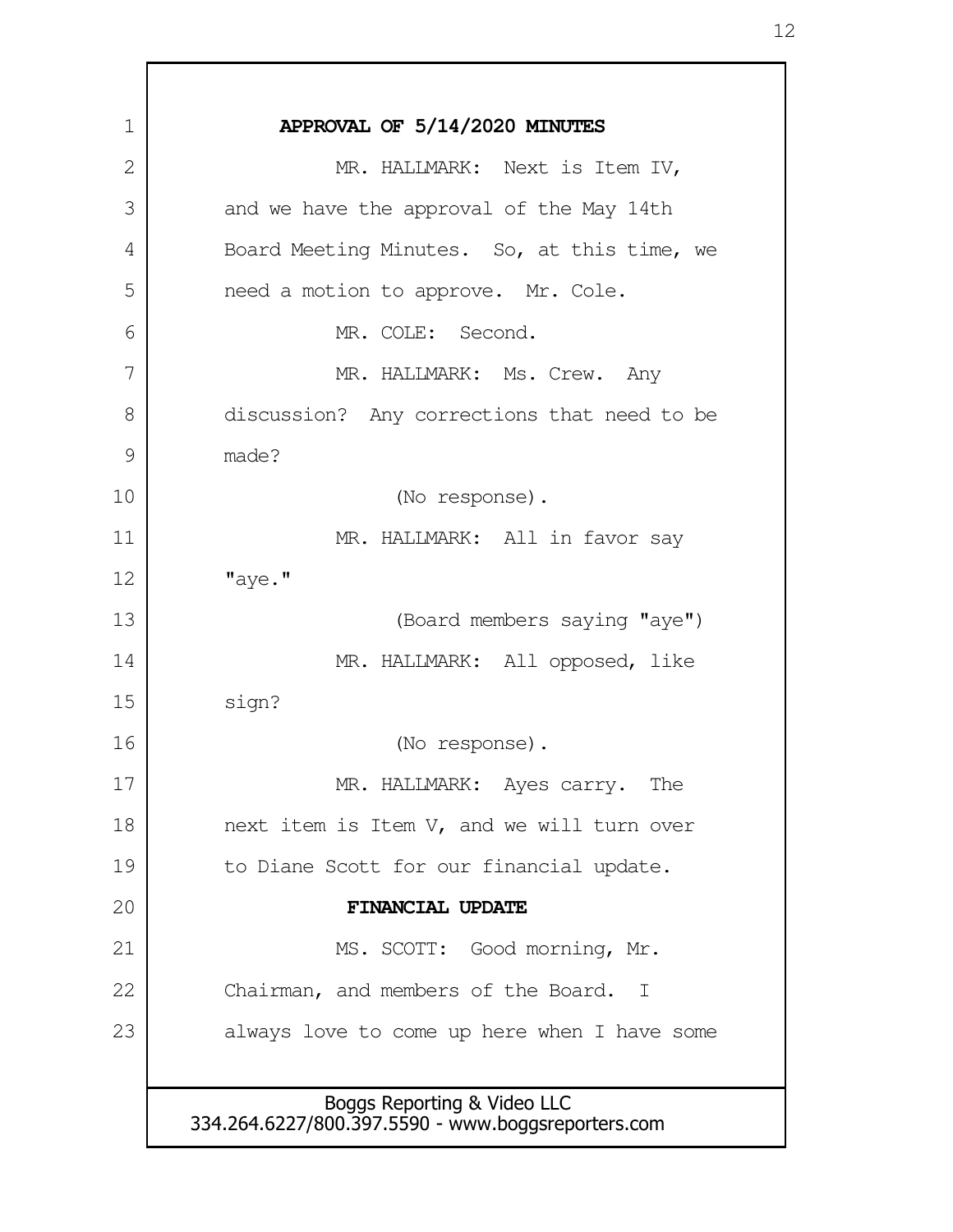| 1  | -- what I think is good news. Okay? We've    |
|----|----------------------------------------------|
| 2  | had so much bad news during these last few   |
| 3  | months with the coronavirus and what have    |
| 4  | you.                                         |
| 5  | So, let's turn to page 28, if you            |
| 6  | will, in your book behind the financial tab. |
| 7  | This is my three-year projection. Okay?      |
| 8  | This projection here I prepared on August    |
| 9  | the 28th. Okay? I updated it yesterday       |
| 10 | because we have paid out everything we are   |
| 11 | going to pay out for this year. The only     |
| 12 | thing remaining so far is my guess on the    |
| 13 | remaining monies that I am going to get in.  |
| 14 | Okay?                                        |
| 15 | But this projection here showed us           |
| 16 | to have about \$241 million at the end of    |
| 17 | this year $-$ okay? $-$ with an excess of    |
| 18 | around \$135.2 million over what we needed.  |
| 19 | And if you look all the way out to 2023, it  |
| 20 | says, well, we have got $-$ we'll have a     |
| 21 | shortfall of \$86.2 million. When I reran    |
| 22 | the numbers yesterday, that came down by     |
| 23 | about \$5 million. Okay? Now, the main       |
|    |                                              |
|    | Boggs Reporting & Video LLC                  |

Г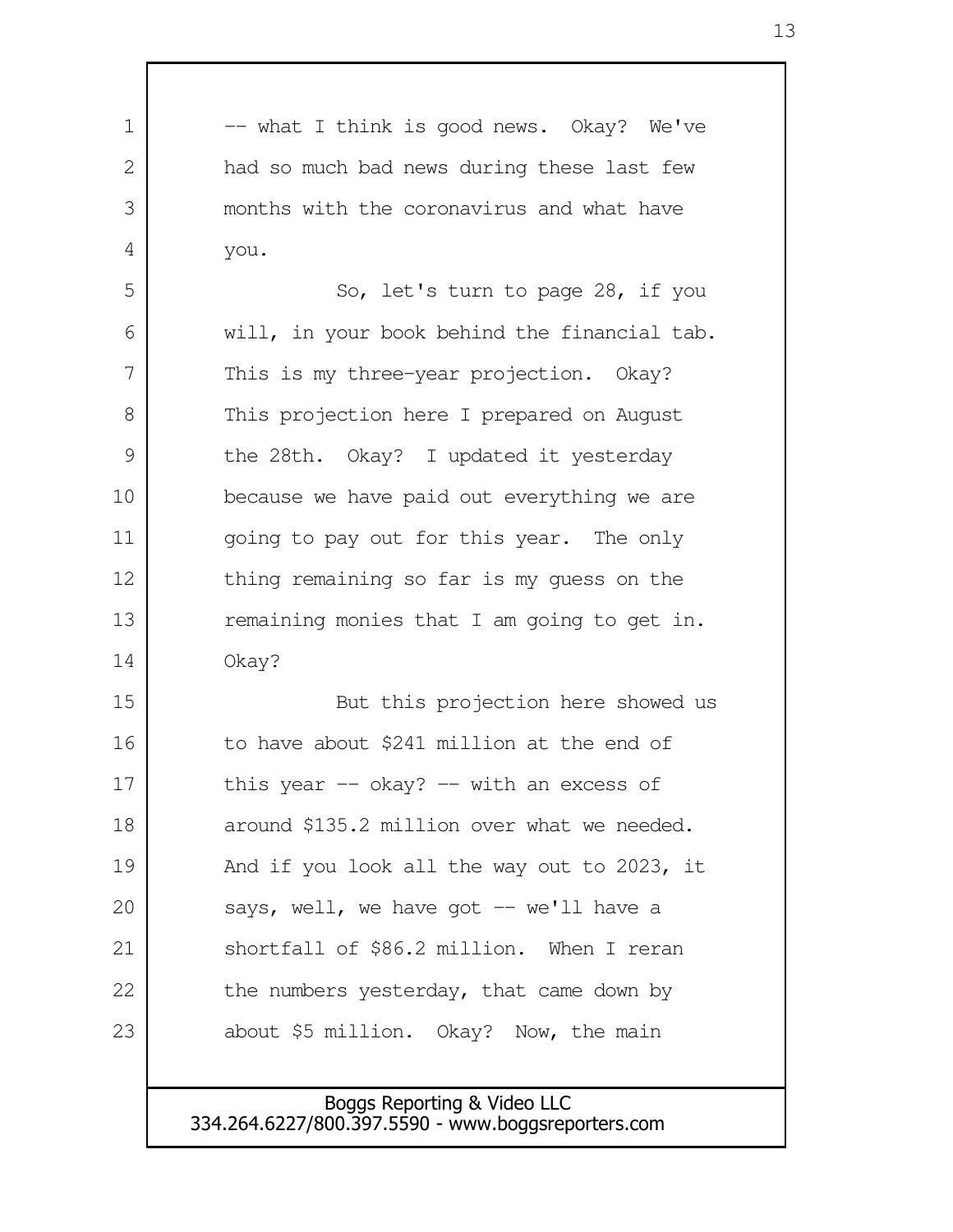| 1             | reason that it came down to \$5 million is   |
|---------------|----------------------------------------------|
| 2             | that I am getting coronavirus funds, and I   |
| 3             | have gotten already \$5 million worth of     |
| 4             | coronavirus funds for those funds that have  |
| 5             | been expended specifically for diagnosis of  |
| 6             | coronavirus through July 31st. And then I    |
| 7             | have another \$3 million request out there   |
| 8             | that I probably will not get until October   |
| $\mathcal{G}$ | the 1st or sometime shortly thereafter.      |
| 10            | So, that change of \$5 million               |
| 11            | would give the required increase to the per  |
| 12            | active per month requirement, which is not a |
| 13            | member increase, but what we would ask for   |
| 14            | of the Legislature if it happens by that     |
| 15            | time of \$69 rather than \$73.               |
| 16            | I am very $-$ let me use the word            |
| 17            | "confident" in this that I have not          |
| 18            | understated expenses. We never know when     |
| 19            | that might happen, but I do have some fairly |
| 20            | good contingencies in there. I do have in    |
| 21            | 2023 \$40 million coming from the Retiree    |
| 22            | Trust. I don't have anything in '20. None    |
| 23            | in '21. None in '22. But I did put           |
|               |                                              |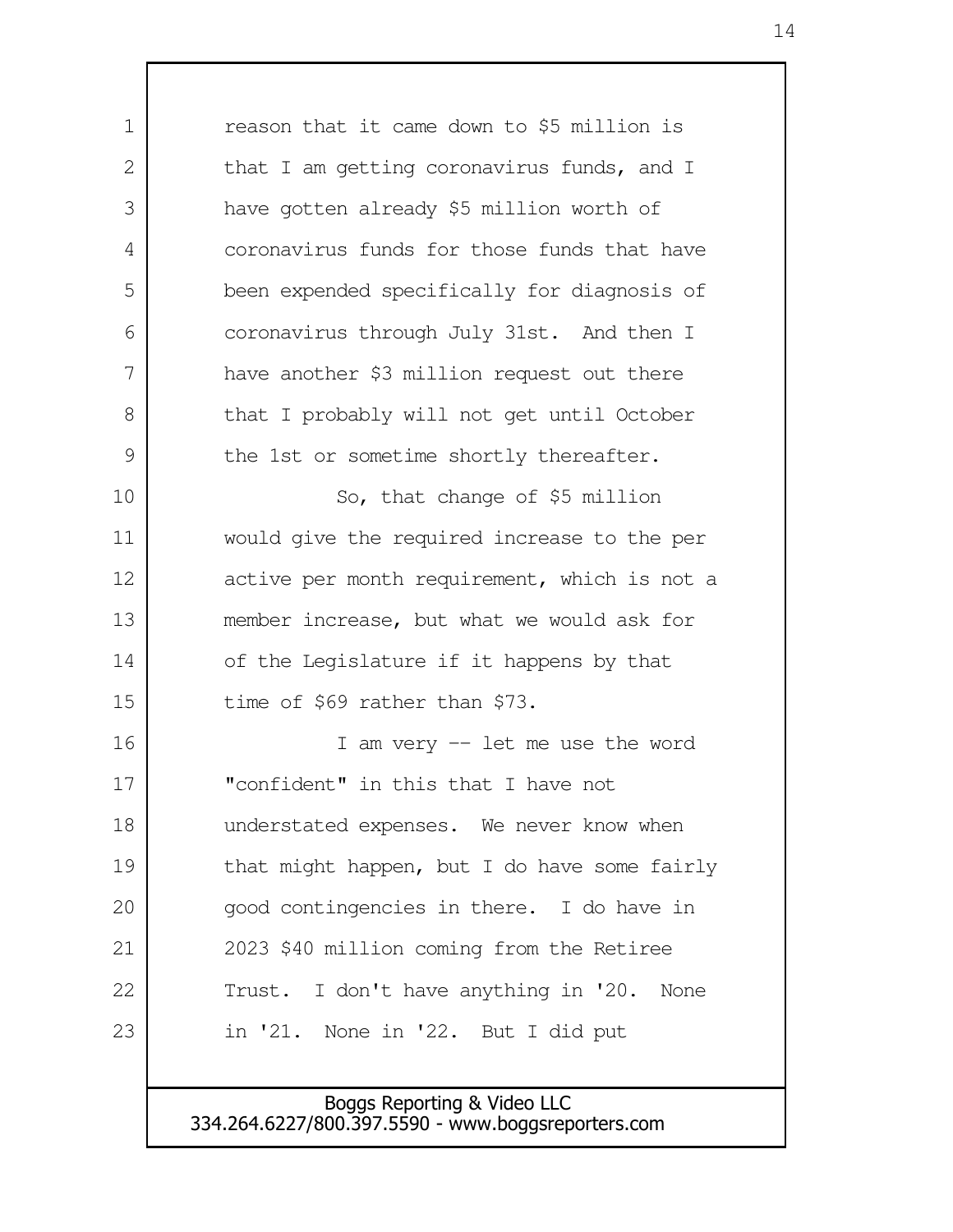Boggs Reporting & Video LLC 334.264.6227/800.397.5590 - www.boggsreporters.com \$40 million. Now, of course, that would have to come from you-all as an approval before I could move that money. Okay? MR. HALLMARK: Ms. Scott. MS. SCOTT: Yes, sir. MR. HALLMARK: Does the \$40 million, is that already in the \$86.2 million, or is it reduced \$86.2 million. MS. DIANE SCOTT: It's already baked in there. MR. HALLMARK: Even with \$40 \$86.2 million. MS. DIANE SCOTT: Yes. Uh-huh (positive response). Let's move on over to page 30, which has got some of the assumptions and the threats in there. I have gone over a few those already, but one of the things is the next to the last bullet there, the drug price reduction bills that are in Congress. There are two  $-$  there are really three bills there -- that we have been to Washington, and they would increase our 1 2 3 4 5 6 7 8 9 10 11 12 13 14 15 16 17 18 19 20 21 22 23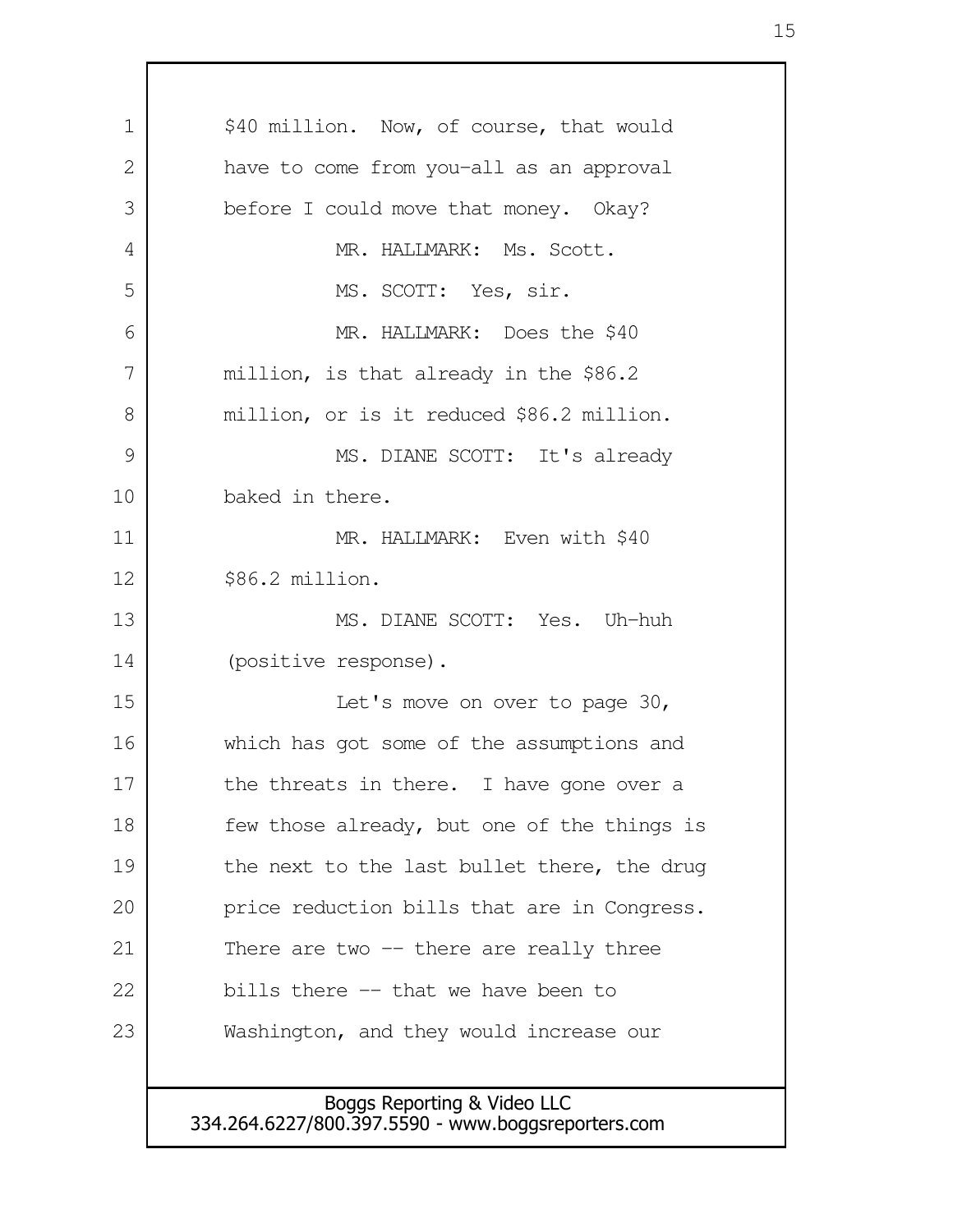Boggs Reporting & Video LLC 334.264.6227/800.397.5590 - www.boggsreporters.com costs. But as you know that on July 24, President Trump issued an executive order on drug rebates. That if it were to be implemented, it would increase our costs. They went back and pulled out something that HHS, Health and Human Services, was going to do in 2019. And the White House pulled it back because it was -- it had increased costs. Well, went back and issued that executive order July the 24th. However, the good news in this is that the order instructs HHS to continue the rule making to restrict rebates on Medicare Part D only if it will not increase federal spending, Medicare beneficiary premiums or patients out-of-pocket. Okay? Now, HHS actuaries have determined that it's going to increase that. HHS hired two private actuarial firms that have also concurred with that. Since then, the Congressional Budget Office, the Governmental Accountability Office, and the Office of the Inspector General have come 1 2 3 4 5 6 7 8 9 10 11 12 13 14 15 16 17 18 19 20 21 22 23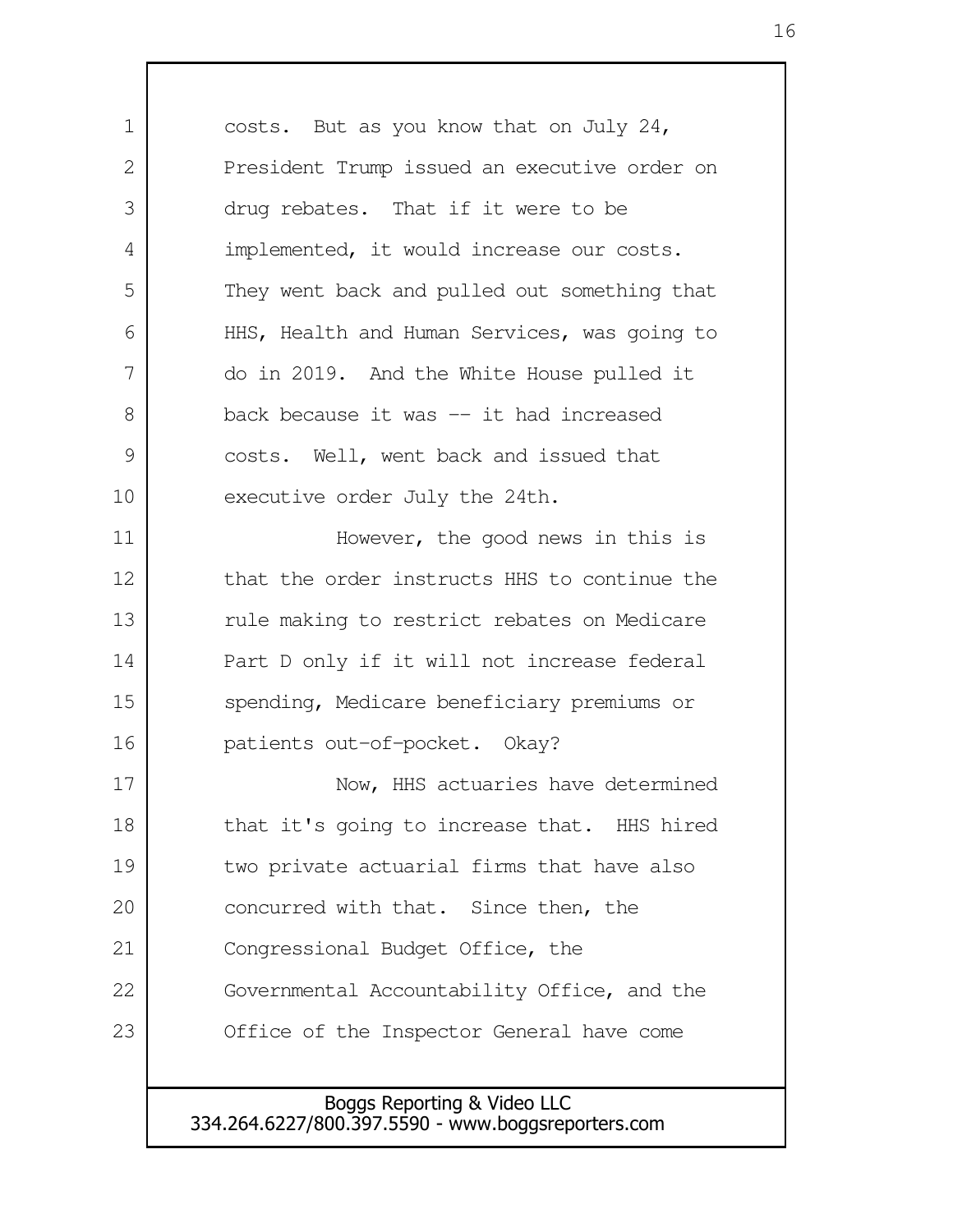out and said that this would increase costs. MR. HALLMARK: Mrs. Scott, could you get a little bit closer to the microphone. MS. DIANE SCOTT: Okay. Is that better? All of these agencies Federal -- DR. SUSAN BROWN: Diane is doing a presentation, but I can't hear either. MS. DIANE SCOTT: Can you all here me fine? MR. TWILLEY: I can't hear Kelli and Susan, but I can't hear. MRS. LOCKRIDGE: We can hear each other, but we can't hear them. MS. DIANE SCOTT: I don't know what else to do. MR. HALLMARK: Mrs. Lockridge, can you hear me? Mrs. Lockridge, can you hear me. Susan Lockridge, can you hear me? (No response). MR. HALLMARK: Russell, can you hear me? Russell Twilley? Seems like we are muted on this end. 1 2 3 4 5 6 7 8 9 10 11 12 13 14 15 16 17 18 19 20 21 22 23

Boggs Reporting & Video LLC 334.264.6227/800.397.5590 - www.boggsreporters.com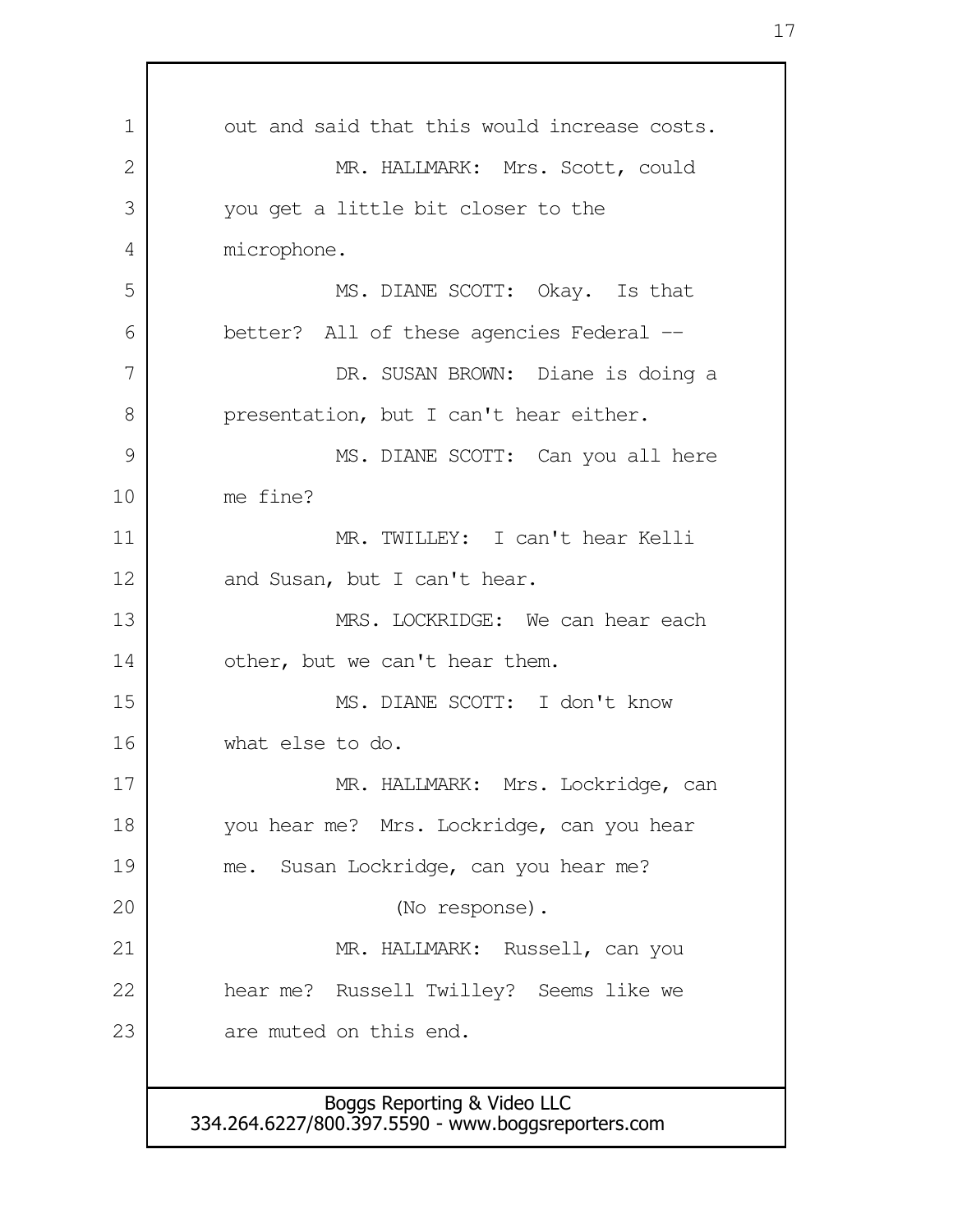Boggs Reporting & Video LLC 334.264.6227/800.397.5590 - www.boggsreporters.com MS. GAMBLE: Everything is wide open. They said they were hearing earlier. So, I'm not sure why it is not working now. We have got a strong Internet connection. Everything is okay. MR. HALLMARK: Kelly, can you hear me? We have got two Kellys. That's right. Y'all want to reboot it or do something. Charlene, can you hear me? Russell Twilley can you hear me? (No response). MR. HALLMARK: Russell Twilley, can you hear me? (No response). MR. HALLMARK: Joe Van Matre, can you hear me? (No response). MS. GAMBLE: Somebody has got to be able to hear you. MR. HALLMARK: Charlene? MS. McCOY: Yes, I hear you. MR. HALLMARK: All right. Kelly Butler, can you hear me? 1 2 3 4 5 6 7 8 9 10 11 12 13 14 15 16 17 18 19 20 21 22 23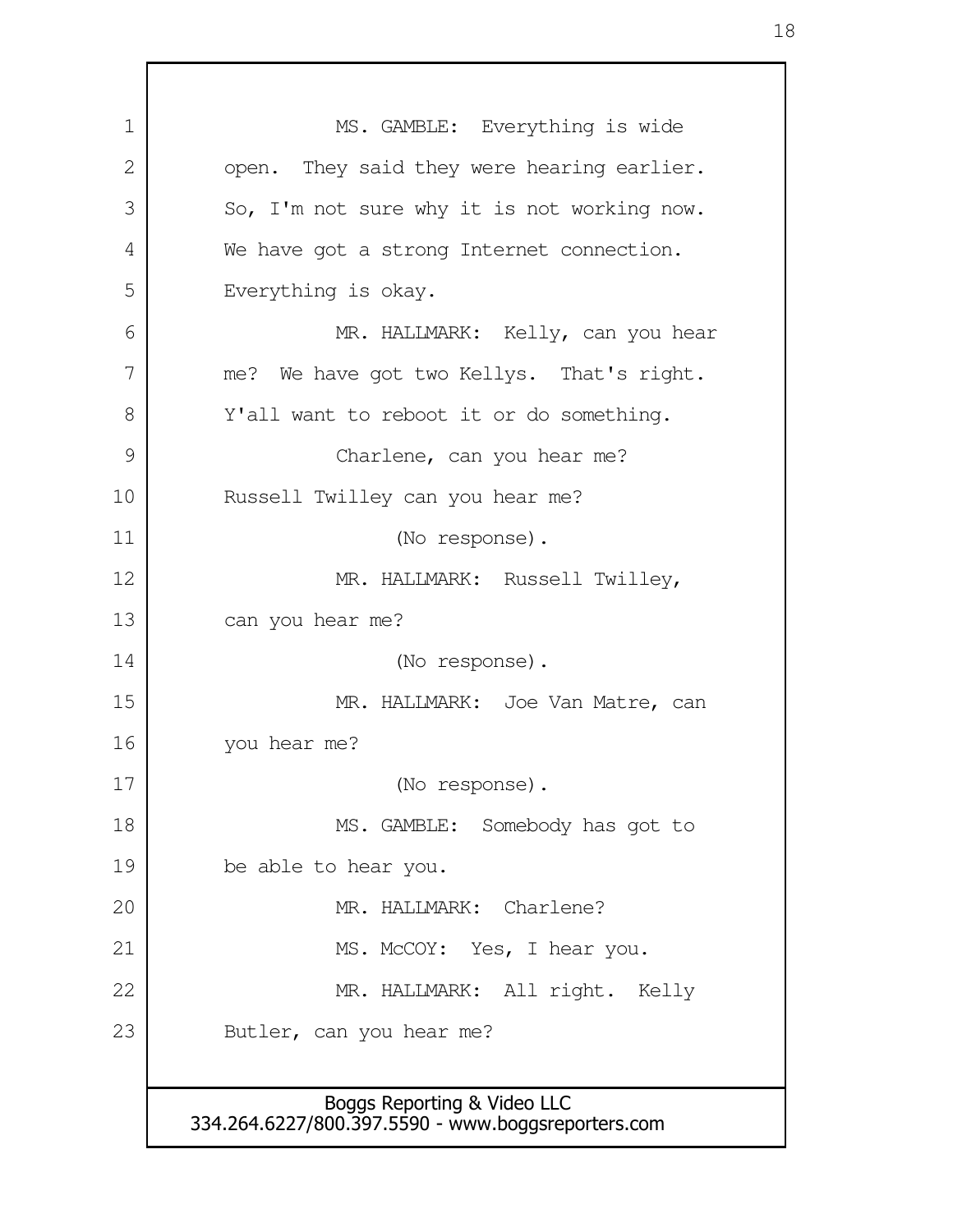| 1  | (No response).                                                                    |
|----|-----------------------------------------------------------------------------------|
| 2  | MR. HALLMARK: Russell Twilley,                                                    |
| 3  | can you hear me?                                                                  |
| 4  | (No response).                                                                    |
| 5  | MR. HALLMARK: Okay. Susan Brown,                                                  |
| 6  | can you hear me?                                                                  |
| 7  | DR. SUSAN BROWN: I can barely                                                     |
| 8  | here you. It's low.                                                               |
| 9  | MR. HALLMARK: Susan Lockridge?                                                    |
| 10 | (No response).                                                                    |
| 11 | MR. HALLMARK: Kelli Shomaker, can                                                 |
| 12 | you hear me?                                                                      |
| 13 | (No response).                                                                    |
| 14 | MR. HALLMARK: See, I can hardly                                                   |
| 15 | hear them. Do what? She said something                                            |
| 16 | about mute.                                                                       |
| 17 | MR. MCMILLAN: Can they call in on                                                 |
| 18 | a phone?                                                                          |
| 19 | MS. GAMBLE: If you hear yourself                                                  |
| 20 | speak, put yourself on mute. So, a couple                                         |
| 21 | of problems it looks like. They are saying                                        |
| 22 | that when they are muted, they can't hear.                                        |
| 23 | It doesn't make a lot before sense. We are                                        |
|    |                                                                                   |
|    | Boggs Reporting & Video LLC<br>334.264.6227/800.397.5590 - www.boggsreporters.com |
|    |                                                                                   |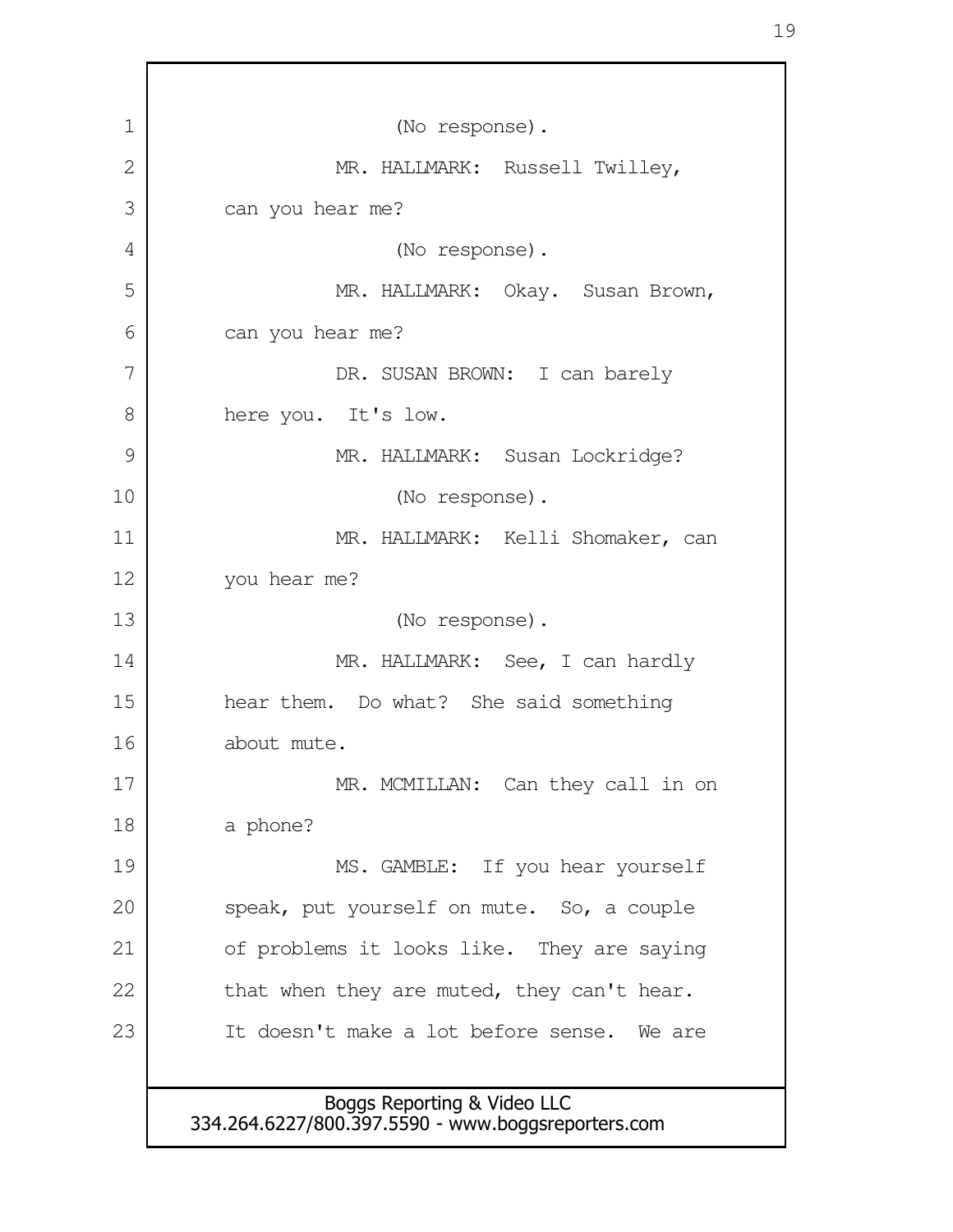Boggs Reporting & Video LLC 334.264.6227/800.397.5590 - www.boggsreporters.com not muted. I understand that we are muted, but they can't hear us, but we are not muted. I have to mute the microphones for the Board right now. If they say something, it picks up the microphone, and then it plays back. MR. HALLMARK: You know, we had a meeting in a small boardroom and had that little gadget in the middle that they could dial in. I mean -- MS. GAMBLE: If you can hear us, give us a thumbs up. Can you hear us? Just do this. Still not -- MR. HALLMARK: If y'all can hear us, give us a thumbs up. MS. GAMBLE: No. Still not. Okay. We are working on getting on a phone that they can call in. MR. HALLMARK: Try again? MS. GAMBLE: Yes. MR. HALLMARK: If you can hear us, give us a thumbs up. MS. GAMBLE: All right. So that 1 2 3 4 5 6 7 8 9 10 11 12 13 14 15 16 17 18 19 20 21 22 23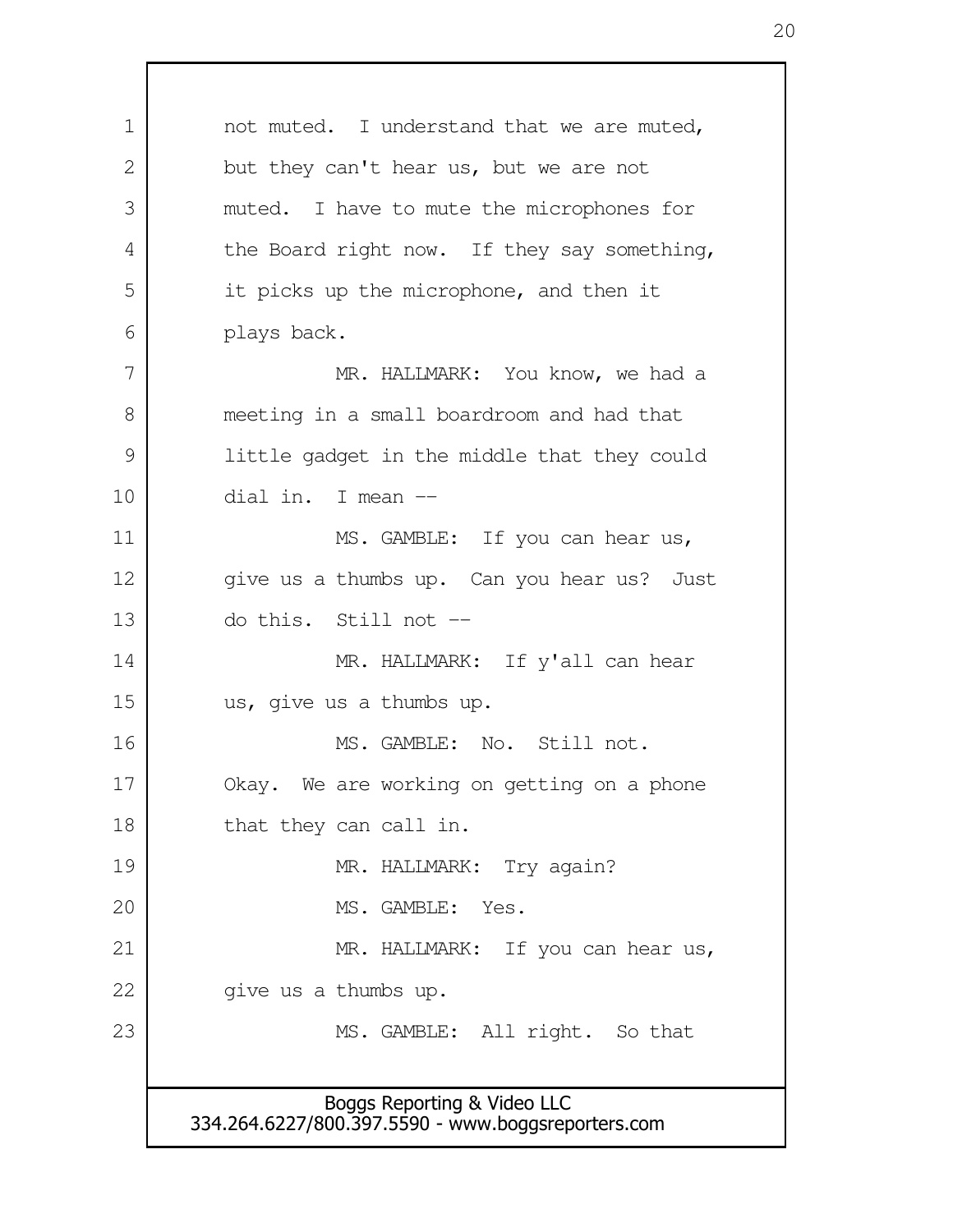Boggs Reporting & Video LLC 334.264.6227/800.397.5590 - www.boggsreporters.com is working. All right. We are not going to be able to hear them because of the echo problem. So, if they have any questions, they will need to chat and Jodi will read the question. MR. HALLMARK: Okay. What's been reported that you should be able to hear us, but if you have a question, we not be able to hear your question because of the echo. So, they asking if you would not mind just writing in the chat session your question. And we can be slow and patient, you know, while you do it. It may be easier if you were to raise your hand to let us know that you have a question and we can stop for just a moment and allow you to type it in. Did everybody hear that? Let me see your hands if you did. Okay. Okay. MS. SCOTT: Okay. Would you like for me to start over? MR. HALLMARK: Yes. They haven't heard it. MS. SCOTT: I will start over. 1  $\mathcal{L}$  3 4 5 6 7 8 9 10 11 12 13 14 15 16 17 18 19 20 21 22 23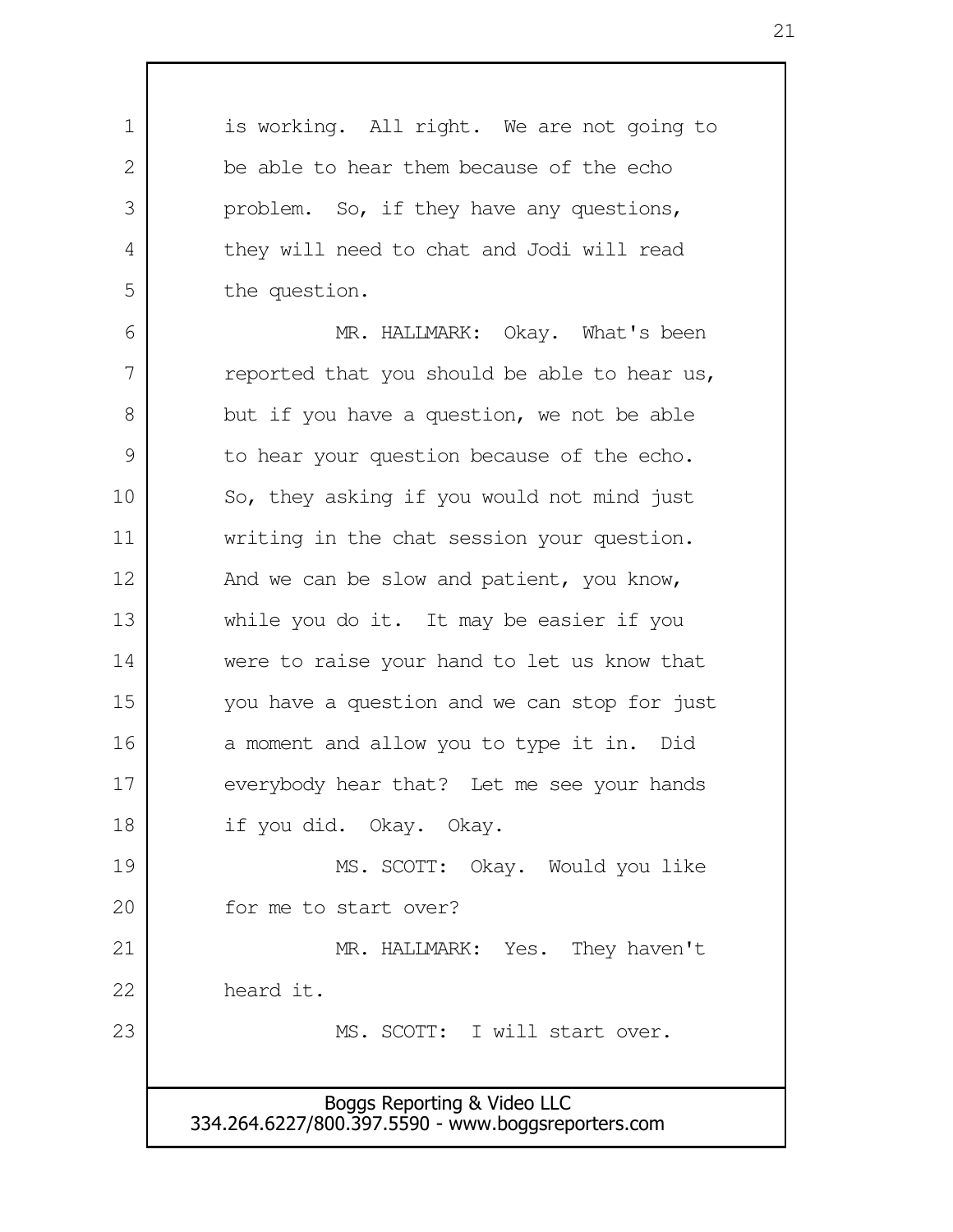So, if you will turn to page 28 of your presentation of your information, which is behind the financial update tab, this is the three-year projection for 2020 through 2023. I prepared what you are looking at as of August the 28th. As of August the 28th, looking all the way down the pipe for 2023, it looks like we might be short \$86.2 million. I recalculated this yesterday after every bill has been paid that we are going to pay for this fiscal year. The only variable I have left is the money that will continue to come in to me, that I had to make a good guess on. Okay? We had improved by about \$5 million. So, the \$86.2 million amount is down to \$81 million. Okay? Primarily, that is the \$5 million I have received so far for the Corona Virus Relief Funds. I have an addition \$3 million for the month of August that I have applied for. We will probably not get that until after October 1st. That 1 2 3 4 5 6 7 8 9 10 11 12 13 14 15 16 17 18 19 20 21 22 23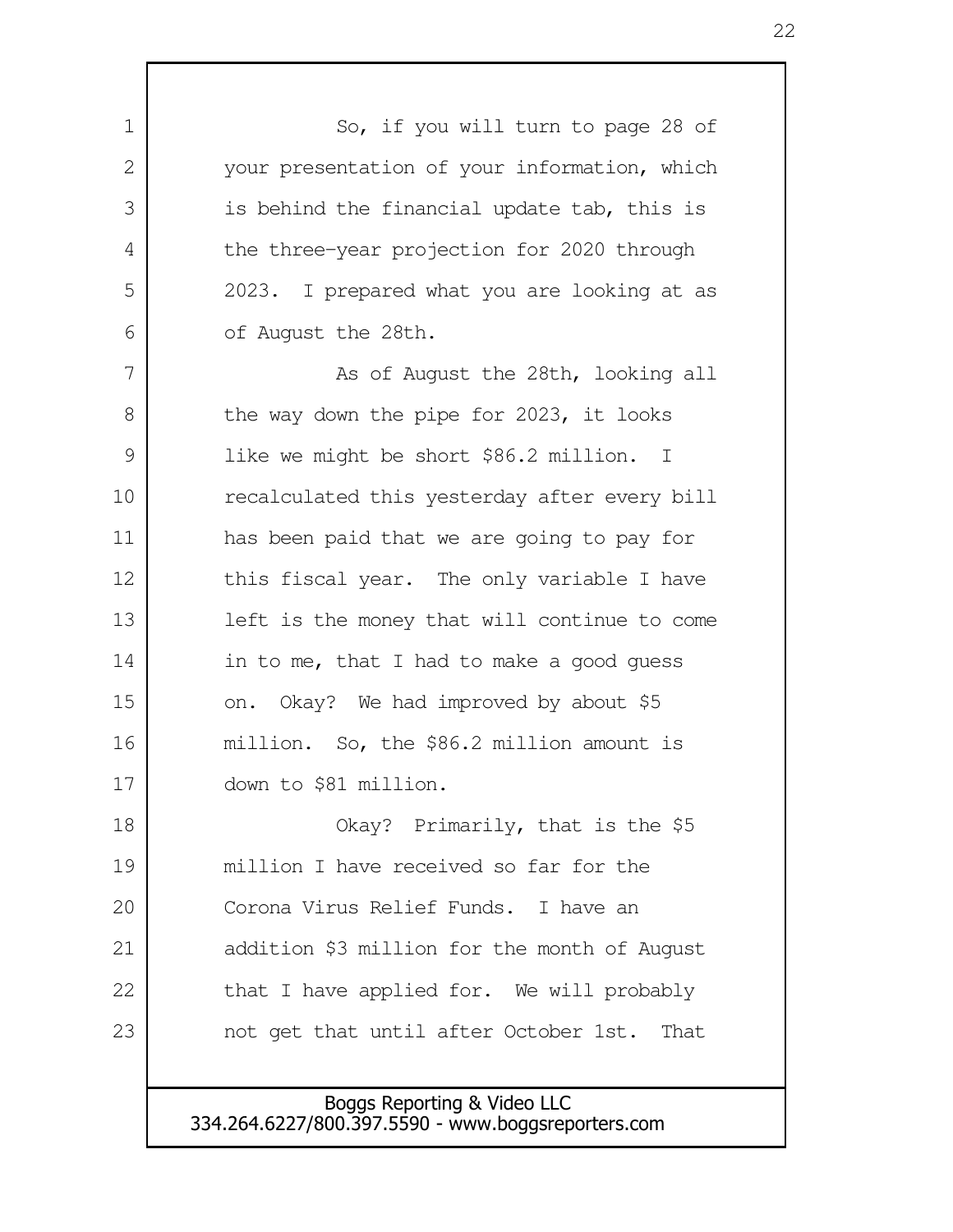is for August. And then, September, October, November, and through December 30th I will apply for those as I have the information from Blue Cross -- okay? -- and as long as the funds remain available. So, what that would look like in 2023, if everything stayed the same, is an increase to the per-member/per-month. This is not coming out of people's paychecks, but what we would have to ask the Legislature for would be from -- go from \$873 down to \$869 as a projection. Let me back up a couple of years. I had to send to the Legislature about a month ago  $-$ MR. HALLMARK: Ms. Scott, Charlene McCoy is raising her hand. Do you have a question, Charlene? Are you just waving at us? Okay. Ms. Scott, go ahead. MS. SCOTT: Okay. So, about a month ago, I had to send over how much we wanted for 2022, and I asked for \$800, so this is in alignment with this budget here. 1 2 3 4 5 6 7 8 9 10 11 12 13 14 15 16 17 18 19 20 21 22 23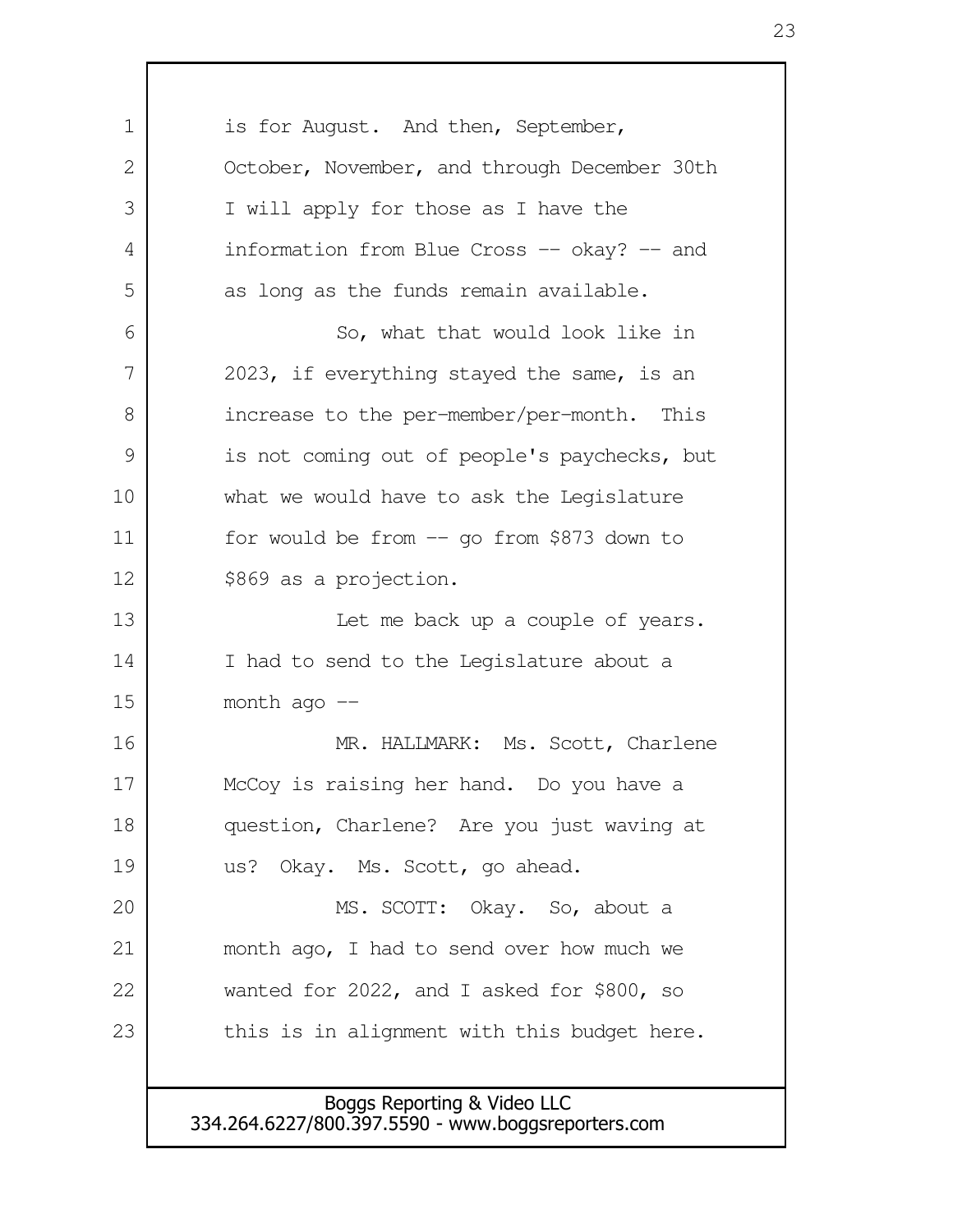We are going to get \$800 per active, per month for 2021. We have been getting that \$800 for a number of years. So, I feel really good about that. I feel like I have good contingencies built into this budget for '21, '22, and '23. In '23, I have budgeted for a \$40 million transfer from the retiree trust. Of course, I couldn't do that unless you approved. And things may change between now and then and we may not need it. But that's how I got to the numbers that we have today. Moving on along, over to page 30, you will see that I have written out for you the major assumptions and threats between now, 2020 and 2023. The next to the last one I want to talk about a little bit more, which is the threat from our national standpoint related to Congress. You know I have come and talked to you before about bills that may be in Congress related to things that would impact our cost, particularly on the 1 2 3 4 5 6 7 8 9 10 11 12 13 14 15 16 17 18 19 20 21 22 23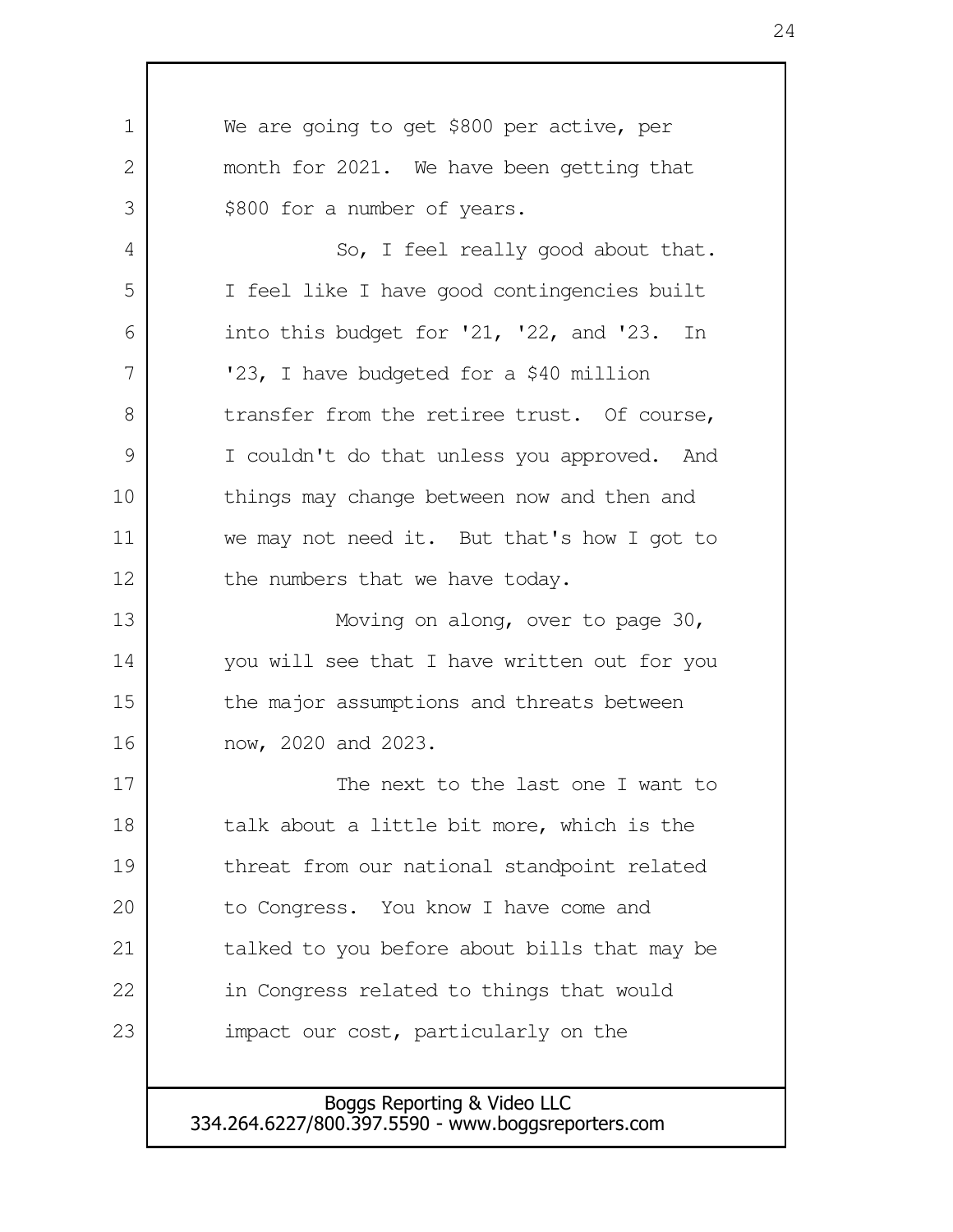Medicare side, one in particular being rebates. Well, on July the 24th, President Trump signed an executive order requesting and telling HHS, Health and Human Services, to pull back the rebates and make changes related to those for Medicare Part D. But three things have to happen: Federal spending cannot go up; Medicare beneficiary premiums cannot go up; and patient's costs cannot go up before that can happen. MR. HALLMARK: Okay. We have a question. Dr. Brown has asked, why is the 4% to 7% non-Medicare trend, and a .5% decrease in non-Medicare retirees, and a 2% decrease in Medicare lead to the loss of such a large amount? MS. SCOTT: Okay. All right. So,  $I'm - she is asking -- she's on page 30,$ and she is looking at the first, second, third, fourth, fifth bullet. Some of my assumptions are the reduced enrollment growth projections from 1% to .5% for 1  $\mathcal{L}$  3 4 5 6 7 8 9 10 11 12 13 14 15 16 17 18 19 20 21 22 23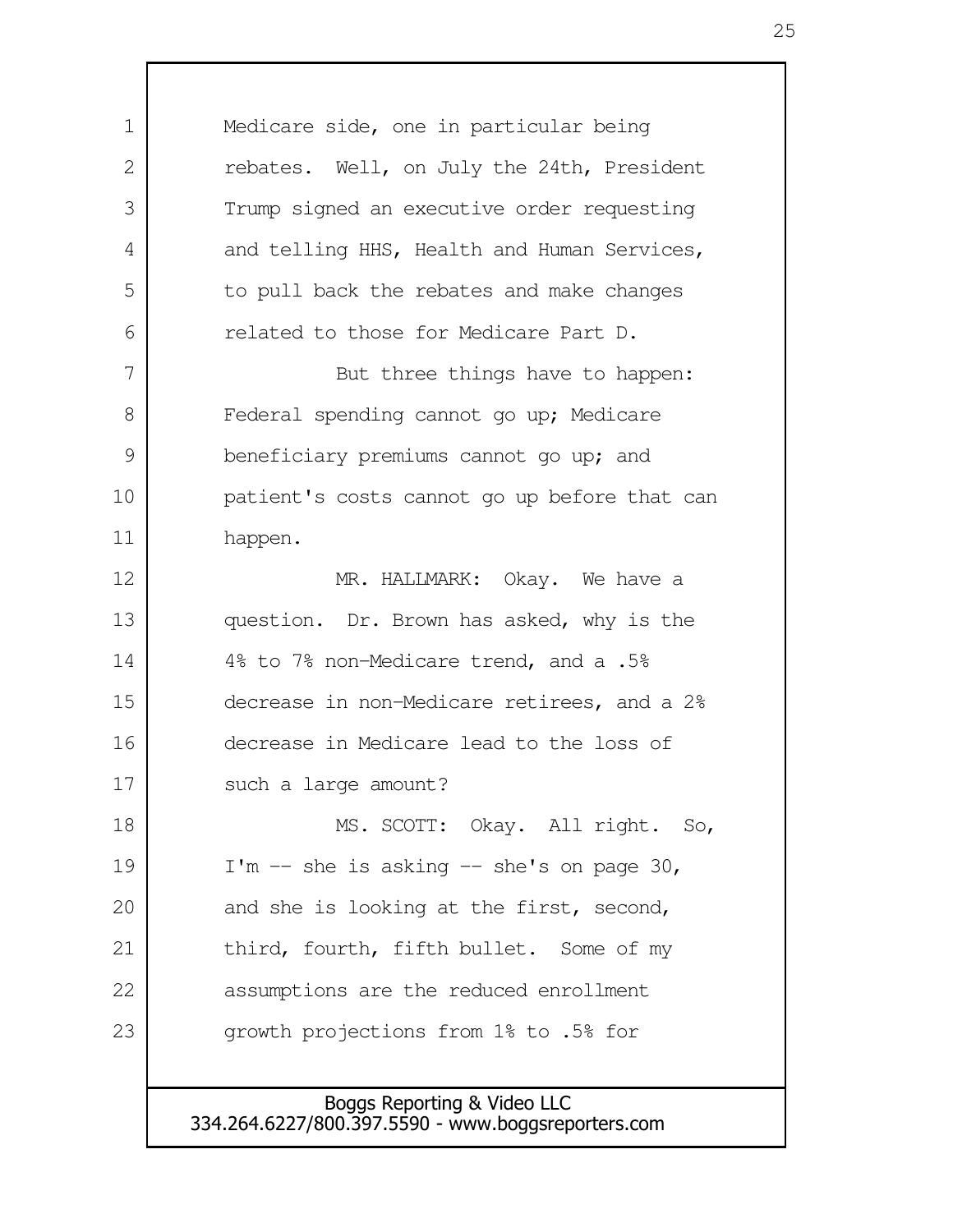non-Medicare retirees, and from 6% to 4% for Medicare retirees. What that is is, when we go to build a budget, or build a projection, the number of people that we are building that off of is really ground zero. Okay? And that is -- those were assumptions that we had made of how many people we were going to have incurring our costs. Okay? So, we had been running, with the actuary, okay, looking at our early retirees increasing by 1%, per year. And then we had -- were looking at the number of Medicare eligible retirees increasing by 6% per year. So, we looked back over, together with the actuary, the past, and said, hey, this really isn't happening like this. What we are doing is right-sizing what we believe to be the number of people who are going to be incurring taking our coverage in those groups. Okay. One of the things with the early retirees is, when the second sliding scale -- I call it the second sliding scale  $-$  was implemented or began in  $1/1/2012$ , it 1 2 3 4 5 6 7 8 9 10 11 12 13 14 15 16 17 18 19 20 21 22 23

> Boggs Reporting & Video LLC 334.264.6227/800.397.5590 - www.boggsreporters.com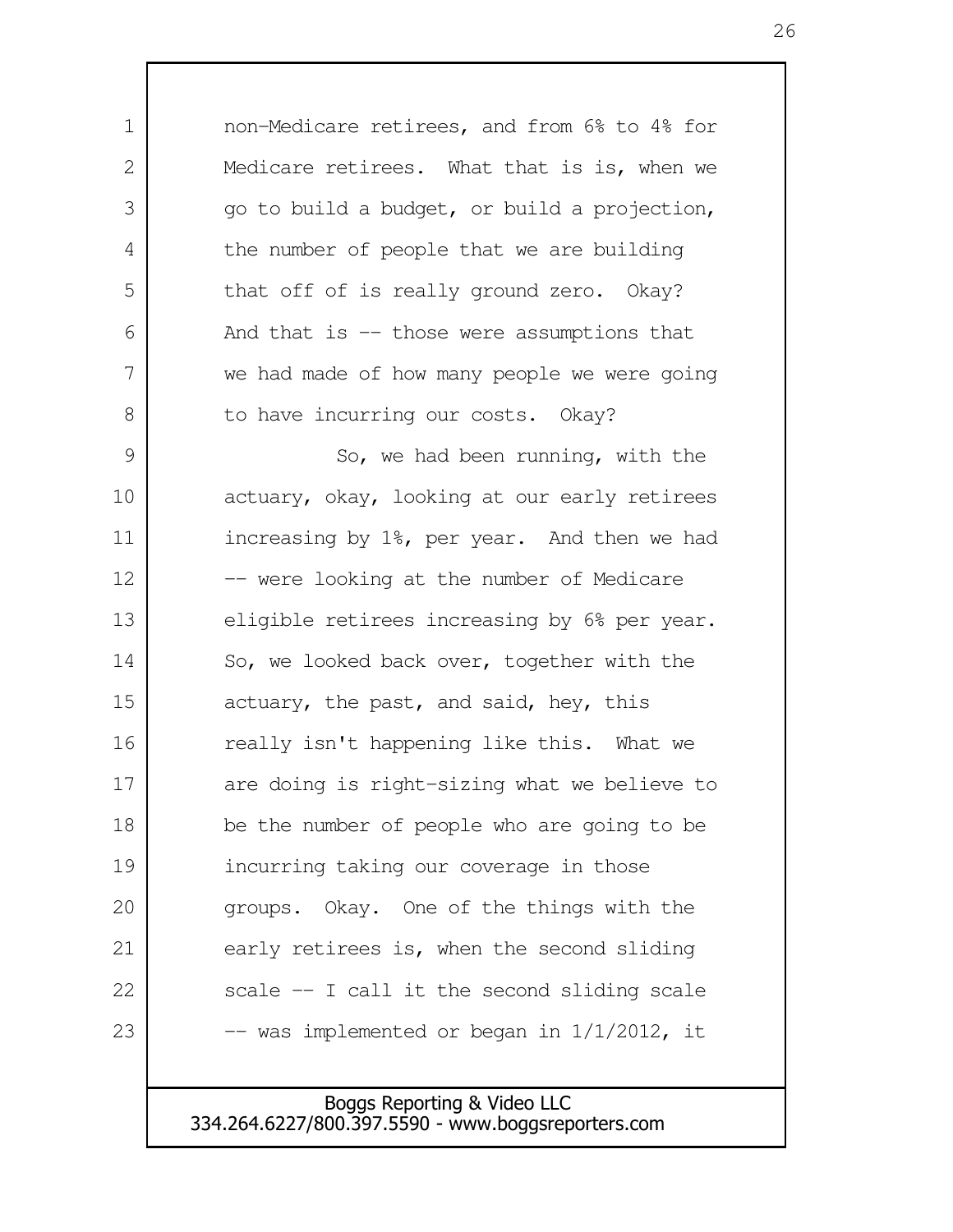| 1  | was to be phased in over a five-year period, |
|----|----------------------------------------------|
| 2  | or a period to end 9/30/2016. And what that  |
| 3  | did was, the cost for health insurance for   |
| 4  | the early retirees got bigger and bigger and |
| 5  | bigger and bigger and bigger. So, by the     |
| 6  | time it got to $9/30/16$ , it was fully      |
| 7  | implemented. What we solved is the behavior  |
| 8  | change that was expected $-$ okay? $-$ when  |
| 9  | the bill was written was to reduce the       |
| 10 | number of people either retiring before they |
| 11 | became Medicare eligible, or if they did     |
| 12 | retire, not taking our coverage because they |
| 13 | already had a job lined up, or could go onto |
| 14 | a spouse's, because it was so expensive      |
| 15 | here. And that was really an expected        |
| 16 | behavior change.                             |
| 17 | So, we had $-$ we wanted to ratchet          |
| 18 | that down to what we were seeing now that it |
| 19 | was fully implemented. So, we made that      |
| 20 | change. Then we really weren't seeing the    |
| 21 | Medicare eligible retirees increasing by 6%, |
| 22 | so we rightsized that to 4%.                 |
| 23 | We look at these sorts of things             |
|    |                                              |
|    | Boggs Reporting & Video LLC                  |

334.264.6227/800.397.5590 - www.boggsreporters.com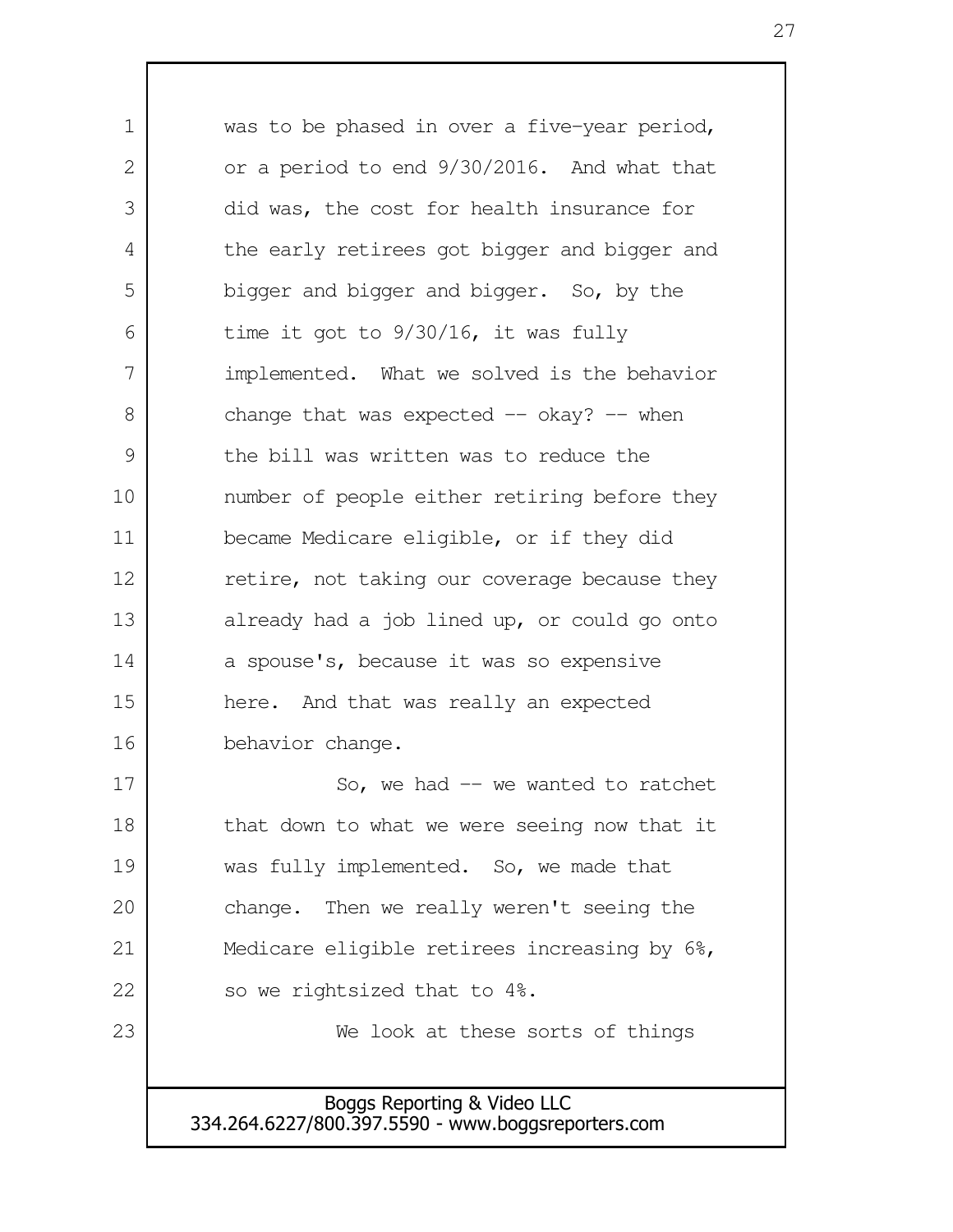periodically. If we don't see a need to change, we don't change. If we do see a need to change, we do. What you are going to see when the actuary talks about the valuation, just after me here, you are going to see that we made a lot of other rightsized moves in our statistics like this because of the behavior change that we see that has kind of settled in after the change in there -- in and that legislation and those sorts of things, too. Okay? Did I get that  $-$  answer that question? Did that make sense? Okay. All right. Where was I? If you don't mind, I will just continue; and if you have more questions, you-all flag me down. Okay? So, the next to the last bullet talks about what was going on in Congress. So, I think I was somewhere in there. And July 24th, President Trump issued an executive order talking about let's pull back rebates and make a change with that. But three things had to happen before that 1 2 3 4 5 6 7 8 9 10 11 12 13 14 15 16 17 18 19 20 21 22 23

> Boggs Reporting & Video LLC 334.264.6227/800.397.5590 - www.boggsreporters.com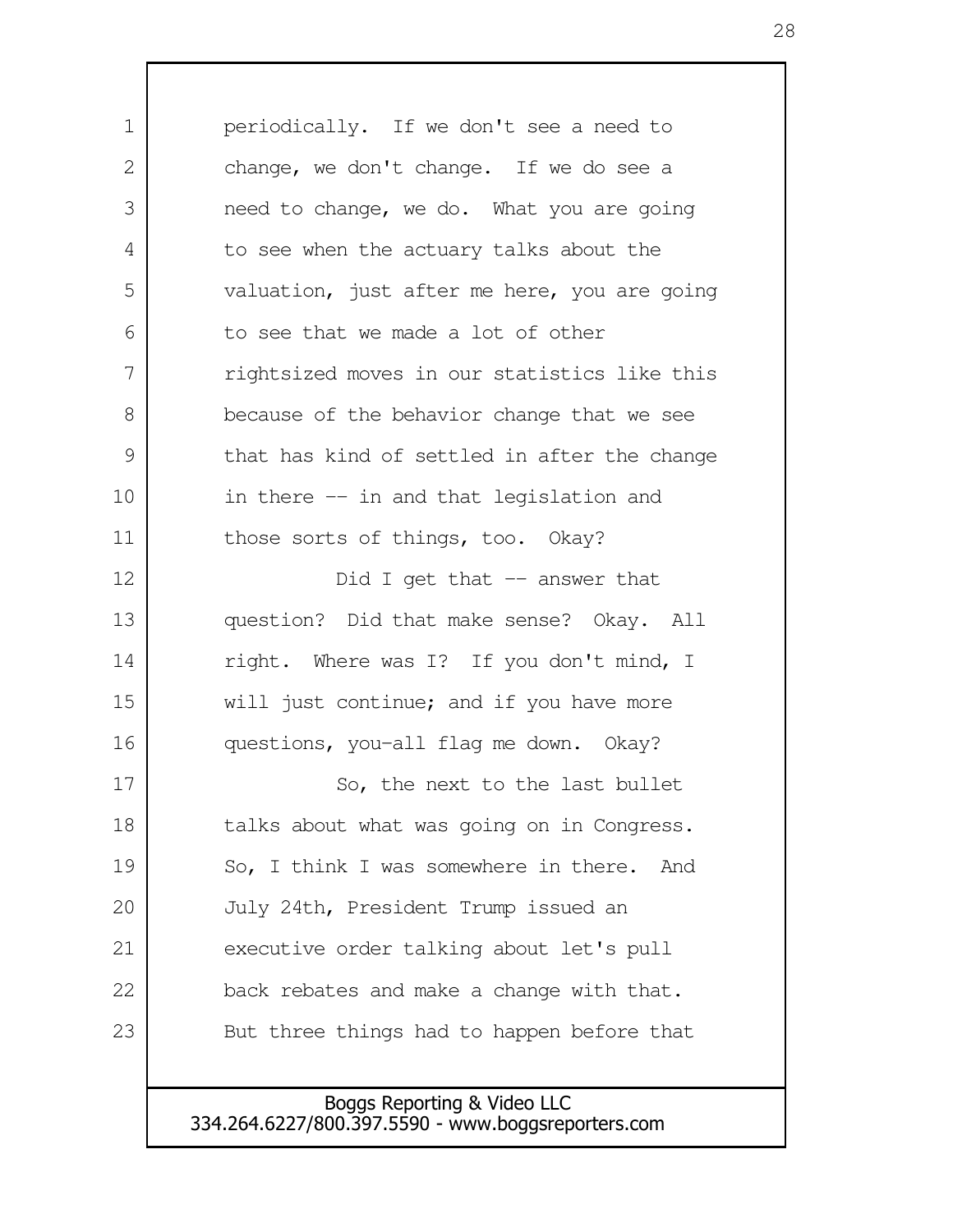could be effective, or three things were contingent upon that. Number one, federal spending couldn't go up. Number two, Medicare beneficiaries' premiums, it couldn't cause an increase in that. And number four (sic), the out-of-pocket costs for Medicare members couldn't go up as a result of this change. 1  $\mathcal{L}$  3 4 5 6 7 8

Well, this change is  $-$  does not -- is inversely -- inverse to those things happening. So, Health and Human Services actuarial department looked at it and said, well, it's going to go up. They hired two private firms. They said, it's going to go up. The general -- the Governmental Accountability Office actuaries analyze that those are going to go up. The Congressional Budget Office did. And there is one more. Oh, the Office of Inspector General said it was going to go up. We knew it was going to go up. We 9 10 11 12 13 14 15 16 17 18 19 20 21

had already been to Washington now twice and talked to the Alabama delegation and others 22 23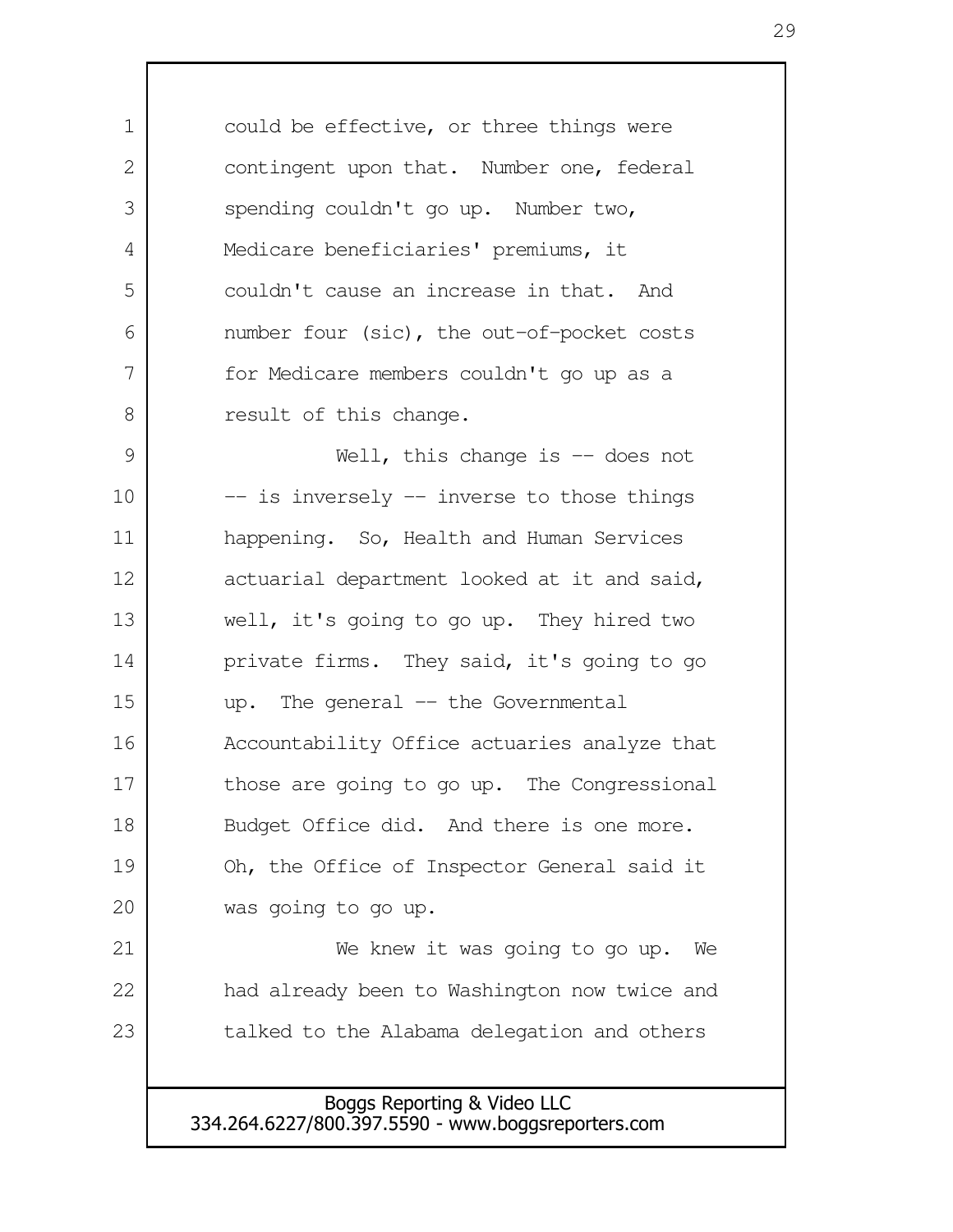Boggs Reporting & Video LLC 334.264.6227/800.397.5590 - www.boggsreporters.com there to explain that this is going to go up. So, I'm really not real concerned about this at that time, but I do have some contingencies built in because something will happen at some point in time; it's just not the time right now. Okay? And I hope I don't get back to my desk and find that something has happened contrary to what I just predicted. Okay? So, I feel good about these projections. I'm very happy to bring this report to you today. And if you have any other questions? If not, I am finished. MR. HALLMARK: All right. You heard Ms. Scott's report. By a show of hands, does anybody have another question? (No response). MR. HALLMARK: Okay. Thank you, Ms. Scott. MS. SCOTT: Thank you. MR. HALLMARK: Next on the agenda is our PEEHIP benefit program updates, and 1 2 3 4 5 6 7 8 9 10 11 12 13 14 15 16 17 18 19 20 21 22 23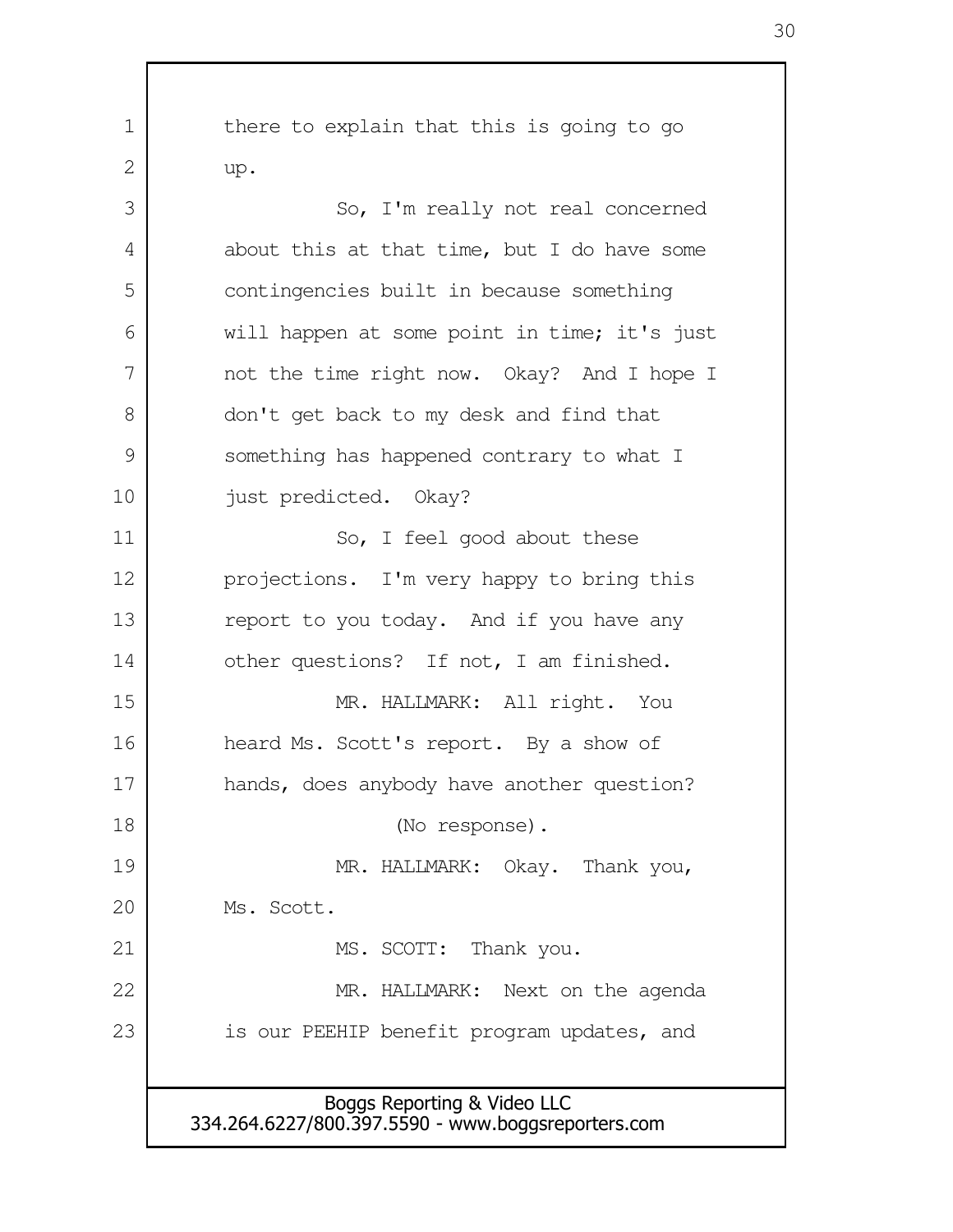| $\mathbf 1$ | we'll ask Ms. Donna Townes to come forward,  |
|-------------|----------------------------------------------|
| 2           | please.                                      |
| 3           | MS. SCOTT: Mr. Chairman? We have             |
| 4           | an actuary next.                             |
| 5           | MR. HALLMARK: Oh, I'm sorry. My              |
| 6           | fault. My fault. Excuse me.                  |
| 7           | The next part will be our Alabama            |
| 8           | Public Education Employees' Health Insurance |
| 9           | Plan report of the actuary.                  |
| 10          | MS. GAMBLE: All right. Quick                 |
| 11          | instructions on how we are going to do the   |
| 12          | actuary. I am going to unmute the computers  |
| 13          | so that they can talk, but I am going to     |
| 14          | have to mute all the microphones around the  |
| 15          | Board. So, when $-$ if anyone on the Board   |
| 16          | has questions, write it down and we will     |
| 17          | take it at the end. Anyone on the WebEx      |
| 18          | will be able to real-time ask him questions, |
| 19          | because they can hear each other.            |
| 20          | So, I'm going to unmute the                  |
| 21          | computers so that they actuary can talk, and |
| 22          | then I am going to mute all these            |
| 23          | microphones.                                 |
|             |                                              |

Г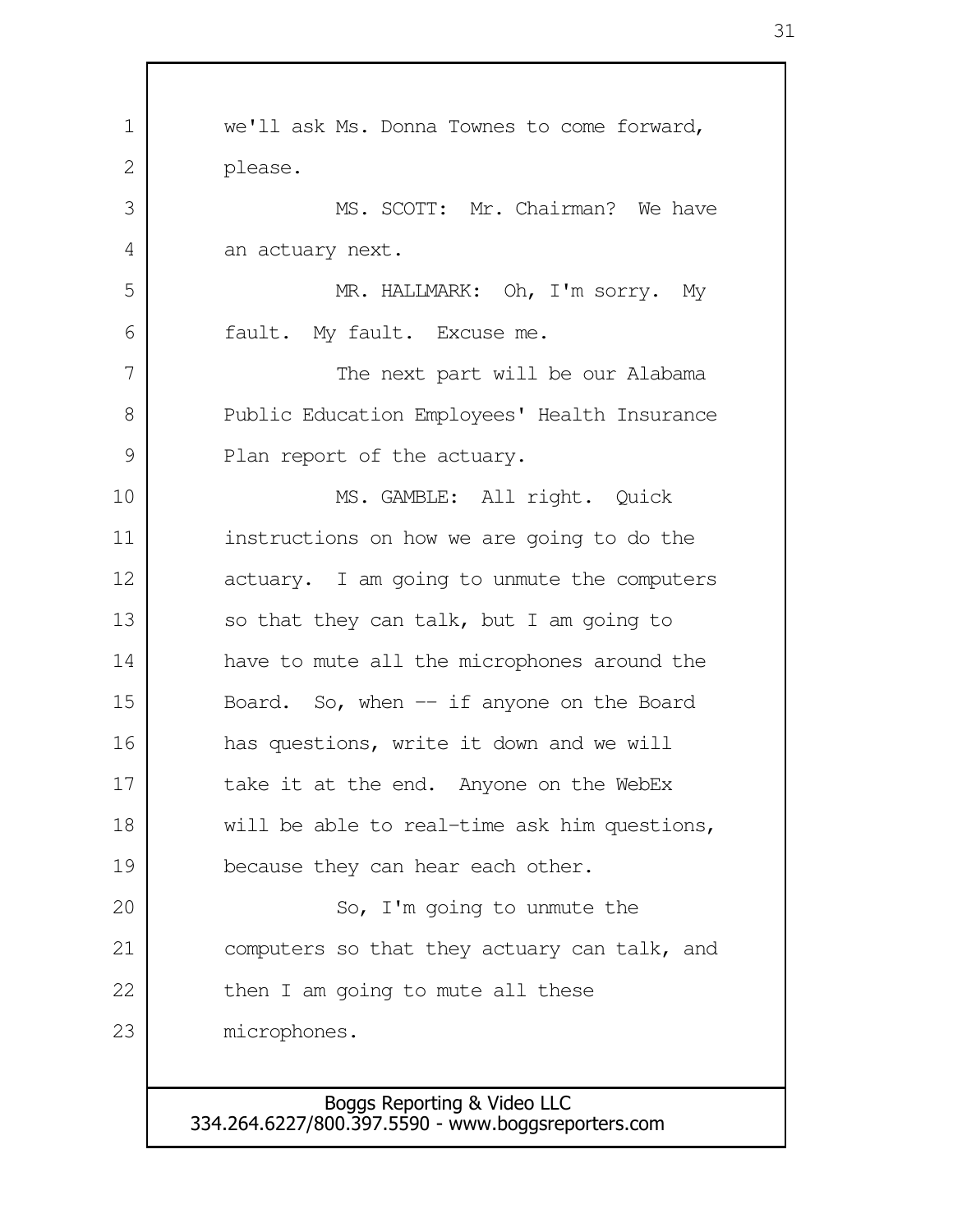Boggs Reporting & Video LLC 334.264.6227/800.397.5590 - www.boggsreporters.com **PUBLIC EDUCATION EMPLOYEES' HEALTH INSURANCE PLAN REPORT OF THE ACTUARY** MS. BENNETT: Can I talk now? Okay. Well, I am going to very quickly go through the valuation results for the PEEHIP actuarial valuation, OPEB valuation. So, I am going to be looking on page 36, and I am going to go through this quickly, so, please, if there is any questions, feel free to ask them and we can talk about it at the end. So, we are going to start on page 36 of the Board book, which is page one of the valuation. At the very top, just quickly, the membership data. Our number of retirees and surviving spouses has gone up a little bit from last year. You can see last year is the one all the way over to the right. We had 87,000 retirees last year, now we have 90,000, and that is an expected result. I did want to point out something about the active membership. It looks like 1  $\mathcal{L}$  3 4 5 6 7 8 9 10 11 12 13 14 15 16 17 18 19 20 21 22 23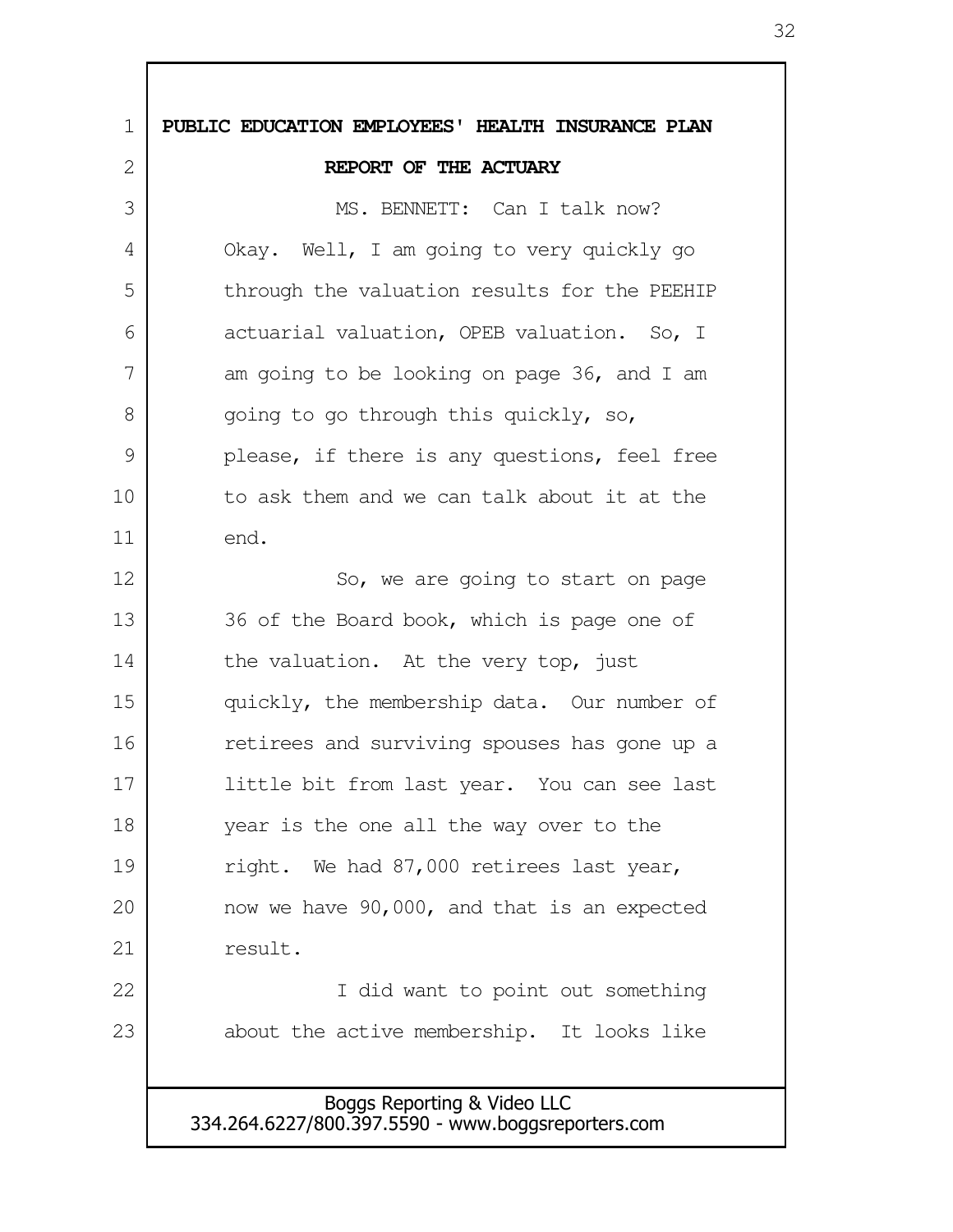| 1             | we had a drop, but that's not really the      |
|---------------|-----------------------------------------------|
| $\mathbf{2}$  | case. What it is is just the way we are       |
| 3             | presenting it. Normally, in the past we'd     |
| 4             | always just put the number of active members  |
| 5             | equal to the number of active members in      |
| 6             | TRS. But, there has always been several       |
| 7             | groups -- employer groups that do not         |
| 8             | participate in PEEHIP, so we never included   |
| $\mathcal{G}$ | them in the liabilities, but we always just   |
| 10            | left them in the headcounts.                  |
| 11            | So, this year we made a change                |
| 12            | because for GASB you don't want to show       |
| 13            | those members that aren't participating.      |
| 14            | So, we want the numbers to match your         |
| 15            | valuation report and the GASB report, so      |
| 16            | that is why the number dropped from 137,000   |
| 17            | to $133,000$ . It's not really a drop; it's   |
| 18            | just a display item.                          |
| 19            | All right. So, the next thing to              |
| 20            | look at is the market value of assets.<br>You |
| 21            | can see those stayed pretty flat. We          |
| 22            | actually had a 3.9% increase in the market    |
| 23            | value. That's compared to what we assumed,    |
|               |                                               |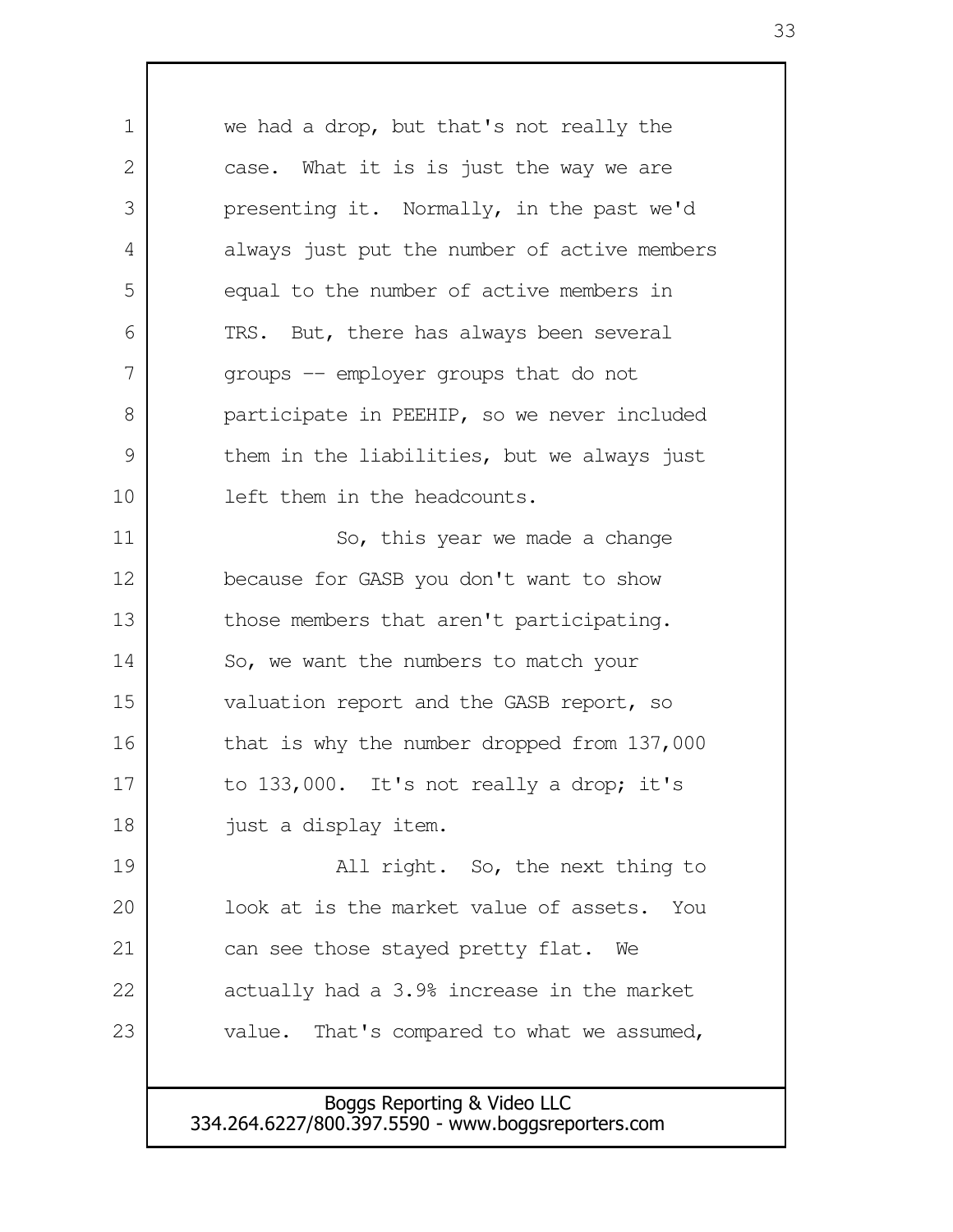| 1             | which is 5%. So, for our valuation, we        |
|---------------|-----------------------------------------------|
| 2             | assume the assets will earn 5%. We've done    |
| 3             | that in this for a very long time.            |
| 4             | For GASB that number moves around             |
| 5             | a lot because it's dependent on the bond      |
| 6             | rate at the measurment date. So, the most     |
| 7             | recent measurement date of September 30,      |
| 8             | 2019, our GASB rate was actually 5.5%. You    |
| $\mathcal{G}$ | know, what we are going to get as of          |
| 10            | September 30, 2020, we don't know. It         |
| 11            | depends on the bond rate. But for the         |
| 12            | valuation, we keep it pretty steady at 5%     |
| 13            | per year.                                     |
| 14            | So, your assets did not quite as              |
| 15            | well as we expected. So, it did 3.9,          |
| 16            | compared to the 5. But the good news, and     |
| 17            | the thing I want to talk about is the drop    |
| 18            | in the unfunded. So, you can see our          |
| 19            | unfunded liability went from \$7.2 billion to |
| 20            | \$4.3 billion. And we'll talk about that in   |
| 21            | the another page on here, the exact reasons   |
| 22            | for the change from last year to this year.   |
| 23            | But the big reason was the drop in the        |
|               |                                               |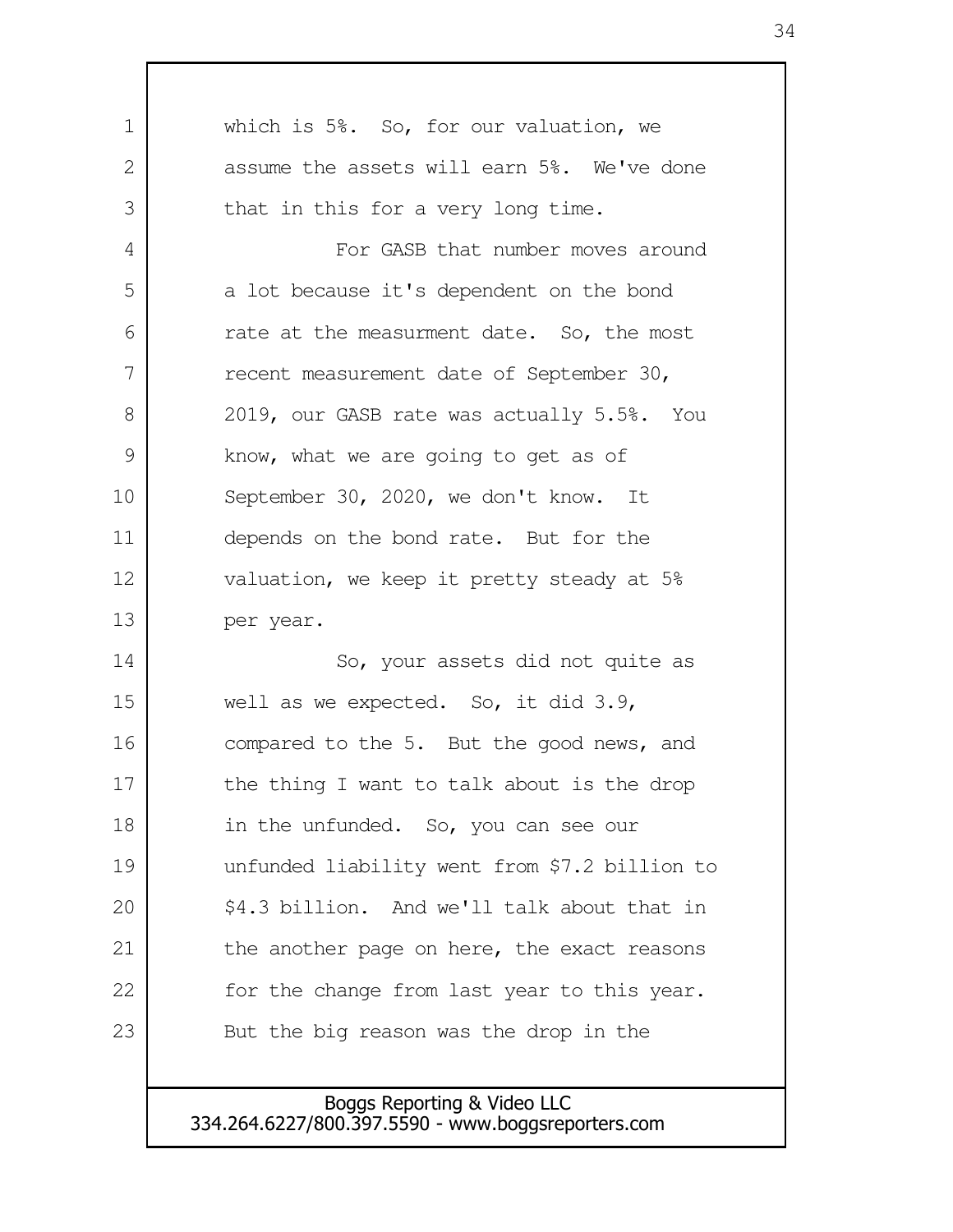Medicare Advantage rates. And the reason for that was the repeal of the Affordable Care Act's health insurance. So, that was the fee that's paid by all fully insured health plans, including Medicare Advantage plans. So, when that was repealed in December of last year, that really dropped your Medicare Advantage rates, and you would have some guarantees for the next few years with those rates. So, that's a real big deal because these benefits are paid for life. So, if you have somebody who retires at, say, age 60, well, they get pre-Medicare benefits which are relatively expensive for five years. But then they are getting Medicare eligible, Medicare Advantage rates for the rest of their life, which could be 20, 25, 30, or even more years. So, Medicare Advantage costs are really big for your liability here. So, that was a major reason for the drop, and 1 2 3 4 5 6 7 8 9 10 11 12 13 14 15 16 17 18 19 20 21 22 23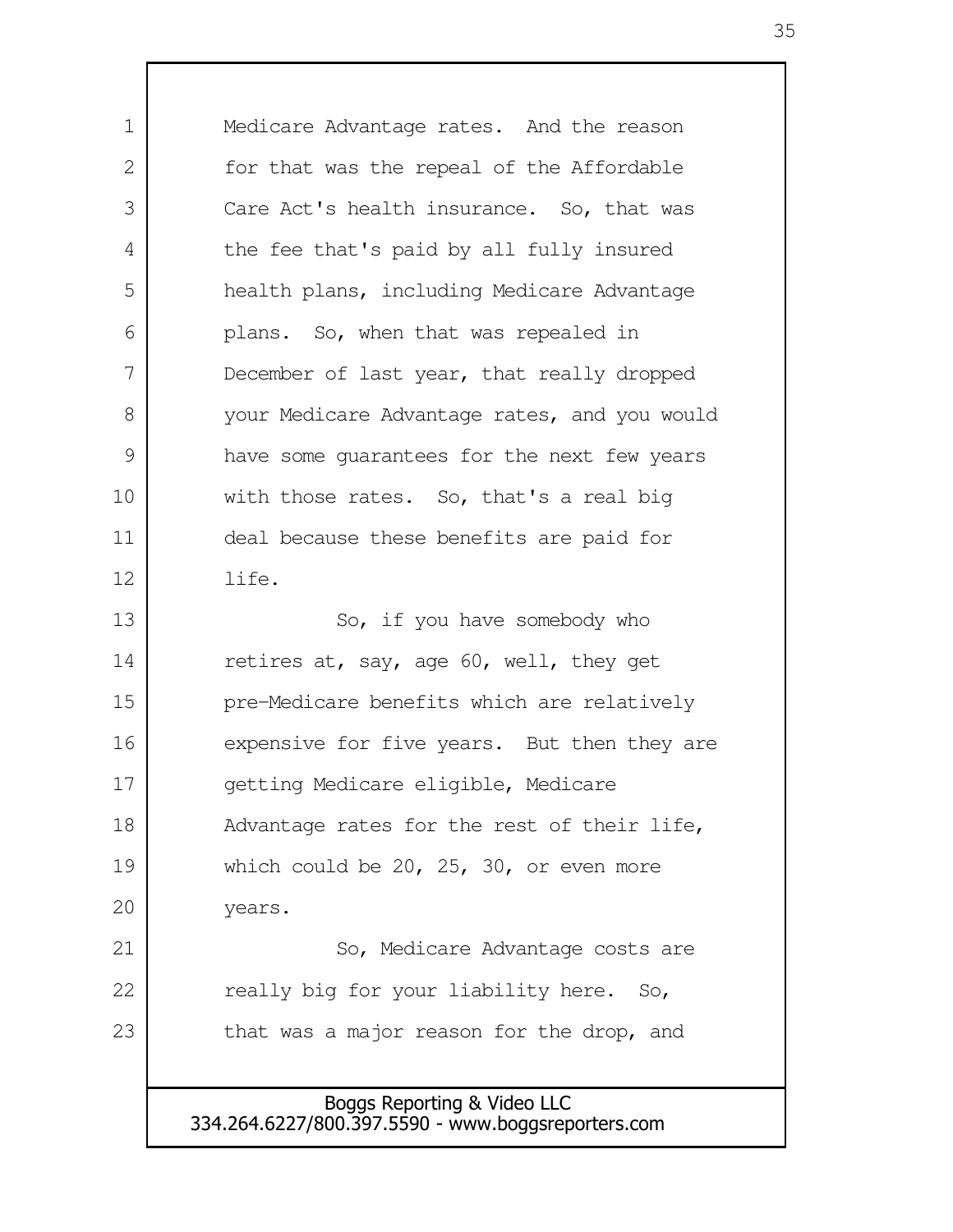there are few other things, too.

1

But then if you will look on down to the bottom of the page, we calculate and actuarially determine contributions. So, what that is is the amount that you would need to contribute each and every year to pay off your unfunded liability over the amortization period, which you can see right above that is 22 years. So, we calculated that as of the new valuation, this is the lower Medicare Advantage rates, that amount would be \$409 million. Now, for context, what you actually pay in pretty much pay-as-you-go benefit payments is about \$285 million. So, I mean, what you are paying is less, but that gives you an idea of how much more would need to go in. But it is less than what we calculated in the prior val due to the good experience. So, the prior valuation, you would have to pay 9.5% of payroll for the next 23 years. Now, based on this valuation, it's 2 3 4 5 6 7 8 9 10 11 12 13 14 15 16 17 18 19 20 21 22 23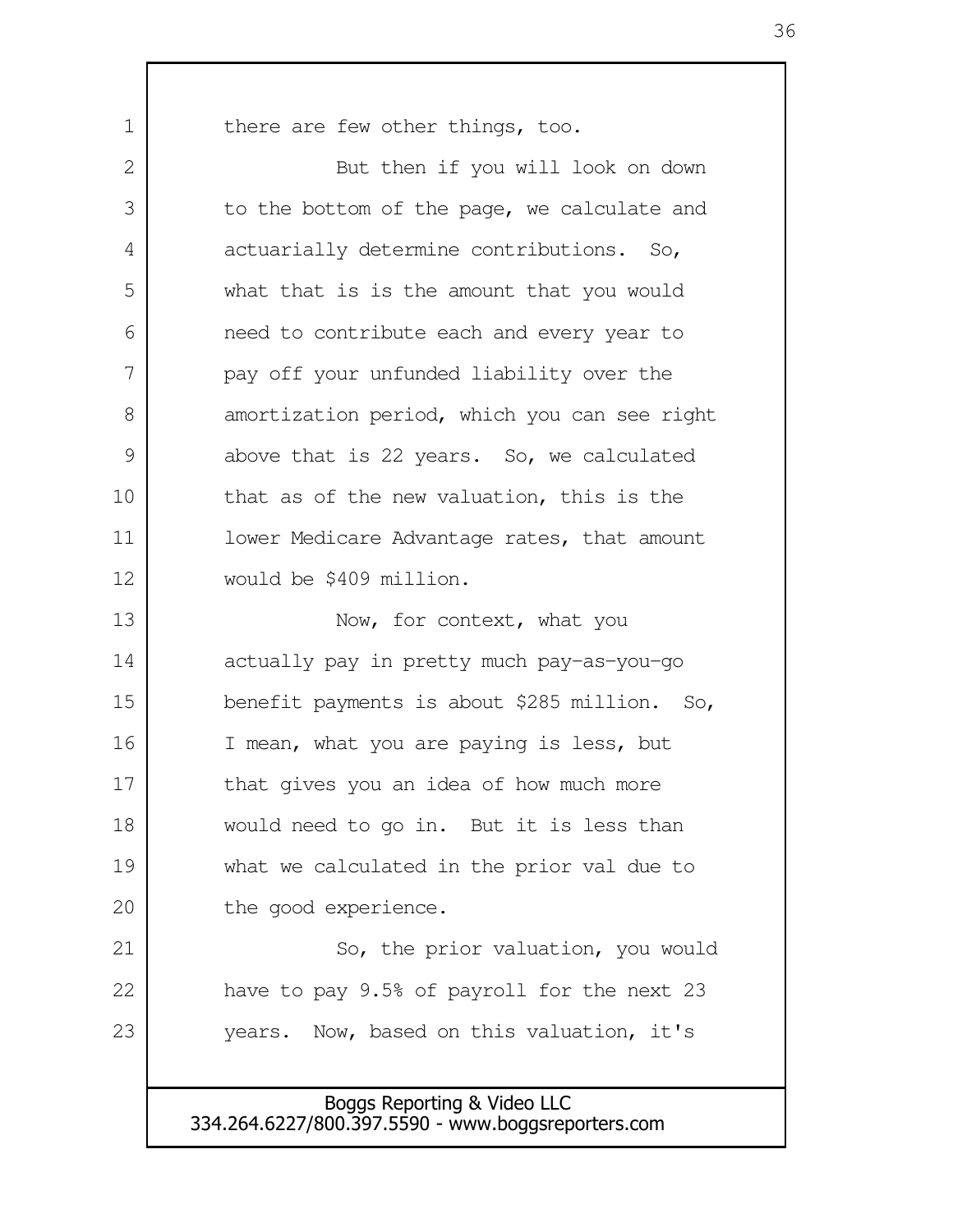5.8% for the next 22 years. Okay. So, the next slide -- or next page, I want to look at is in page 47 in the Board book, which is page 12 of the valuation report. And this is where we show how we got from last year to this year in a little more detail. So, if you will look at last year's unfunded of \$7.2 billion, we add on a normal cost. That means, it's the continued accruals for the people who were still working. So, when you are working, you earn more and more benefits every year that you work. So, that will always be a cost because there's new accruals that come into the plan. We subtract off the actual employer contributions. That's what I was saying, it's about \$284 million, as compared to what we would expect prefunded amount to be, more like \$400 million. You have interest. So, if everything would have happened just as we predicted in our actuarial assumptions, your expected 1  $\mathcal{L}$  3 4 5 6 7 8 9 10 11 12 13 14 15 16 17 18 19 20 21 22 23

> Boggs Reporting & Video LLC 334.264.6227/800.397.5590 - www.boggsreporters.com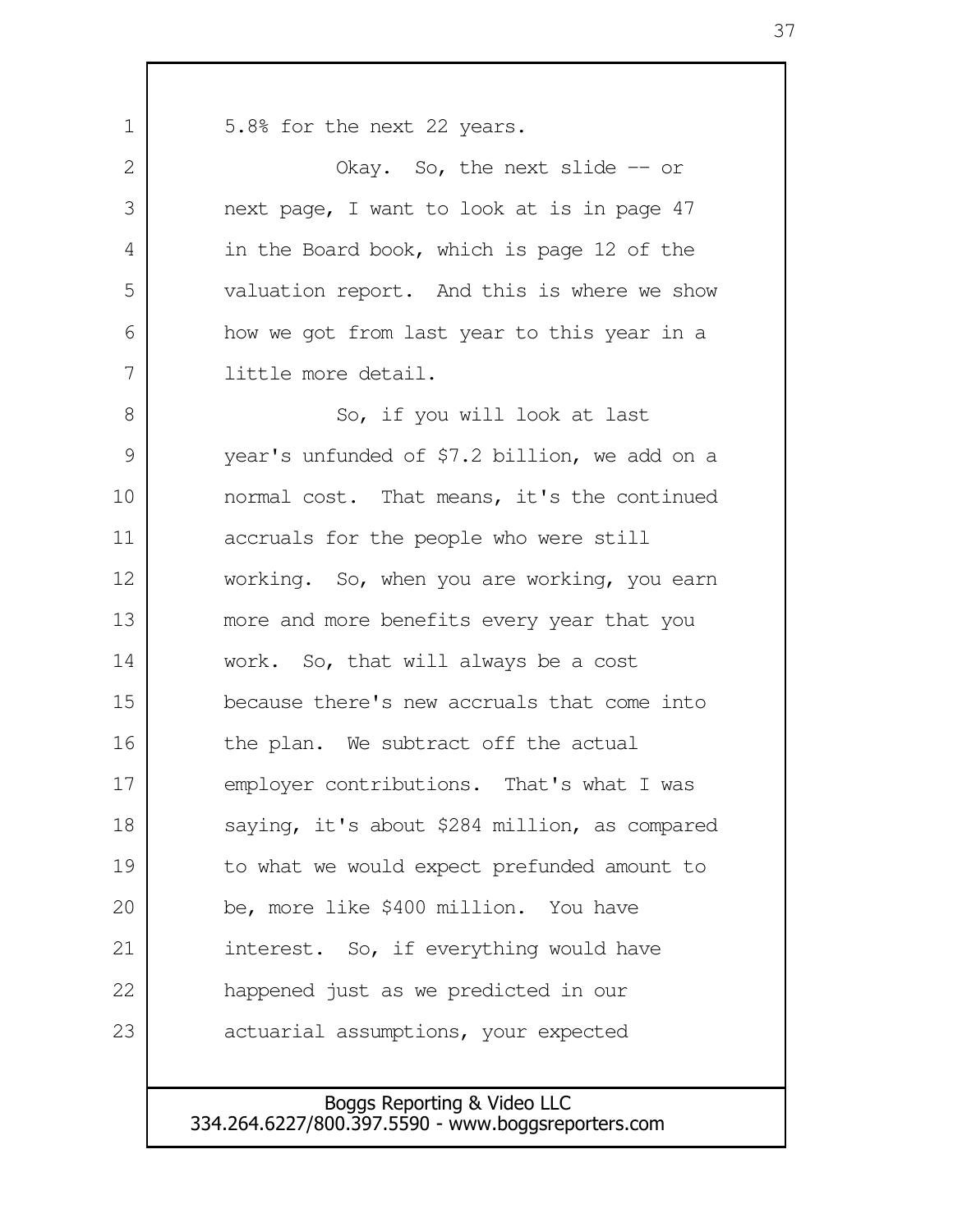unfunded would have been \$7.6 billion. So, what happened to get us down to the 4.3? Well, the big one, like I just said, was the gain due to the claims and premium experience. Your pre-65s came in about as expected, but your over 65 Medicare Advantage rates made a huge difference. So, that's a one time thing. You aren't going to see a big gain like that next year because we already knew about it. So, you know, and Diane just mentioned some different concerns with the Medicare Advantage rates. But as of right now, what we are seeing is you're going to get this good gain. The other thing we did was look at assumptions, just like Diane said. Now that we have more experience with all of the new premium costs that come in, like the age penalty if you are under age 65, things like that. And we did see that your pre-65 participation is lower than what we had been predicting, so we went ahead and lowered 1 2 3 4 5 6 7 8 9 10 11 12 13 14 15 16 17 18 19 20 21 22 23

> Boggs Reporting & Video LLC 334.264.6227/800.397.5590 - www.boggsreporters.com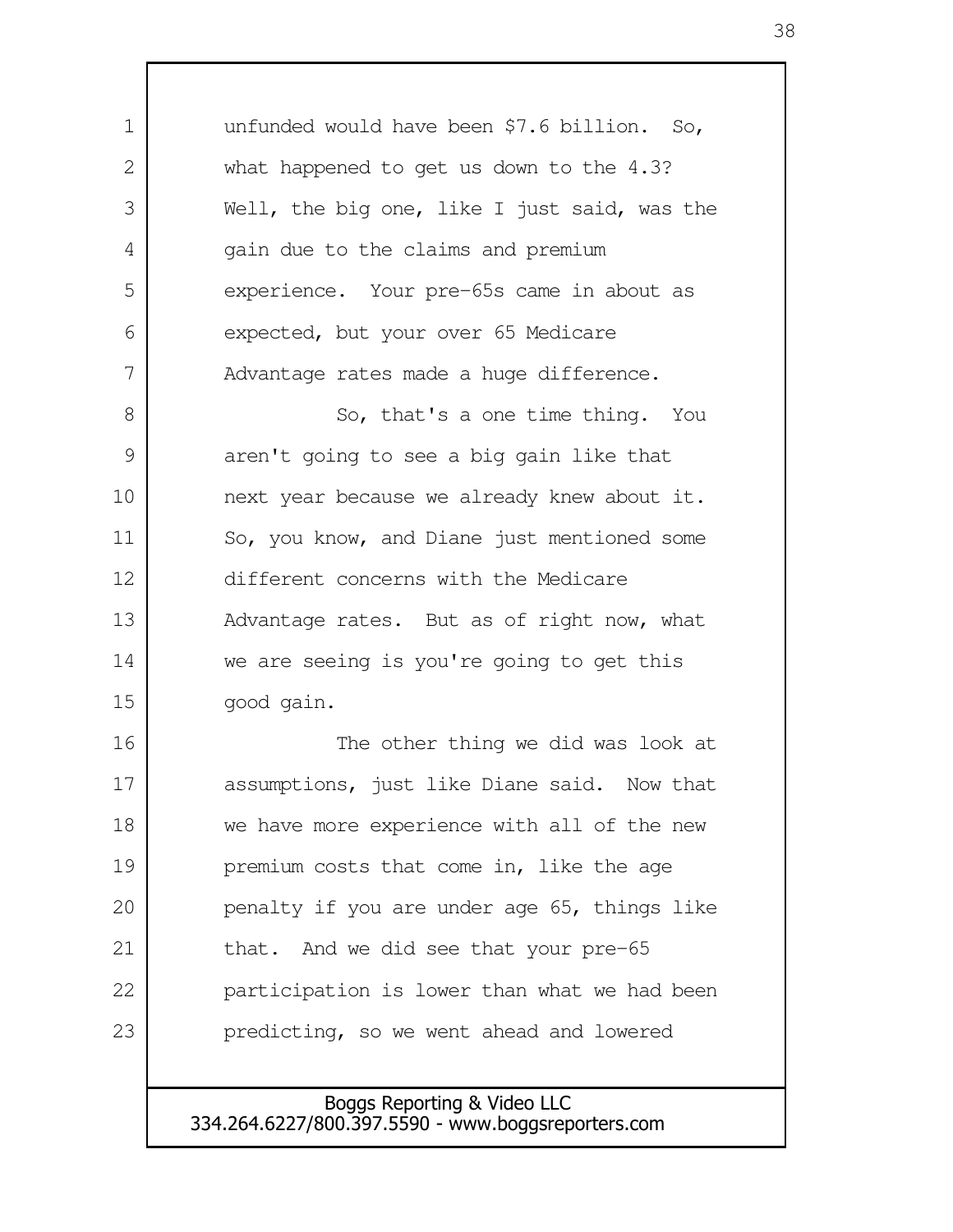that for an ongoing assumption. We actually increased your Medicare eligible participation assumption a little bit to go along with the experience. But overall, all the things we looked at and the tweaks we made to our assumptions based on actual experience coming in, is a gain. So, it's another \$246 million gain. So, with all that stuff that we knew was going to happen, we expected the unfunded to be about \$4.4 billion actually came in about \$4.3 billion. So, you also had an experience gain. And what that means is, you know, nobody's life expectancy is exactly what we thought it would be based on our assumptions. Retirement patterns, terminations, all that have kind of stuff, we expect fluctuations between expected natural. That's just part of the process. So, in this case, it's a gain. That's just a coincidence that it's a gain in the same year you had all these expected gains. But we looked at the magnitude of 1  $\mathcal{D}$  3 4 5 6 7 8 9 10 11 12 13 14 15 16 17 18 19 20 21 22 23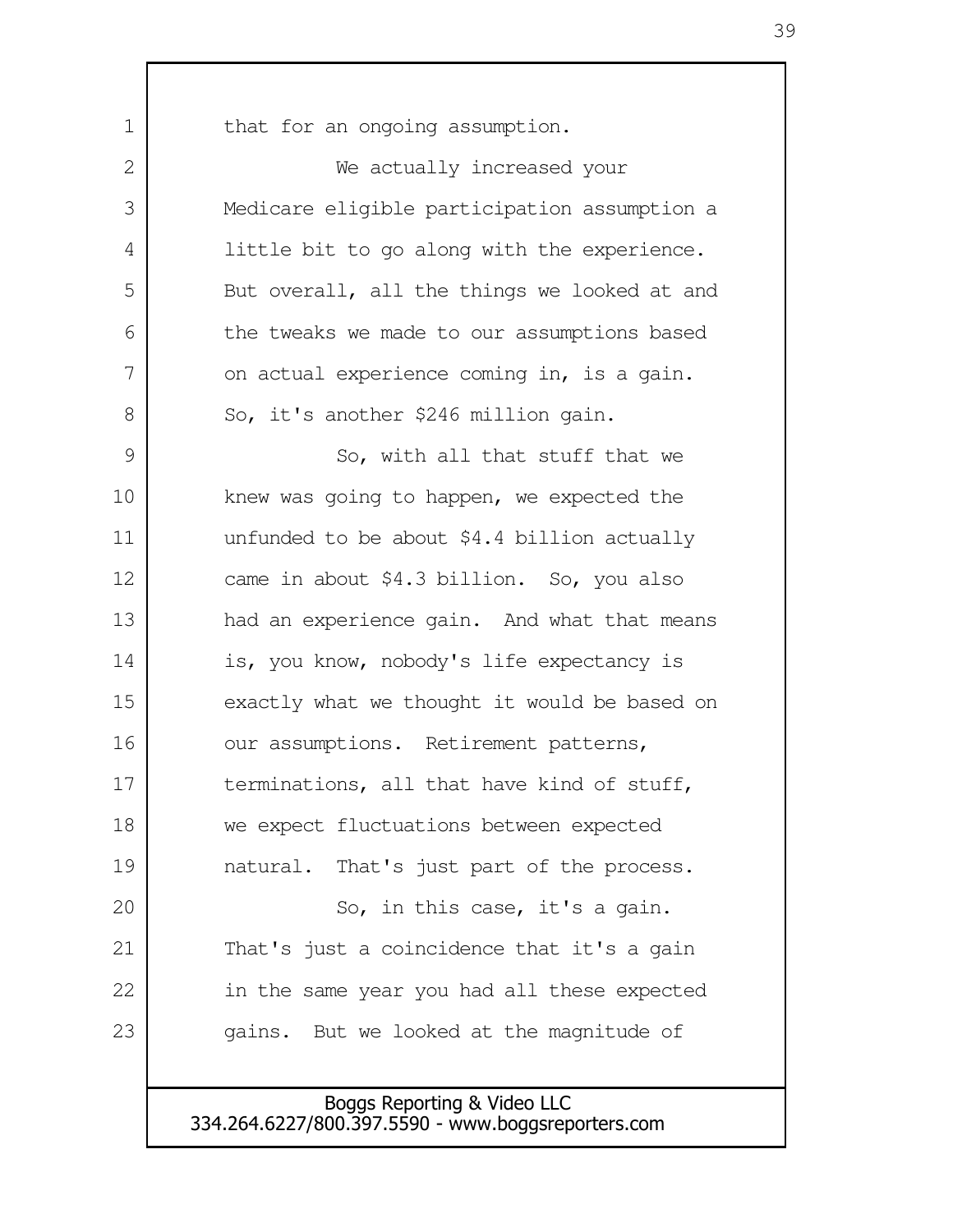it, and it was about 1.26% of liability. That's well within any kind of magnitude we would expect in those kind of experience fluctuations. So, it's just another piece that brought your unfunded down just a little bit. And that's really all I want to talk about with the valuation, unless you have any questions. I did want to address  $-$  I know this comes up a lot  $-$  is what is COVID going to do to your valuation costs? And, you know, there are obviously a lot of uncertainties. We don't really know what's going to happen going forward. Short term, it seems to be, if anything, a wash maybe, or even a cost savings because of all the differed care. So, for 2020 you will probably find your claims are not coming in as high, unless something happens towards the end of the year to increase a lot of COVID costs and COVID claims. But that differed care, what's going to happen with that? I mean, a 1 2 3 4 5 6 7 8 9 10 11 12 13 14 15 16 17 18 19 20 21 22 23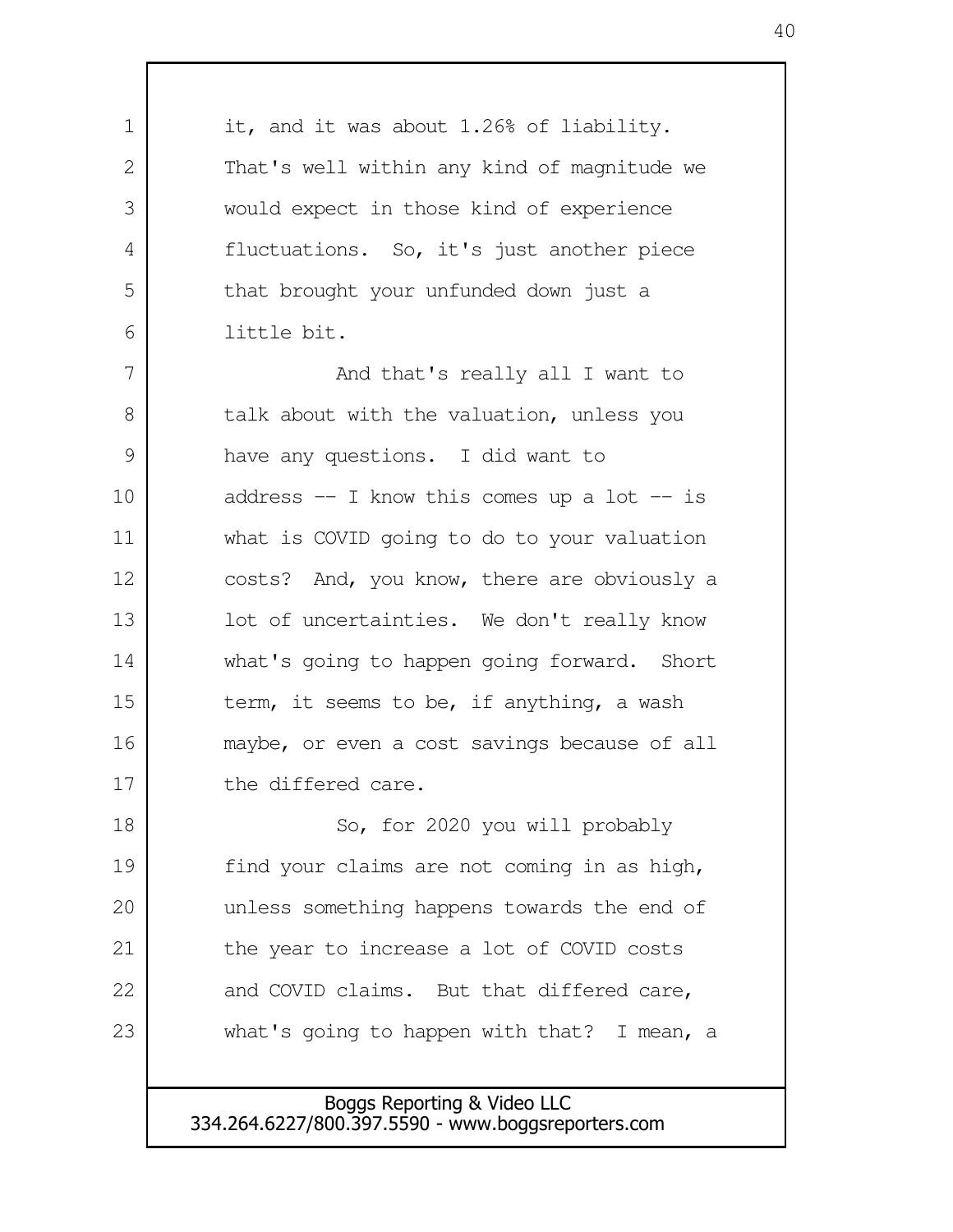Boggs Reporting & Video LLC lot of it is things like maybe a knee replacement that's going to happen, eventually. They just didn't do it right now. So, that could potentially increase costs for  $2021 -$  excuse me,  $2022$ . Some of the deferred care might be permanently deferred. I mean, things that, you know, maybe the annual screenings that just is not done, and then they will be done next year, but they would have been done next year anyway. Obviously, concerns with things like preventive care or just, you know, maintenance care that should be done that people are just forgoing that could cause increased costs as people get sicker, because they put off their care. The actual cost of COVID and a vaccine, if there is a vaccine, everybody is going to, you know, want to get that. That should be probably fully paid for. So, there are a lot of questions. For this particular valuation, we really 1  $\mathcal{L}$  3 4 5 6 7 8 9 10 11 12 13 14 15 16 17 18 19 20 21 22 23

334.264.6227/800.397.5590 - www.boggsreporters.com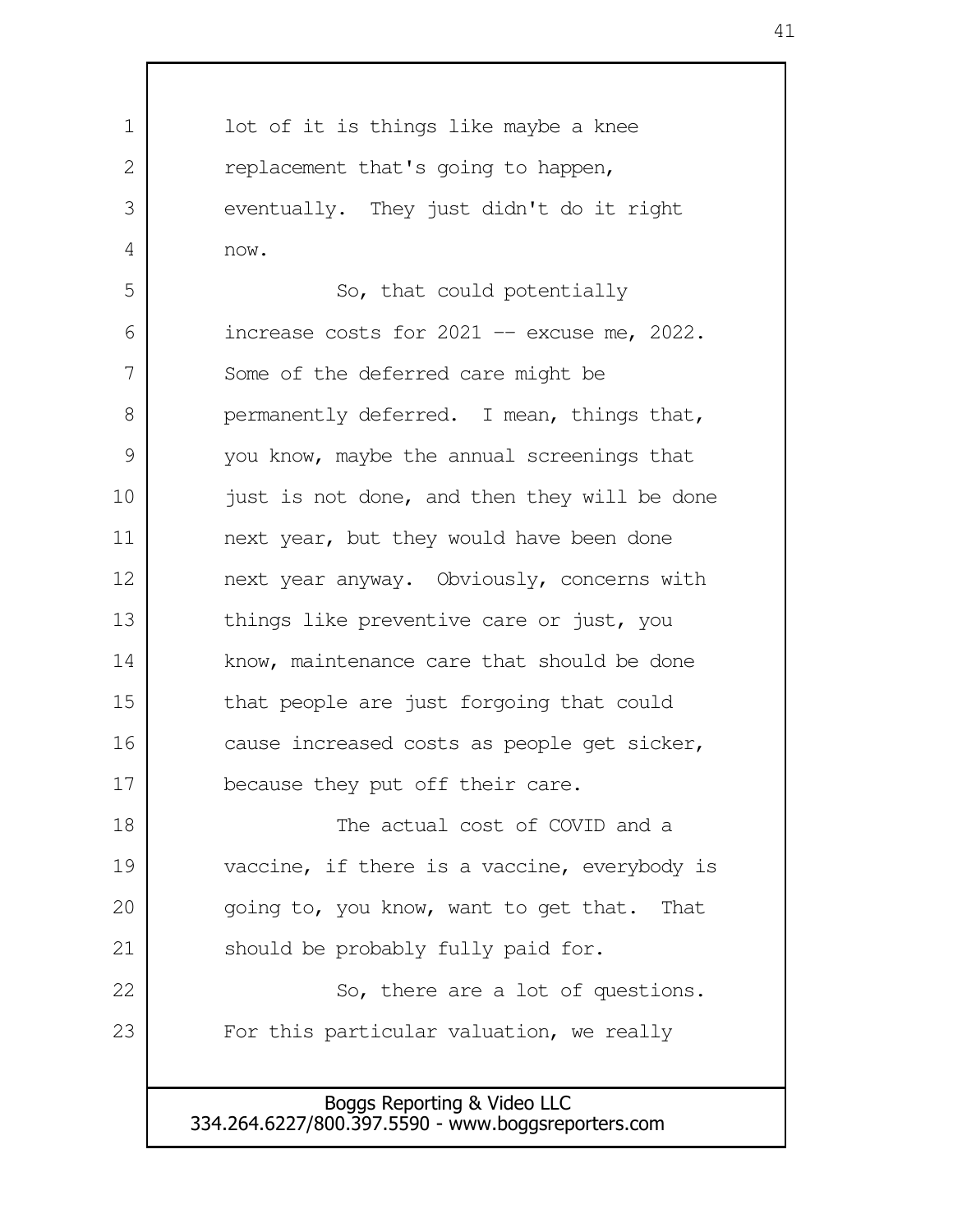Boggs Reporting & Video LLC didn't change anything. We kept the trend rate as we would have done pre- or post-COVID, but we are certainly keeping an eye on it. And the Society of Actuaries is really keeping us up to date. But, you know, obviously the data is limited. This has only been going on since last December. So, you know, there is a lot of learn going forward. But we will be keeping an eye on it, and, you know, incorporating it as need be. And that's really all I have on the valuation, unless there are questions. (No response). MR. HALLMARK: I don't see any questions at this time. Is that -- Are you finished with the report? Well, they can't hear me, can they? MS. BENNETT: Yes, I am finished with the report. I actually thought of one more thing I was meaning to say and that is, speaking to the COVID: One thing that might actually be a permanent cost savings of 1  $\mathcal{L}$  3 4 5 6 7 8 9 10 11 12 13 14 15 16 17 18 19 20 21 22 23

334.264.6227/800.397.5590 - www.boggsreporters.com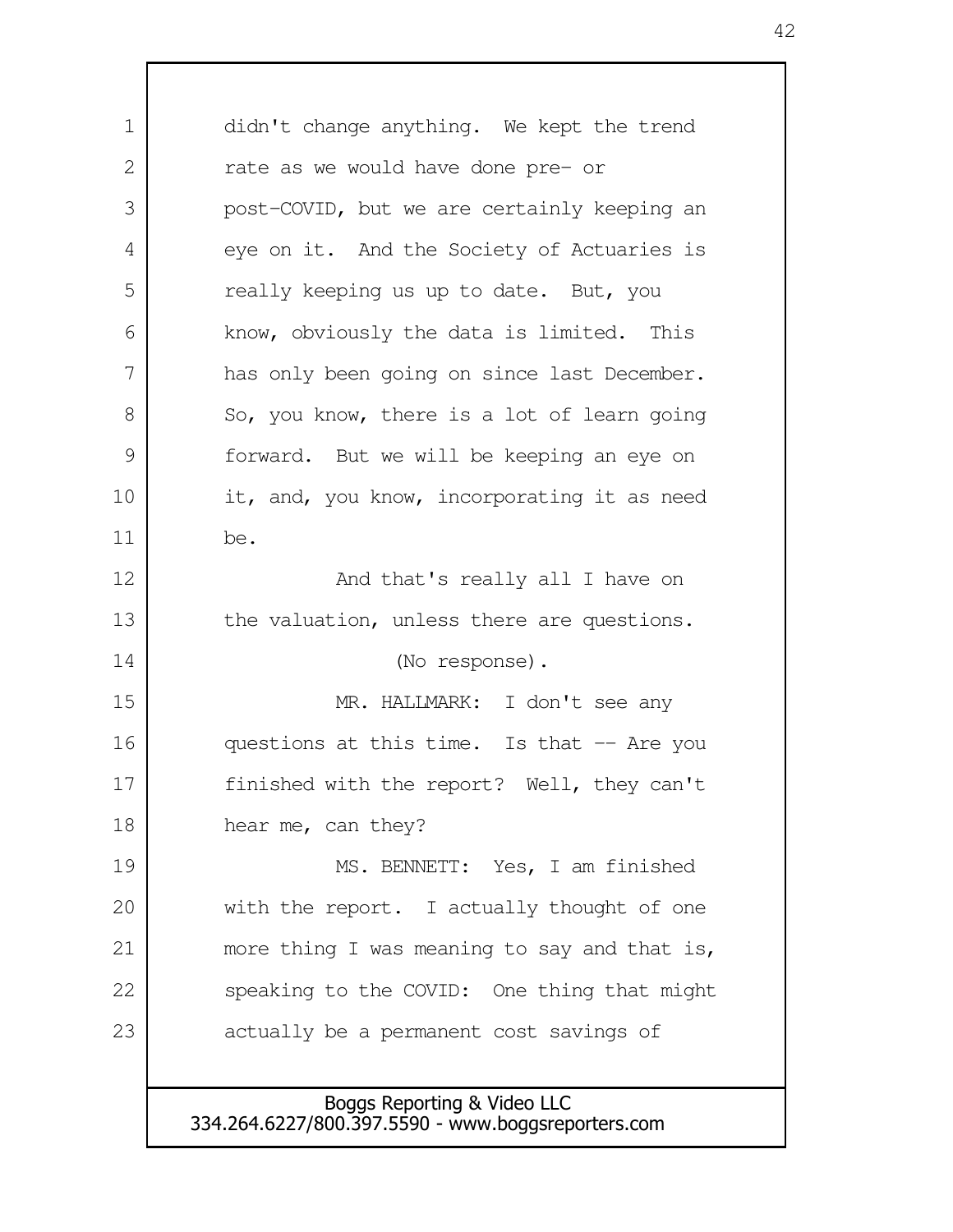Boggs Reporting & Video LLC 334.264.6227/800.397.5590 - www.boggsreporters.com people are very hopeful about is the Telehealth. And especially with Medicare Advantage, they are allowing more Telehealth to -- to be paid for under the Medicare rules. So, if that becomes a permanent thing, that's potential for an ongoing cost savings. So, you're trying to look for some silver lining, and that maybe could be one of them. But other than that, yes, I am finished. Thank you. MR. HALLMARK: Okay. Thank you. If we will move on to our next item on the agenda, it's Item VI, and that is the PEEHIP Benefit Program Update, Part I, with Donna Townes. **PEEHIP BENEFIT PROGRAM UPDATES (Part I)** MS. TOWNES: Good morning, Mr. Chairman and Board members. MR. HALLMARK: Good morning. MS. TOWNES: I have a couple of updates for you, and I am going to start with the Humana Medicare Advantage plan 1  $\mathcal{L}$  3 4 5 6 7 8 9 10 11 12 13 14 15 16 17 18 19 20 21 22 23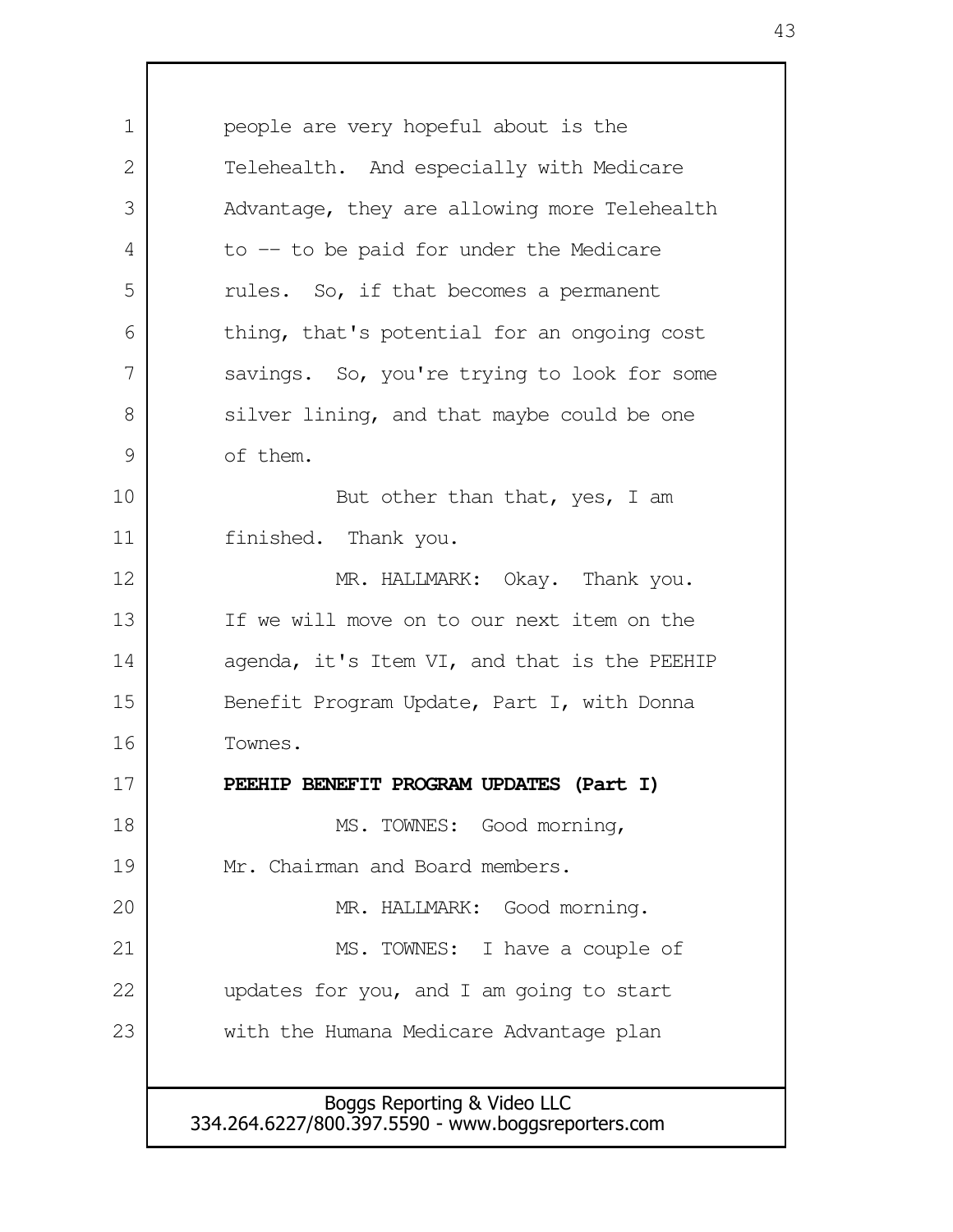| $\mathbf 1$   | updates. So, please turn to page 62. Can     |
|---------------|----------------------------------------------|
| 2             | everyone hear me okay? Okay. Great.          |
| 3             | As you know, Humana Medicare                 |
| 4             | Advantage coverage is the coverage that we   |
| 5             | offer our Medicare retirees and their        |
| 6             | covered Medicare spouses. Humana has been    |
| 7             | our carrier since January 1st of this year.  |
| 8             | And everything $-$ I want to report that     |
| $\mathcal{G}$ | everything is going very well with the plan. |
| 10            | Humana just got through, in July             |
| 11            | and August, in conducting ten virtual        |
| 12            | retiree informational webinars. We had       |
| 13            | about 1,400 members to enroll and            |
| 14            | participate in that. Normally we have those  |
| 15            | in person. Normally we travel the state.     |
| 16            | And last year we had about 100 of those.     |
| 17            | And we usually have really good              |
| 18            | participation. And these presentations are   |
| 19            | excellent. It's an excellent way for our     |
| 20            | members to understand the Medicare Advantage |
| 21            | benefit. And it's also a great way to be     |
| 22            | apprized of any changes that are going to    |
| 23            | occur for the upcoming year. And that's      |
|               |                                              |
|               | Bogge Reporting & Video LLC                  |

 $\mathbf l$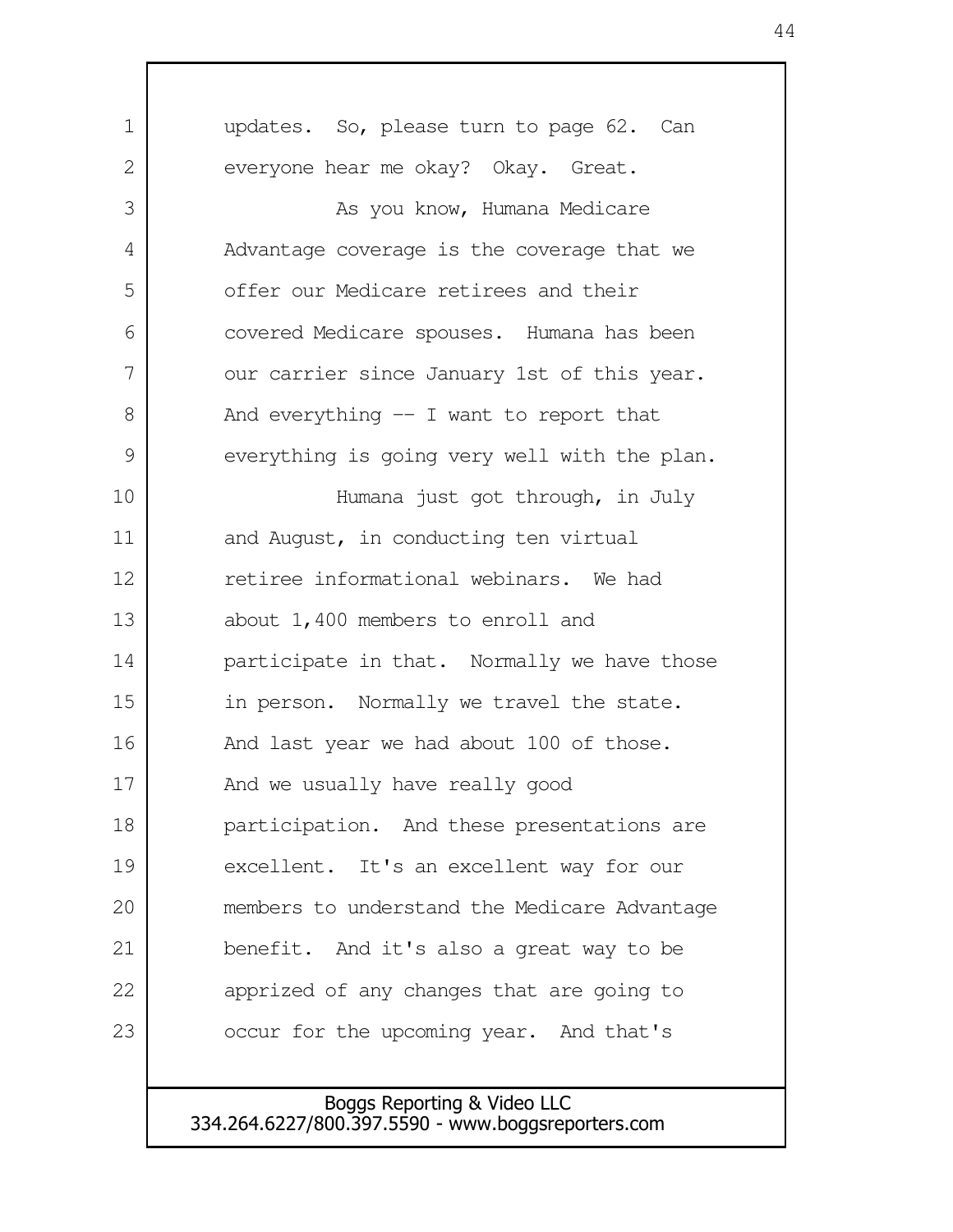| 1  | what I am going to talk about in just a      |
|----|----------------------------------------------|
| 2  | minute, are those changes.                   |
| 3  | But I do want to note that the               |
| 4  | recorded version of that presentation is on  |
| 5  | the PEEHIP website. So, it's available for   |
| 6  | our members to view at their convenience.    |
| 7  | So, looking at page 62, these are            |
| 8  | the changes that are going to occur          |
| 9  | beginning January 1st of next year, starting |
| 10 | with the Medicare Part B deductible. That    |
| 11 | is changing from \$185 to \$186, and I just  |
| 12 | want to point out that the Part B deductible |
| 13 | amount is set by Medicare each year and not  |
| 14 | PEEHIP. So, PEEHIP has no control over that  |
| 15 | change.                                      |
| 16 | Other changes that are occurring             |
| 17 | are pertaining to the prescription drug      |
| 18 | formulary. Every year Humana -- as well as   |
| 19 | all of our other PBMs -- they take a look at |
| 20 | the drug list and they make appropriate      |
| 21 | changes. And some of those appropriate       |
| 22 | changes pertain to helping ensure the safety |
| 23 | of our members, controlling costs, and       |
|    |                                              |

Boggs Reporting & Video LLC 334.264.6227/800.397.5590 - www.boggsreporters.com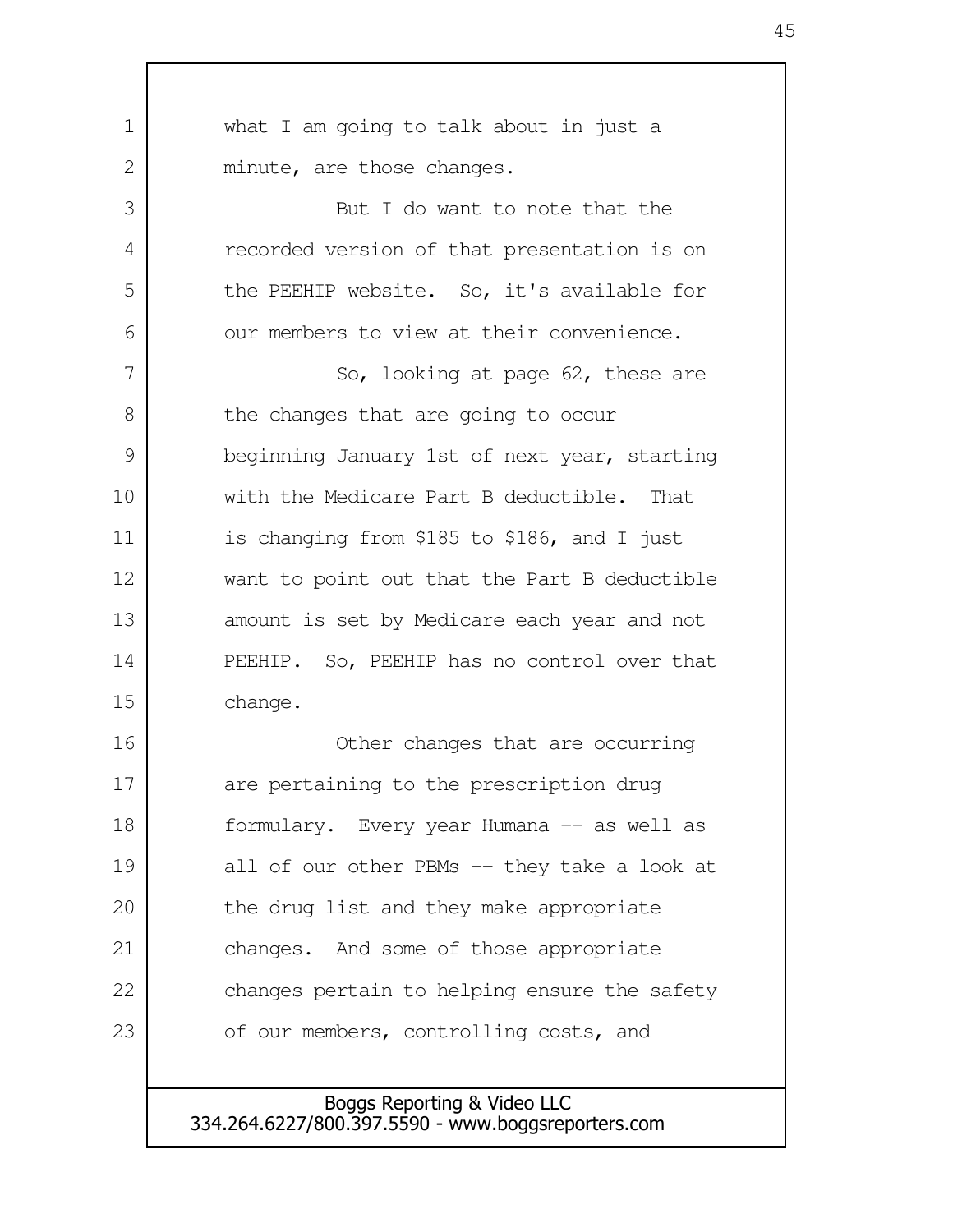mitigating pharmacy trends. And any change that is negative to our member, Humana will mail out a letter to the member at least 60 days in advance notifying them of the change. And I have provided a bulleted list of some of those changes that are going to be occurring. There were several over-thecounter medications that were on our drug formulary; and as you know, it's been a long-standing policy with PEEHIP that we don't cover medications that are available over the counter. And it could be that some of these medications were prescription, and then they become over-the-counter. So, those were taken off the drug formulary. When a brand name medication loses it's patent and generics become available, the brand is still available, but many times it moves from a Tier II to a Tier III co-pay. And as you know, we have the generic law that requires the pharmacists to fill the medication with the generic 1  $\mathcal{L}$  3 4 5 6 7 8 9 10 11 12 13 14 15 16 17 18 19 20 21 22 23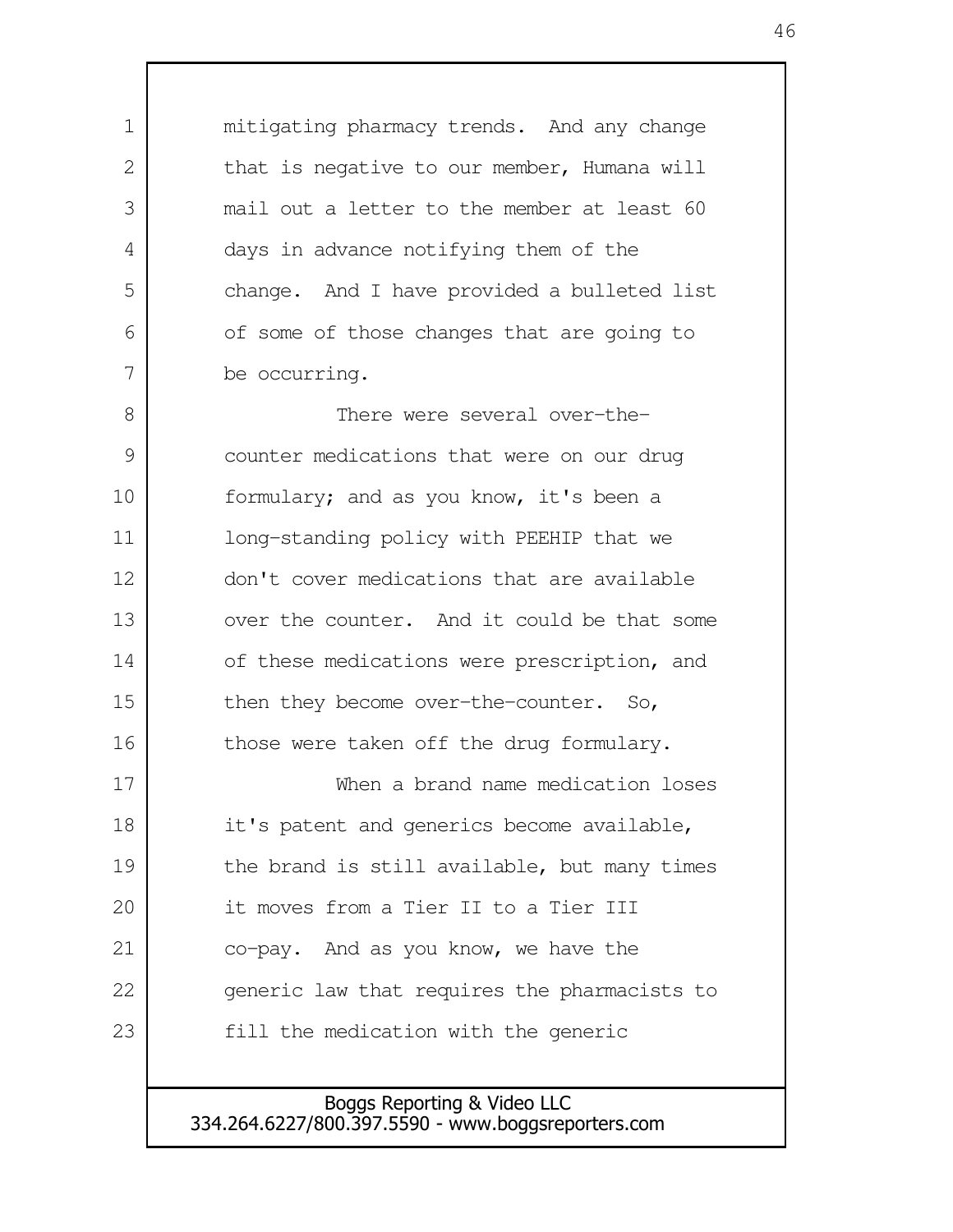equivalent instead of the brand, unless the doctor writes "dispense as written." There are other drugs where we look at the costs, and there are some drugs where the costs increases drastically. And we look at other drugs that are in that therapeutic class that are lower costs that work just as well, and there may be some of those changes where they either move to Tier III or they are excluded from the drug formulary. But I do want to point out, members that were current utilizers of those drugs, those members will not be impacted. They will be able to continue to get that newly excluded medication. So, they won't be disrupted. And then of course, there is new medications that enter the market for the first time, and so those drugs are actually added to the drug formulary. The rest of what I am going to talk about are very positive changes for our 1 2 3 4 5 6 7 8 9 10 11 12 13 14 15 16 17 18 19 20 21 22 23

Boggs Reporting & Video LLC 334.264.6227/800.397.5590 - www.boggsreporters.com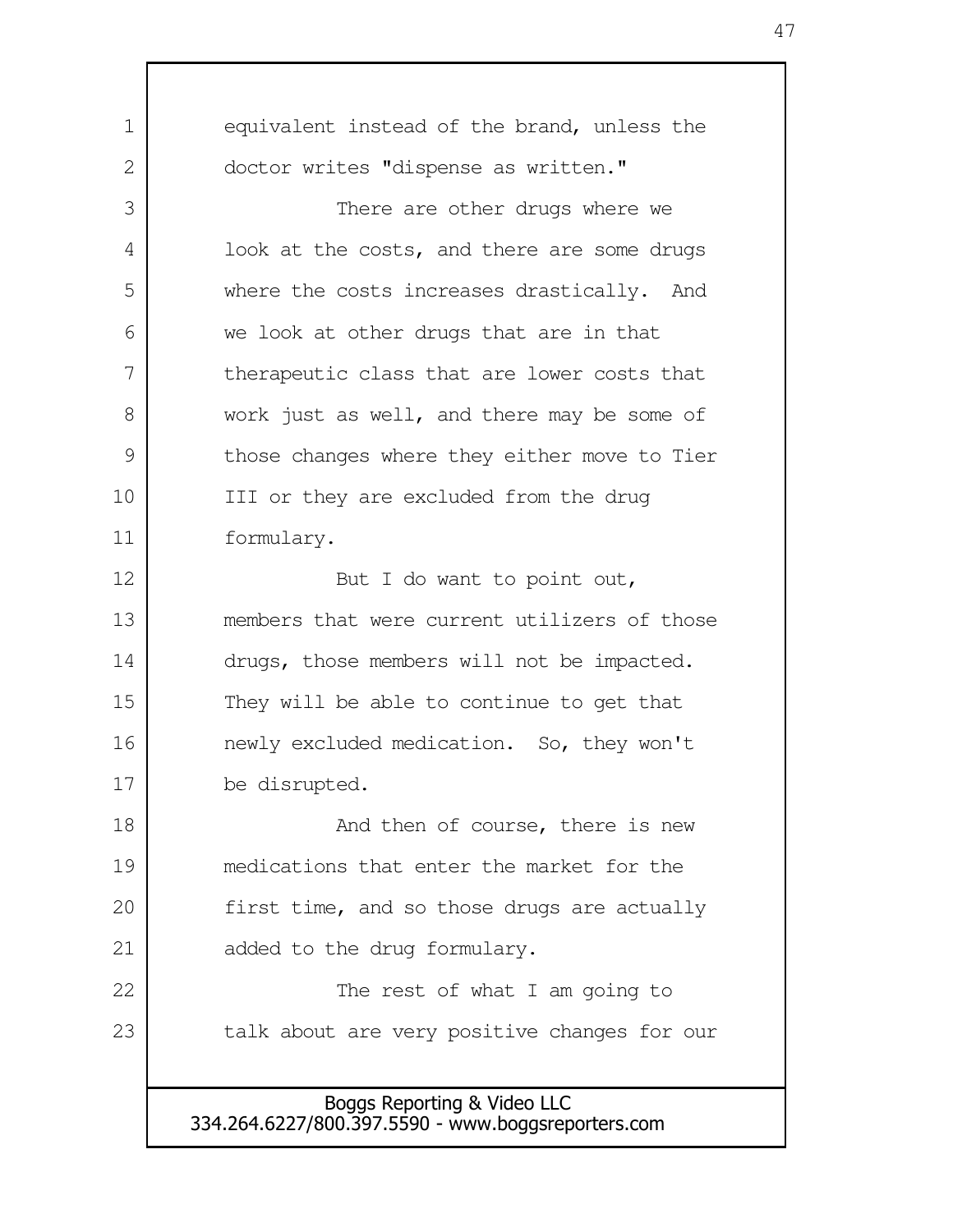numbers. The Go365 Program, there is going to be some positive changes there. And that is Humana's version of the Wellness Program. And it's designed to help keep our members active and engaged. And today our members can -- they have actually six options to choose from from gift cards. So, if they complete certain preventative measures, like getting a wellness exam or a colonoscopy, they awarded in the form of a gift card. And currently, they have six gift cards to choose from. Humana is going to be expanding that to 16 different gift card options. So, I think our members are going to like that. And in addition to that, currently our members have the ability to earn up to \$245 in gift card rewards, and beginning next year they are going to have to ability to earn up to \$345 in gift cards rewards. So, the increased earning opportunities are mainly in the categories of exercise and fitness activities and 1 2 3 4 5 6 7 8 9 10 11 12 13 14 15 16 17 18 19 20 21 22 23

Boggs Reporting & Video LLC 334.264.6227/800.397.5590 - www.boggsreporters.com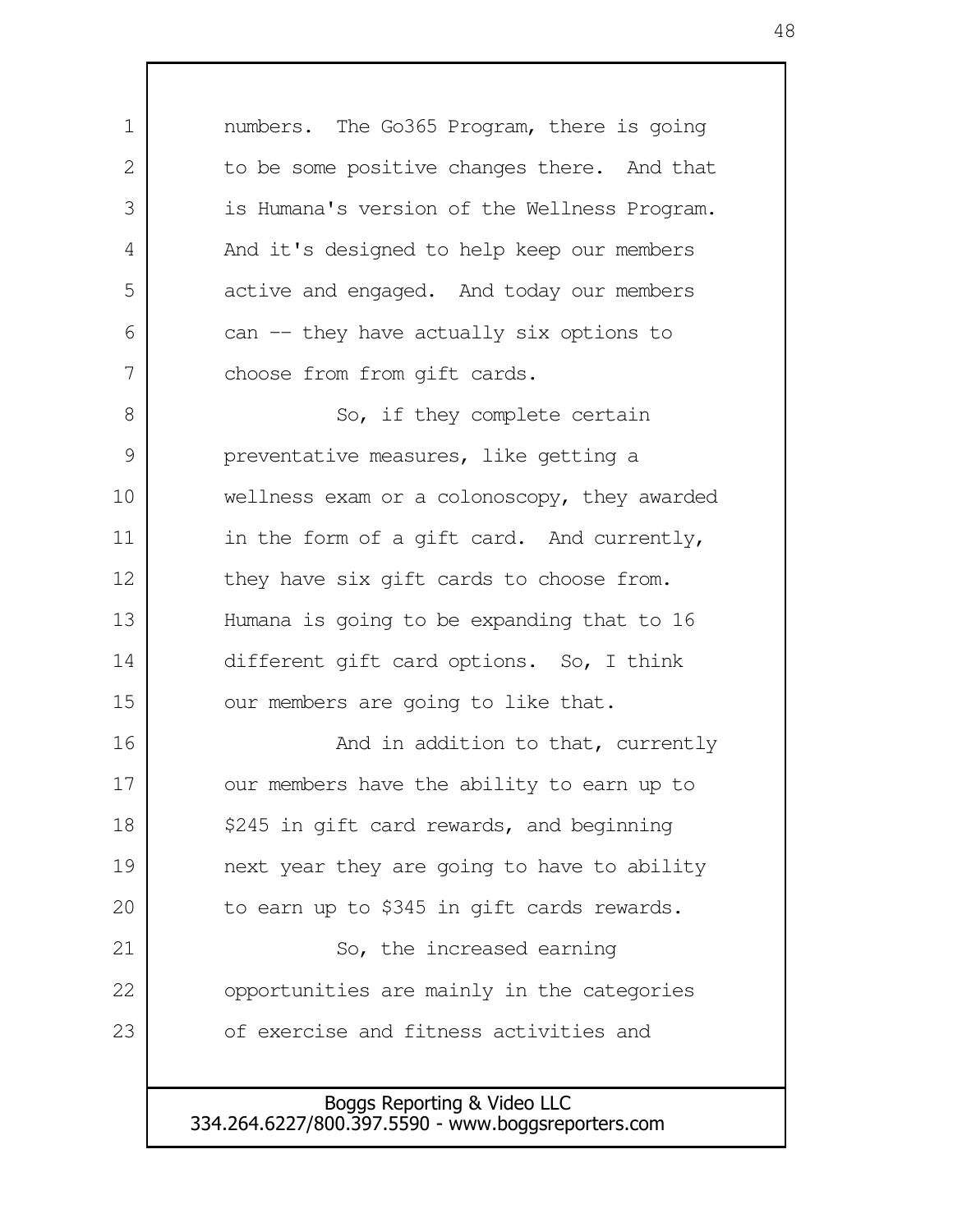Boggs Reporting & Video LLC 334.264.6227/800.397.5590 - www.boggsreporters.com social and live style activities. And some of those include, like, if you attend a nutritional seminar, you attend some healthy living classes, even if you do volunteer work and then if you do athletic events and workouts and that's tied to an activity tracker and you report that to Humana, you can earn some more money and earn more gift cards. So, we thought that was a great thing, a very positive change for our members. And other enhanced benefits for 2021, Humana has the Well Dine Program. And that is where our members can get currently up to ten meals delivered to their home if they have had a hospital stay or a skilled nursing facility stay. Well, human is going to increase the number from 10 to 14 next year. And these are provided at no cost to our members. All they have to do is just ask, and it's delivered to them. And Telehealth: That's a 1 2 3 4 5 6 7 8 9 10 11 12 13 14 15 16 17 18 19 20 21 22 23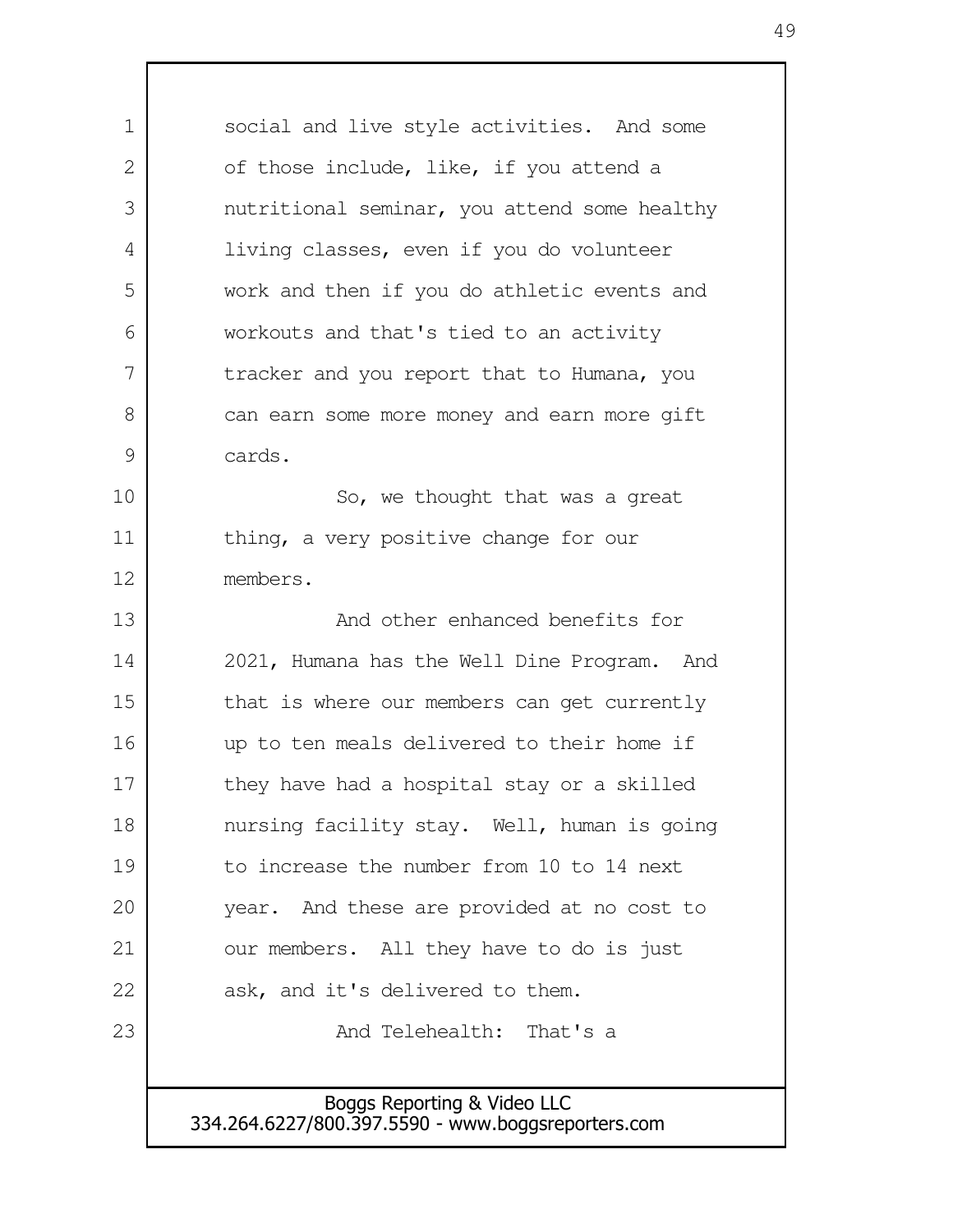Boggs Reporting & Video LLC temporary benefit right now that was implemented as a result of COVID, but Humana is going to be able to extend that temporary benefit through the end of 2021. And it's going to remain as zero cost year for our members if they use in-network providers of primary care physicians, urgent care, and outpatient behavioral health. So, that's very positive. And I am going to show you some stats on Telehealth in just a moment. Yes, sir? MR. HALLMARK: Dr. Brown has a question. And the question -- she says, she questions the Humana wellness is not required, but just extra benefit if the member was to do it; is that correct? MS. TOWNES: That is absolutely correct. They can do it on a voluntary basis and be rewarded for it through the gift cards. Okay. So, Telehealth is going to continue into all of 2021 for the Humana Medicare Advantage plan. And when a 1  $\mathcal{L}$  3 4 5 6 7 8 9 10 11 12 13 14 15 16 17 18 19 20 21 22 23

334.264.6227/800.397.5590 - www.boggsreporters.com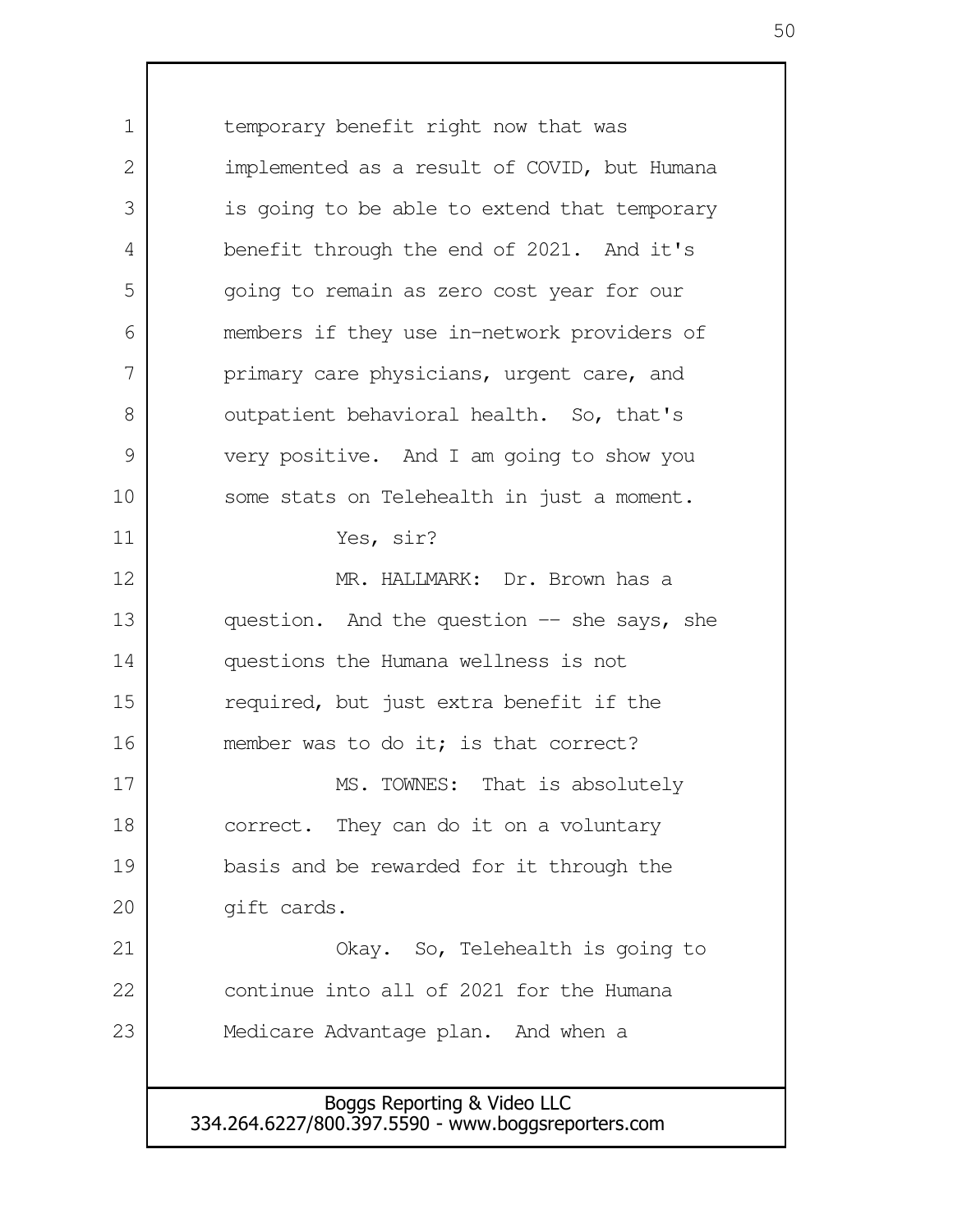| 1  | COVID-19 vaccine becomes available, it will  |
|----|----------------------------------------------|
| 2  | be available to our members at zero cost.    |
| 3  | So, they can get it free of charge.          |
| 4  | COVID testing and treatment, that            |
| 5  | will continue to be a benefit through the    |
| 6  | end of '21. And, again, that will be         |
| 7  | offered at zero co-pay for our members. As   |
| 8  | long as they use -- well, actually if it's   |
| 9  | COVID related, whether they use an           |
| 10 | in-network or out-of-network provider, they  |
| 11 | would still be able to get the testing and   |
| 12 | the treatment at zero co-pay.                |
| 13 | Humana is going to be providing a            |
| 14 | COVID care package. It's going to be 14      |
| 15 | days of meals that will amount to two per    |
| 16 | day. And we are still in the process of      |
| 17 | finalizing the details on the distribution   |
| 18 | of these meals, but we do feel like they are |
| 19 | going to be tied to a positive diagnosis of  |
| 20 | COVID when they have had a hospital stay.    |
| 21 | And then lastly Humana is                    |
| 22 | providing health essential -- a health       |
| 23 | essential kit for all members at their       |
|    |                                              |
|    |                                              |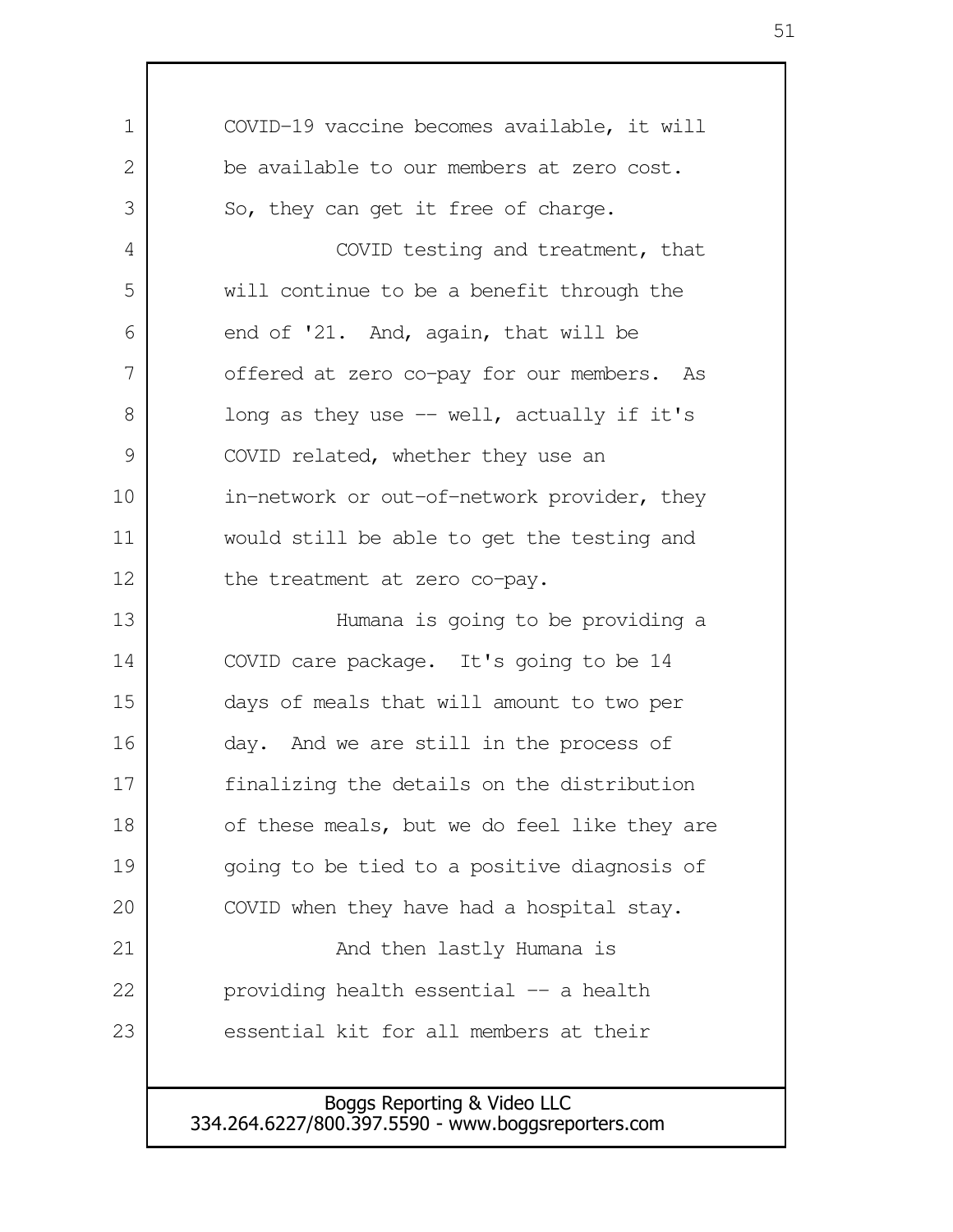request. So, any of our over 76,000 members that are enrolled in our Medicare Advantage plan, if they desire to have this kit, they can obtain it just by making a phone call to Humana. And they have the essential kit is scheduled to include a cloth face mask, cough drops, hand sanitizers, disposal non-latex gloves, Acetaminophen, and an oral thermometer. And again, members will be able to call and order the kit by contacting Humana's customer care after January 1st. And that number is on the back of their ID card. Okay. That's all I have regarding the update for the changes that are going to occur in the Medicare Advantage Plan for 2021. So, if there are no questions, I will move on to the next update. And the next update pertains to COVID and the expanded benefits and enhanced benefits that we provided that came about as a result of COVID. I am also going to give you some statistics relating to number of 1 2 3 4 5 6 7 8 9 10 11 12 13 14 15 16 17 18 19 20 21 22 23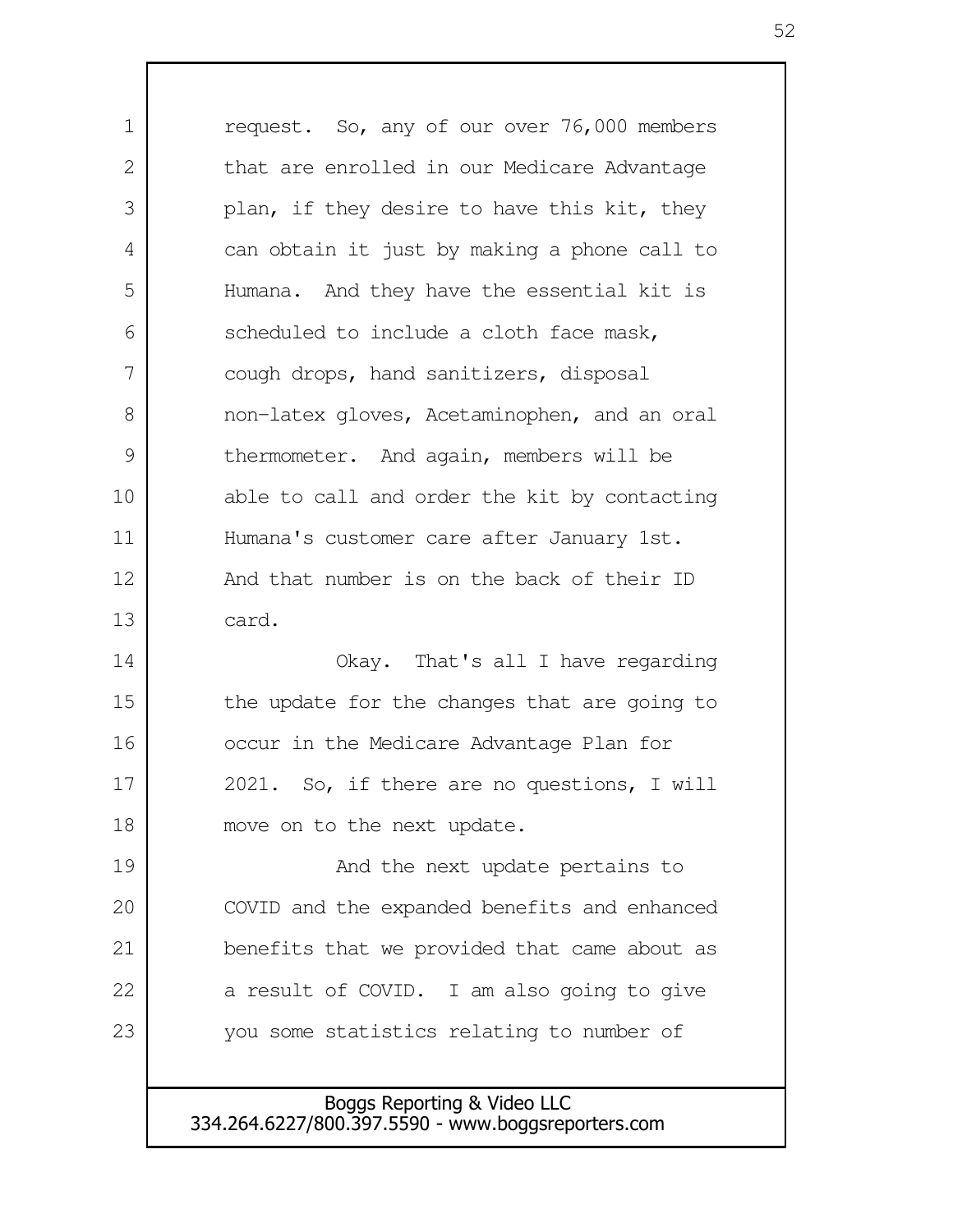Telehealth visits, the number of COVID tests that have been given to our PEEHIP members, and the number of members who have tested positive for the virus. So, all of this information is on pages 63 through 71. We have provided you with three COVID benefit grids, and these grids show the benefit expansions and enhancements. And they start on page 63. So, there is one for Humana, one for Blue Cross Blue Shield, and one for VIVA; 63, 64 and page 65. We worked very closely with our carriers. Humana, Blue Cross Blue Shield, MedImpact and VIVA in an effort to reduce the financial burden of seeking treatment for those that felt they may have been exposed to COVID or had COVID. And they also provided additional resources and support for our members, and they also provided this new option for seeking medical treatment in the virtual setting. It's Telehealth. And that is brand new. At this time, it is a temporary 1 2 3 4 5 6 7 8 9 10 11 12 13 14 15 16 17 18 19 20 21 22 23

> Boggs Reporting & Video LLC 334.264.6227/800.397.5590 - www.boggsreporters.com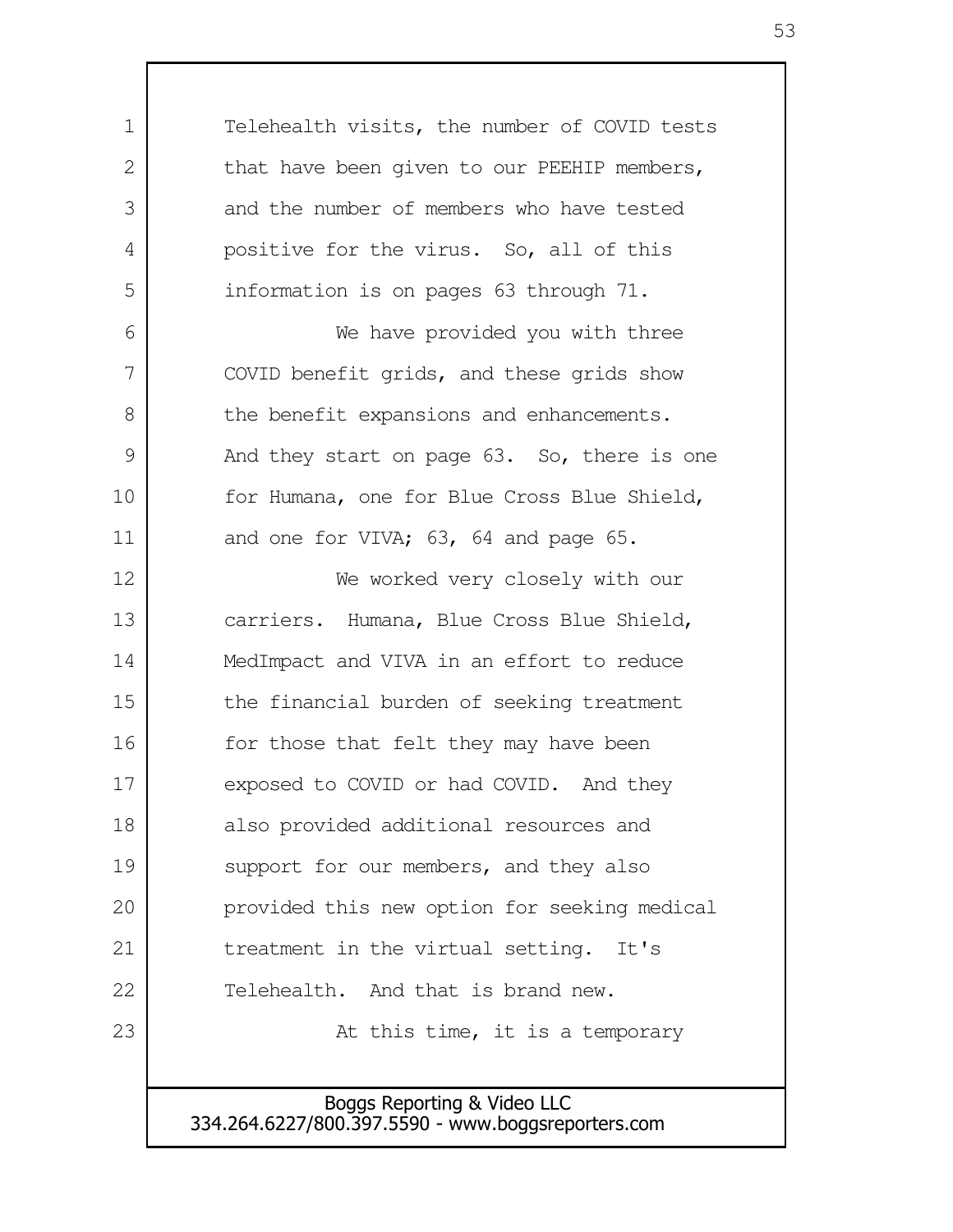benefit under all three of our carriers. And I am not sure how familiar you are with a Telehealth visit, but it's where the member can actually have a virtual office visit with their own primary care doctor. So, it's different from Teladoc or MDLive. This is with their own physician. So, they are having an office visit, but it's at home rather than in person. So, in addition to being able to have this Telehealth visit with their primary my care physician, they can also have it with other providers such as, they go to an urgent care facility, if they use a specialist, if they need outpatient behavioral health services, even if they needed occupational, speech or physical therapy. So, it was a very generous benefit to help our members stay safe and provide an alternative method for seeking treatment where they can limit their exposure to any other illness or prevent -- if they are 1 2 3 4 5 6 7 8 9 10 11 12 13 14 15 16 17 18 19 20 21 22 23

> Boggs Reporting & Video LLC 334.264.6227/800.397.5590 - www.boggsreporters.com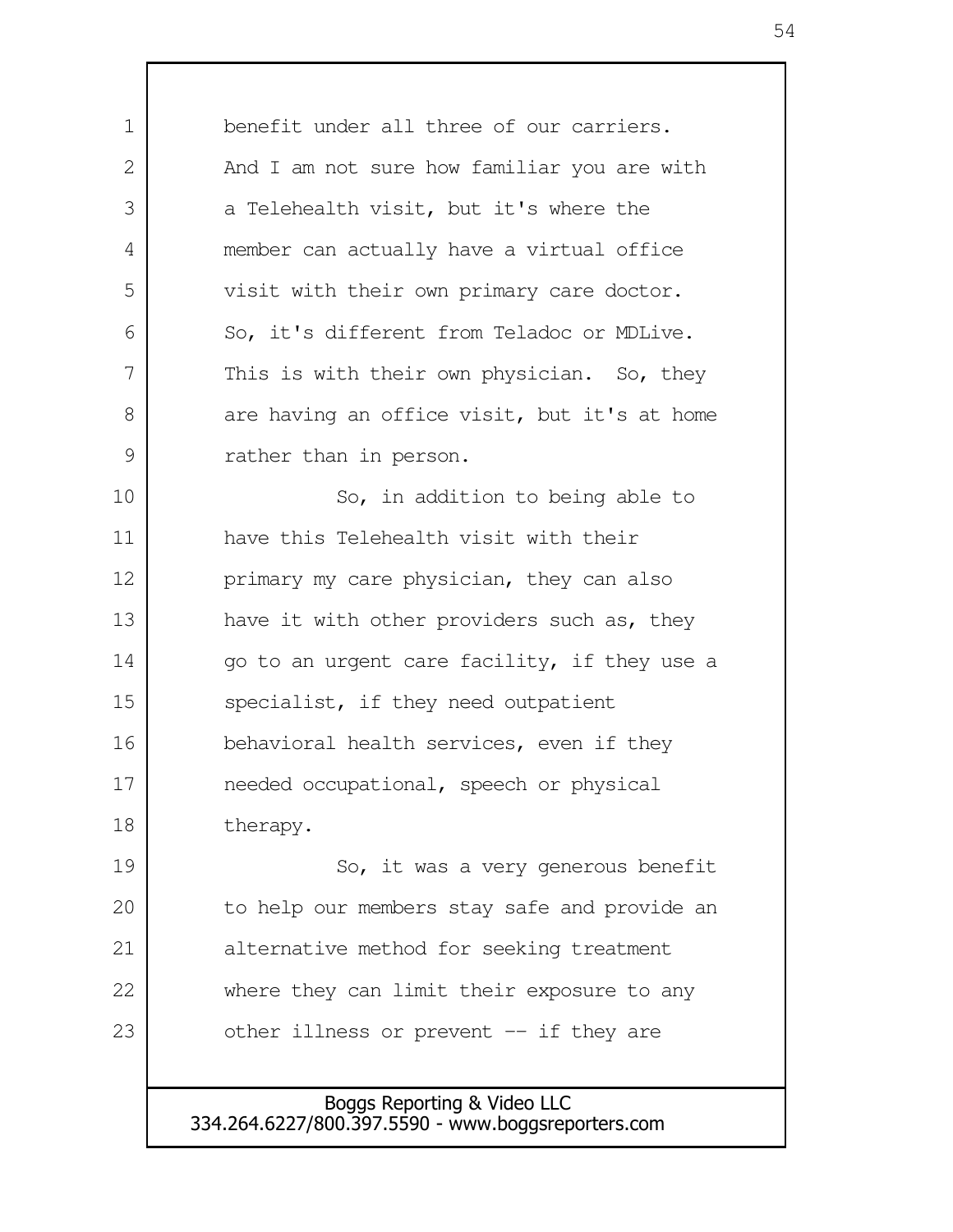| 1  | sick, prevent them from giving it to others  |
|----|----------------------------------------------|
| 2  | in the office.                               |
| 3  | So, if you will turn to page 66,             |
| 4  | and this slide pertains to Humana's Medicare |
| 5  | Advantage Plan, and it shows the number of   |
| 6  | Telehealth visits, MDLive visits and         |
| 7  | in-person office visits. And I want to       |
| 8  | point out that 6% of the total visits during |
| 9  | the March through August period were done    |
| 10 | virtually. So, this tells me that our        |
| 11 | members have embraced our Telehealth benefit |
| 12 | because it is a safe alternative to seeking  |
| 13 | medical treatment, without getting exposed   |
| 14 | or exposing others to an illness.            |
| 15 | If you will turn to page 67, this            |
| 16 | shows the number of COVID-19 tests and a     |
| 17 | distinct number of our Humana Medicare       |
| 18 | members getting tested.                      |
| 19 | So, during this same period of               |
| 20 | time, of March through August, there were    |
| 21 | 12,161 COVID tests given to our Medicare     |
| 22 | members, and 10,992 distinct members tested. |
| 23 | So, what that tells us is that there were    |
|    |                                              |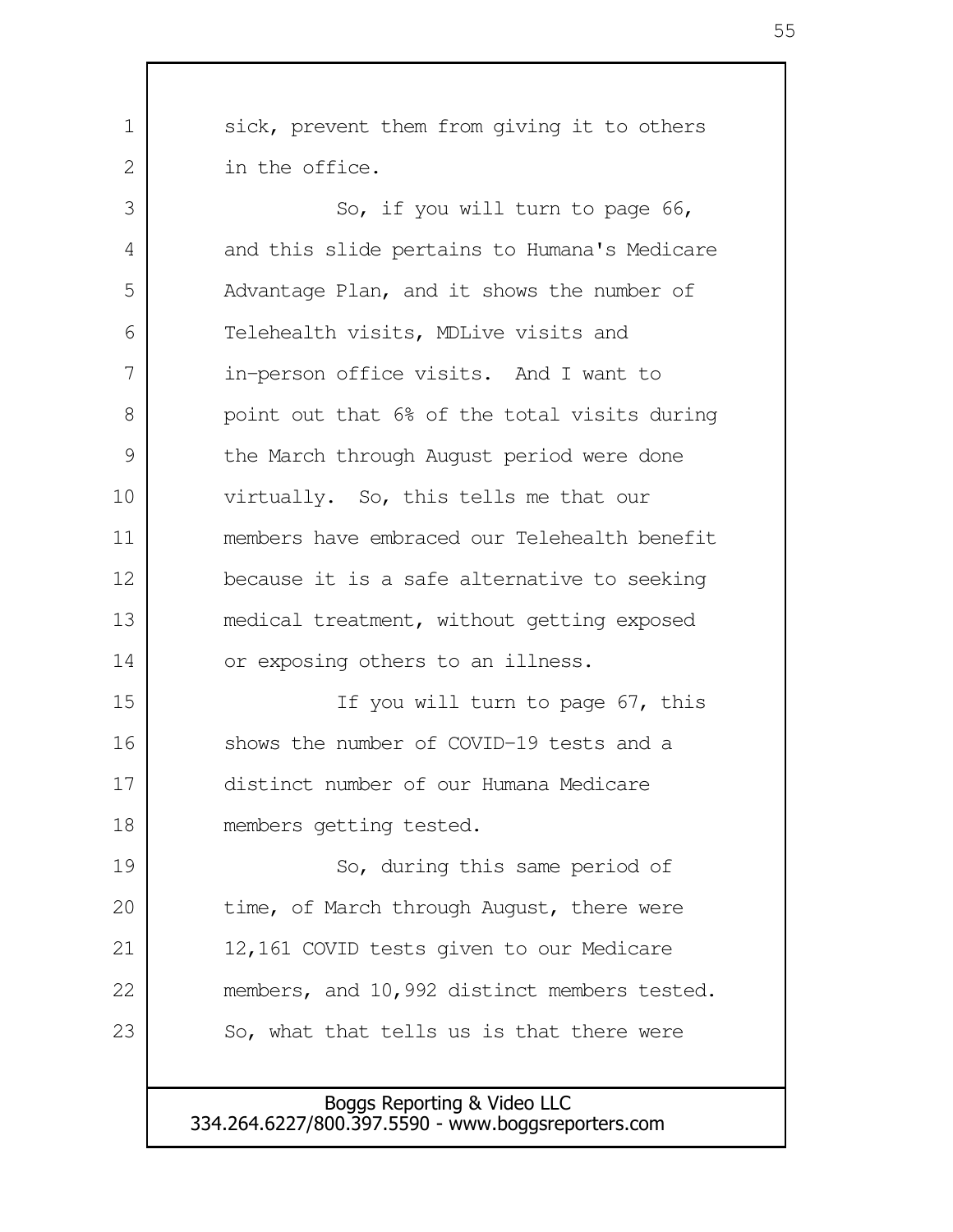some members that were getting tested more than once. And then if you will look at page 68, there were 1,042 of our Medicare members who tested positive for COVID. And when you do the statistics on that, that represents 1.4% of our Medicare population of members who tested positive. If you will turn to page 69, and this pertains to our Blue Cross Blue Shield plan, and it shows that we had 73,240 Telehealth visits. We had 14,414 Teledoc visits, and 259,020 in-office visits. So, the Telehealth visits alone represented 21% of the total overall visits for the March through July period. And so, I started looking at the 2019 numbers of our in-office visits and Teledoc visits, and when you compare those in-office visits in 2020, they are significantly lower. And that makes sense, because the Teledoc visit  $-$  the Teledoc  $$ the Telehealth option is available to our 1  $\mathcal{L}$  3 4 5 6 7 8 9 10 11 12 13 14 15 16 17 18 19 20 21 22 23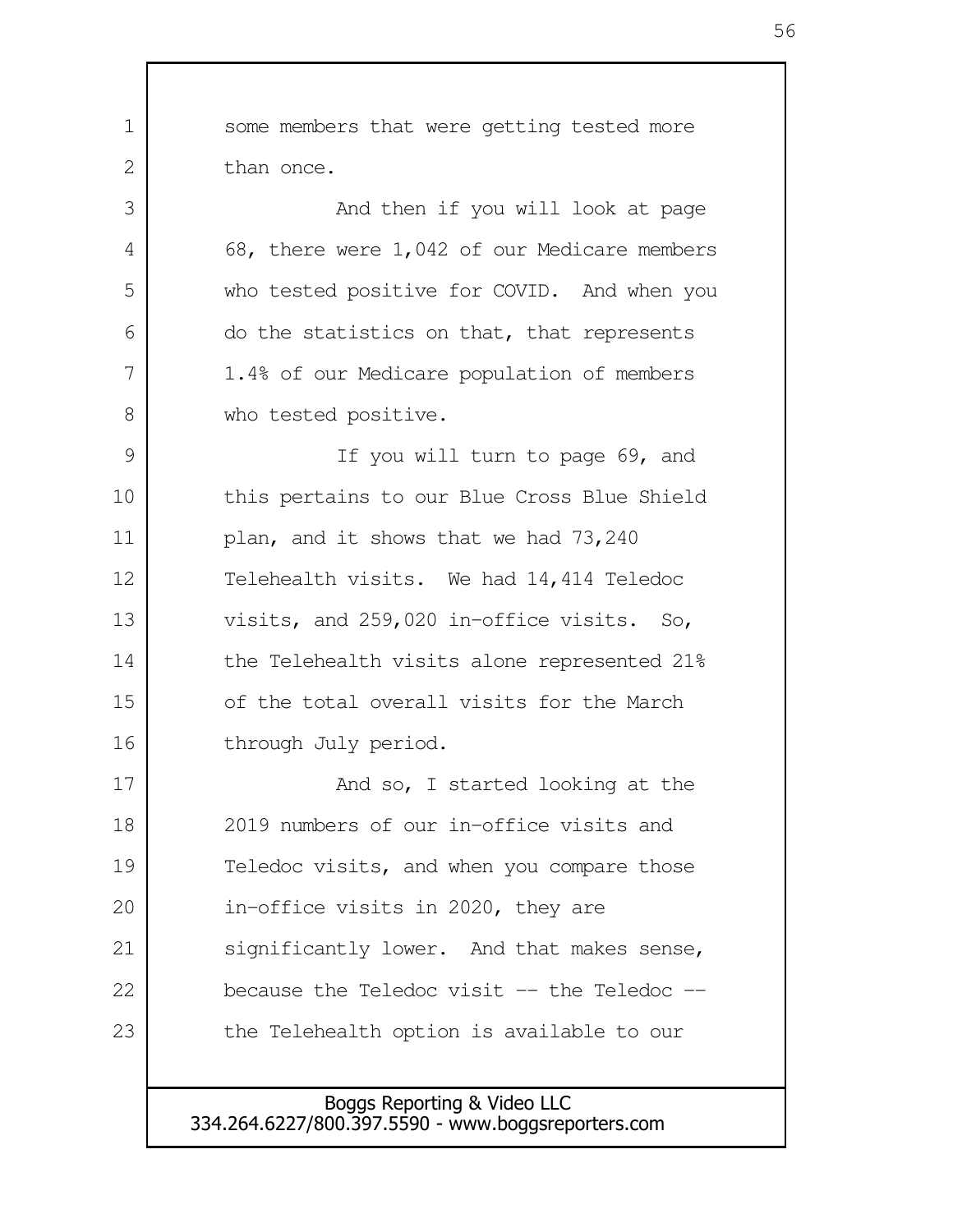| 1  | members. And, again, looking at the slide,   |
|----|----------------------------------------------|
| 2  | you can tell our members -- our Blue Cross   |
| 3  | Blue Shield members also embrace the new     |
| 4  | Telehealth benefit.                          |
| 5  | If you will look at page 70, this            |
| 6  | shows that we had 46,128 COVID tests done    |
| 7  | and 37,646 distinct members were tested.     |
| 8  | So, again, you can see some of our members   |
| 9  | were tested more than once. And if you look  |
| 10 | at page 71, it shows 4,830 of our Blue Cross |
| 11 | Blue Shield covered members tested positive. |
| 12 | And this represents 2% of our Blue Cross     |
| 13 | Blue Shield covered members.                 |
| 14 | We are always concerned about all            |
| 15 | of our members. So, even if one tests        |
| 16 | positive, that's a concern to us. But as     |
| 17 | you can see from the stats, with only 1.4%   |
| 18 | of our Medicare members testing positive,    |
| 19 | and 2% of our Blue Cross Blue Shield members |
| 20 | testing positive, we feel like our members   |
| 21 | have been taking the necessary precautions   |
| 22 | to protect themselves and their families     |
| 23 | from exposure. And we are very pleased to    |
|    |                                              |

Г

Boggs Reporting & Video LLC 334.264.6227/800.397.5590 - www.boggsreporters.com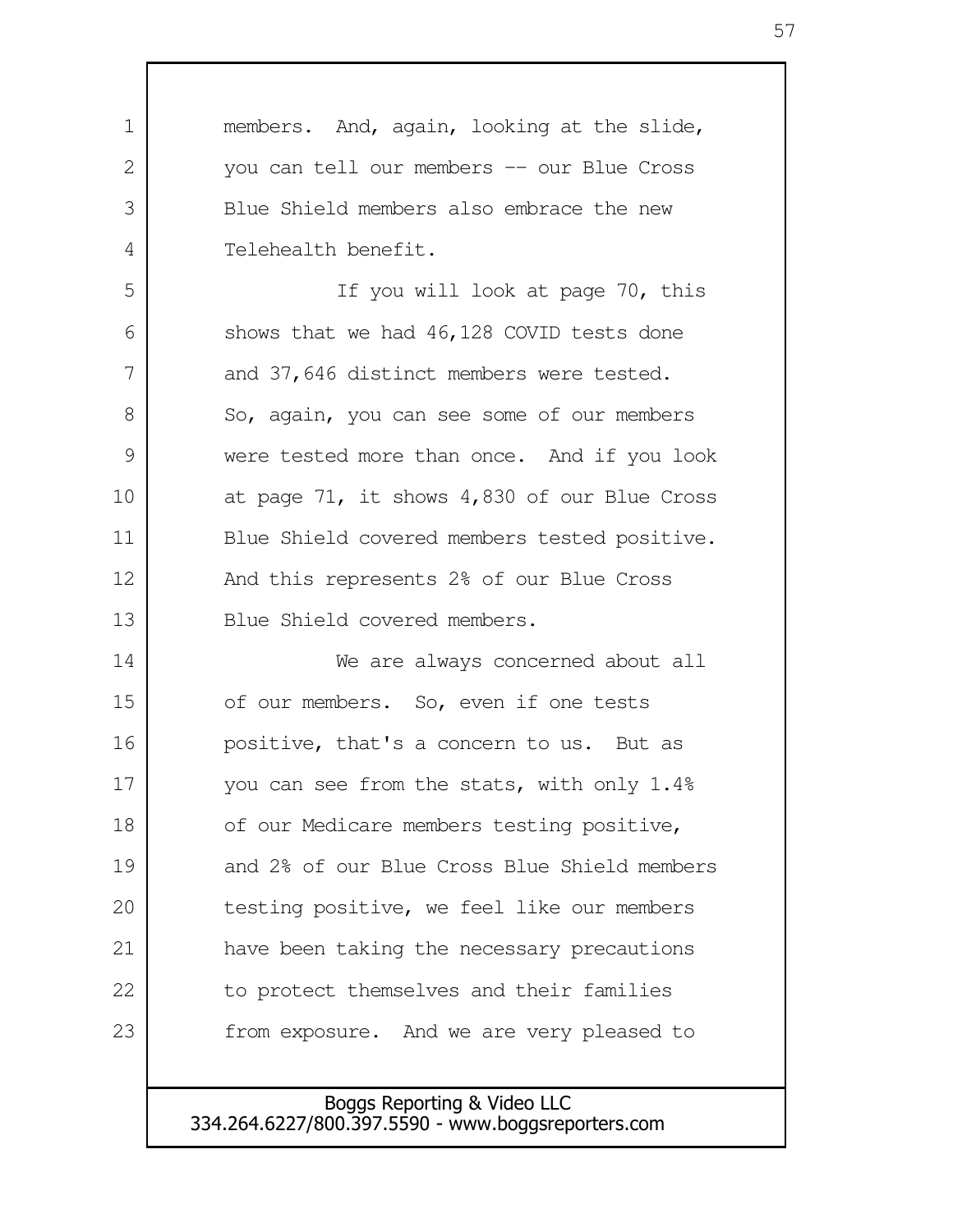Boggs Reporting & Video LLC 334.264.6227/800.397.5590 - www.boggsreporters.com have Humana, Blue Cross Blue Shield, VIVA and MedImpact working diligently with us in helping us reduce the financial barriers to treatment for our members, and provide these safe alternative options for seeking the appropriate medical care our members need. MR. HALLMARK: Any questions at this time? (No response). MS. TOWNES: Okay. All right. The last update I have pertains to the drug formulary changes that were made to our commercial drug plan, and that is our plan that provides coverage to our non-Medicare members. So, if you look at page 73, this is a summary of the drug formulary changes made during the quarter of April through June of this year. And the details of all those changes are on pages 74 through 97. So, we continue to work very closely with MedImpact and Artemetrx to manage our drug formulary. And we have done 1 2 3 4 5 6 7 8 9 10 11 12 13 14 15 16 17 18 19 20 21 22 23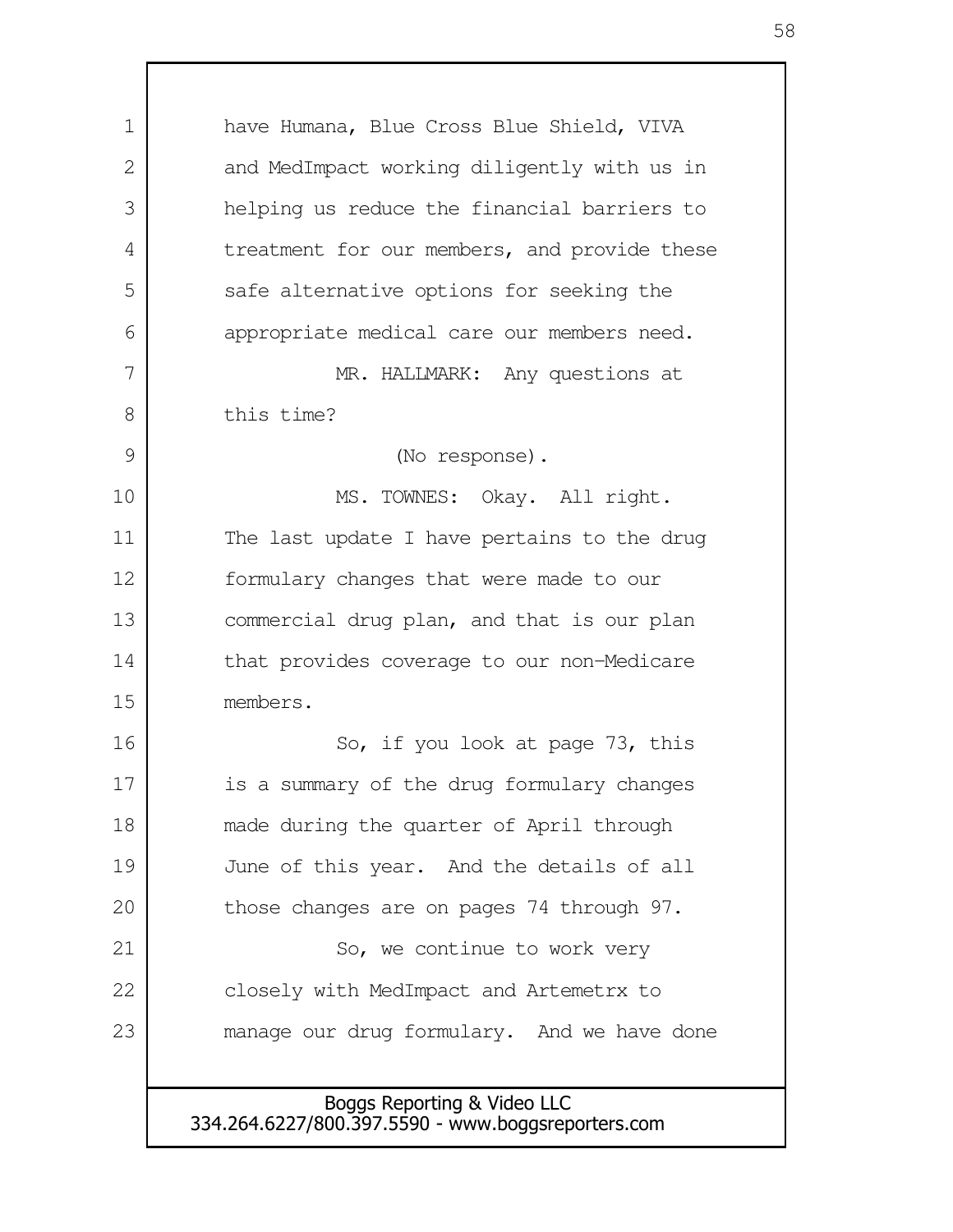Boggs Reporting & Video LLC 334.264.6227/800.397.5590 - www.boggsreporters.com it successfully in a way where there's very disruption to our members, but we continue to be able to provide a very rich benefit. So, they are very good business partners with us, and we do this management of the drug formulary with the goal in mind of keeping our PEEHIP benefits rich, and the cost of the premiums low to our members. So, that concludes my updates. MR. HALLMARK: Okay. You-all have heard Mrs. Townes' updates, her reports. Are there any questions or comments at this time? And I will look up at the screen to see if anyone wants to raise your hand and ask a question through the chat? (No response). MR. HALLMARK: Okay. Thank you. MS. TOWNES: Okay. Thank you. MR. HALLMARK: Next on the agenda is Item VII. That's PEEHIP Benefit Program Update, Part II. And that will be Dave Wales. 1  $\mathcal{D}$  3 4 5 6 7 8 9 10 11 12 13 14 15 16 17 18 19 20 21 22 23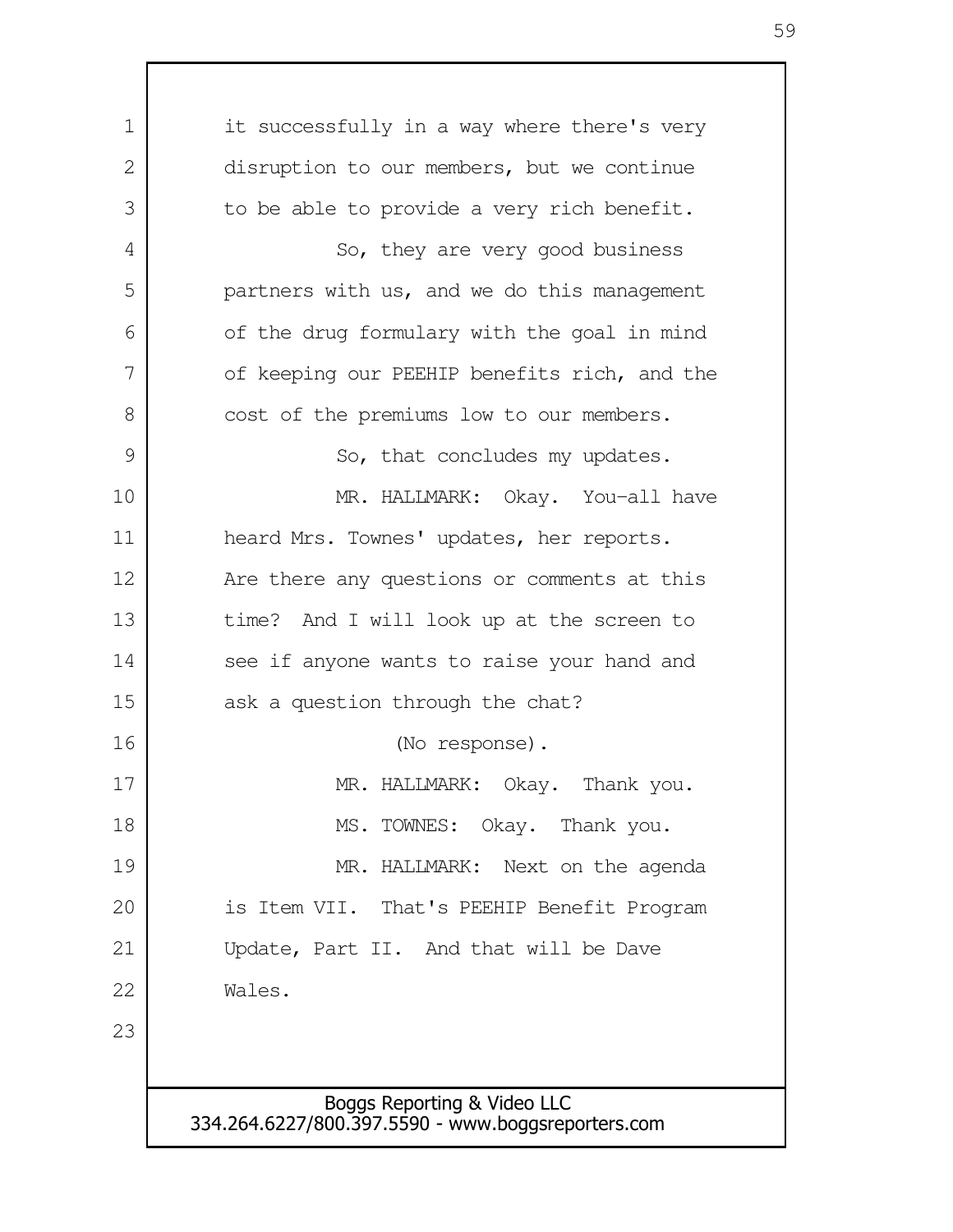**PEEHIP BENEFIT PROGRAM UPDATES (Part II)** MR. WALES: Hi. Good morning, Mr. Chairman, members of the Board. I have a couple of benefit enhancements that we are bringing to you for consideration vote today, and our Blue Cross Blue Shield hospital medical plan. Then after we walk through that, we will take a look at had a couple of quick updates going on in our Wellness Program. So, to jump right into it, if you don't mind turning to page 89 in your Board book we will start by looking at our inpatient rehab benefits. And so, before we look at what our current benefits are in regards to inpatient rehab and what we are recommending as enhancements to inpatient rehab, I want to first make sure that we build a common ground in what the inpatient rehab benefit specifically is. So, when a member, or when a patient experiences a traumatic health event, such as a stroke or a brain injury, 1 2 3 4 5 6 7 8 9 10 11 12 13 14 15 16 17 18 19 20 21 22 23

> Boggs Reporting & Video LLC 334.264.6227/800.397.5590 - www.boggsreporters.com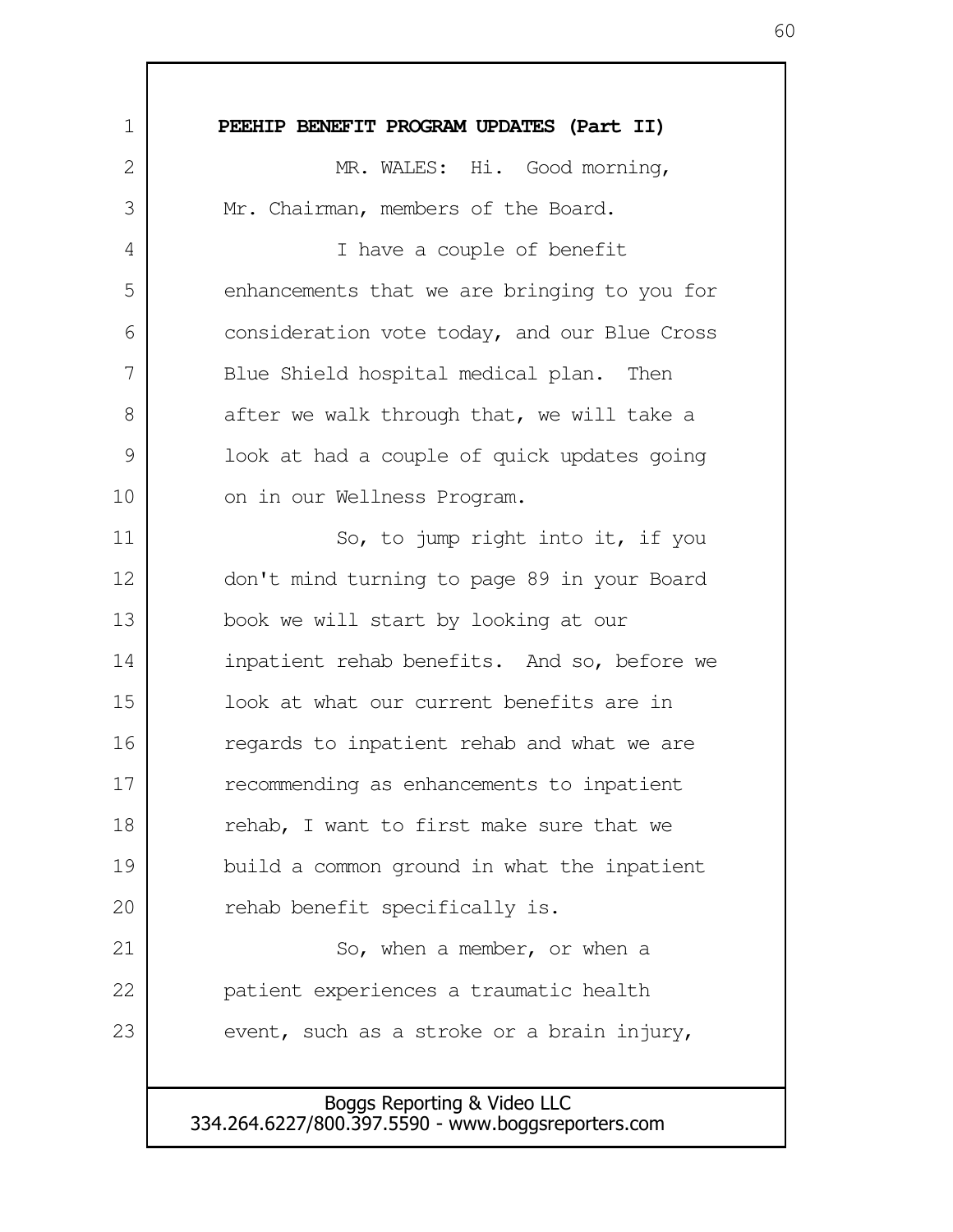obviously they go to the hospital, they will receive treatment. And then after that treatment, they often graduate to a rehab facility, like an inpatient rehab facility. These are sometimes stand-alone facilities. These are sometimes part of hospitals. But the idea is that they do just what the name says, they are admitted there, and they rehabilitate so that they can resume as close to possible normal daily life before they experienced that traumatic event. So, we currently have benefits in regards to inpatient rehab. However, we have identified in working with Blue Cross Blue Shield there are some room for improvement in those benefits. And so, speaking of that improvement, if you will move forward to page 90, we will take a look at what our members currently have access to and line it up against what we are recommending today for your vote in terms of enhancing these benefits. 1  $\mathcal{L}$  3 4 5 6 7 8 9 10 11 12 13 14 15 16 17 18 19 20 21 22 23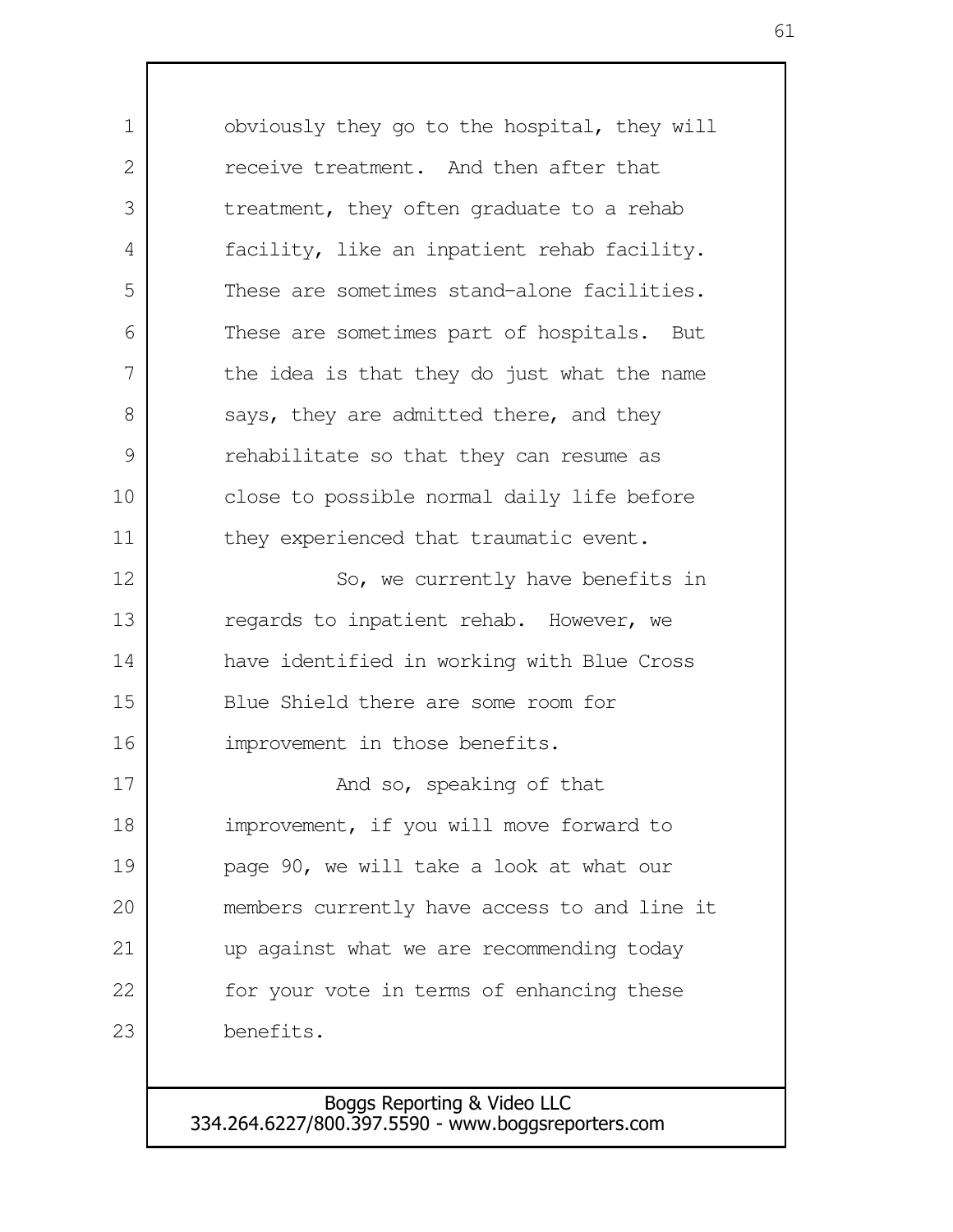So, if you look at the chart on the left side of the page, you can see on the left column the benefit structure is laid out, and you look on the right side of that chart, you can see what we are recommending to alter in that current benefit. Most notably, the top line points out there is a 60-day lifetime limit for inpatient rehab treatment. And so, what this means is that, if members have the  $-$ the misfortune of having multiple traumatic events in their lifetime -- a number of strokes, car accidents, whatever it may be  $-$  then there is a hard stop out there, currently, in their PEEHIP benefits where they exhaust their available days in an inpatient rehab facility. And if you think back a moment ago, we were talking about how these facilities provide this critical interdisciplinary treatment, physical therapy, occupational therapy, speech therapy, working with a physician to try to 1 2 3 4 5 6 7 8 9 10 11 12 13 14 15 16 17 18 19 20 21 22 23

> Boggs Reporting & Video LLC 334.264.6227/800.397.5590 - www.boggsreporters.com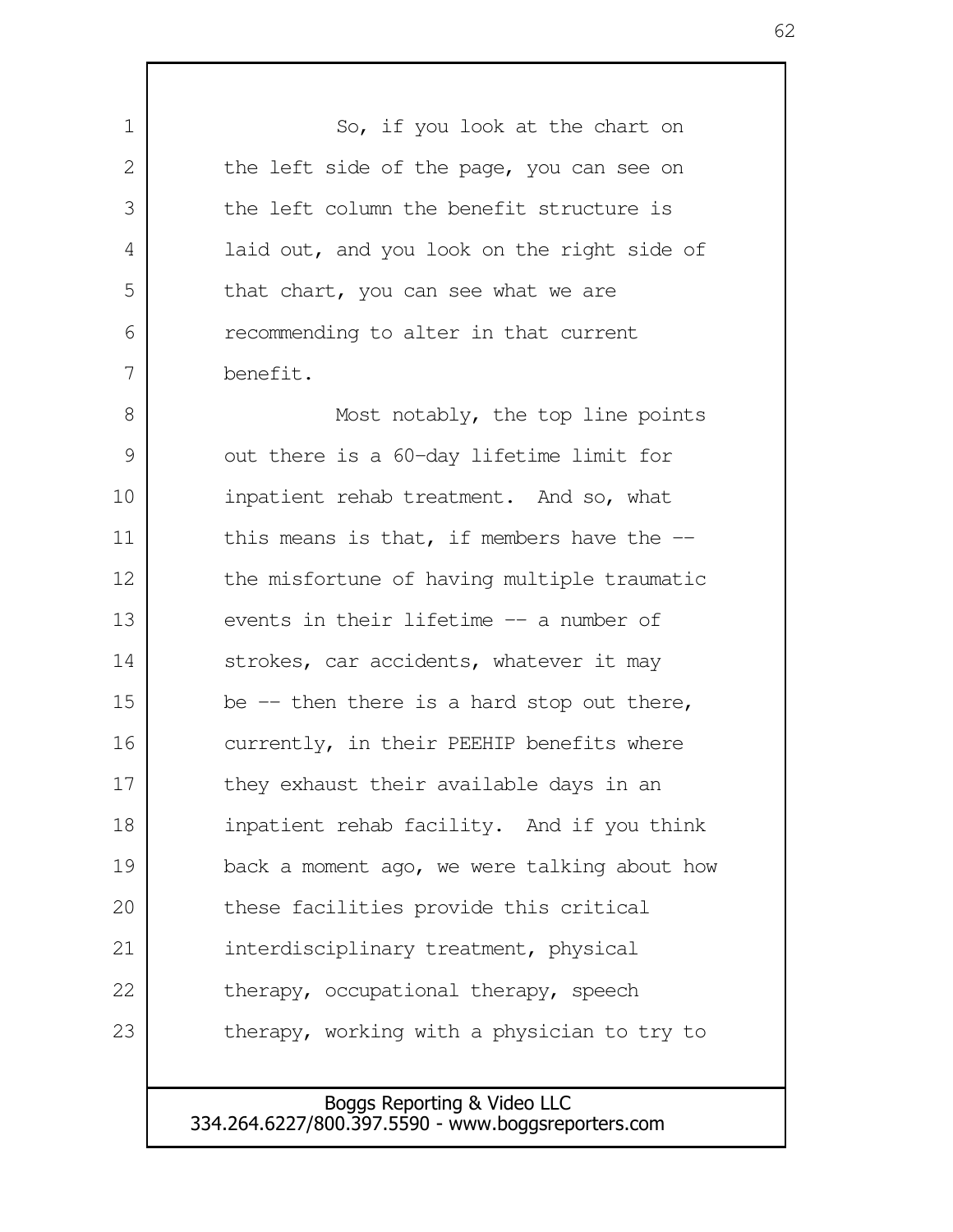| 1    | get that member, that patient, back to       |
|------|----------------------------------------------|
| 2    | normal life, back to independence.           |
| 3    | So, it's a critical service to               |
| 4    | provide to people that undergo these health  |
| 5    | events. But currently, there is a 60-day     |
| 6    | hard stop in PEEHIP benefit.                 |
| 7    | So, our first recommendation is to           |
| 8    | remove that lifetime benefit so that there   |
| 9    | is ample pathway out there for our members   |
| 10   | who may need this, especially if they have   |
| 11   | the horrible misfortune of actually needing  |
| 12   | 60-days or more.                             |
| 13   | Walking through the rest of the              |
| 14   | benefit for completeness, the length of      |
| 15   | treatment at an inpatient rehab facility is  |
| 16   | contingent upon clinical documentation of    |
| $17$ | improvement. So, these are rehabilitation    |
| 18   | hospitals. These aren't a long-term care     |
| 19   | center or a nursing home. The idea is that   |
| 20   | you get better in these hospitals. And so,   |
| 21   | the physician who is managing that patient   |
| 22   | will document and observe how the patient    |
| 23   | progresses and meets criteria, and hopefully |
|      |                                              |

 $\mathsf{l}$ 

Boggs Reporting & Video LLC 334.264.6227/800.397.5590 - www.boggsreporters.com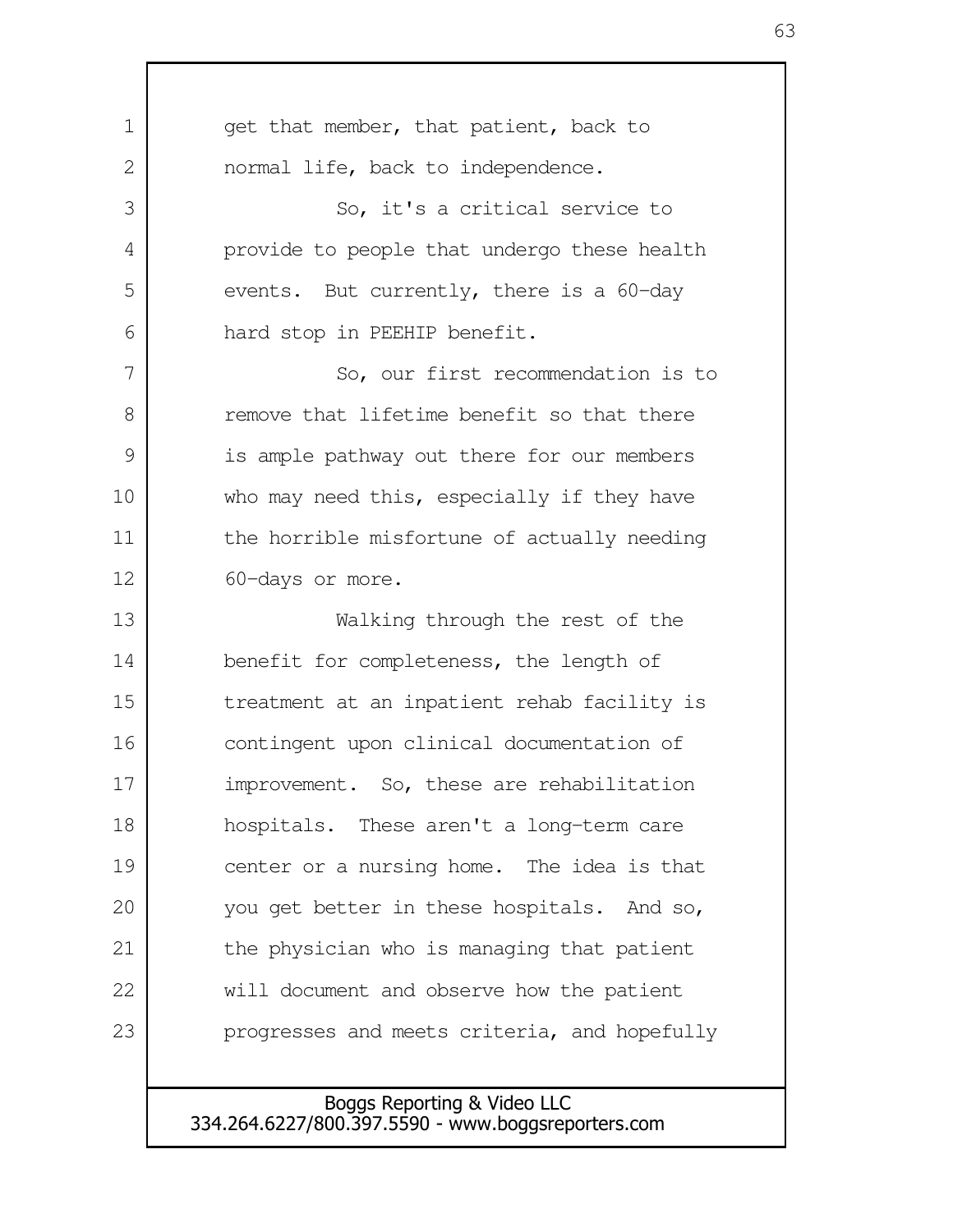graduates out of there. So, we are not recommending any change to that. That's simply how these are clinically structured. And then lastly, precertification. So, before we look at pre-certification, I just want to take a half a second to define what that is, and that is when a prescribing physician sees that there is a certain treatment or course of therapy that is -- or a procedure that's needed for a patient. They will work with Blue Cross Blue Shield who will analyze the standards of medical care nationally to determine is that the most relevant, most helpful thing for that patient, and then approve it for payment before the member receives that treatment. So, we currently require pre-certification for inpatient rehab. However, in working with Blue Cross and Blue Shield and being in consideration of having a reasonable and necessary guardrail to 1  $\mathcal{L}$  3 4 5 6 7 8 9 10 11 12 13 14 15 16 17 18 19 20 21 22 23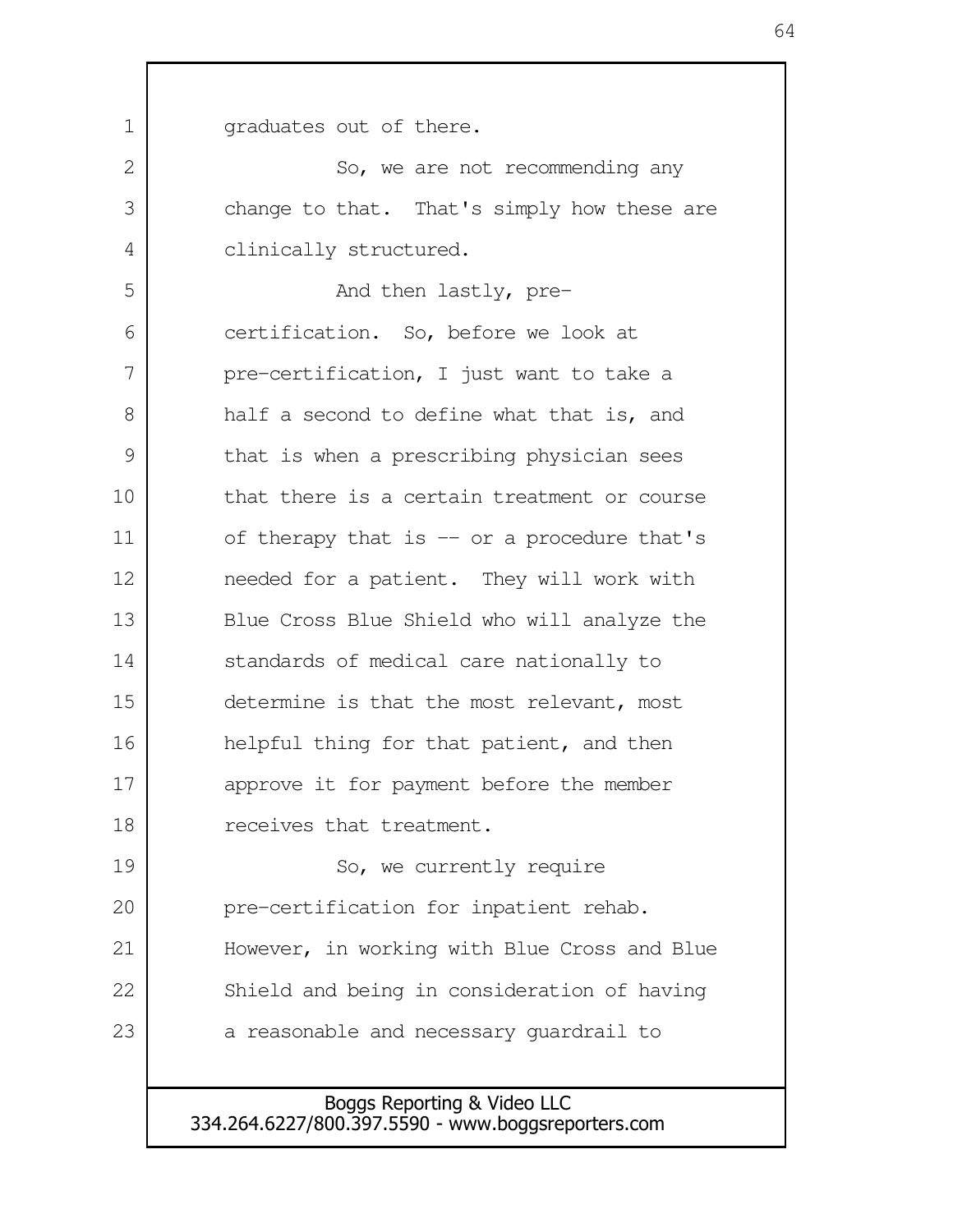protect against any potential fraud, waste, and abuse and also in consideration of how we want the physician to be connected to the care team and to monitor the progress of this, we are recommending moving to seven-day increments of pre-certification, which is in alignment with the State Employees' Insurance Plan on how they administer this benefit, which really is the best thing for the member and the best thing for the plan and is very close to what is happening today in practice. So, in summary, our recommendations around inpatient rehab are to remove the 60-day lifetime limit, and continue to provide this benefit via pre-certifications but in seven-day increments. And a couple of other quick notes, in talking with Blue Cross Blue Shield, we have discovered that PEEHIP is actually below par in other plans out there, and that's not a good thing, to be below par in this case. The quality of our benefits 1  $\mathcal{L}$  3 4 5 6 7 8 9 10 11 12 13 14 15 16 17 18 19 20 21 22 23

> Boggs Reporting & Video LLC 334.264.6227/800.397.5590 - www.boggsreporters.com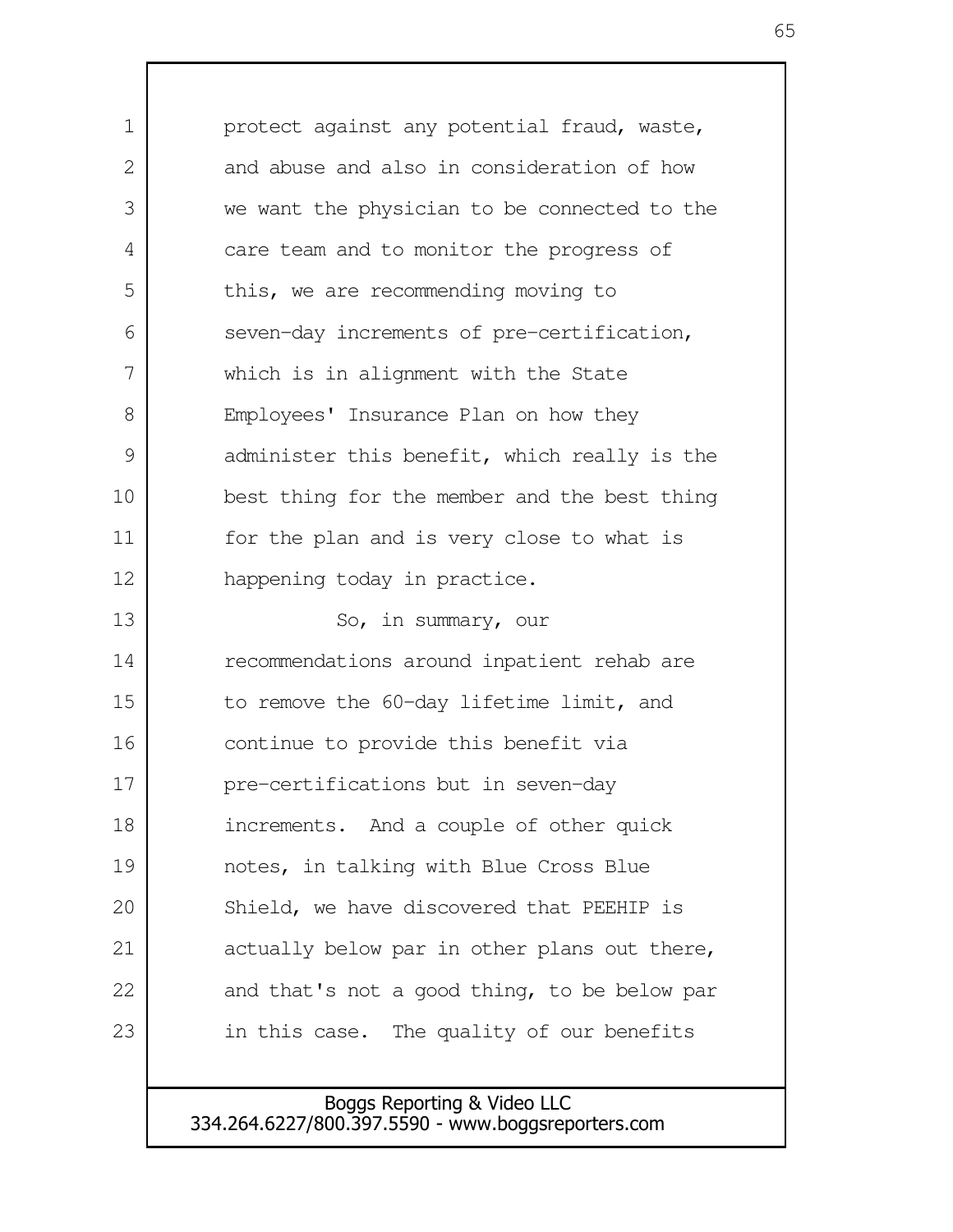currently is not up to standard of other plans out there, not up to standard of other PEEHIP benefits. And so, one thing that I think we all agree on is that PEEHIP never wants to be below standard. We would rather set the standard. And so, doing this would bring us to that point. MR. HALLMARK: Dave. MR. WALES: Financially -- yes. Yes, sir. MR. HALLMARK: Dr. Brown asked, "Why is the seven-day increment needed, and can we make it at least a 15-day increment?" MR. WALES: The seven-day increment is what was recommended to us by Blue Cross Blue Shield in matching what SEIB has in practice with their plan. They have had good success, no issues with that. And, again, the whole point of this connected care team is that the physician is monitoring the progress of the patient in the facility, working with the physical 1  $\mathcal{L}$  3 4 5 6 7 8 9 10 11 12 13 14 15 16 17 18 19 20 21 22 23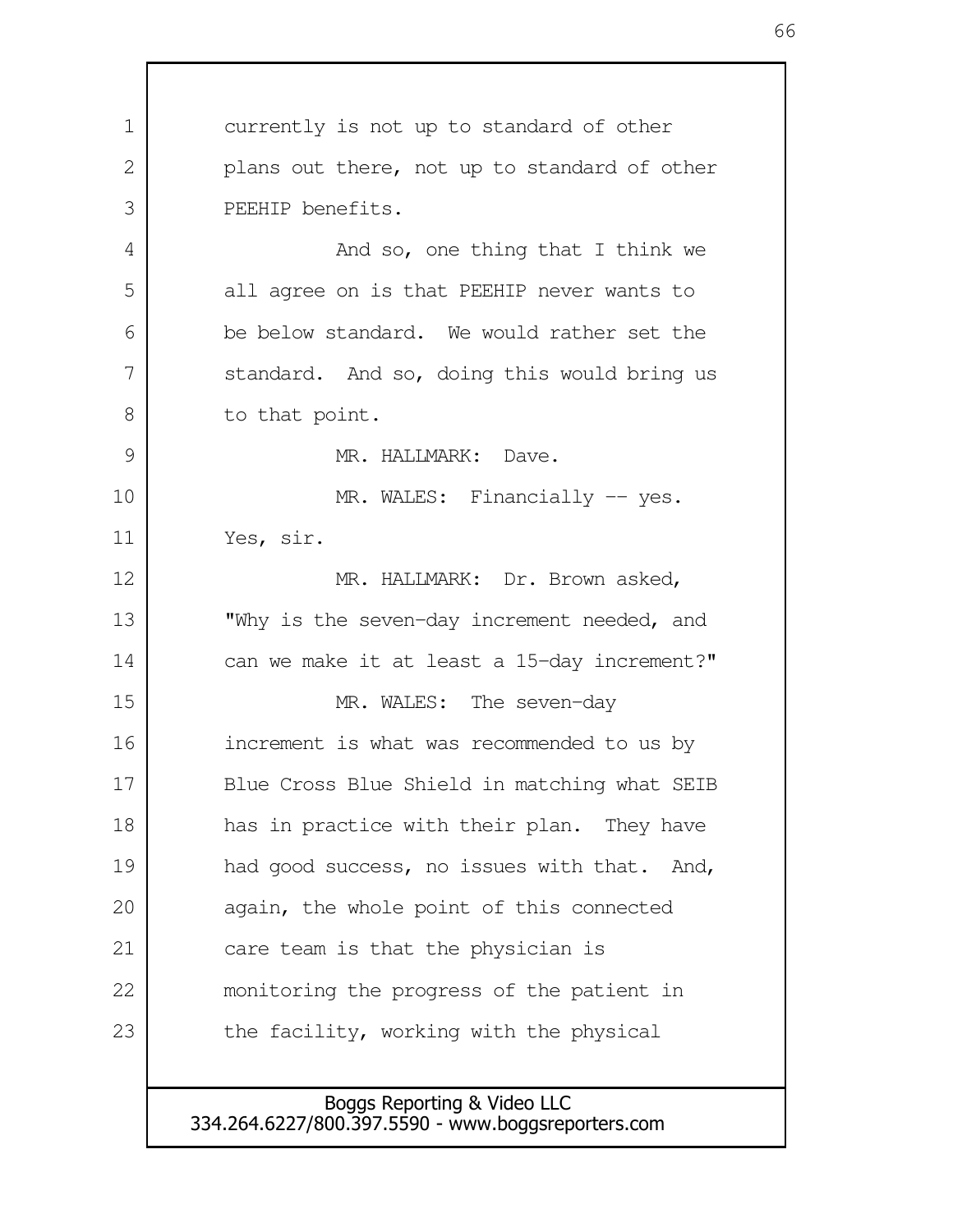Boggs Reporting & Video LLC 334.264.6227/800.397.5590 - www.boggsreporters.com therapist, the occupational therapist, the speech therapist so that they are making sure that that member, that patient, is getting exactly what they need, as close to real time as possible. So, that's where we came from the seven-day recommendation. MR. HALLMARK: Thank you. MR. WALES: So, financially speaking, Blue Cross Blue Shield also ran an analysis on if we make this change and estimate the additional costs to be \$675,000 to \$945,000 per year. So, that's our first recommendation for your consideration and Board vote. MR. HALLMARK: Okay. You have heard Mr. Wales' report on the inpatient rehab. I need a motion to approve. Ms. Mobley. I need a second. MS. GIBSON: Second. MR. HALLMARK: Ms. Gibson. Any discussion, comments at this time? (No response). MR. HALLMARK: All in favor say 1  $\mathcal{L}$  3 4 5 6 7 8 9 10 11 12 13 14 15 16 17 18 19 20 21 22 23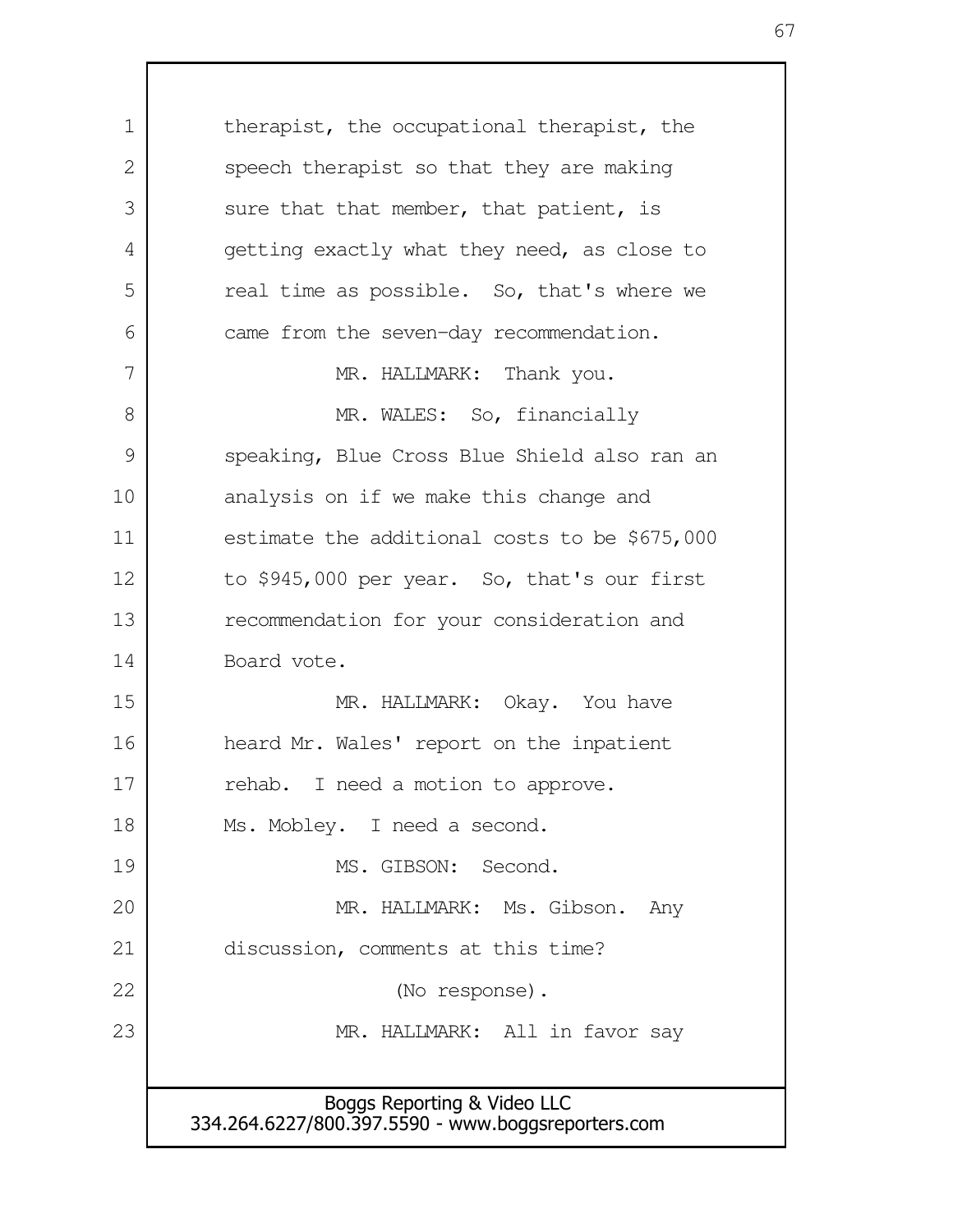| 1  | aye."                                                                             |
|----|-----------------------------------------------------------------------------------|
| 2  | (Board members saying "aye").                                                     |
| 3  | MR. HALLMARK: All opposed, like                                                   |
| 4  | sign.                                                                             |
| 5  | (No response).                                                                    |
| 6  | MR. HALLMARK: Ayes carry.                                                         |
| 7  | MR. WALES: Okay. Thank you,                                                       |
| 8  | Mr. Chairman.                                                                     |
| 9  | Moving on to page 91, we are going                                                |
| 10 | to stay in the rehabilitation space but                                           |
| 11 | drill down further into a specific kind of                                        |
| 12 | rehabilitation called "occupational                                               |
| 13 | therapy."                                                                         |
| 14 | So, occupational therapy often                                                    |
| 15 | occurs in an inpatient rehab facility, and                                        |
| 16 | this is when an occupational therapist works                                      |
| 17 | with a patient to work on those fine motor                                        |
| 18 | skills, like with your hand, and cognitive                                        |
| 19 | skills to reconnect them to the independence                                      |
| 20 | of doing things that are important in daily                                       |
| 21 | life, such as feeding yourself, cooking,                                          |
| 22 | dressing yourself, so forth.                                                      |
| 23 | And so, again, this goes                                                          |
|    |                                                                                   |
|    | Boggs Reporting & Video LLC<br>334.264.6227/800.397.5590 - www.boggsreporters.com |

г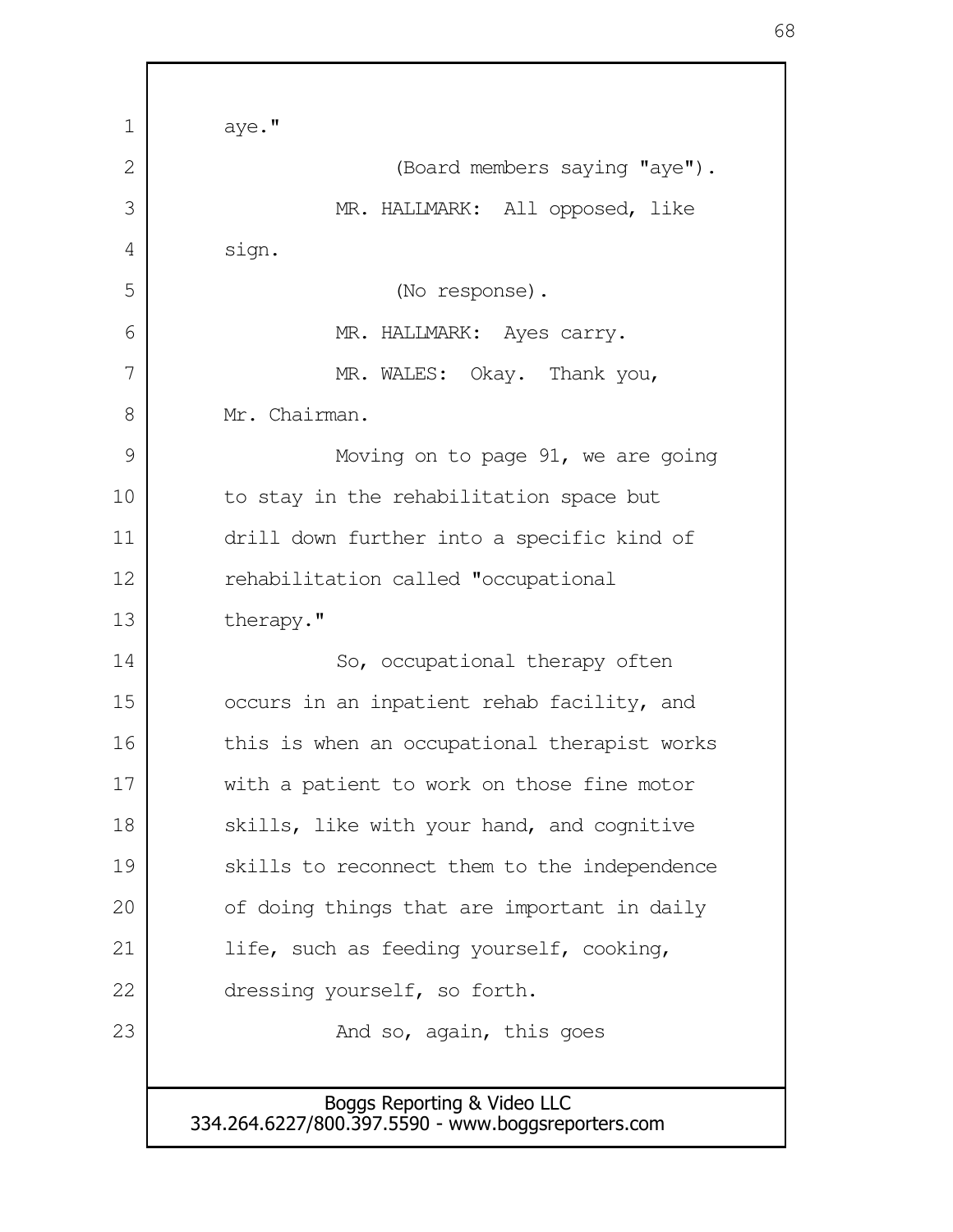Boggs Reporting & Video LLC 334.264.6227/800.397.5590 - www.boggsreporters.com hand-in-hand with inpatient rehab, and it's a critical service to recapture that independence for someone that is recovering after a traumatic event, like a brain injury or a stroke. So, just like inpatient rehab, we have current benefits available today for occupational therapy. However, we do have a significant barrier that is blocking a lot of members from connecting to this therapy when they need it. And so, speaking of that barrier, if you will take a look at page 92. The chart on the page both illustrates what that barrier is, what that limitation is and our recommended change. And if you will look at the first line, you will see that occupational therapy currently, under PEEHIP benefits is limited just to services to the hand and lymphedema. Did you have a question, Mr. Chairman? MR. HALLMARK: Yes. Dr. Brown 1  $\mathcal{L}$  3 4 5 6 7 8 9 10 11 12 13 14 15 16 17 18 19 20 21 22 23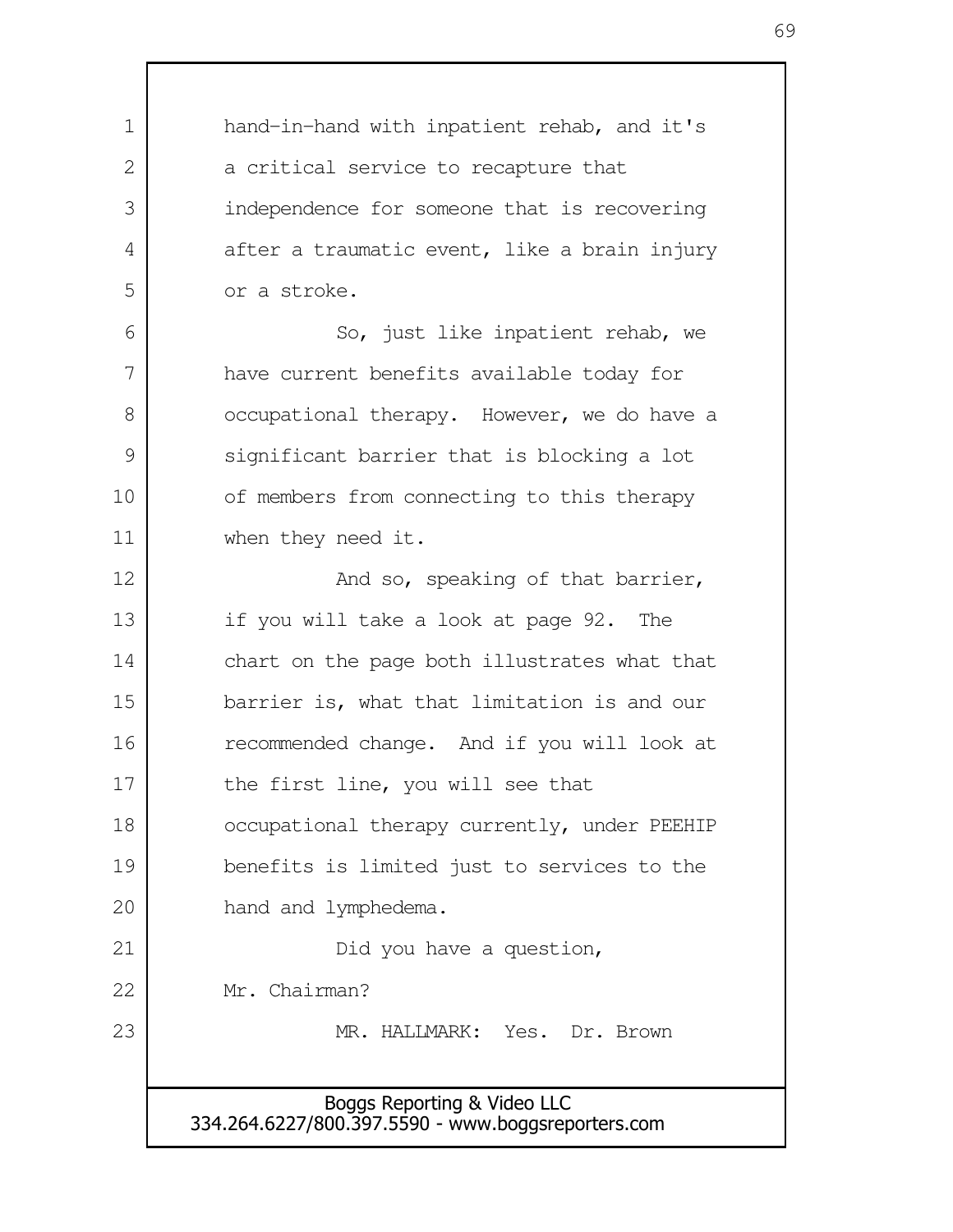| 1  | asked, "Would it be the patient's personal  |
|----|---------------------------------------------|
| 2  | doctor to do the report of clinical         |
| 3  | documentation of improvement?"              |
| 4  | MR. WALES: For inpatient rehab?             |
| 5  | Is the question, whose documenting          |
| 6  | improvement on inpatient rehab, or --       |
| 7  | MR. WHALEY: On the seven-day, I             |
| 8  | think, is what she is asking.               |
| 9  | MR. WALES: I understand. Yeah.              |
| 10 | I would have to get back to you on that     |
| 11 | question. I think the question is: Who is   |
| 12 | keeping track of the improvement as they    |
| 13 | progress through the rehab hospital. My     |
| 14 | understanding is that that's done by the    |
| 15 | attending clinicians at the hospital, in    |
| 16 | working with the prescribing physician. But |
| 17 | I would like to get you a much more         |
| 18 | comprehensive answer by working with Blue   |
| 19 | Cross Blue Shield, if that's okay with you. |
| 20 | Okay. So, good question, though.            |
| 21 | Thank you for that.                         |
| 22 | So, back to occupational therapy,           |
| 23 | the barrier that we have from delivering    |
|    |                                             |
|    | Boggs Reporting & Video LLC                 |

 $\mathsf{I}$ 

334.264.6227/800.397.5590 - www.boggsreporters.com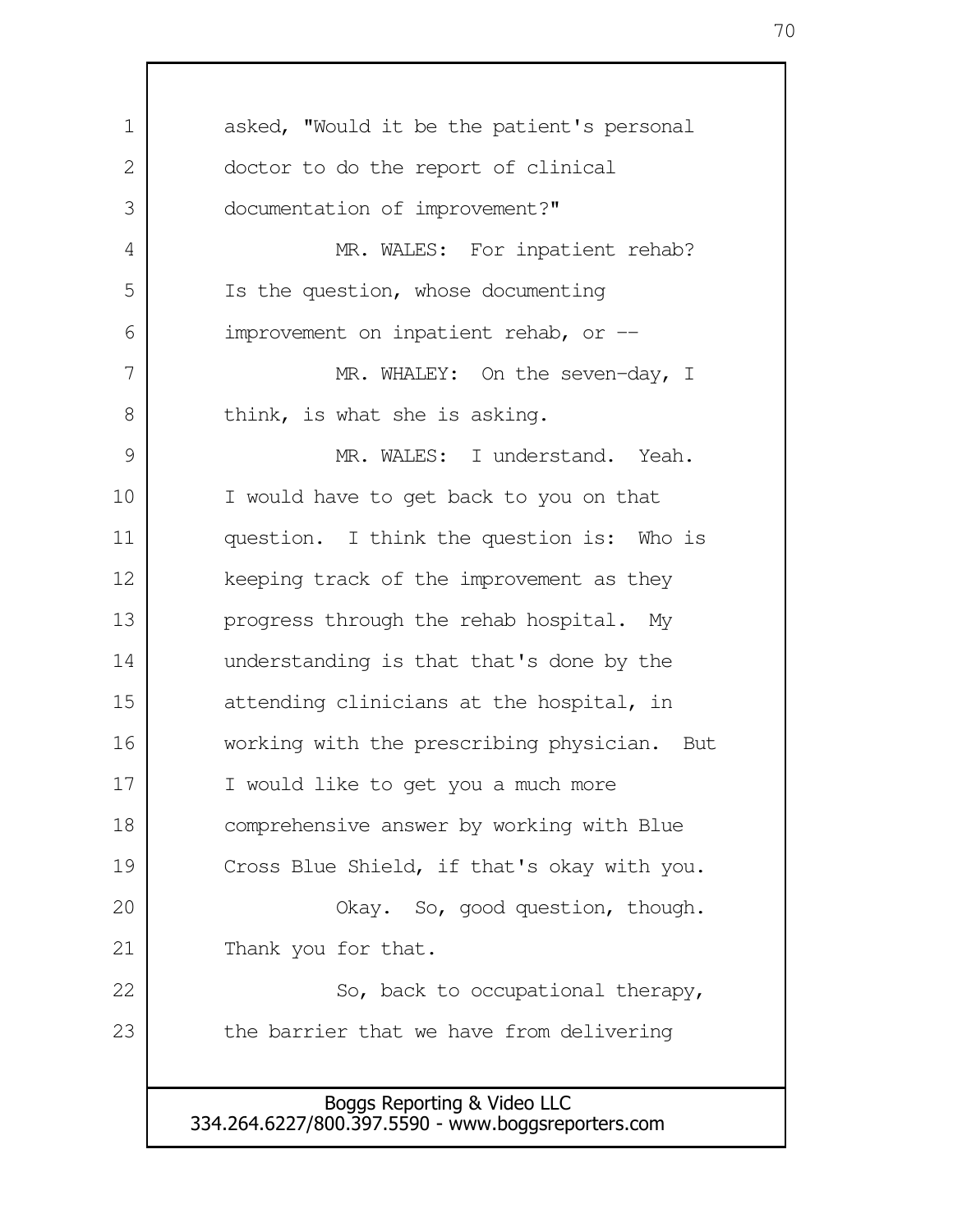this service to our members today is that currently in the PEEHIP benefits the services are only provided if the diagnosis is related to the hand or to lymphedema. Now, oftentimes, occupational therapy does work with the hand. They are teaching you to redo those fine motor skills with the hand. But if you think about what we are talking about here, we are talking about people that have had a stroke or people that have had some kind of brain trauma. So, their diagnosis is stroke. Their diagnosis is not something about their hand, even though they need help with their hand. So, the issue is, when these claims come through and the diagnosis is coming through as stroke, it's currently blocking and rejecting because of how these benefit are set up. So, our first recommended change to this benefit is to remove that limitation that limits it only to the hand and lymphedema, so that the people that need 1 2 3 4 5 6 7 8 9 10 11 12 13 14 15 16 17 18 19 20 21 22 23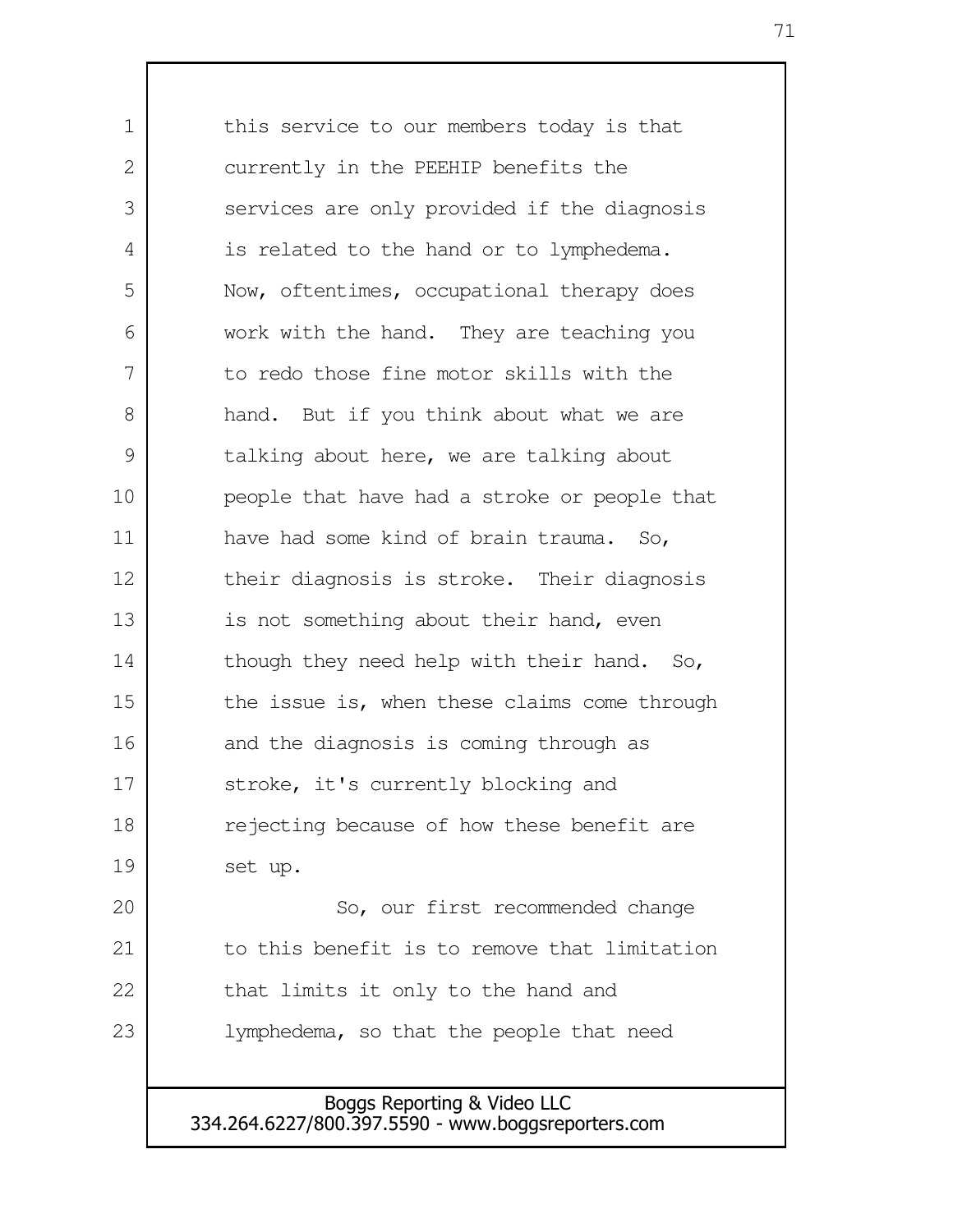this have easy access to it.

1

Moving forward, walking through the benefit, we currently don't have any predefined visit limit on occupational therapy. We are not recommending adding a visit limit to occupational therapy. We do currently require precertification for occupational therapy, and we would like to continue to do that. But to further clarify, for example, say if a physician prescribes four weeks of occupational therapy but at the end of that four weeks it is apparent that additional time and additional visits is needed, we want to make sure that there is a path to provide that. So, we want to clarify the precertification by saying precertification is required. And then if additional visits are needed, precertification is available route to get there, as well. So, to summarize our recommended edits for occupational therapy, we want to remove the limitation of services related  $\mathcal{L}$  3 4 5 6 7 8 9 10 11 12 13 14 15 16 17 18 19 20 21 22 23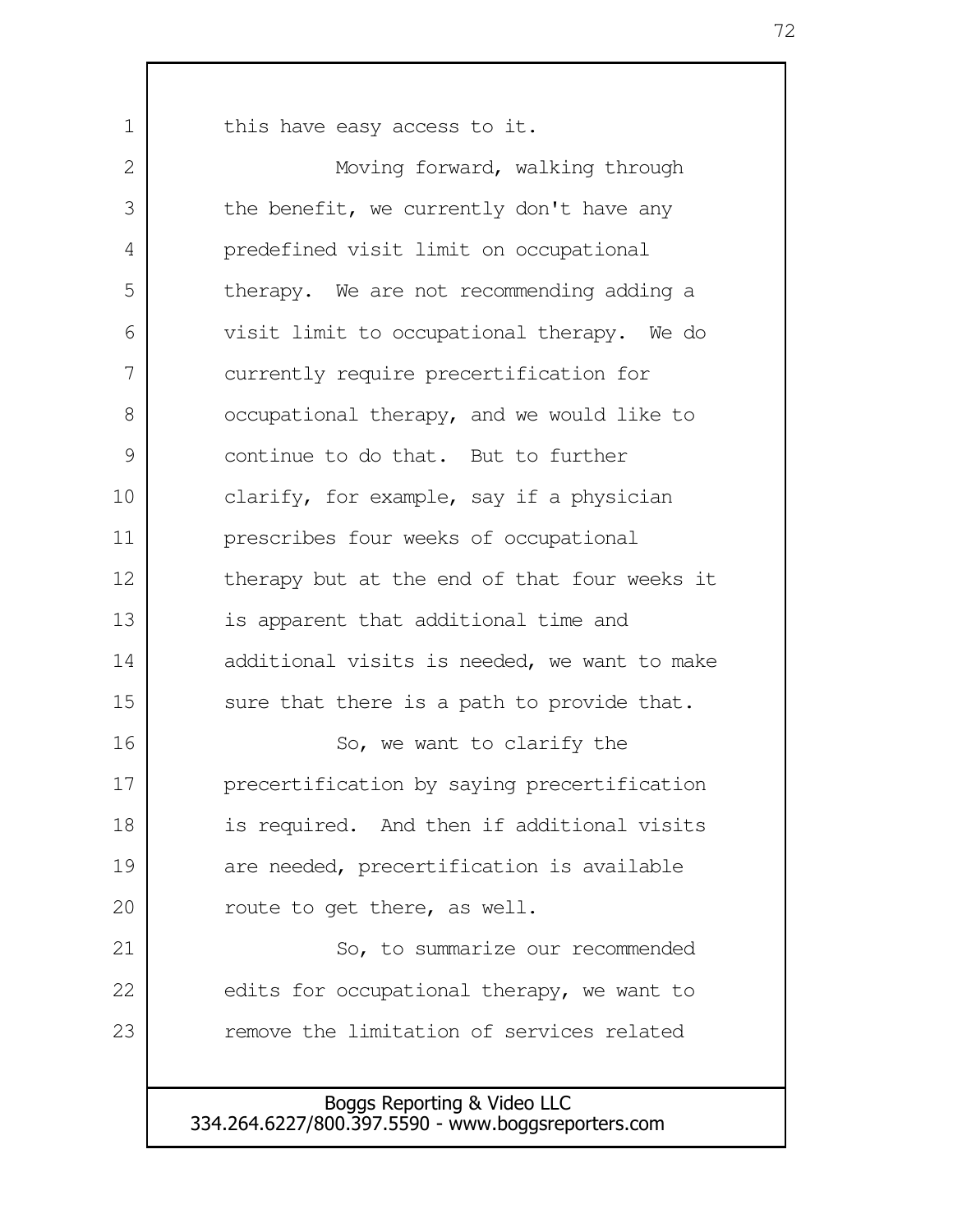Boggs Reporting & Video LLC 334.264.6227/800.397.5590 - www.boggsreporters.com only to the hand and lymphedema, and then clarify precertification required for the needed visits, and then additional precertification if more visits are needed over and above that initial allotment. Just like inpatient rehab, we are currently below the bar on what other plans in our state offer for occupational therapy. And this brings us into alignment with the other plans out there. Financially speaking, Blue Cross Blue Shield also ran an analysis for us if we make this change, and expect the impact to be less than \$180,000 per year. So, this is the second benefit enhancement we bring before you today. MR. HALLMARK: Okay. You have heard -- and I have another question from Dr. Brown. But we will have to do it at the inpatient rehab. But you heard Mr. Wales' report on the occupational therapy. At this time, I will need a motion to approve. Mrs. Crew. Second? Ms. Mobley. Any 1 2 3 4 5 6 7 8 9 10 11 12 13 14 15 16 17 18 19 20 21 22 23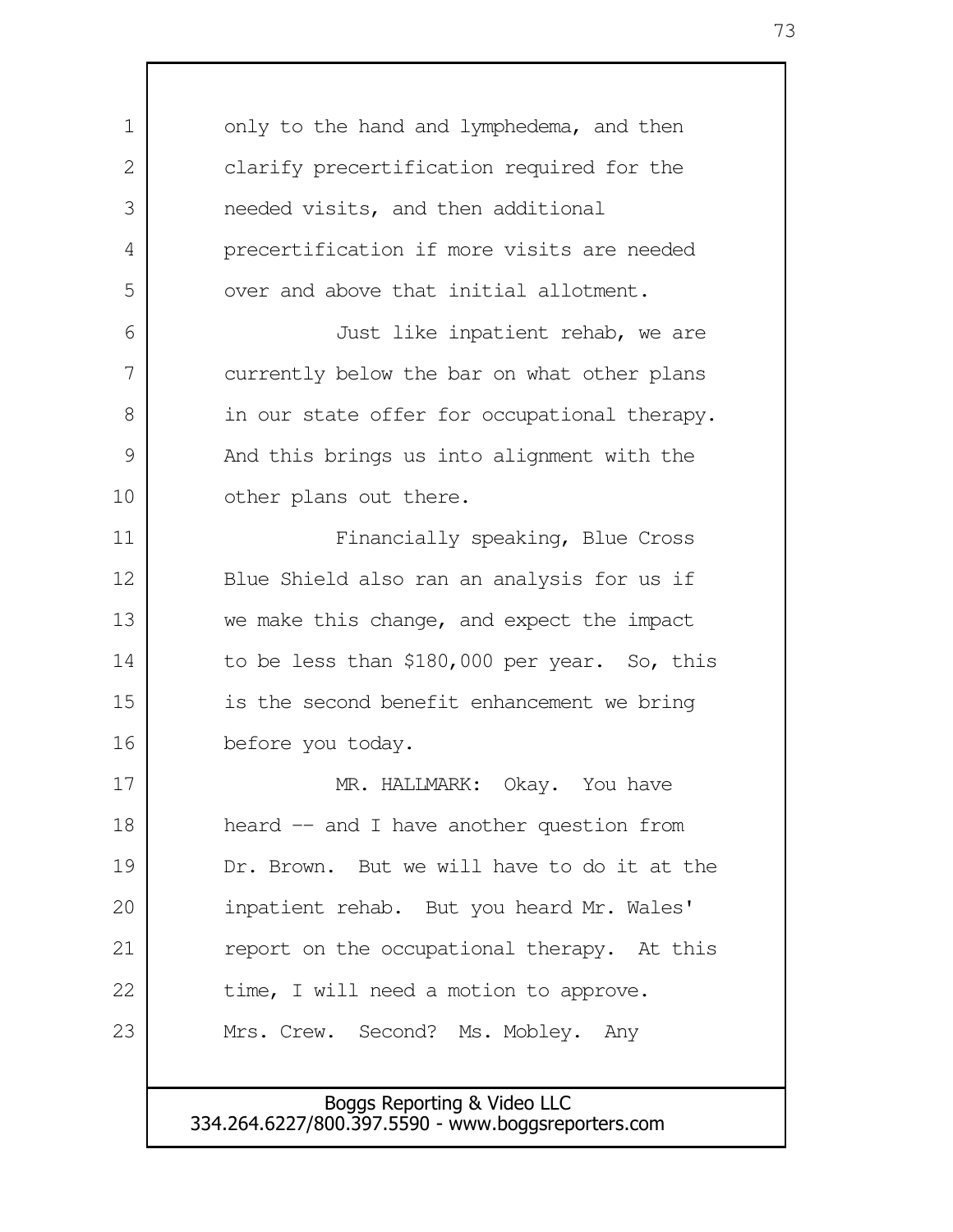| 1  | questions or comments?                                                            |  |  |  |
|----|-----------------------------------------------------------------------------------|--|--|--|
| 2  | (No response).                                                                    |  |  |  |
| 3  | MR. HALLMARK: All in favor at                                                     |  |  |  |
| 4  | this time, say "aye".                                                             |  |  |  |
| 5  | (Board members saying "aye").                                                     |  |  |  |
| 6  | MR. HALLMARK: All opposed, like                                                   |  |  |  |
| 7  | sign?                                                                             |  |  |  |
| 8  | (No response).                                                                    |  |  |  |
| 9  | MR. HALLMARK: Ayes carry.                                                         |  |  |  |
| 10 | The question from Ms. brown is $-$                                                |  |  |  |
| 11 | on Dr. Brown is, "On the inpatient rehab,                                         |  |  |  |
| 12 | what happens if the patient report is not                                         |  |  |  |
| 13 | positive in improvement? Where does the                                           |  |  |  |
| 14 | patient go if they are not able to go home?"                                      |  |  |  |
| 15 | MR. WALES: So, an inpatient rehab                                                 |  |  |  |
| 16 | facility, the patient is $-$ again, this is                                       |  |  |  |
| 17 | not had a facility that is meant for                                              |  |  |  |
| 18 | longterm. There are facilitates that are                                          |  |  |  |
| 19 | meant for longterm, but an inpatient rehab                                        |  |  |  |
| 20 | facility is designed to rehabilitate a                                            |  |  |  |
| 21 | patient to get back to as close to normal                                         |  |  |  |
| 22 | life as possible.                                                                 |  |  |  |
| 23 | So, specifically of where the                                                     |  |  |  |
|    |                                                                                   |  |  |  |
|    | Boggs Reporting & Video LLC<br>334.264.6227/800.397.5590 - www.boggsreporters.com |  |  |  |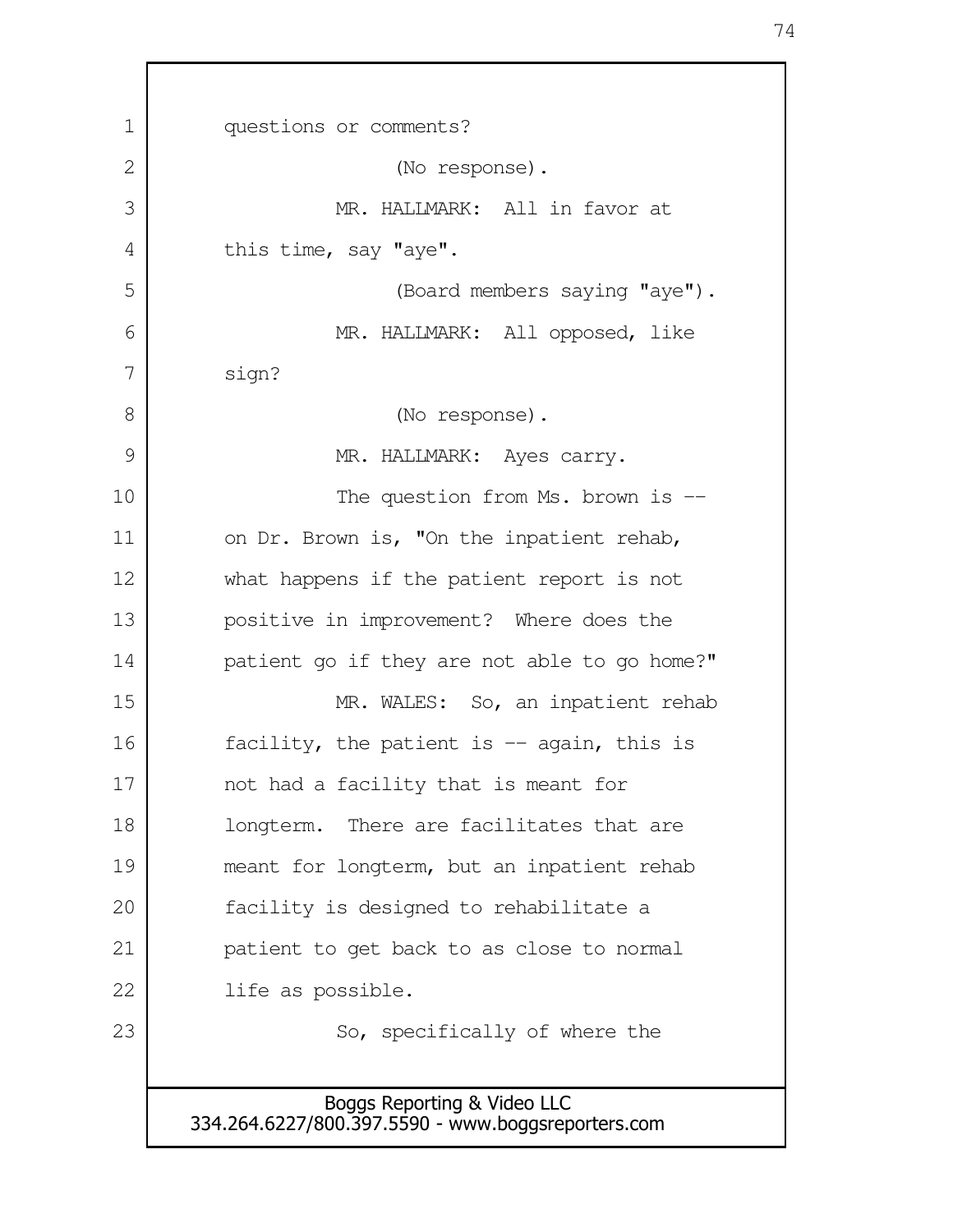rehab is failing and where they are going to go, that's something that I would have to take back and try to pull some real life examples for you to give you a good answer on that. But I can tell you quite transparently, the point of these facilities is to rehabilitate, and the length of stay is contingent upon, you know, either the success or the failure of that rehabilitation. MR. HALLMARK: Okay. All right. We want to move into the Wellness Program. MR. WALES: Okay. So, now that we have completed the benefit enhancements, I will just take a couple of seconds to talk with you about some updates in the Wellness Program. MR. HALLMARK: One other question: Does the patient pay for it, or will the insurance pay for the other care? MR. WALES: For "the other care," meaning, if they leave the inpatient rehab facility? 1  $\mathcal{L}$  3 4 5 6 7 8 9 10 11 12 13 14 15 16 17 18 19 20 21 22 23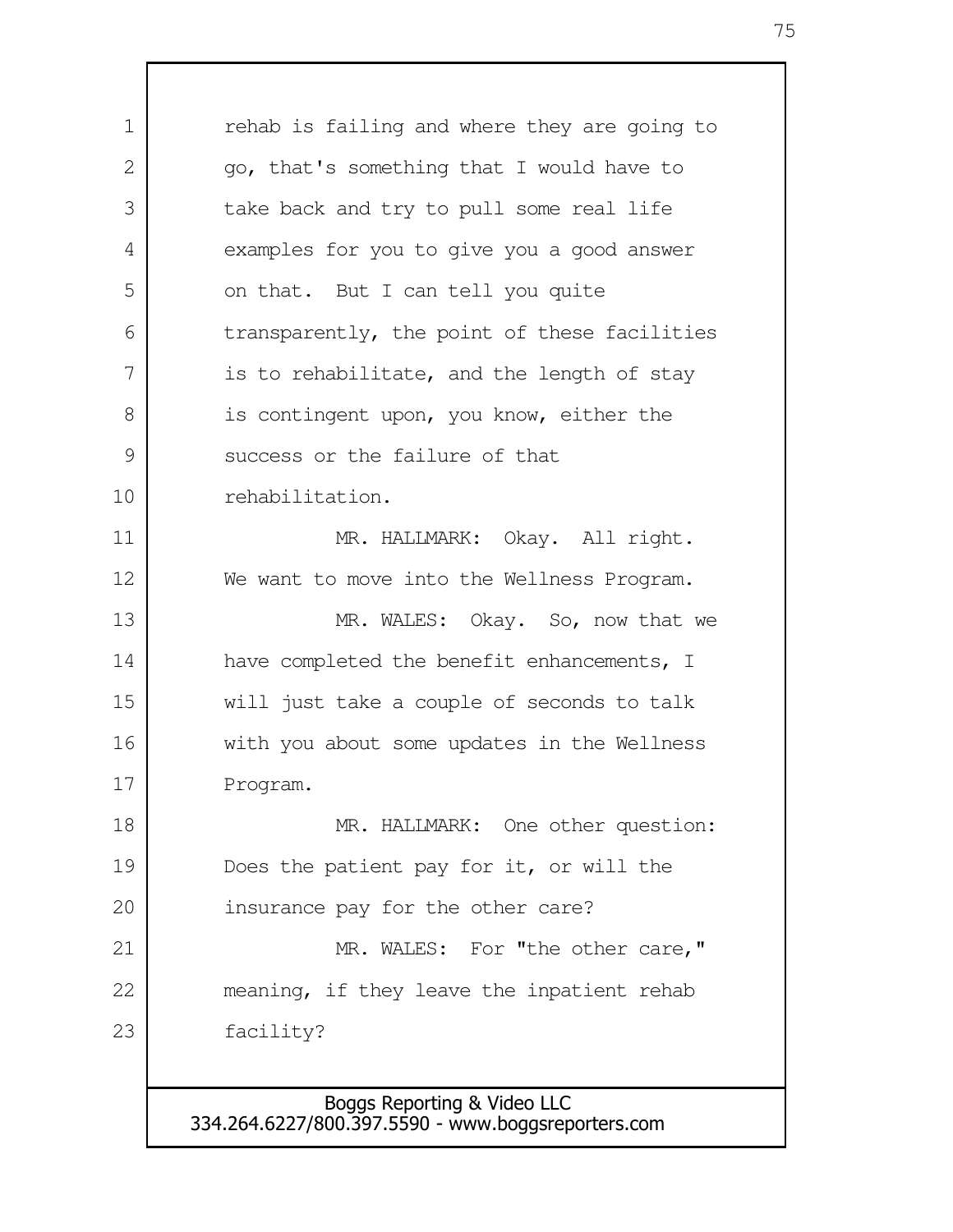Boggs Reporting & Video LLC 334.264.6227/800.397.5590 - www.boggsreporters.com MR. HALLMARK: Yeah. MR. WALES: I think we just have to look at a specific answer  $-$  a specific example to give you a good example on that. So, I am happy to connect with you after the meeting, and we can walk through an example of all the different ways that it could branch out. MR. HALLMARK: Okay. MR. WALES: Okay. All right. So, if you will turn to page 94, we will do a quick recap of what happened -- what was this Board approved in the last Board meeting. And so, the chart illustrates that. Beginning this upcoming plan year, starting October 1, there is only one required activity in the Wellness Program, which is the wellness screening. This is a change from previous years when health coaching was an additional required activity. Now it's just the wellness screening for every member regardless of 1 2 3 4 5 6 7 8 9 10 11 12 13 14 15 16 17 18 19 20 21 22 23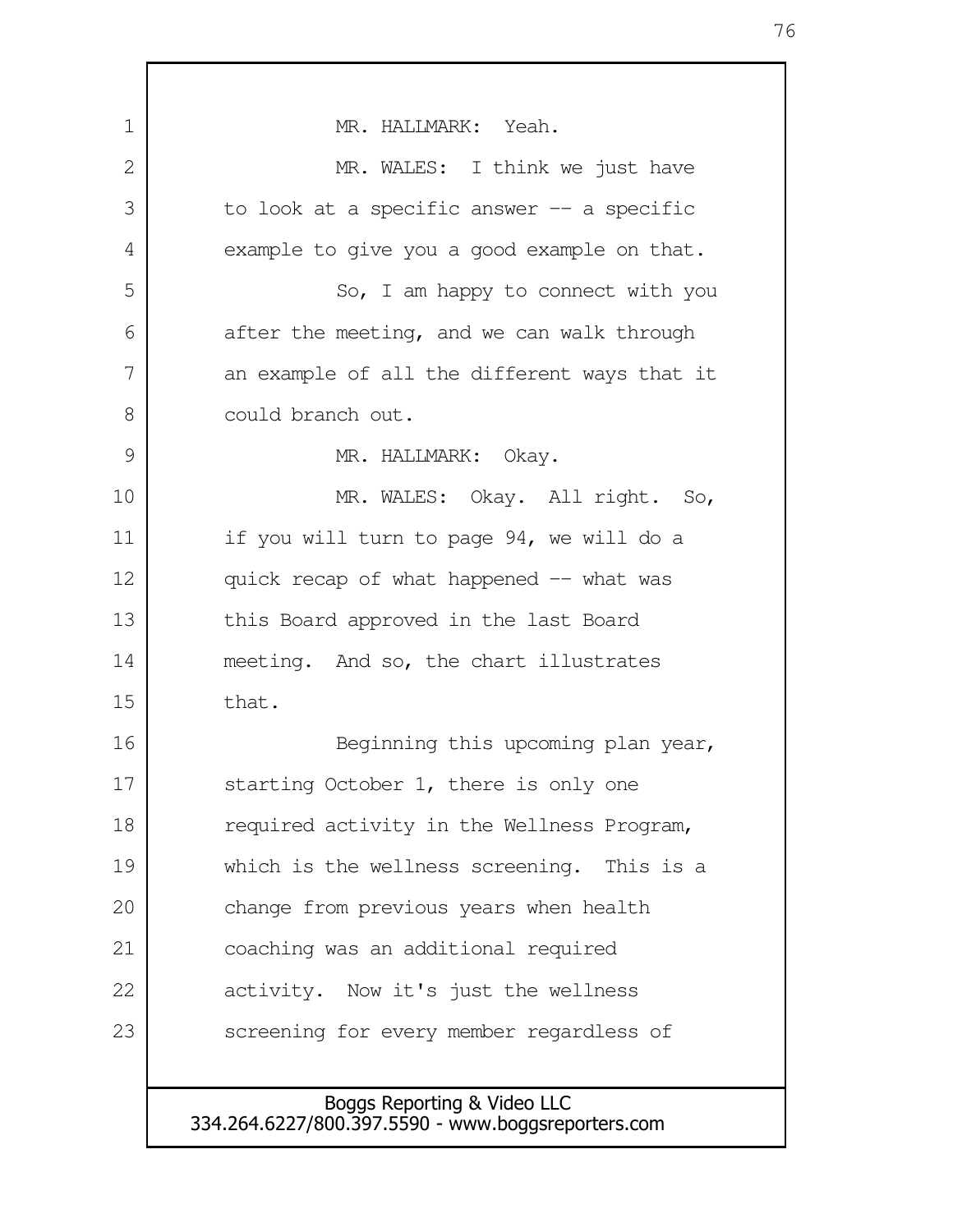what their health is, regardless of what happens at their screening. It's just, the simple wellness screening is the only required activity every year. We do still offer health coaching as optional programs; participation in them is not required. If a member does not sign up for them, there is no penalty. If a member does sign up for them and then drops out, there is no penalty for doing that. But they are there, optional, for our members' benefit because we know that these programs work. We know that members, if they participate in them, they do achieve the goals that we hope that they achieve. So, we have them out there as available resources for our members if they want to self-select into them. So, that's looking forward. But, as another reminder for today, and we have done a lot of communication over the last several months about this, in light of the coronavirus pandemic, we waived all required 1 2 3 4 5 6 7 8 9 10 11 12 13 14 15 16 17 18 19 20 21 22 23

> Boggs Reporting & Video LLC 334.264.6227/800.397.5590 - www.boggsreporters.com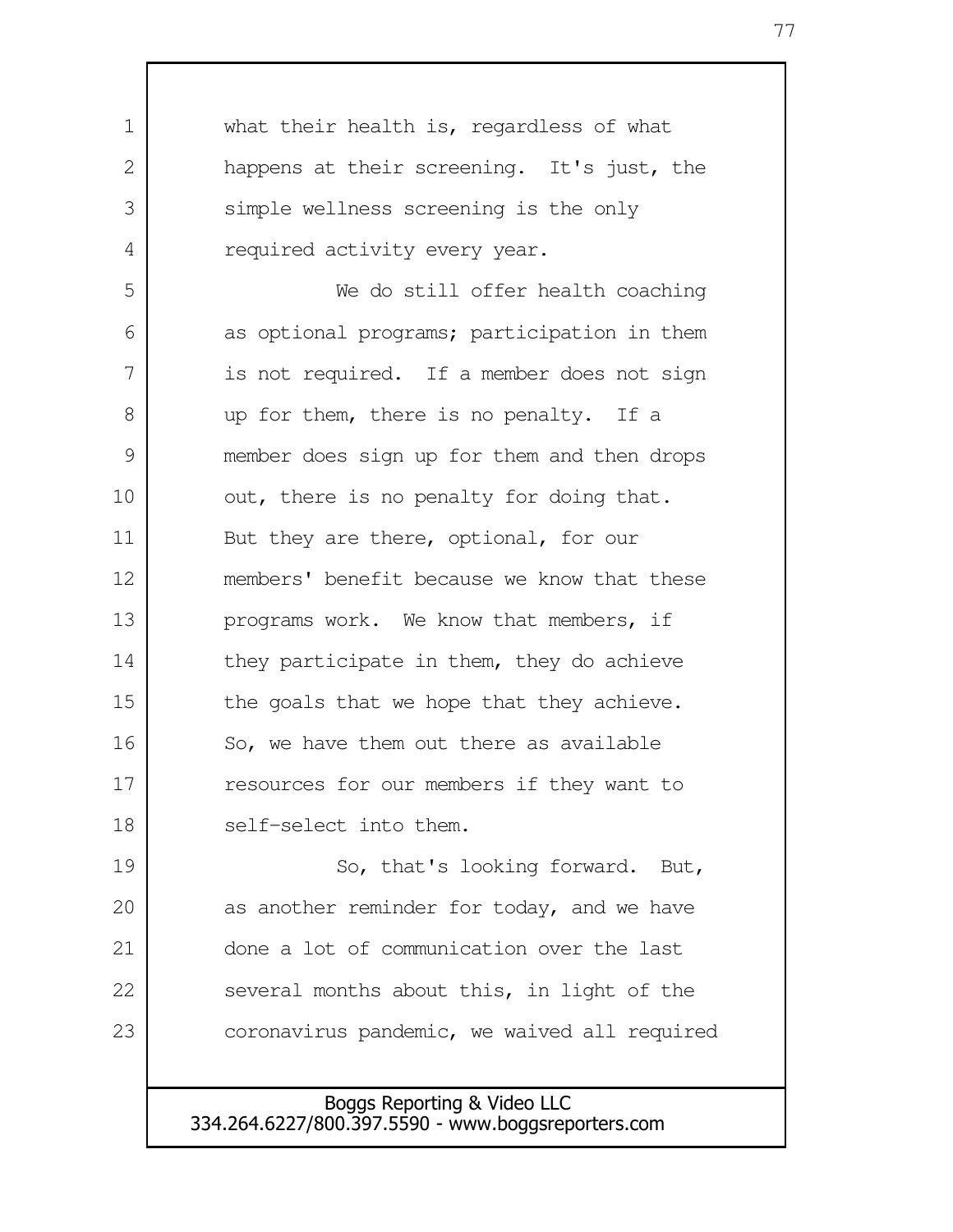activities this plan year in the Wellness Program. So, for those members that had not gotten their current year wellness screening, that was waived. For those members that had not completed their health coaching, that was waived. We wanted to be very cognizant of how this Wellness Program affected people who were navigating new life through the pandemic, and we especially didn't want a requirement out there that caused them to leave their house to go get a wellness screening, especially in light of a stay-at-home order. So, a couple of quick notes about wellness screening to -- I am sorry, about health coaching to wrap this up, if you will turn to page 95, we will start by looking at Naturally Slim. This is a program that we looked at before. If you will remember, it's a primarily a weight-loss program. It's video based. It teaches participants in this program more how to eat and the behaviors around eating more so than what to 1  $\mathcal{L}$  3 4 5 6 7 8 9 10 11 12 13 14 15 16 17 18 19 20 21 22 23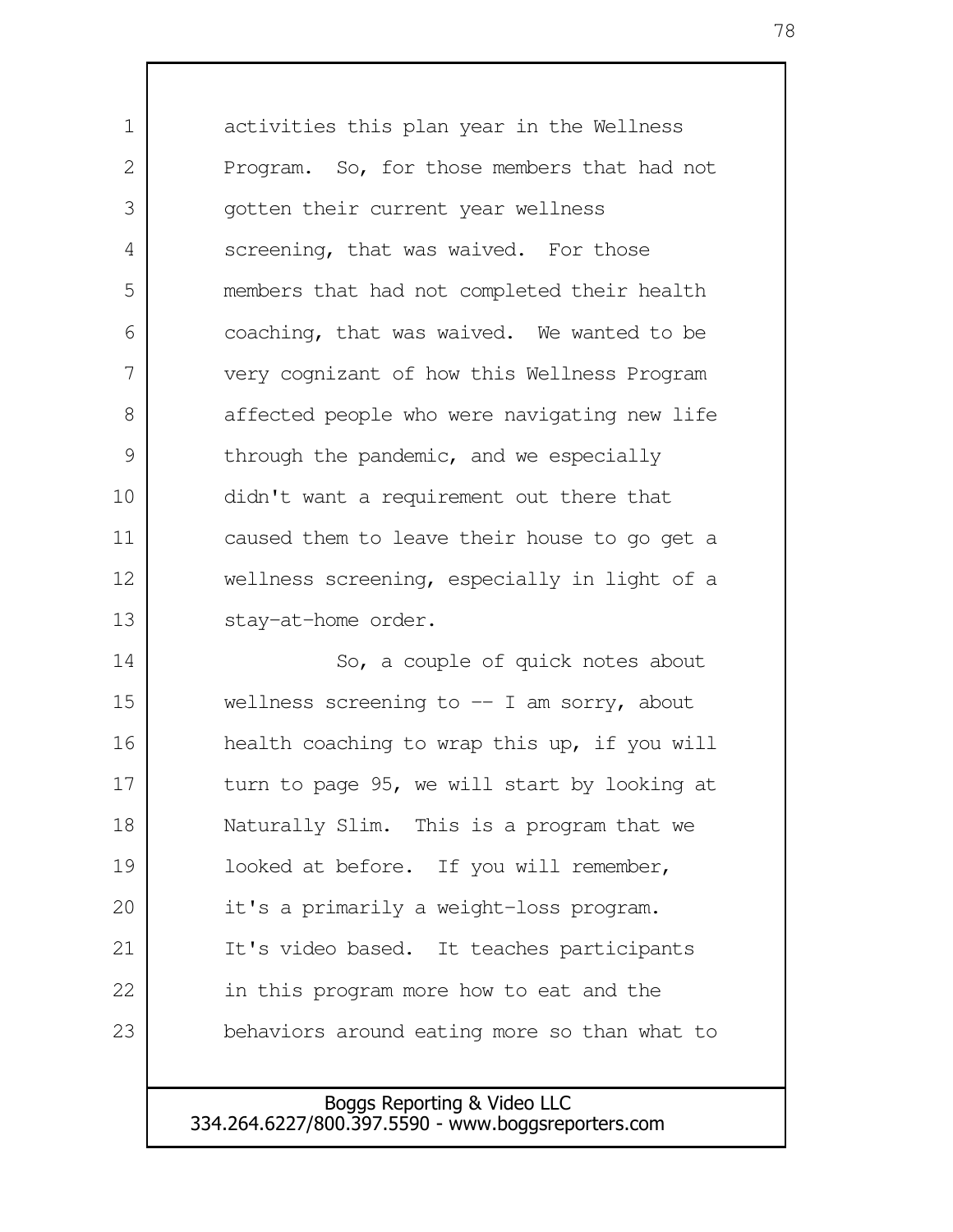| 1  | eat.                                         |
|----|----------------------------------------------|
| 2  | They are offering four                       |
| 3  | opportunities this year for our members to   |
| 4  | sign up for this program. It's a ten-week    |
| 5  | program and space is limited. Our members    |
| 6  | have already gotten a postcard invite to     |
| 7  | this. That first class starts October 12.    |
| 8  | So, coming up fairly soon. And this week we  |
| 9  | are also going to be sending out an email    |
| 10 | reminder about that first class of Naturally |
| 11 | Slim starting up.                            |
| 12 | Moving on to page 96, Natural Slim           |
| 13 | isn't the only coaching program we have      |
| 14 | available. We also have non-video options    |
| 15 | from Pack Health and Blue Cross Blue Shield. |
| 16 | Pack Health offers a dedicated health        |
| 17 | advisor to members, however they want to     |
| 18 | connect with that person whether that's over |
| 19 | the phone, text message, email, that health  |
| 20 | adviser sets up a path to better health for  |
| 21 | the member, and it does so by small steps,   |
| 22 | achieving small goals that add up to better  |
| 23 | health.                                      |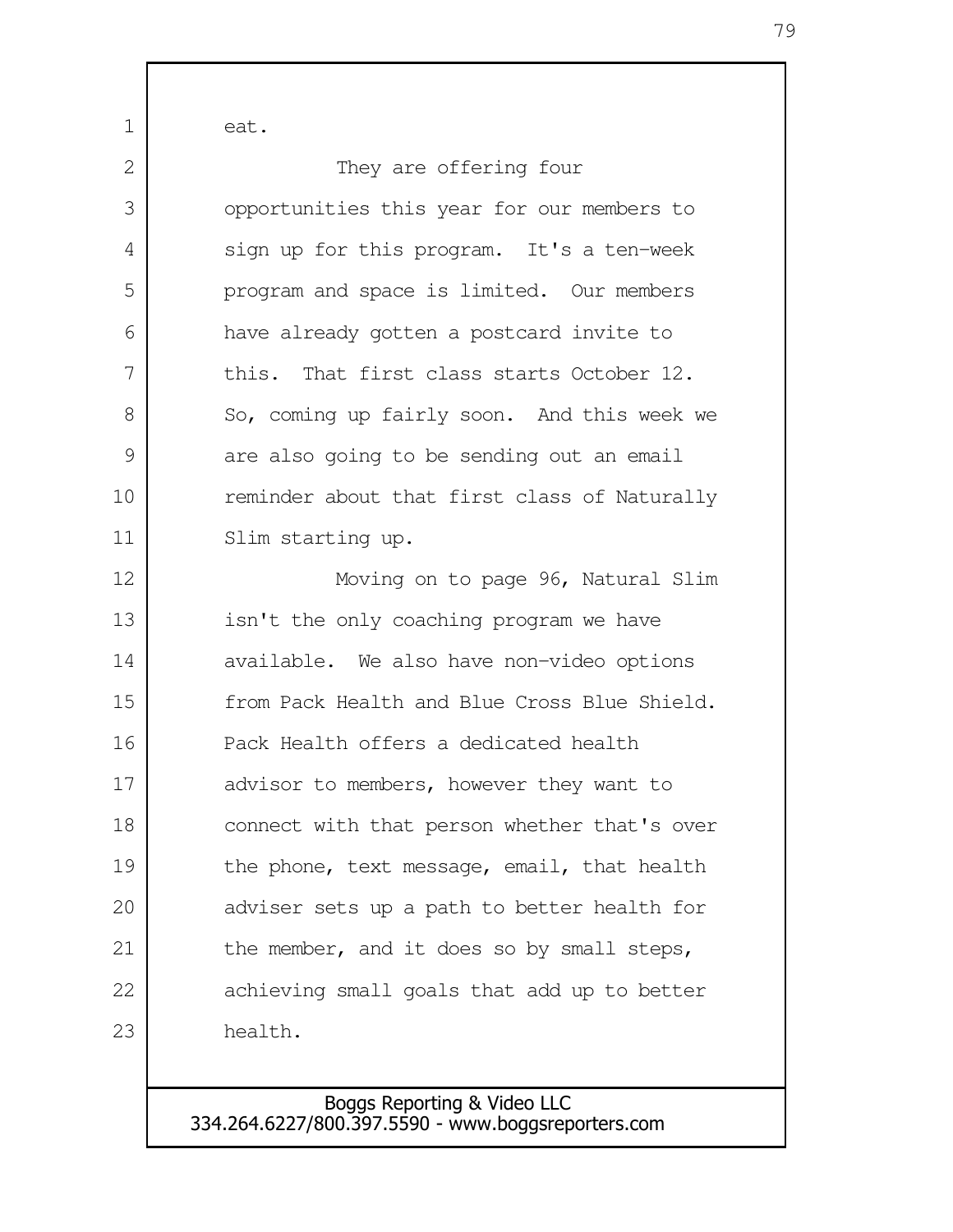Blue Cross Blue Shield is also going to be offering their general health coaching, like diet and exercise, as well as disease management, for things like coronary artery disease and diabetes. These are available on demand any time throughout the year. But space is also limited in these, so we encourage our members who want to take advantage of these benefits to sign up quickly to ensure they get a spot. Okay. So, on page 97 is the last thing I want to draw your attention to today, and this is an advertising campaign put on by Blue Cross Blue Shield of Alabama. And it's called Chews Wisely Alabama. We have looked at this before. The idea of Chews Wisely Alabama is to use videos and to use entertainment to get us to think differently about the food choices that we make, about how we cook, how we grocery shop, what we order off of menus. And the idea is to preserve the culture of food we have here, because we have really good food 1 2 3 4 5 6 7 8 9 10 11 12 13 14 15 16 17 18 19 20 21 22 23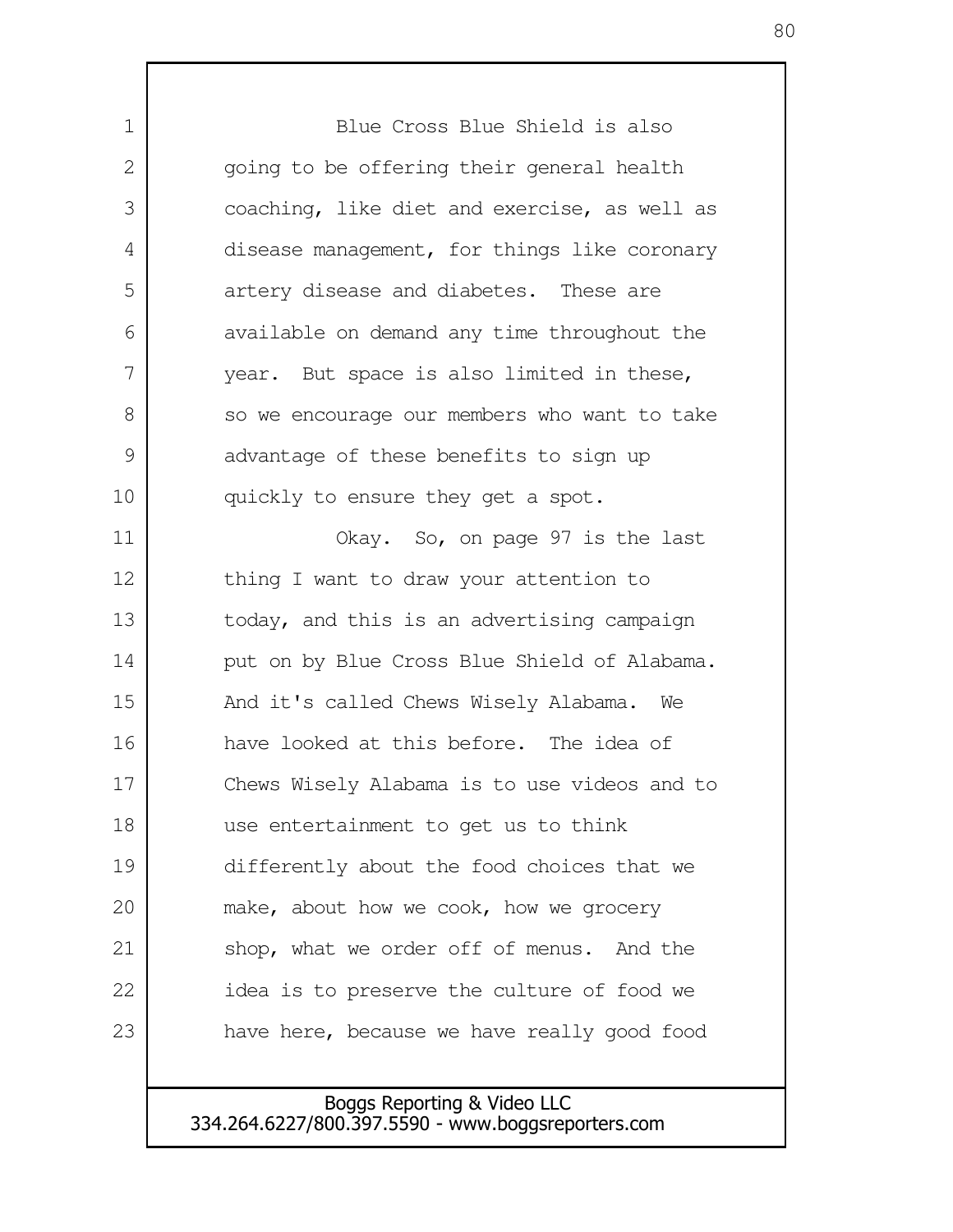| 1  | in Alabama, but to do so in a slightly       |
|----|----------------------------------------------|
| 2  | healthier way so that we start to change the |
| 3  | trajectory of our health overall as a state. |
| 4  | A quick reminder about Chews                 |
| 5  | Wisely Alabama, this is something completely |
| 6  | produced and funded by Blue Cross Blue       |
| 7  | Shield, so PEEHIP doesn't have any           |
| 8  | management over this and doesn't invest any  |
| 9  | money in this. However, as Alabamians, you   |
| 10 | know, we like to see this effort from Blue   |
| 11 | Cross Blue Shield of Alabama.                |
| 12 | So, the update that I have for you           |
| 13 | today regarding Chews Wisely is that they    |
| 14 | have secured a local celebrity chef; this    |
| 15 | individual you see on your page. Her name    |
| 16 | is Kelsey Barnard Clark. She is a chef with  |
| 17 | a successful restaurant out of Dothan,       |
| 18 | Alabama. She was also on a Top Chef          |
| 19 | National Cooking Competition show. She       |
| 20 | shares the ideology of, hey, let's keep      |
| 21 | eating the good food that we have, but let's |
| 22 | do so slightly healthier than we've been     |
| 23 | doing.                                       |
|    |                                              |

Boggs Reporting & Video LLC 334.264.6227/800.397.5590 - www.boggsreporters.com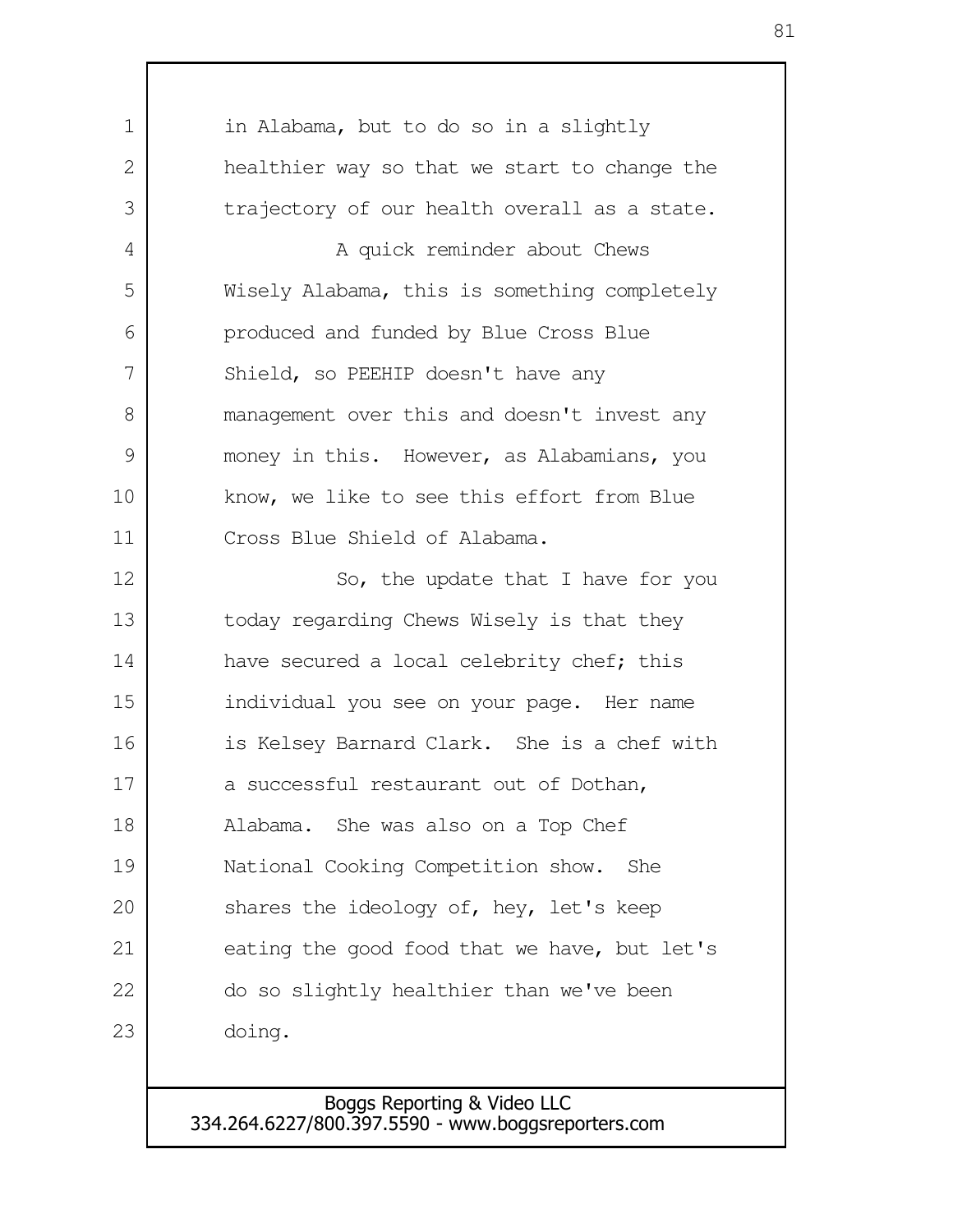| $\mathbf 1$ | So, that concludes the update I              |
|-------------|----------------------------------------------|
| 2           | have for you today on the Wellness Program.  |
| 3           | MR. HALLMARK: Okay. Any comments             |
| 4           | or questions for Mr. Wales?                  |
| 5           | (No response).                               |
| 6           | MR. HALLMARK: Okay. Thank you,               |
| 7           | Dave.                                        |
| 8           | MR. WALES: Thank you.                        |
| 9           | MR. HALLMARK: You know, before I             |
| 10          | turn it over to Mr. Yancey for closing       |
| 11          | comments, I think I can speak for the Board  |
| 12          | members and those past Board members present |
| 13          | about Donna Townes. You know, I just -- I    |
| 14          | think we would all be remiss if we didn't    |
| 15          | say how much we appreciate the knowledge,    |
| 16          | your values, the leadership that you have    |
| 17          | provided PEEHIP with.                        |
| 18          | We all know you had some big shoes           |
| 19          | to fill when you took this position, and in  |
| 20          | any type of leadership position, you always  |
| 21          | want to feel that the program is a little    |
| 22          | better than it was when you got it. And      |
| 23          | this is not being a slight to the person     |
|             |                                              |

Г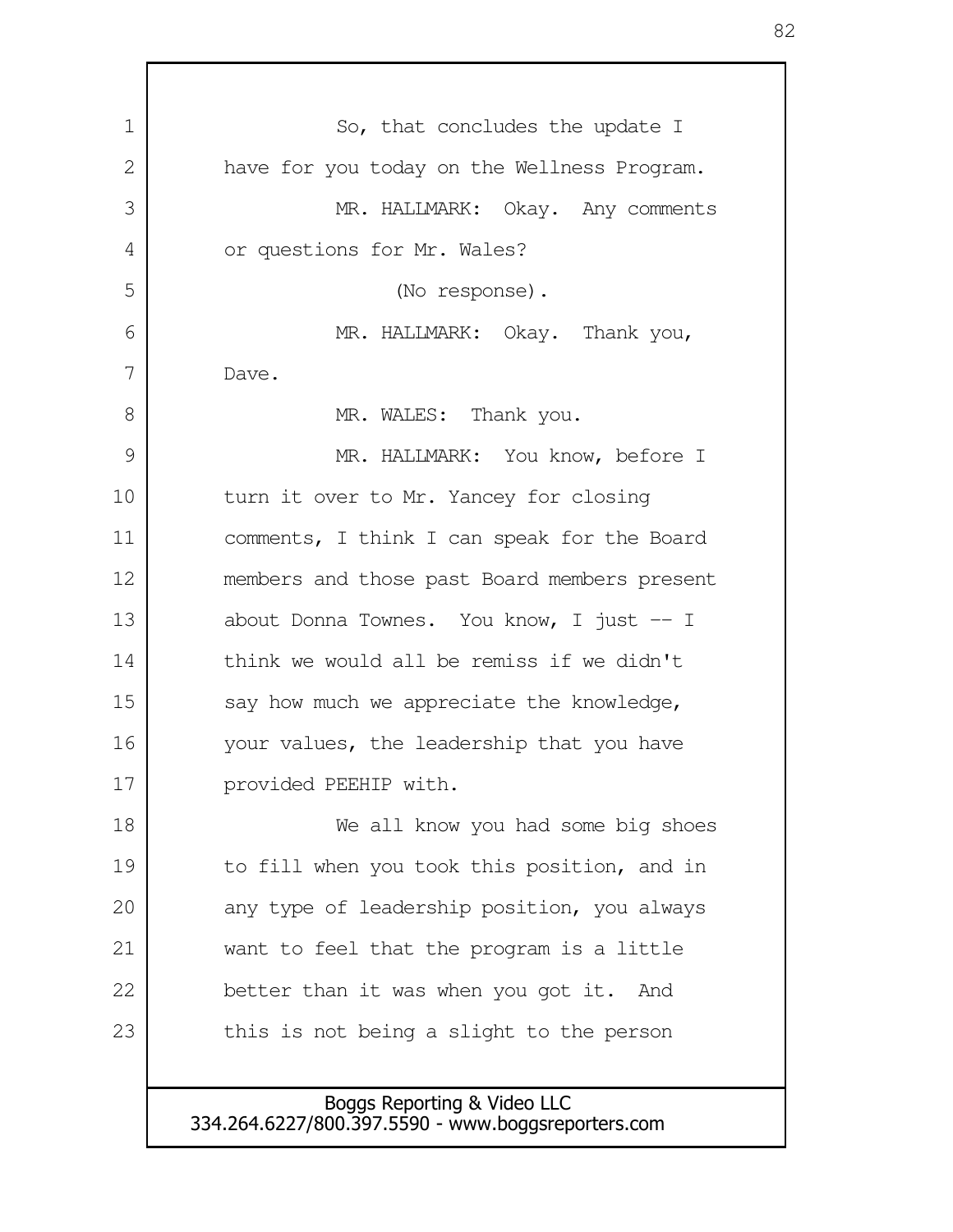that you replaced; it just shows that you have taken the program and wanted to make it even better. I think we all can say that you have always answered our questions in a way that we could understand. I mean, I know PEEHIP is a different language, but you have broken it down in a way that we could pick up the phone and call you, and you could explain it to us in a way that we could explain it to the people that have called us. We always have known that you have kept our members in the forefront, whether it's through our program, and especially their health, and that you have always created ways of making the program better for them. You know, it amazes me sometimes the way you and Diane work together, that we have been able to keep our premiums where they are. You know, people throughout this state and other states, I'm sure, just 1  $\mathcal{L}$  3 4 5 6 7 8 9 10 11 12 13 14 15 16 17 18 19 20 21 22 23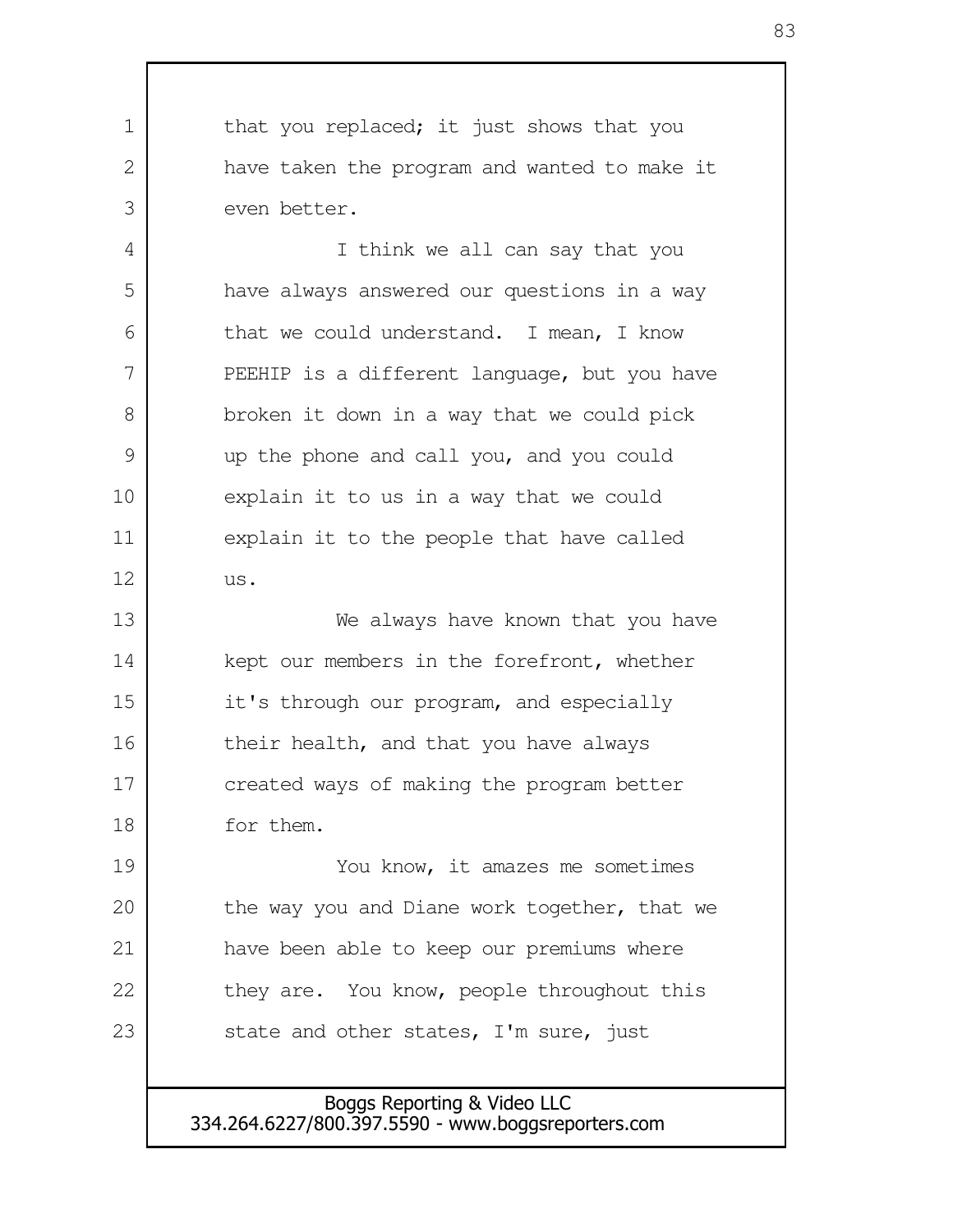marvel at how -- what a wonderful program that we have. And we are probably so easy to take it for granted, but it is not something to be taken for granted, and we want to thank you for that. You've just always been there. I mean, really have been. I know the person that you are, being as humble as you are, you would want to pass the credit along with your staff, which is just the type of person that you are. But we know where the leadership is, and we know that you have been the captain of the ship. And I just want to say, speaking for everyone, just thank you for everything that you have done for PEEHIP. (Applause). MS. TOWNES: I am humbled by that, I truly am. But I do want to say thank you to every one of you for the support that you have given me over the years. I want to thank my boss, Don. I want to thank Dr. Bronner. If I didn't have your support, I couldn't have done the job that I am tasked 1 2 3 4 5 6 7 8 9 10 11 12 13 14 15 16 17 18 19 20 21 22 23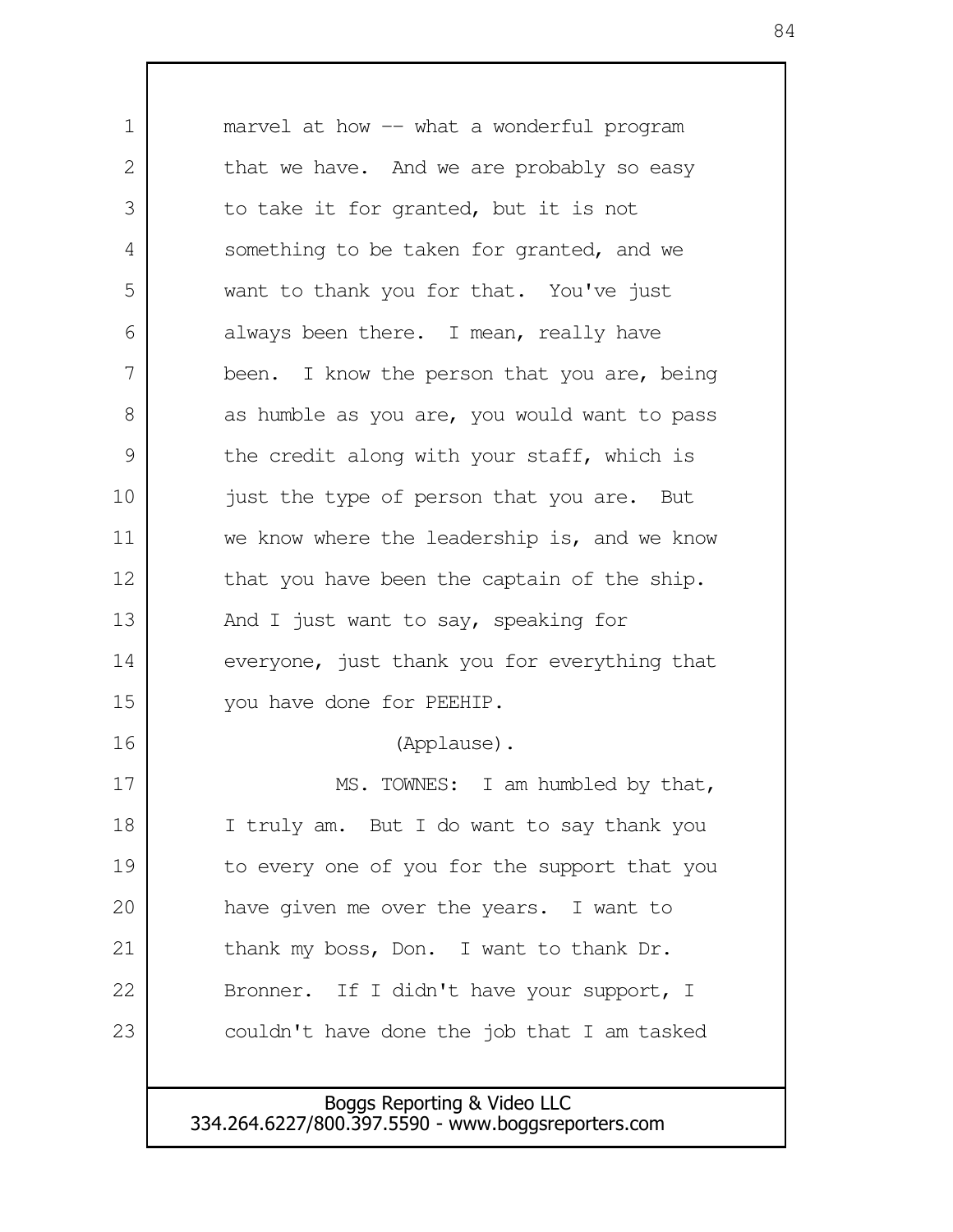with doing.

| 2  | I do want to thank my staff. I am                                                 |  |  |  |
|----|-----------------------------------------------------------------------------------|--|--|--|
| 3  | so blessed to have a great staff that's very                                      |  |  |  |
| 4  | member-centric, cares about our members, and                                      |  |  |  |
| 5  | tries to take care of our members. I have                                         |  |  |  |
| 6  | been so blessed over the years to work for                                        |  |  |  |
| 7  | such a great organization. And in my                                              |  |  |  |
| 8  | opinion, it's the best state agency in the                                        |  |  |  |
| 9  | whole State of Alabama because of the                                             |  |  |  |
| 10 | leadership, and I do believe that we have                                         |  |  |  |
| 11 | the best group health plan, not just in the                                       |  |  |  |
| 12 | state, but in the nation. But I do have to                                        |  |  |  |
| 13 | give all of you credit for that. Your                                             |  |  |  |
| 14 | leadership in being member-centric, looking                                       |  |  |  |
| 15 | after the members and giving us, the staff,                                       |  |  |  |
| 16 | the ability to manage the plan in a way                                           |  |  |  |
| 17 | where those benefits are kept rich and the                                        |  |  |  |
| 18 | cost is kept low.                                                                 |  |  |  |
| 19 | So, thank you from the bottom of                                                  |  |  |  |
| 20 | my heart, and I am going to miss you-all so                                       |  |  |  |
| 21 | Thank you.<br>much.                                                               |  |  |  |
| 22 | (Applause).                                                                       |  |  |  |
| 23 | MR. HALLMARK: All right.<br>Next                                                  |  |  |  |
|    |                                                                                   |  |  |  |
|    | Boggs Reporting & Video LLC<br>334.264.6227/800.397.5590 - www.boggsreporters.com |  |  |  |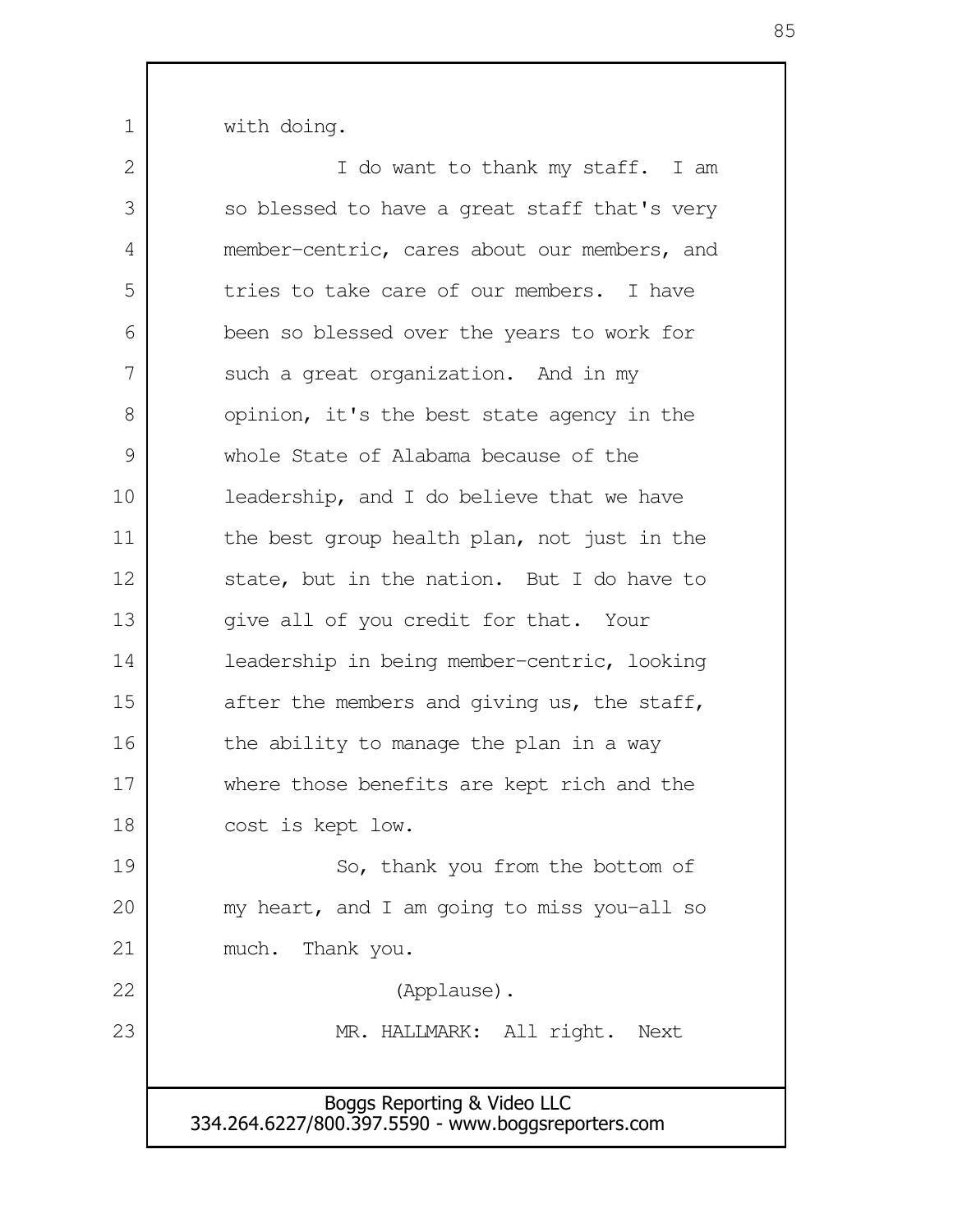| 1  | item is Item VIII, closing comments from     |
|----|----------------------------------------------|
| 2  | Mr. Yancey.                                  |
| 3  | CLOSING COMMENTS                             |
| 4  | MR. YANCEY: Thank you,                       |
| 5  | Mr. Chairman.                                |
| 6  | To follow up to your comments,               |
| 7  | part of being a great leader is having       |
| 8  | backup to take your place when you leave.    |
| 9  | We have got Dave Wales that will be taking   |
| 10 | over as director of PEEHIP and Erica Thomas, |
| 11 | who will be taking the assistant director    |
| 12 | position upon Donna's departure. And she     |
| 13 | has taken very good care to get us a great   |
| 14 | couple of people to move up in the           |
| 15 | organization. So, appreciate that very       |
| 16 | much.                                        |
| 17 | I want to thank the Board for                |
| 18 | their approving the benefit enhancements     |
| 19 | that Dave requested. This is a benefit to    |
| 20 | our members. It improves our plan, which we  |
| 21 | strive to do year to year. I always want to  |
| 22 | thank our partners. PEEHIP is a team         |
| 23 | effort.                                      |
|    |                                              |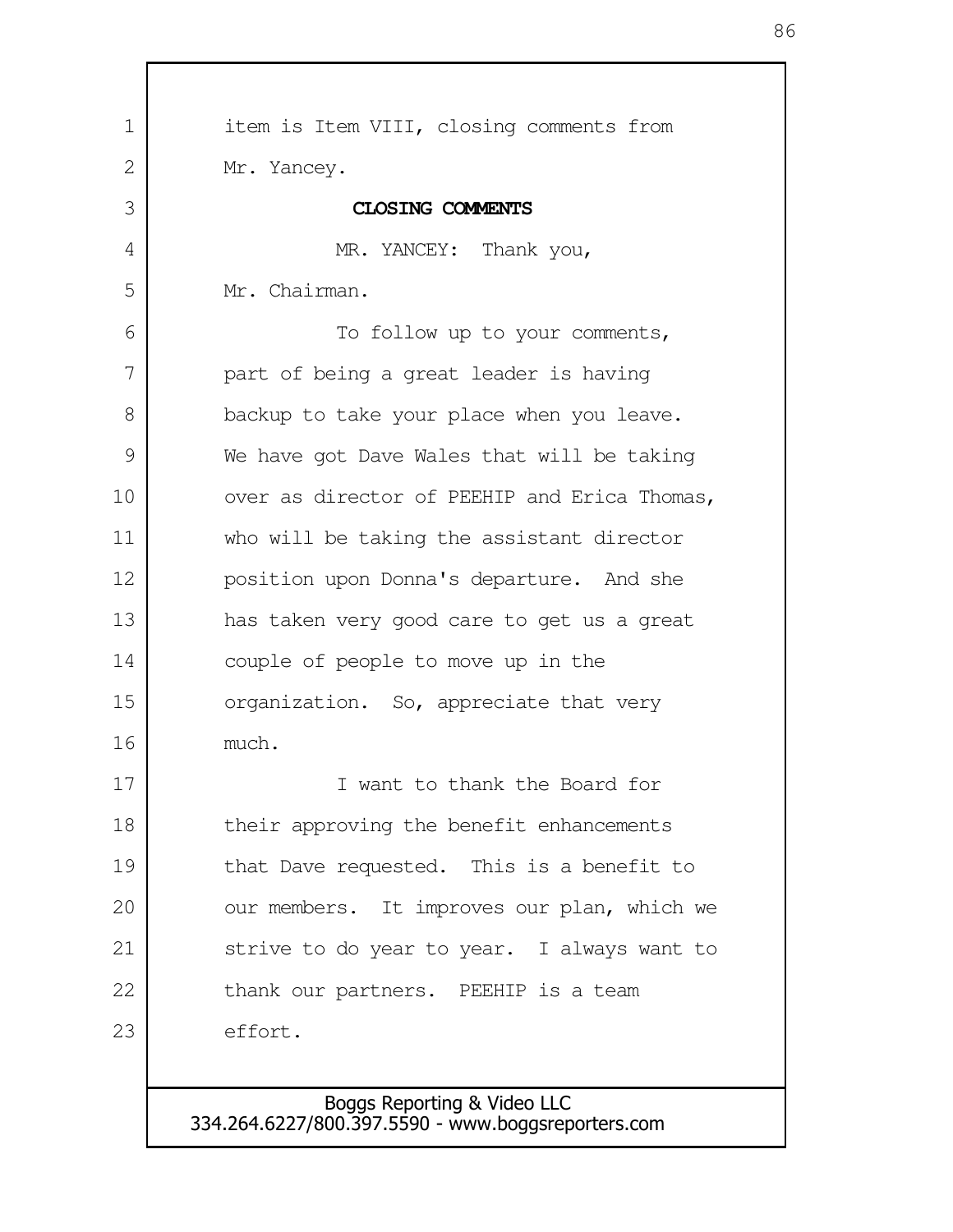So, it is not only our PEEHIP staff and accounting staff, but it's all the partners that we work with: Blue Cross Blue Shield Humana, MedImpact, VIVA, Alabama Department of Public Health, and also advisers. We have Segal and Artemetrx as advisors helping us manage some of the plans and programs that we have implemented to save money.

1

2

3

4

5

6

7

8

9

Speaking of saving money in the actuary's report, there were two key things that I would like to point out. One, back on page 36, the accrued liability, unfunded accrued liability, dropped from \$7.2 billion to \$4.3 billion. That's a significant drop. And if you go further over to page 45, it gives you a longer history. You can see that about ten years ago that liability was \$10.8 billion. So, it's gone from \$10.8 billion down to about \$4.3 billion. That's a huge, huge, amount of progress in that funding for retiree health insurance. Getting back to Diane's three-year 10 11 12 13 14 15 16 17 18 19 20 21 22 23

> Boggs Reporting & Video LLC 334.264.6227/800.397.5590 - www.boggsreporters.com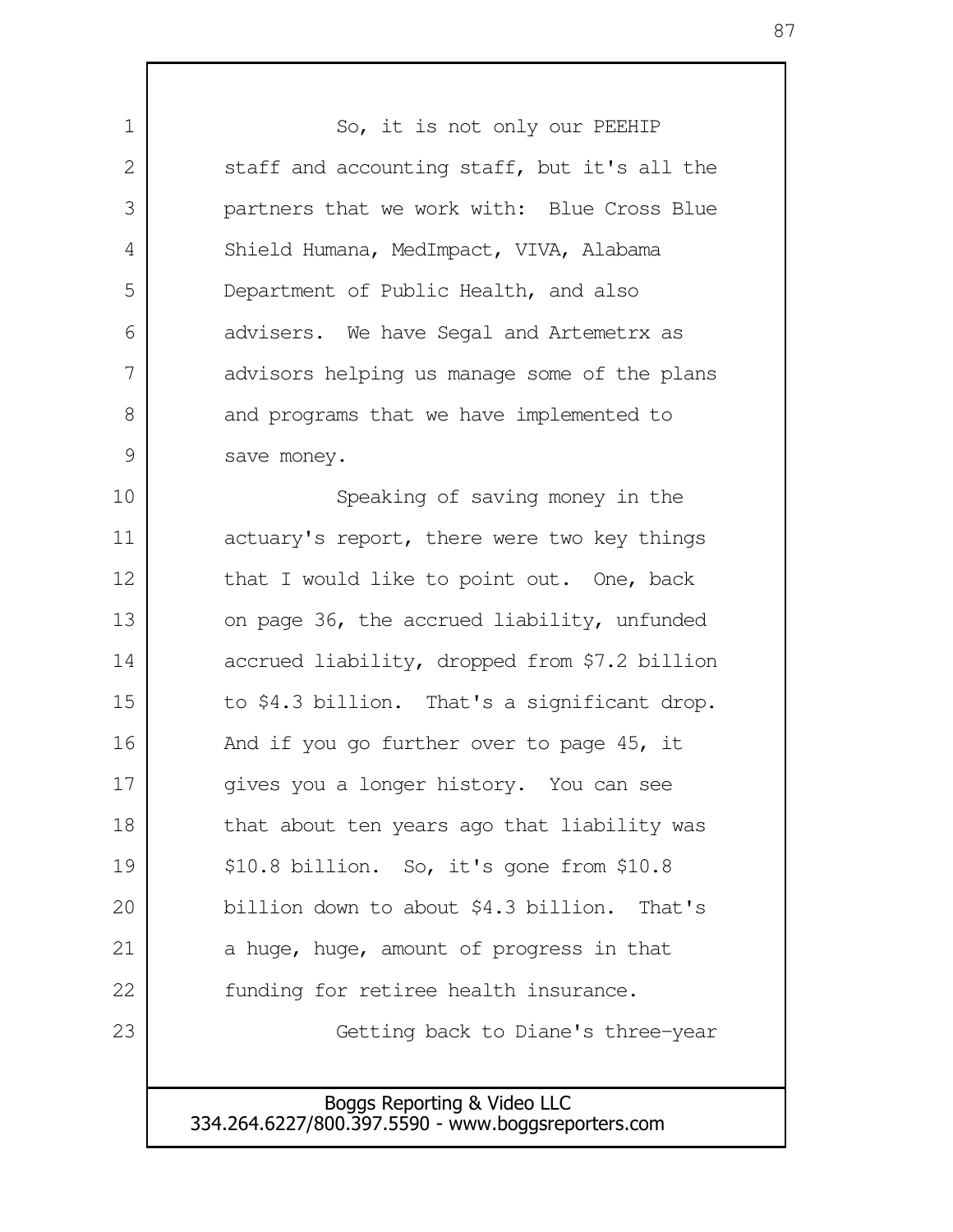projection, as my final comment, the good news is, I am still able to tell you we are not going to have any out-of-pocket premium increases for members, other than that sliding scale that Diane explained that will move some up and some down a little bit. But the base premium is not changing. It is not increasing. Again -- and I think this is about six years that we've been able to did that, five or six, and hopefully we will continue. We have got it for this year and at least one more year that we are not projecting any increases. And hopefully, by the time we get to 2023, we will be in a position where we can continue without the premium increases. But we will, you know, have to see. All of that is contingent on the PEEHIP staff and accounting and our partners continuing to do everything they can to hold the costs down. We have done it in the past, and we will continue to do our best to do that. 1 2 3 4 5 6 7 8 9 10 11 12 13 14 15 16 17 18 19 20 21 22 23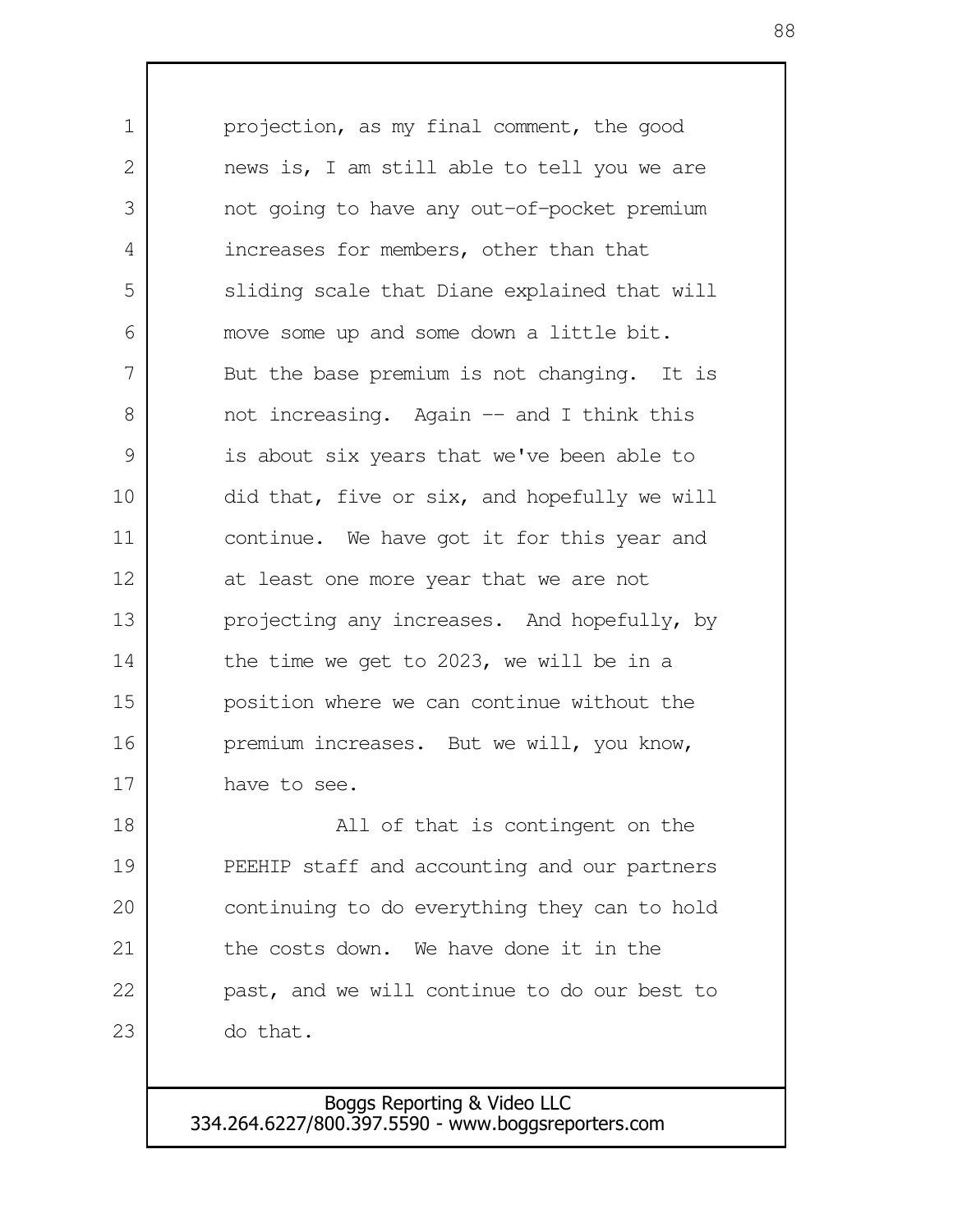As always, I appreciate the Board's support in this program. So, thank you very much, Mr. Chairman. MR. HALLMARK: Thank you Mr. Yancey. Just a couple of closing comments I want to make is, one, everyone needs to certainly be aware of the weather conditions out there. I mean, I know there are some schools that have and I guess businesses, as well, that have closed down the South part of the state, and it's moving in our direction. A lot of the school districts in my area will be closed tomorrow, but let's think about everyone during these tough weather conditions. Also, COVID-19 has not gone away. And that I do appreciate and I respect those that are coming -- being at the Board meeting virtually. I know it's not the easiest thing in the world, but we do appreciate you-all finding time to attend. And I do appreciate those that are here in 1  $\mathcal{L}$  3 4 5 6 7 8 9 10 11 12 13 14 15 16 17 18 19 20 21 22 23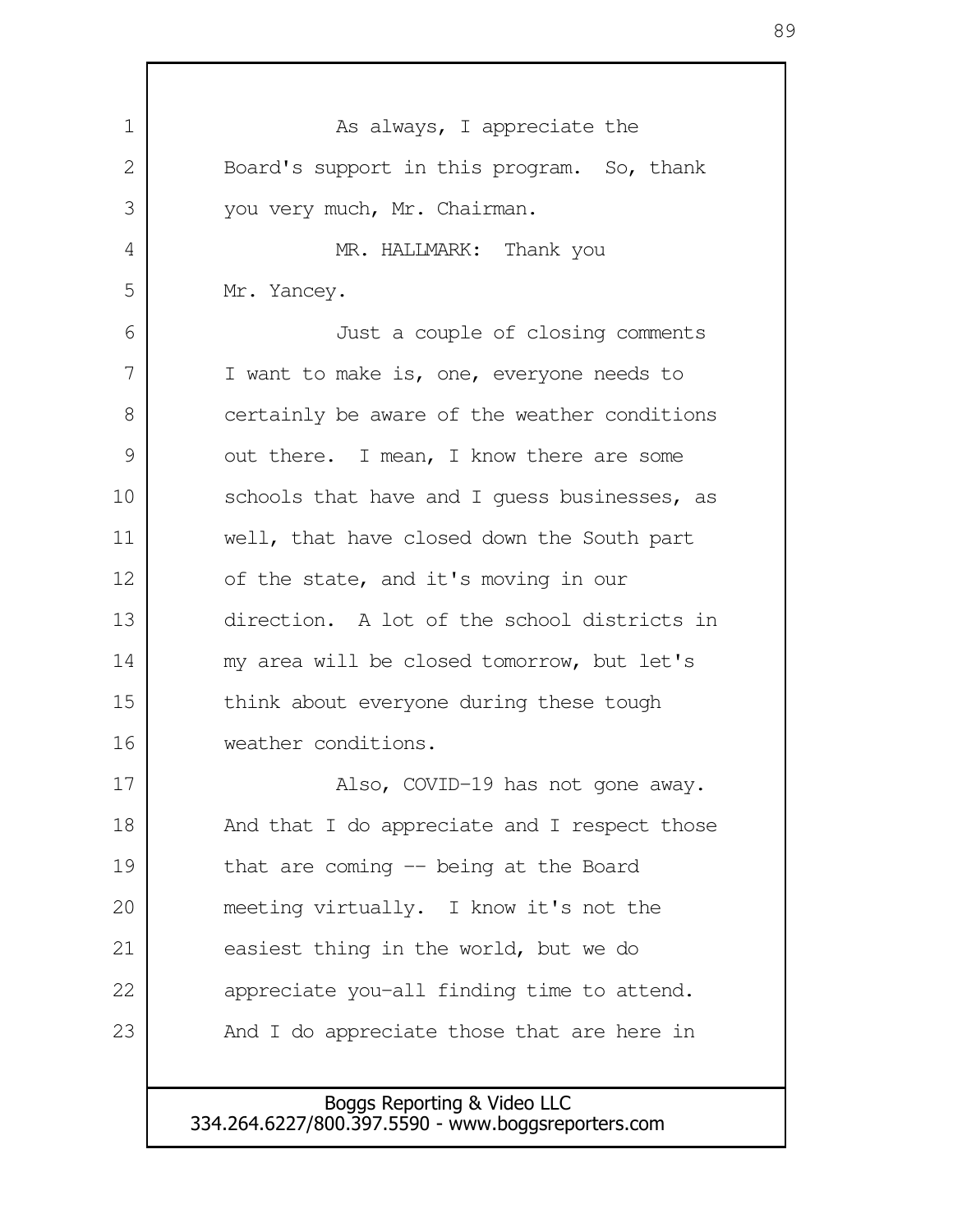| 1  | person. That means a lot, as well.                                                |  |  |  |
|----|-----------------------------------------------------------------------------------|--|--|--|
| 2  | Dr. Bronner, it's good seeing you.                                                |  |  |  |
| 3  | DR. BRONNER: Thank you, sir.                                                      |  |  |  |
| 4  | MR. HALLMARK: Good seeing you.                                                    |  |  |  |
| 5  | And $I$ -- I have always read your comments or                                    |  |  |  |
| 6  | your letters in the editorial, but the one                                        |  |  |  |
| 7  | that you put this past month really hit home                                      |  |  |  |
| 8  | with a lot of us, and it just goes to show                                        |  |  |  |
| 9  | us how important life is and the people that                                      |  |  |  |
| 10 | support and pull for you in times of need.                                        |  |  |  |
| 11 | And it's just good to see you                                                     |  |  |  |
| 12 | looking good. And I know your golf game is                                        |  |  |  |
| 13 | getting better. And I will find out soon.                                         |  |  |  |
| 14 | And $-$ but, anyway, is there any                                                 |  |  |  |
| 15 | final comments at this time?                                                      |  |  |  |
| 16 | (No response).                                                                    |  |  |  |
| 17 | MR. HALLMARK: All right. Well, I                                                  |  |  |  |
| 18 | need a motion to adjourn. Mr. Cole.                                               |  |  |  |
| 19 | Second? Ms. Crew. All in favor say "aye."                                         |  |  |  |
| 20 | (Board members saying "aye").                                                     |  |  |  |
| 21 | MR. HALLMARK: All opposed, like                                                   |  |  |  |
| 22 | sign?                                                                             |  |  |  |
| 23 | (No response).                                                                    |  |  |  |
|    |                                                                                   |  |  |  |
|    | Boggs Reporting & Video LLC<br>334.264.6227/800.397.5590 - www.boggsreporters.com |  |  |  |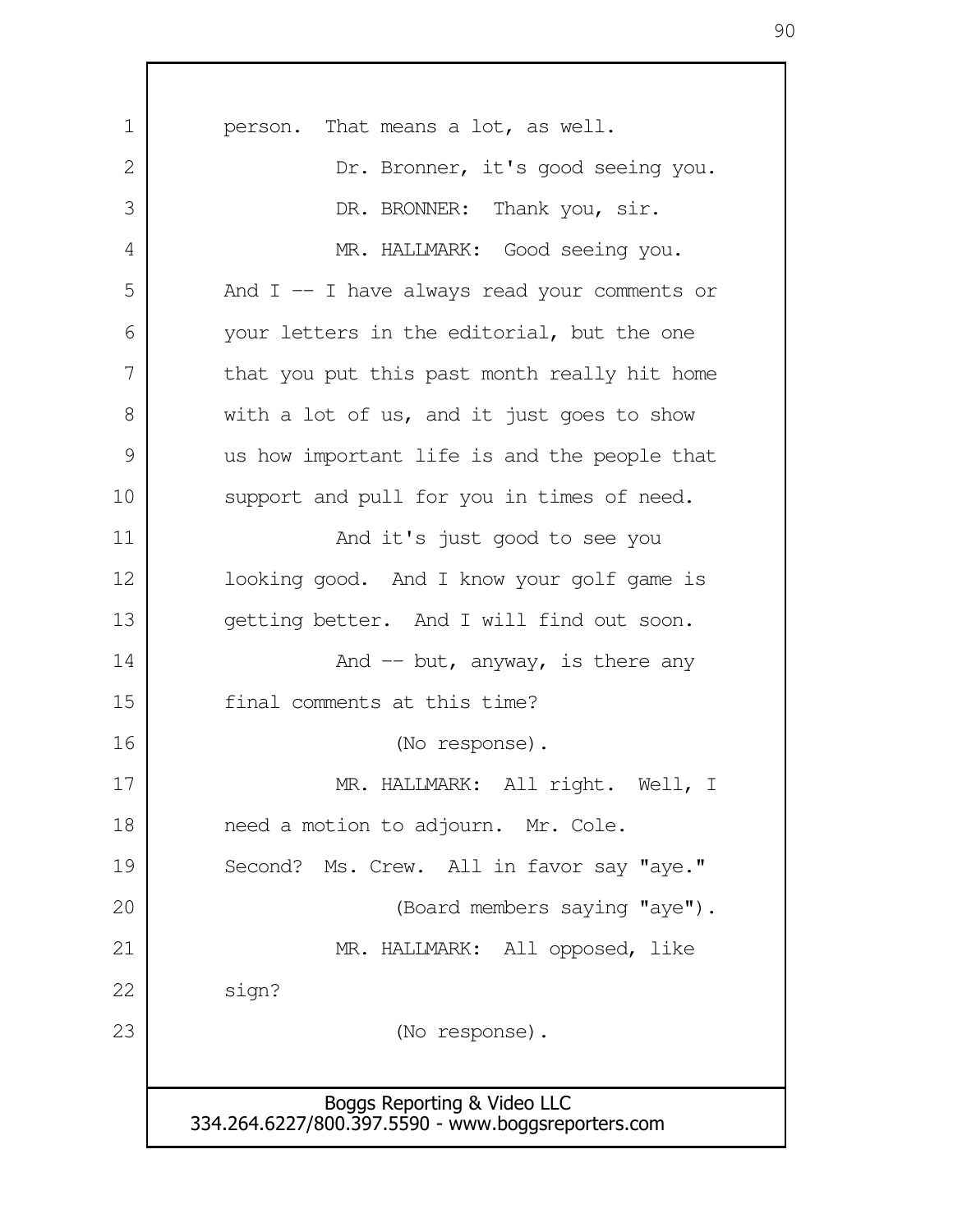| $\mathbf 1$    | MR. HALLMARK: Ayes carry. We are                                                  |  |  |  |
|----------------|-----------------------------------------------------------------------------------|--|--|--|
| $\overline{2}$ | adjourned.                                                                        |  |  |  |
| 3              |                                                                                   |  |  |  |
| $\overline{4}$ |                                                                                   |  |  |  |
| 5              | (Conclusion of PEEHIP Board                                                       |  |  |  |
| 6              | of Control meeting at 10:30                                                       |  |  |  |
| 7              | $a.m.$ )                                                                          |  |  |  |
| $8\,$          |                                                                                   |  |  |  |
| 9              |                                                                                   |  |  |  |
| $10\,$         |                                                                                   |  |  |  |
| 11             |                                                                                   |  |  |  |
| 12             |                                                                                   |  |  |  |
| 13             |                                                                                   |  |  |  |
| 14             |                                                                                   |  |  |  |
| 15             |                                                                                   |  |  |  |
| 16             |                                                                                   |  |  |  |
| 17             |                                                                                   |  |  |  |
| 18             |                                                                                   |  |  |  |
| 19             |                                                                                   |  |  |  |
| 20             |                                                                                   |  |  |  |
| 21             |                                                                                   |  |  |  |
| 22             |                                                                                   |  |  |  |
| 23             |                                                                                   |  |  |  |
|                |                                                                                   |  |  |  |
|                | Boggs Reporting & Video LLC<br>334.264.6227/800.397.5590 - www.boggsreporters.com |  |  |  |
|                |                                                                                   |  |  |  |

 $\Gamma$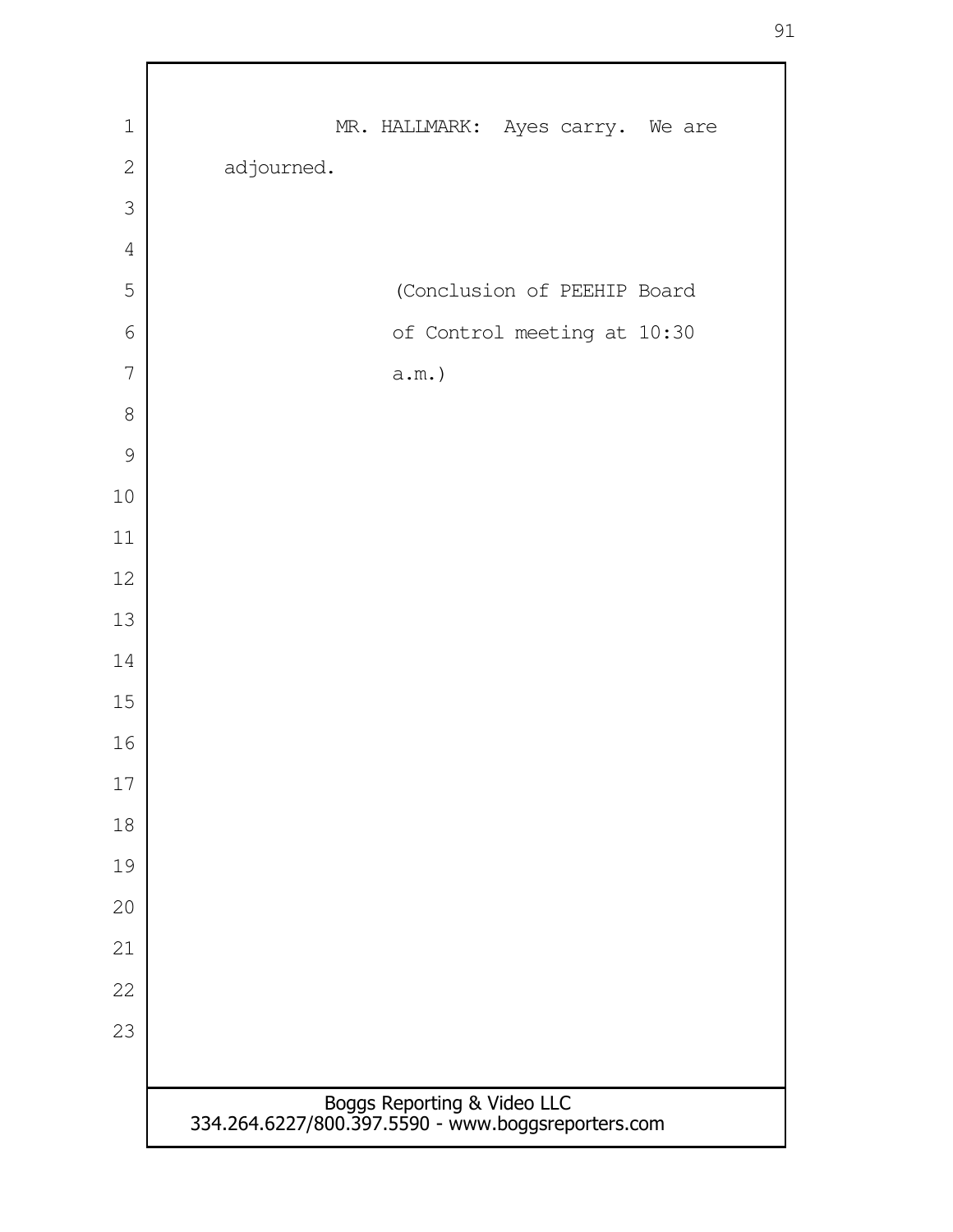| $\mathbf 1$ | REPORTER'S CERTIFICATE                              |
|-------------|-----------------------------------------------------|
| 2           |                                                     |
| 3           | STATE OF ALABAMA                                    |
| 4           | COUNTY OF ELMORE                                    |
| 5           |                                                     |
| 6           | I, Jeana S. Boggs, Certified Professional           |
| 7           | Reporter and Notary Public in and for the State of  |
| 8           | Alabama at Large, do hereby certify on Tuesday,     |
| 9           | September 15th, 2020, that I reported the meeting   |
| 10          | of the PUBLIC EDUCATION EMPLOYEES' HEALTH INSURANCE |
| 11          | PLAN BOARD OF CONTROL; that the foregoing           |
| 12          | colloquies, statements, questions and answers       |
| 13          | thereto were reduced to 92 typewritten pages under  |
| 14          | my direction and supervision; that the above is a   |
| 15          | true and accurate transcription of said meeting set |
| 16          | out herein.                                         |
| 17          | I further certify that I am neither of              |
| 18          | relative, employee, attorney or counsel of any of   |
| 19          | the parties, nor am I a relative or employee of     |
| 20          | such attorney or counsel, nor am I financially      |
| 21          | interested in the results thereof. All rates        |
| 22          | charged are usual and customary.                    |
| 23          |                                                     |
|             |                                                     |
|             | Boggs Reporting & Video LLC                         |

334.264.6227/800.397.5590 - www.boggsreporters.com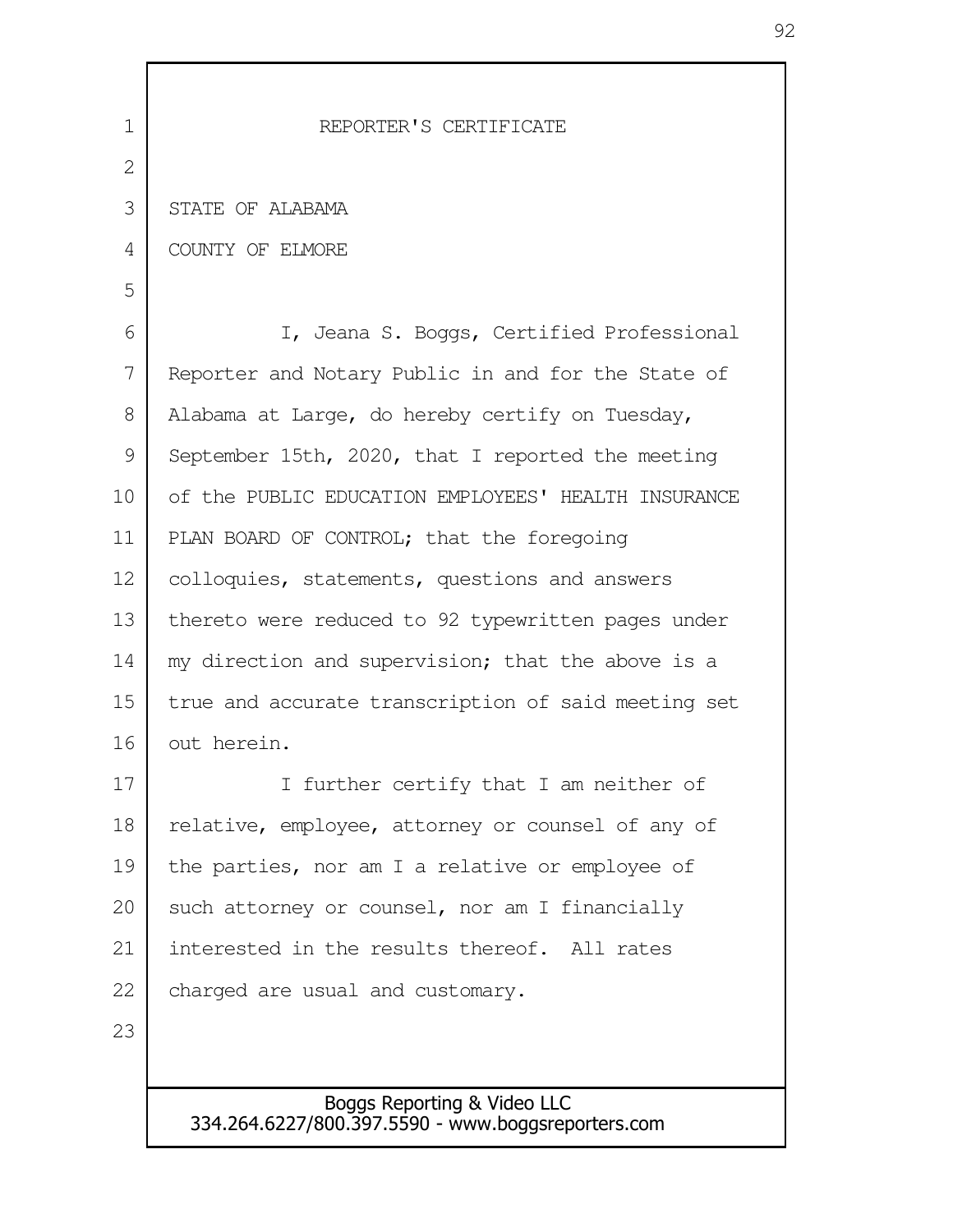| $\mathbf 1$ | I further certify that I am duly licensed                                                             |  |  |  |
|-------------|-------------------------------------------------------------------------------------------------------|--|--|--|
| 2           | by the Alabama Board of Court Reporting as a                                                          |  |  |  |
| 3           | Certified Court Reporter as evidenced by the ACCR                                                     |  |  |  |
| 4           | number following my name found below.                                                                 |  |  |  |
| 5           | This 15th day of September, in the year                                                               |  |  |  |
| 6           | of our Lord, 2020.                                                                                    |  |  |  |
| 7           |                                                                                                       |  |  |  |
| 8           |                                                                                                       |  |  |  |
| 9           |                                                                                                       |  |  |  |
| 10          |                                                                                                       |  |  |  |
| 11          | <u> Jeana S. Bogga</u>                                                                                |  |  |  |
| 12          | Jeana S. Boggs, CCR<br>ABCR NO. 7, 9/30/2021                                                          |  |  |  |
| 13          | Certified Court Reporter and<br>Notary Public<br>Commission expires: 8/9/2022                         |  |  |  |
| 14          |                                                                                                       |  |  |  |
| 15          |                                                                                                       |  |  |  |
| 16          | (C) Copyright 2020, Boggs Reporting & Video, LLC.<br>All rights reserved. No portion of this document |  |  |  |
| 17          | may be reproduced without written consent of Boggs<br>Reporting & Video, LLC.                         |  |  |  |
| 18          |                                                                                                       |  |  |  |
| 19          |                                                                                                       |  |  |  |
| 20          |                                                                                                       |  |  |  |
| 21          |                                                                                                       |  |  |  |
| 22          |                                                                                                       |  |  |  |
| 23          |                                                                                                       |  |  |  |
|             |                                                                                                       |  |  |  |
|             | Boggs Reporting & Video LLC<br>334.264.6227/800.397.5590 - www.boggsreporters.com                     |  |  |  |
|             |                                                                                                       |  |  |  |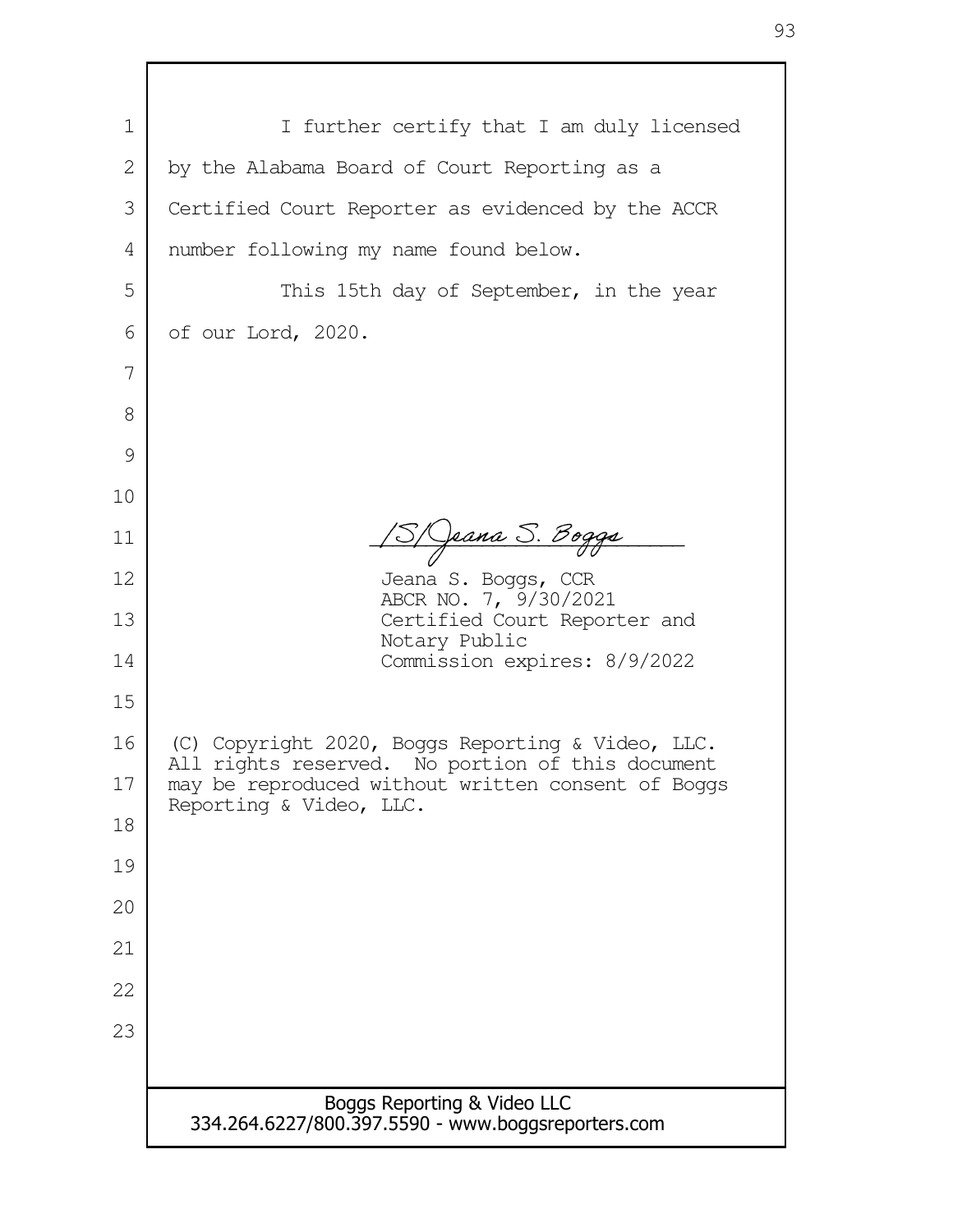| <b>DR. BRONNER:</b><br>$[1]$ 90/3<br><b>DR. SUSAN</b><br><b>BROWN: [2] 17/7</b><br>19/7<br>DR. VAN<br><b>MATRE:</b> [1] 5/19<br>MR. BUTLER: [1]<br>5/13<br><b>MR. COLE: [2]</b><br>$6/17$ 12/6<br>MR.<br>HALLMARK: [96]<br>MR.<br><b>MCMILLAN:</b> [2]<br>5/15 19/17<br><b>MR. TWILLEY:</b><br>$[1]$ 17/11<br><b>MR. WALES: [13]</b><br>60/2 66/10 66/15<br>67/8 68/7 70/4 70/9<br>74/15 75/13 75/21<br>76/2 76/10 82/8<br><b>MR. WHALEY:</b><br>$\begin{bmatrix} 18 \\ 5 \end{bmatrix}$ 5/11 8/9 8/13<br>8/18 9/1 9/7 9/13<br>9/19 10/2 10/8<br>10/11 10/17 10/20<br>10/23 11/6 11/12 | <b>MR. YANCEY: [1]</b><br>86/4<br>MRS.<br><b>LOCKRIDGE:</b> [1]<br>17/13<br><b>MS. BENNETT:</b><br>$[2]$ 32/3 42/19<br><b>MS. CREW: [1]</b><br>6/4<br><b>MS. DIANE</b><br><b>SCOTT:</b> [5] 15/9<br>15/13 17/5 17/9<br>17/15<br><b>MS. EATON: [15]</b><br>5/8 5/10 5/12 5/14<br>5/16 5/18 5/20 6/1<br>6/3 6/5 6/8 6/10<br>$6/12$ $6/14$ $6/16$<br>MS. GAMBLE: [8]<br>18/1 18/18 19/19<br>20/11 20/16 20/20<br>20/23 31/10<br><b>MS. GIBSON: [18]</b><br>6/15 8/12 8/16 8/22<br>9/5 9/11 9/17 9/23<br>10/6 10/10 10/15<br>10/19 10/22 11/4<br>11/10 11/14 11/22<br>67/19<br><b>MS. McCOY:</b> [1]<br>18/21 | <b>MS. SCOTT: [8]</b><br>12/21 15/5 21/19<br>21/23 23/20 25/18<br>30/21 31/3<br>MS.<br><b>SHOMAKER: [1]</b><br>5/23<br><b>MS. TOWNES: [6]</b><br>43/18 43/21 50/17<br>58/10 59/18 84/17<br>\$<br>\$10.8 [2] 87/19<br>87/19<br>\$135.2 [1] 13/18<br>\$180,000 [1] 73/14<br>$$185$ [1] $45/11$<br>$$186[1]$ 45/11<br>$$241$ [1] $13/16$<br>\$245 [1] 48/18<br>\$246 [1] 39/8<br>\$246 million [1]<br>39/8<br>$$284$ [1] $37/18$<br>$$285$ [1] 36/15<br>\$3 [2] 14/7 22/21<br>$$345[1]$ 48/20<br>\$4.3 [4] 34/20 39/12<br>87/15 87/20<br>$$4.4$ [1] $39/11$<br>\$40 [5] 14/21 15/1<br>15/6 15/11 24/7 |
|----------------------------------------------------------------------------------------------------------------------------------------------------------------------------------------------------------------------------------------------------------------------------------------------------------------------------------------------------------------------------------------------------------------------------------------------------------------------------------------------------------------------------------------------------------------------------------------|-----------------------------------------------------------------------------------------------------------------------------------------------------------------------------------------------------------------------------------------------------------------------------------------------------------------------------------------------------------------------------------------------------------------------------------------------------------------------------------------------------------------------------------------------------------------------------------------------------------|----------------------------------------------------------------------------------------------------------------------------------------------------------------------------------------------------------------------------------------------------------------------------------------------------------------------------------------------------------------------------------------------------------------------------------------------------------------------------------------------------------------------------------------------------------------------------------------------------|
| 11/15 70/7                                                                                                                                                                                                                                                                                                                                                                                                                                                                                                                                                                             | MS. MOBLEY: [1]<br>6/13                                                                                                                                                                                                                                                                                                                                                                                                                                                                                                                                                                                   | \$40 million [1] 15/1                                                                                                                                                                                                                                                                                                                                                                                                                                                                                                                                                                              |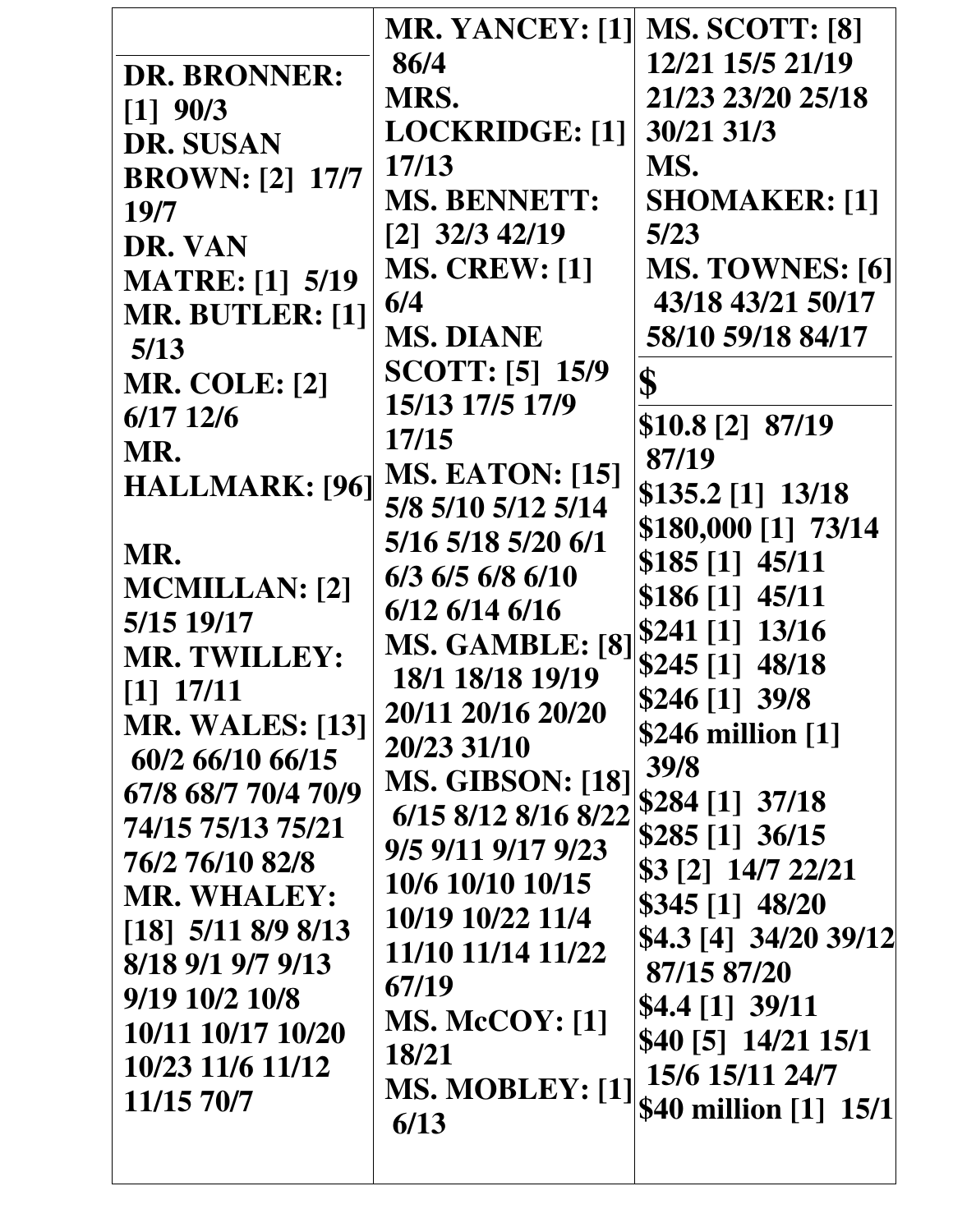| \$                                              | 51/6                              | $\boldsymbol{2}$           |
|-------------------------------------------------|-----------------------------------|----------------------------|
| \$400 [1] 37/20                                 | '22 [2] 14/23 24/6                | 20 [1] 35/19               |
| \$400 million [1]                               | $23$ [2] $24/6$ 24/7              | 201 [2] 1/4 1/20           |
| 37/20                                           |                                   | 2012 [1] 26/23             |
| \$409 [1] 36/12                                 | .5 [2] 25/14 25/23                | 2016 [1] 27/2              |
| \$409 million [1]                               |                                   | 2019 [3] 16/7 34/8         |
| 36/12                                           |                                   | 56/18                      |
| $$5\,[6]$ 13/23 14/1                            | $1,042$ [1] 56/4                  | 2020 [11] 1/22 4/7         |
| 14/3 14/10 22/15                                | 1,400 [1] 44/13                   | 12/1 22/4 24/16            |
| 22/18                                           | $1.26$ [1] $40/1$                 | 34/10 40/18 56/20          |
| \$675,000 [1] 67/11                             | 1.4 [2] 56/7 57/17                | 92/9 93/6 93/16            |
| $$69$ [1] 14/15                                 | 1/1/2012 [1] 26/23                | 2021 [7] 24/2 41/6         |
| \$7.2 [3] 34/19 37/9                            | 10 [1] 49/19                      | 49/14 50/4 50/22           |
| 87/14                                           | 10,992 [1] 55/22                  | 52/17 93/12                |
| \$7.2 billion [1] 37/9                          | $ 100 11 $ 44/16                  | 2022 [3] 23/22 41/6        |
| $$7.6$ [1] 38/1                                 | 10:30 [1] 91/6                    | 93/14                      |
| $$73$ [1] 14/15                                 | 12 [2] 37/4 79/7                  | 2023 [7] 13/19             |
| \$800 [3] 23/22 24/1                            | 12,161 [1] 55/21                  | 14/21 22/5 22/8            |
| 24/3                                            | 133,000 [1] 33/17                 | 23/7 24/16 88/14           |
| \$81 [1] 22/17                                  | 137,000 [1] 33/16                 | 21 [1] 56/14               |
| \$86.2 [6] 13/21 15/7   14 [2] 49/19 51/14      |                                   | 22 [2] 36/9 37/1           |
| 15/8 15/12 22/9                                 | 14,414 [1] 56/12<br>14th [1] 12/3 | 23 [1] 36/22               |
| 22/16                                           | 15-day $[1]$ 66/14                | 24 [1] 16/1                |
| \$86.2 million [1]                              | 15th [3] 1/22 92/9                | 24th [3] 16/10 25/2        |
| <b>15/12</b>                                    | 93/5                              | 28/20                      |
| \$869 [1] 23/12                                 | 16 [2] 27/6 48/13                 | 25 [1] 35/19               |
| \$873 [1] 23/11                                 | 19 [3] 51/1 55/16                 | 259,020 [1] 56/13          |
| \$945,000 [1] 67/12                             | 89/17                             | 28 [2] 13/5 22/1           |
|                                                 | 1st [5] 14/9 22/23                | 28th [3] 13/9 22/6<br>22/7 |
| $20$ [1] $14/22$                                | 44/7 45/9 52/11                   |                            |
| $21 \begin{bmatrix} 3 \end{bmatrix}$ 14/23 24/6 |                                   |                            |
|                                                 |                                   |                            |
|                                                 |                                   |                            |
|                                                 |                                   |                            |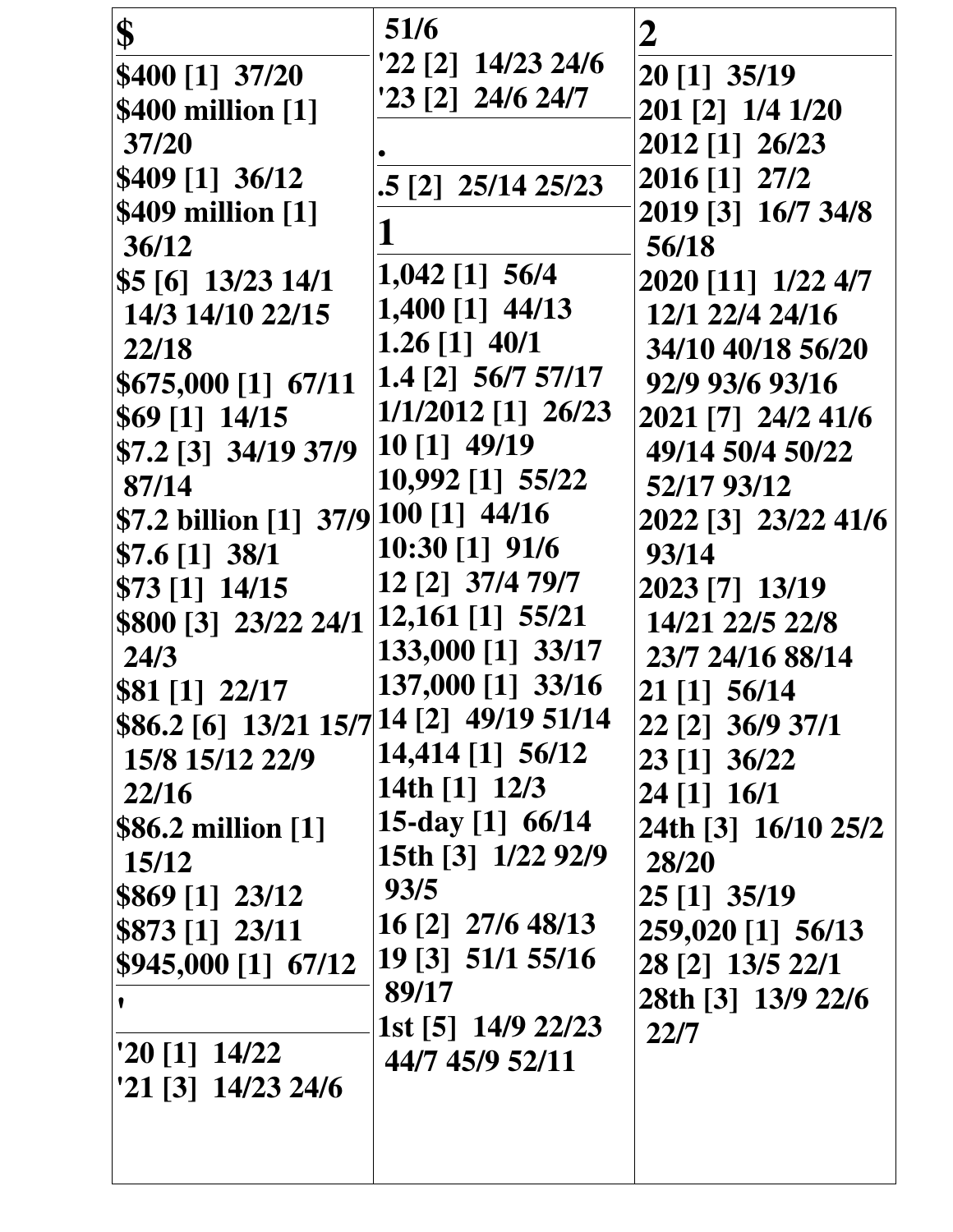| 3                       | 65 [4] 38/6 38/20   | 95 [1] 78/17          |
|-------------------------|---------------------|-----------------------|
| 30 [6] 15/15 24/13      | 38/21 53/11         | 96 [1] 79/12          |
| 25/19 34/7 34/10        | 65s [1] 38/5        | 97 [2] 58/20 80/11    |
| 35/19                   | 66 [1] 55/3         | $9:00$ [2] $1/22$ 5/3 |
| 30th [1] 23/2           | 67 [1] 55/15        | A                     |
| $31st$ [1] $14/6$       | 68 [1] 56/4         | $a.m$ [2] $1/23$ 91/7 |
| 36 [3] 32/7 32/13       | 69 [1] 56/9         |                       |
| 87/13                   |                     | <b>ABCR [1] 93/12</b> |
| 36104 [1] 1/5           |                     | ability [6] 11/7 11/9 |
| 37,646 [1] 57/7         | 70 [1] 57/5         | 11/11 48/17 48/19     |
|                         | 71 [2] 53/5 57/10   | 85/16                 |
| 4                       | 73 [1] 58/16        | able [15] 18/19 21/2  |
| 4,830 [1] 57/10         | 73,240 [1] 56/11    | 21/7 21/8 31/18       |
| 4.3 [1] 38/2            | 74 [1] 58/20        | 47/15 50/3 51/11      |
| 45 [1] 87/16            | 76,000 [1] 52/1     | 52/10 54/10 59/3      |
| 46,128 [1] 57/6         | 8                   | 74/14 83/21 88/2      |
| 47 [1] 37/3             | 8/9/2022 [1] 93/14  | 88/9                  |
|                         | 843 [1] 1/4         | about [56] 5/3        |
| 5                       | 87,000 [1] 32/19    | 10/23 11/2 11/4       |
| $5.5$ [1] 34/8          | 877.517.0020 [1]    | 13/16 13/23 19/16     |
| 5.8 [1] 37/1            | 1/6                 | 22/15 23/14 23/20     |
| $5/14/2020$ [2] $4/7$   |                     | 24/4 24/18 24/21      |
| 12/1                    | 89 [1] 60/12        | 28/4 28/18 28/21      |
| 6                       | 9                   | 30/4 30/11 32/10      |
|                         | $9.5$ [1] $36/22$   | 32/23 34/17 34/20     |
| 60 [2] 35/14 46/3       | 9/30/16 [1] 27/6    | 36/15 37/18 38/5      |
| $60$ -day [3] $62/9$    | 9/30/2016 [1] 27/2  | 38/10 39/11 39/12     |
| 63/5 65/15              | 9/30/2021 [1] 93/12 | 40/1 40/8 43/1        |
| $ 60$ -days $[1]$ 63/12 | 90 [1] 61/19        | 44/13 44/16 45/1      |
| 62 [2] 44/1 45/7        | 90,000 [1] 32/20    | 47/23 52/21 57/14     |
| 63 [3] 53/5 53/9        | 91 [1] 68/9         | 62/19 71/8 71/9       |
| 53/11                   | 92 [2] 69/13 92/13  | 71/9 71/13 75/16      |
| 64 [1] 53/11            | 94 [1] 76/11        | 77/22 78/14 78/15     |
|                         |                     |                       |
|                         |                     |                       |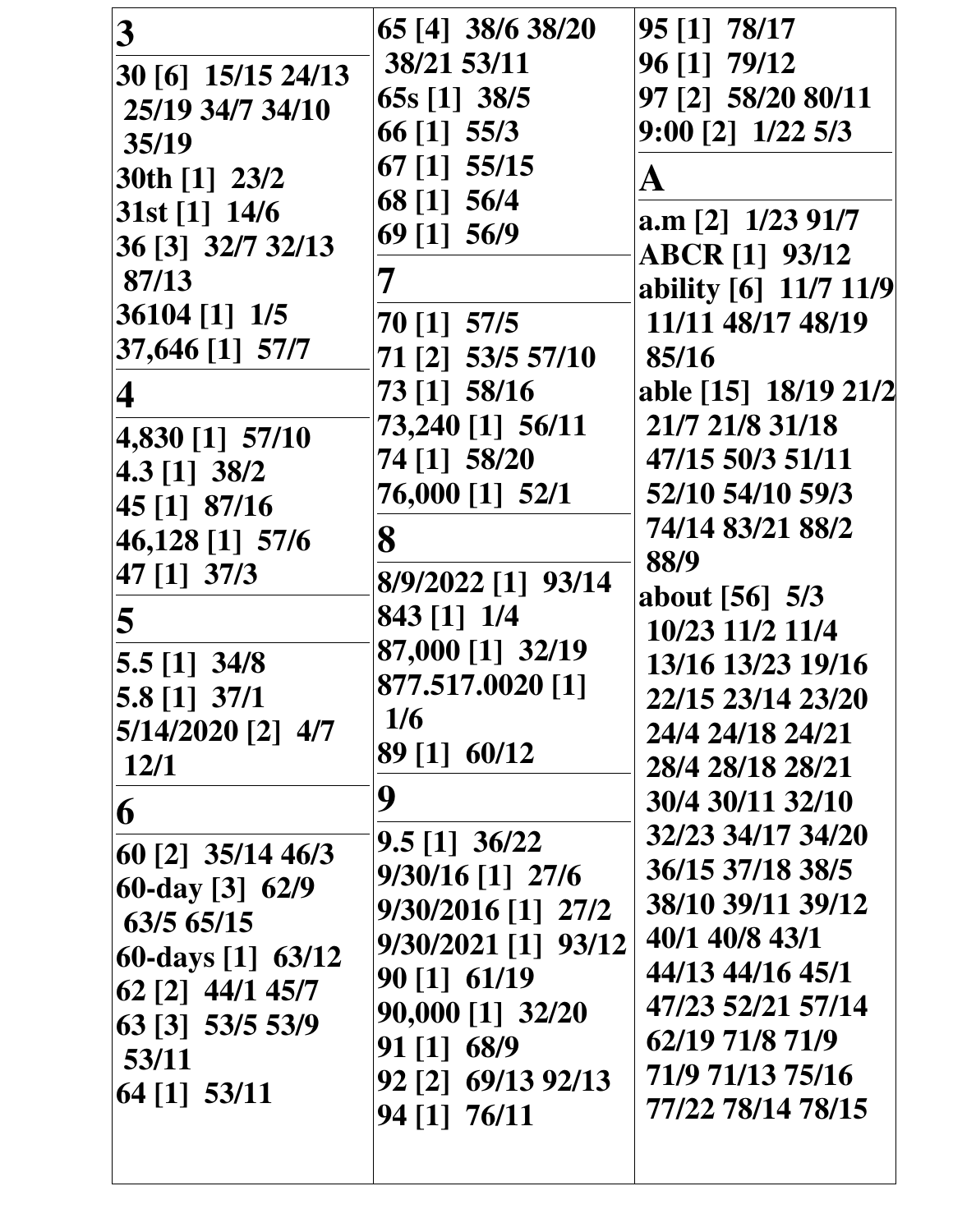|                           | activities $[3]$ 48/23                           | adjourn [1] 90/18   |
|---------------------------|--------------------------------------------------|---------------------|
| A                         | 49/1 78/1                                        | adjourned [1] 91/2  |
| about [10] 79/10          |                                                  |                     |
| 80/19 80/20 81/4          | activity [4] 49/6                                | administer [1] 65/9 |
| 82/13 85/4 87/18          | 76/18 76/22 77/4                                 | admitted [1] 61/8   |
| 87/20 88/9 89/15          | actual [3] 37/16                                 | advance [1] 46/4    |
| above [3] 36/9 73/5       | 39/7 41/18                                       | advantage [17]      |
| 92/14                     | actually [13] 33/22                              | 35/1 35/5 35/8      |
| absolutely [1]            | 34/8 36/14 39/2                                  | 35/18 35/21 36/11   |
| 50/17                     | 39/11 42/20 42/23                                | 38/7 38/13 43/3     |
| abuse [1] 65/2            | 47/20 48/6 51/8                                  | 43/23 44/4 44/20    |
| access [2] 61/20          | 54/4 63/11 65/21                                 | 50/23 52/2 52/16    |
| 72/1                      | actuarial $[4]$ 16/19                            | 55/5 80/9           |
|                           | 29/12 32/6 37/23                                 | advertising [1]     |
| accidents [1] 62/14       | actuarially $[1]$ 36/4                           | 80/13               |
| <b>Accountability</b> [2] | actuaries [3] 16/17                              | adviser [1] 79/20   |
| 16/22 29/16               | 29/16 42/4                                       | advisers [1] 87/6   |
| accounting [2] 87/2       | actuary [10] 3/8                                 | advisor [1] 79/17   |
| 88/19                     | 4/10 26/10 26/15                                 | advisors [1] 87/7   |
| <b>ACCR</b> [1] 93/3      | 28/4 31/4 31/9                                   | affected [1] 78/8   |
| accruals [2] 37/11        |                                                  |                     |
| 37/15                     | 31/12 31/21 32/2                                 | Affordable [1] 35/2 |
| accrued [2] 87/13         | actuary's [1] 87/11                              | after [10] 22/10    |
| 87/14                     | add [2] 37/9 79/22                               | 22/23 28/5 28/9     |
| accurate [1] 92/15        | added [2] 7/10                                   | 52/11 60/8 61/2     |
| Acetaminophen [1]         | 47/21                                            | 69/4 76/6 85/15     |
| 52/8                      | adding [1] 72/5                                  | again [9] 20/19     |
| achieve [2] 77/14         | addition $\begin{bmatrix} 3 \end{bmatrix}$ 22/21 | 51/6 52/9 57/1 57/8 |
| 77/15                     | 48/16 54/10                                      | 66/20 68/23 74/16   |
| achieving [1] 79/22       | additional [8] 7/7                               | 88/8                |
| Act's $[1]$ 35/3          | 53/18 67/11 72/13                                | against [2] 61/21   |
| active [6] 14/12          | 72/14 72/18 73/3                                 | 65/1                |
| 24/1 32/23 33/4           | 76/21                                            | age [3] 35/14 38/19 |
|                           | address [1] 40/10                                | 38/20               |
| 33/5 48/5                 |                                                  |                     |
|                           |                                                  |                     |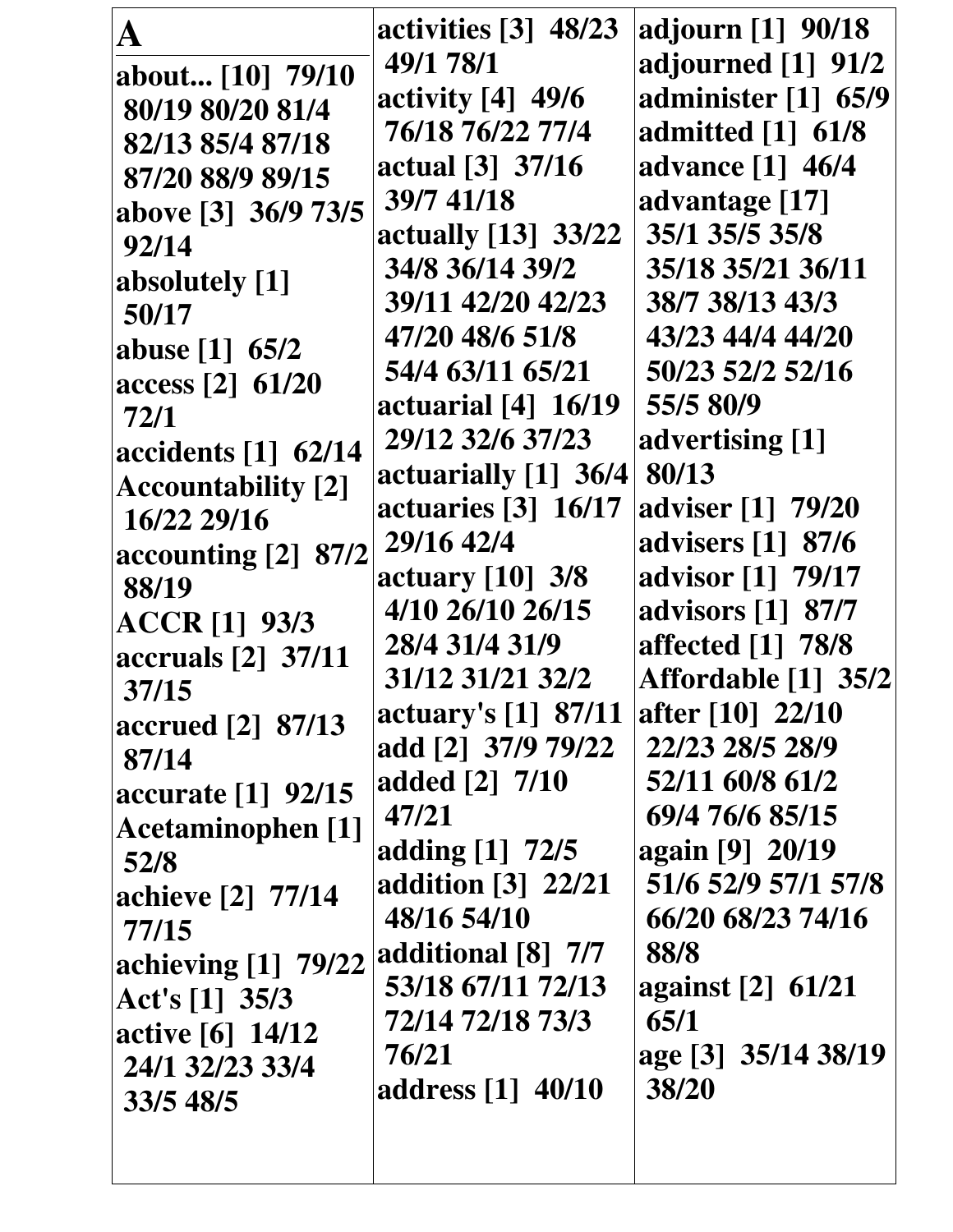| A                         | 35/4 38/18 39/5                  | alter [1] 62/6                   |
|---------------------------|----------------------------------|----------------------------------|
| agencies [1] 17/6         | 39/9 39/17 39/22                 | alternative [3]                  |
| agency [1] 85/8           | 40/7 40/16 42/12                 | 54/21 55/12 58/5                 |
| agenda [9] 3/10 4/3       | 45/19 49/21 50/22                | always [14] 12/23                |
| 7/3 7/4 7/13 7/15         | 51/23 52/14 53/4                 | 33/4 33/6 33/9                   |
| 30/22 43/14 59/19         | 54/1 57/14 58/10                 | 37/14 57/14 82/20                |
|                           | 58/19 59/10 66/5                 | 83/5 83/13 83/16                 |
| ago [4] 23/15 23/21       | 67/23 68/3 74/3                  | 84/6 86/21 89/1                  |
| 62/19 87/18               | 74/6 75/11 76/7                  | 90/5                             |
| agree [1] 66/5            | 76/10 77/23 82/14                | am [34] 10/23 11/2               |
| ahead [3] 6/22            | 82/18 83/4 85/13                 | 11/4 11/22 13/13                 |
| 23/19 38/23               | 85/20 85/23 87/2                 | 14/2 14/16 30/14                 |
| <b>ALABAMA [21]</b>       | 88/18 89/22 90/17                | 31/12 31/13 31/22                |
| $1/1$ $1/5$ $1/20$ $1/21$ | 90/19 90/21 92/21                | 32/4 32/7 32/7                   |
| 9/8 9/10 9/12 29/23       | 93/16                            | 42/19 43/10 43/22                |
| 31/7 80/14 80/15          | allotment $\lceil 1 \rceil$ 73/5 | 45/1 47/22 50/9                  |
| 80/17 81/1 81/5           | allow $[1]$ 21/16                | 52/22 54/2 76/5                  |
| 81/11 81/18 85/9          | allowing [1] 43/3                | 78/15 84/17 84/18                |
| 87/4 92/3 92/8 93/2       | alone [2] 56/14 61/5             | 84/23 85/2 85/20                 |
| Alabamians [1]            | along [3] 24/13                  | 88/2 92/17 92/19                 |
| 81/9                      | 39/4 84/9                        | 92/20 93/1                       |
| alignment [3] 23/23       | already [8] 14/3                 | amazes [1] 83/19                 |
| 65/7 73/9                 | 15/7 15/9 15/18                  |                                  |
| <b>ALISSA</b> [2] 3/8     | 27/13 29/22 38/10                | amortization [1]                 |
| 4/10                      |                                  | 36/8                             |
| all [66] 5/2 6/21         | 79/6                             | amount [8] 22/16                 |
| 7/19 7/22 12/11           | also [19] 2/19 16/19             | 25/17 36/5 36/11                 |
| 12/14 13/19 15/2          | 39/12 44/21 52/22                | 37/19 45/13 51/15                |
| 17/6 17/9 18/22           | 53/18 53/19 54/12                | 87/21                            |
| 20/23 21/1 22/7           | 57/3 65/2 67/9                   | ample [1] 63/9                   |
| 25/18 28/13 28/16         | 73/12 79/9 79/14                 | AMY [3] 2/11 6/3                 |
| 30/15 31/10 31/14         | 80/1 80/7 81/18                  | 7/16                             |
| 31/22 32/18 33/19         | 87/5 89/17                       | analysis $\lceil 2 \rceil$ 67/10 |
|                           |                                  |                                  |
|                           |                                  |                                  |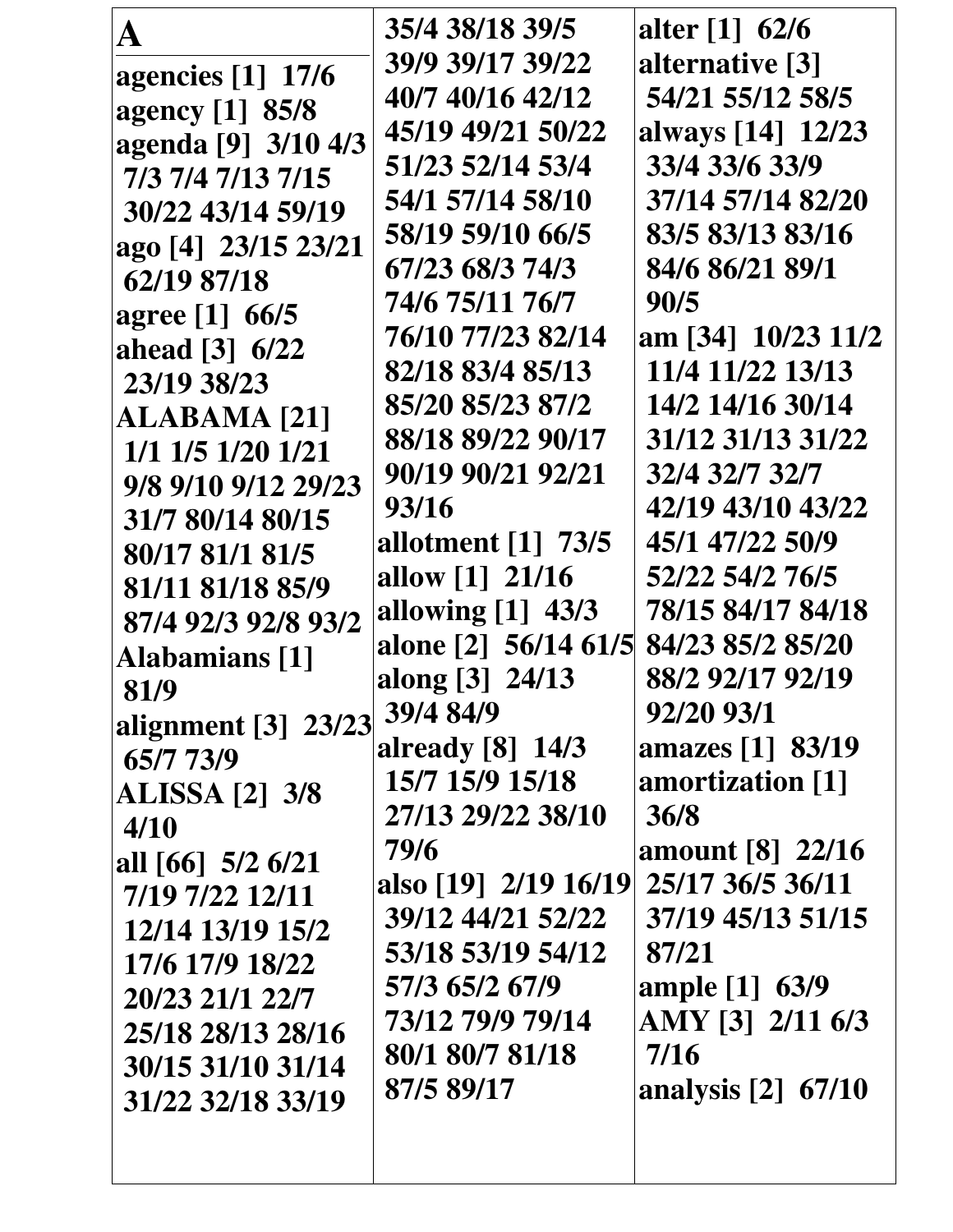| $\mathbf{A}$                        | APPEARANCES                            | 78/23                |
|-------------------------------------|----------------------------------------|----------------------|
| analysis [1] 73/12                  | $\begin{bmatrix} 1 \\ 2 \end{bmatrix}$ | <b>Artemetrx [2]</b> |
| analyze [2] 29/16                   | <b>Applause</b> [2] 84/16              | 58/22 87/6           |
| 64/13                               | 85/22                                  | artery [1] 80/5      |
| <b>ANITA</b> [5] 2/15 4/5           | applied [1] 22/22                      | as [67] 9/13 9/15    |
| 6/14 8/7 8/12                       | apply [1] 23/3                         | 9/17 15/2 16/1 22/5  |
| annual $[1]$ 41/9                   | appreciate [7]                         | 22/7 23/3 23/5 23/5  |
| another [7] 14/7                    | 11/16 82/15 86/15                      | 23/12 29/7 34/9      |
| 30/17 34/21 39/8                    | 89/1 89/18 89/22                       | 34/14 34/15 36/10    |
| 40/4 73/18 77/20                    | 89/23                                  | 36/14 37/18 37/22    |
|                                     | apprized [1] 44/22                     | 38/5 38/13 40/19     |
| answer [4] 28/12<br>70/18 75/4 76/3 | appropriate [3]                        | 41/16 42/2 42/10     |
|                                     | 45/20 45/21 58/6                       | 44/3 45/18 45/18     |
| answered [1] 83/5                   | approval $[6]$ 4/3                     | 46/10 46/21 47/2     |
| answers [1] 92/12                   | 4/7 7/13 12/1 12/3                     | 47/8 50/2 50/5 51/7  |
| any [29] 7/17 12/7                  | 15/2                                   | 51/8 52/21 54/13     |
| 12/8 21/3 30/13                     | approve [5] 7/15                       | 57/16 60/17 60/23    |
| 32/9 40/2 40/9                      | 12/5 64/17 67/17                       | 61/9 67/4 67/5       |
| 42/15 44/22 46/1                    | 73/22                                  | 68/21 70/12 71/16    |
| 52/1 54/22 58/7                     | approved $[2]$ 24/9                    | 72/20 74/21 74/22    |
| 59/12 64/2 65/1                     | 76/13                                  | 77/6 77/16 77/20     |
| 67/20 72/3 73/23                    | approving [1]                          | 80/3 80/3 81/3 81/9  |
| 80/6 81/7 81/8 82/3                 | 86/18                                  | 84/8 84/8 86/10      |
| 82/20 88/3 88/13                    | approximately [1]                      | 87/6 88/1 89/1       |
| 90/14 92/18                         | <b>1/22</b>                            | 89/10 90/1 93/2      |
| anybody [1] 30/17                   | April [1] 58/18                        | 93/3                 |
| anyone [3] 31/15                    | are [129]                              | ask [9] 6/21 7/2     |
| 31/17 59/14                         | area [1] 89/14                         | 14/13 23/10 31/1     |
| anything $[4]$ 7/5                  | aren't [3] 33/13                       | 31/18 32/10 49/22    |
| 14/22 40/15 42/1                    | 38/9 63/18                             | 59/15                |
| anyway [2] 41/12                    | around [5] 13/18                       | asked [4] 23/22      |
| 90/14                               | 31/14 34/4 65/14                       | 25/13 66/12 70/1     |
| apparent [1] 72/13                  |                                        |                      |
|                                     |                                        |                      |
|                                     |                                        |                      |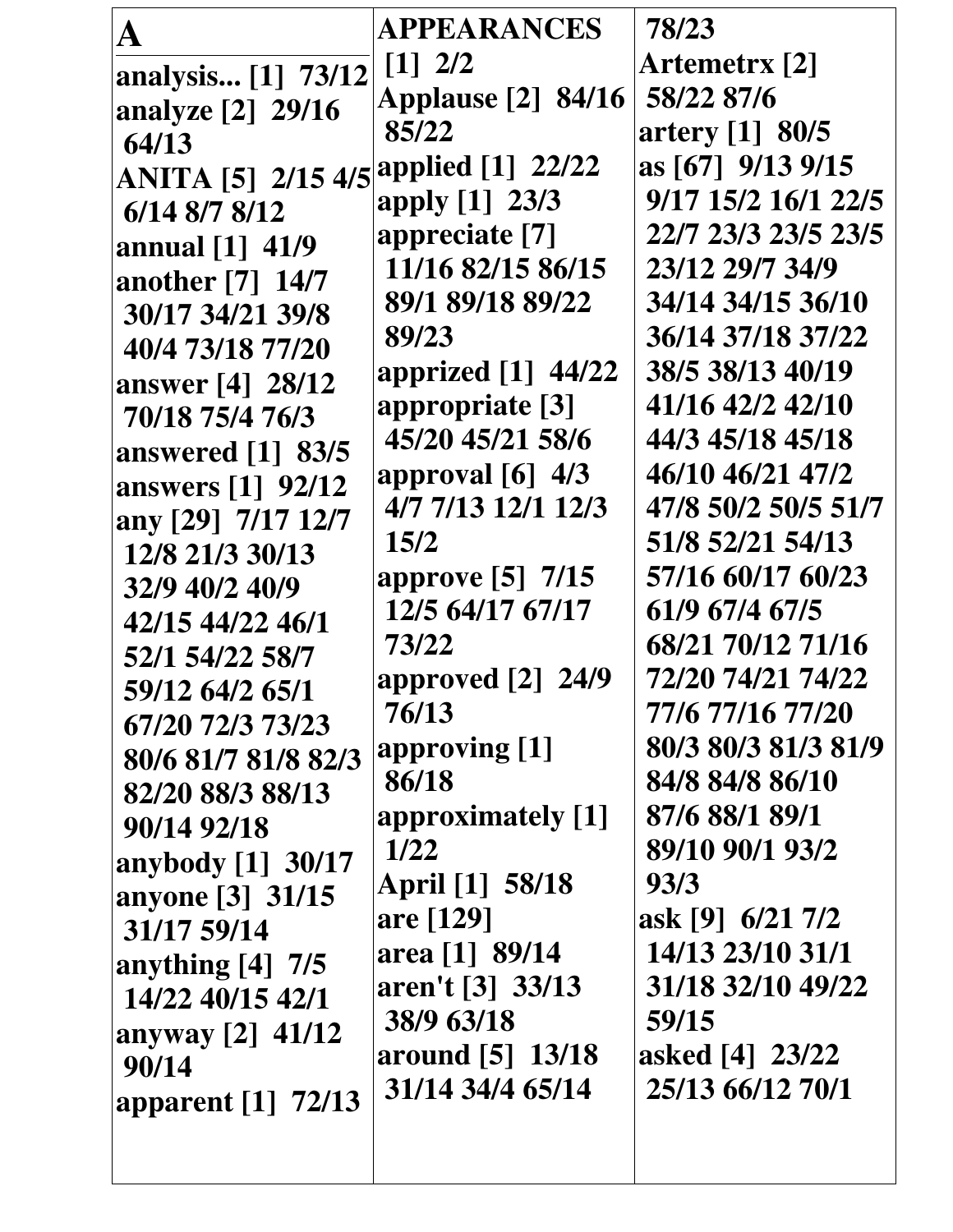| ${\bf A}$                       | 80/6                                | 8/4 8/6 12/8 16/3         |
|---------------------------------|-------------------------------------|---------------------------|
| asking [3] 21/10                | awarded [1] 48/10                   | 18/19 21/2 21/7           |
| 25/19 70/8                      | aware [1] 89/8                      | 21/8 21/12 21/13          |
| assets [3] 33/20                | away [1] 89/17                      | 22/9 23/11 24/21          |
| 34/2 34/14                      | aye [10] 7/20 7/21                  | 26/18 26/18 27/1          |
| assistant $\lceil 2 \rceil$ 3/7 | 12/12 12/13 68/1                    | 29/1 31/7 31/18           |
| 86/11                           | 68/2 74/4 74/5                      | 32/7 35/19 36/12          |
| <b>ASST</b> [1] 3/6             | 90/19 90/20                         | 37/14 37/20 39/11         |
| assume [1] 34/2                 | Ayes [4] 12/17 68/6                 | 39/15 40/15 41/7          |
| assumed [1] 33/23               | 74/9 91/1                           | 41/10 41/14 41/21         |
| assumption [2]                  | B                                   | 42/9 42/11 42/23          |
| 39/1 39/3                       |                                     | 43/4 43/8 44/21           |
| assumptions [8]                 | back [19] 16/5 16/8                 | 46/7 46/13 47/8           |
| 15/16 24/15 25/22               | 16/9 20/6 23/13                     | 47/14 47/15 47/17         |
| 26/6 37/23 38/17                | 25/5 26/14 28/22                    | 48/2 48/13 50/3           |
| 39/6 39/16                      | 30/8 52/12 62/19                    | 50/19 51/2 51/5           |
| athletic [1] 49/5               | 63/1 63/2 70/10<br>70/22 74/21 75/3 | 51/6 51/11 51/13          |
| attend [3] 49/2 49/3            | 87/12 87/23                         | 51/14 51/19 52/9          |
| 89/22                           | backup [1] 86/8                     | 59/3 59/21 62/15          |
| attending [1] 70/15             | $\vert$ bad [1] 13/2                | 65/3 65/22 66/6           |
| <b>attention</b> [1] 80/12      | baked [1] 15/10                     | 67/11 70/1 73/14          |
| <b>attorney</b> [2] 92/18       | $bar [1]$ 73/7                      | 78/6 79/9 80/2            |
| 92/20                           | <b>barely</b> [1] 19/7              | 82/14 84/4 86/9           |
| <b>August</b> [8] 13/8          | <b>Barnard</b> [1] 81/16            | 86/11 88/14 89/8          |
| 22/6 22/7 22/21                 | barrier $[4]$ 69/9                  | 89/14 93/17               |
| 23/1 44/11 55/9                 | 69/12 69/15 70/23                   | <b>became</b> [1] 27/11   |
| 55/20                           | barriers $\lceil 1 \rceil$ 58/3     | <b>because</b> [22] 13/10 |
| available [14] 23/5             | base [1] 88/7                       | 16/8 21/2 21/9            |
| 45/5 46/12 46/18                | based $[4]$ 36/23                   | 27/12 27/14 28/8          |
| 46/19 51/1 51/2                 | 39/6 39/15 78/21                    | 30/5 31/19 33/12          |
| 56/23 62/17 69/7                | basis $[1]$ 50/19                   | 34/5 35/11 37/15          |
| 72/19 77/16 79/14               | be [78] 6/7 6/20 8/3                | 38/10 40/16 41/17         |
|                                 |                                     |                           |
|                                 |                                     |                           |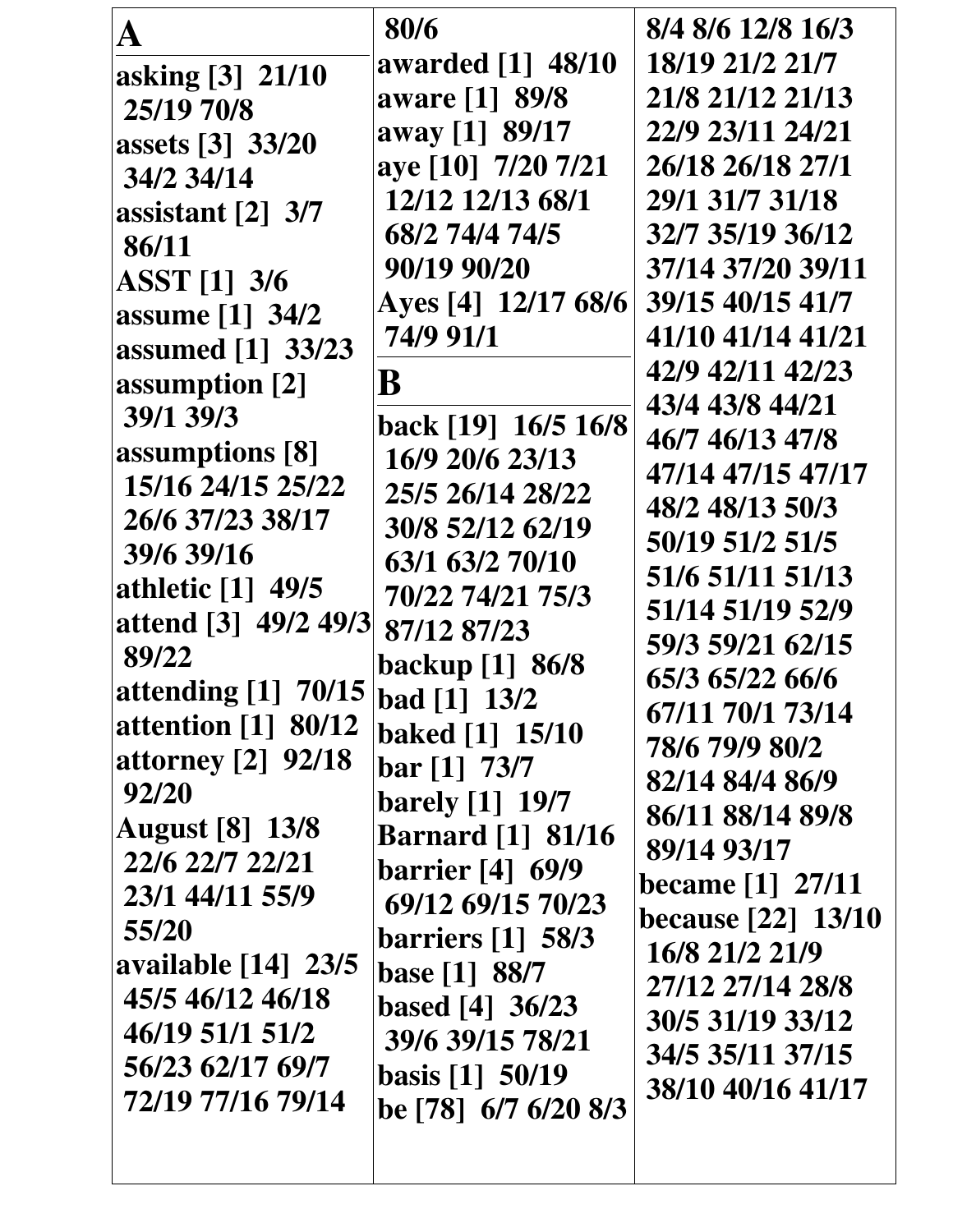| B                                                                                                                                                                                                                                                                                                                             | 22/3                                                                                                                                                                                                                                                                                                            | 65/23 66/3 69/7                                                                                                                                                                                                                                                                                  |
|-------------------------------------------------------------------------------------------------------------------------------------------------------------------------------------------------------------------------------------------------------------------------------------------------------------------------------|-----------------------------------------------------------------------------------------------------------------------------------------------------------------------------------------------------------------------------------------------------------------------------------------------------------------|--------------------------------------------------------------------------------------------------------------------------------------------------------------------------------------------------------------------------------------------------------------------------------------------------|
| because [6] 55/12                                                                                                                                                                                                                                                                                                             | being [8] 25/1                                                                                                                                                                                                                                                                                                  | 69/19 71/2 80/9                                                                                                                                                                                                                                                                                  |
| 56/22 71/18 77/12                                                                                                                                                                                                                                                                                                             | 54/10 64/22 82/23                                                                                                                                                                                                                                                                                               | 85/17                                                                                                                                                                                                                                                                                            |
| 80/23 85/9                                                                                                                                                                                                                                                                                                                    | 84/7 85/14 86/7                                                                                                                                                                                                                                                                                                 | <b>BENNETT</b> [1] 3/8                                                                                                                                                                                                                                                                           |
| become $[2]$ 46/15                                                                                                                                                                                                                                                                                                            | 89/19                                                                                                                                                                                                                                                                                                           | <b>Bennett3</b>                                                                                                                                                                                                                                                                                  |
| 46/18                                                                                                                                                                                                                                                                                                                         | <b>believe [2] 26/17</b>                                                                                                                                                                                                                                                                                        | $2 \begin{bmatrix} 1 \end{bmatrix}$ 4/10                                                                                                                                                                                                                                                         |
| becomes $[2]$ 43/5                                                                                                                                                                                                                                                                                                            | 85/10                                                                                                                                                                                                                                                                                                           | best [8] 11/6 11/8                                                                                                                                                                                                                                                                               |
| 51/1                                                                                                                                                                                                                                                                                                                          | below [5] 65/21                                                                                                                                                                                                                                                                                                 | 11/10 65/10 65/10                                                                                                                                                                                                                                                                                |
| been $[24]$ 14/5                                                                                                                                                                                                                                                                                                              | 65/22 66/6 73/7                                                                                                                                                                                                                                                                                                 | 85/8 85/11 88/22                                                                                                                                                                                                                                                                                 |
| 15/22 21/6 22/11                                                                                                                                                                                                                                                                                                              | 93/4                                                                                                                                                                                                                                                                                                            | <b>better</b> [8] 17/6                                                                                                                                                                                                                                                                           |
| 24/2 26/9 29/22                                                                                                                                                                                                                                                                                                               | <b>beneficiaries' [1]</b>                                                                                                                                                                                                                                                                                       | 63/20 79/20 79/22                                                                                                                                                                                                                                                                                |
| 33/6 38/1 38/22                                                                                                                                                                                                                                                                                                               | 29/4                                                                                                                                                                                                                                                                                                            | 82/22 83/3 83/17                                                                                                                                                                                                                                                                                 |
| 41/11 42/7 44/6                                                                                                                                                                                                                                                                                                               | beneficiary [2]                                                                                                                                                                                                                                                                                                 | 90/13                                                                                                                                                                                                                                                                                            |
| 46/10 53/2 53/16                                                                                                                                                                                                                                                                                                              | 16/15 25/9                                                                                                                                                                                                                                                                                                      | <b>between</b> [3] 24/10                                                                                                                                                                                                                                                                         |
| 85/6 88/9<br>before $[14]$ 15/3<br>19/23 24/21 25/10<br>27/10 28/23 60/14<br>61/10 64/6 64/17<br>73/16 78/19 80/16<br>82/9<br>begin [1] 26/23<br>beginning $[3]$ 45/9<br>48/18 76/16<br><b>behavior</b> [3] 27/7<br>27/16 28/8<br>behavioral [2] 50/8<br>54/16<br>behaviors $\lceil 1 \rceil$ 78/23<br><b>behind</b> [2] 13/6 | 50/1 50/4 50/15<br>51/5 53/7 53/8 54/1<br>54/19 55/11 57/4<br>59/3 59/20 60/1<br>60/4 60/20 62/3<br>62/7 63/6 63/8<br>63/14 65/9 65/16<br>71/18 71/21 72/3<br>73/15 75/14 77/12<br>86/18 86/19<br><b>benefits</b> [20] 35/11<br>35/15 37/13 49/13<br>52/20 52/21 59/7<br>60/14 60/15 61/12<br>61/16 61/23 62/16 | 82/18<br>bigger [5] 27/4 27/4<br>27/5 27/5 27/5<br>bill [2] 22/10 27/9<br><b>billion</b> [11] 34/19<br>34/20 37/9 38/1<br>39/11 39/12 87/14<br>87/15 87/19 87/20<br>87/20<br>bills [3] 15/20 15/22<br>24/21<br>bit $[6]$ 17/3 24/18<br>32/17 39/4 40/6<br>88/6<br>blessed $\lceil 2 \rceil$ 85/3 |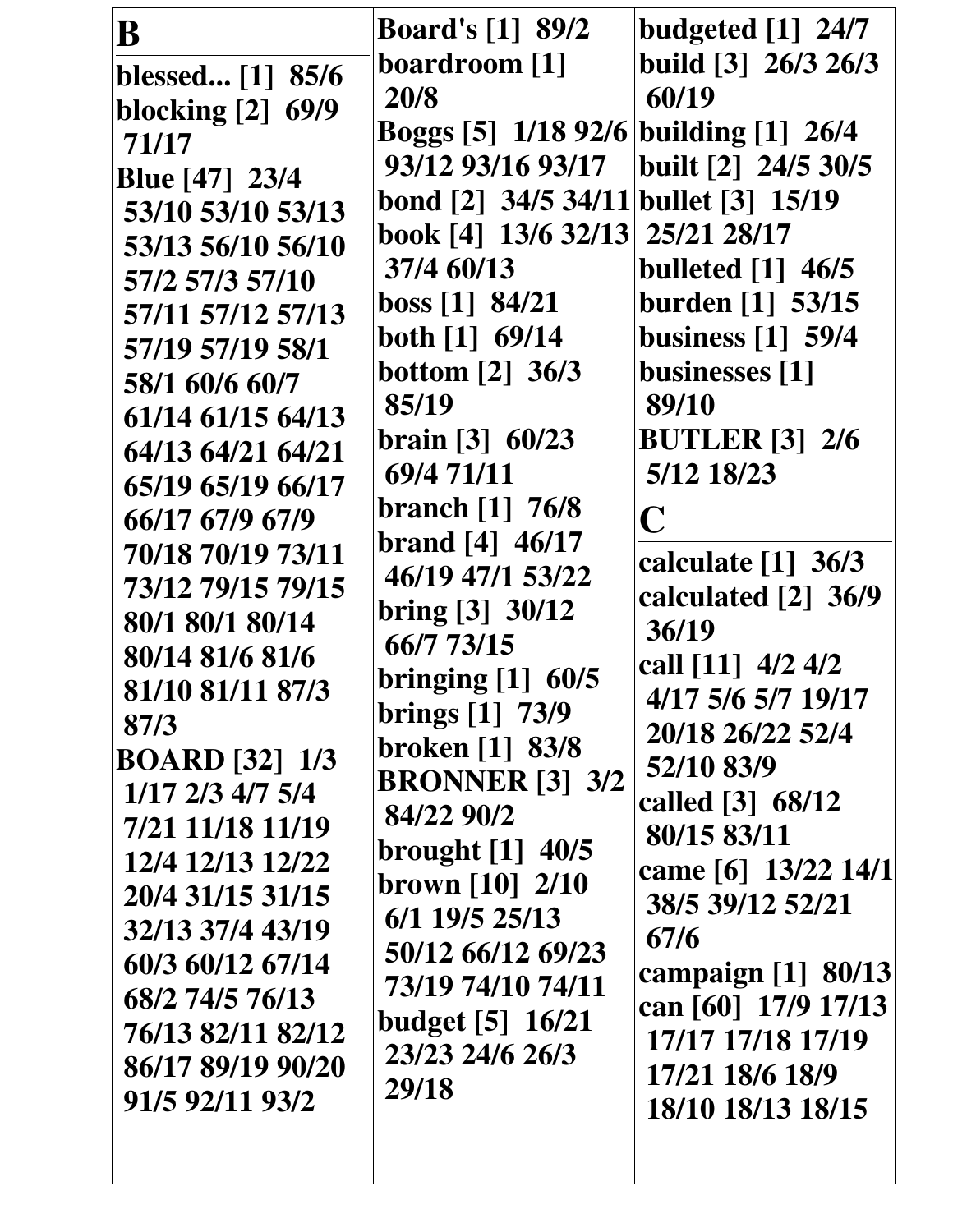| $\mathbf C$          | 41/13 41/14 41/17      | 64/6 64/7 64/20      |
|----------------------|------------------------|----------------------|
| can [49] 18/23       | 50/7 50/7 51/14        | 65/6                 |
| 19/3 19/6 19/7       | 52/11 54/5 54/12       | certifications [1]   |
| 19/11 19/14 19/17    | 54/14 58/6 63/18       | 65/17                |
| 20/11 20/12 20/14    | 64/14 65/4 66/21       | Certified [4] 1/18   |
| 20/18 20/21 21/12    | 75/20 75/21 85/5       | 92/6 93/3 93/13      |
| 21/15 25/10 31/13    | 86/13                  | certify [3] 92/8     |
| 31/19 31/21 32/3     | cares [1] 85/4         | 92/17 93/1           |
| 32/10 32/17 33/21    | carrier [1] 44/7       | CFO [1] 3/4          |
| 34/18 36/8 42/18     | carriers [2] 53/13     | <b>CHAIRMAN [10]</b> |
| 44/1 48/6 49/8       | 54/1                   | 2/4 2/5 12/22 31/3   |
| 49/15 50/18 51/3     | carry [4] 12/17        | 43/19 60/3 68/8      |
| 52/4 54/4 54/12      | 68/6 74/9 91/1         | 69/22 86/5 89/3      |
| 54/22 57/2 57/8      | case [3] 33/2 39/20    | change [28] 7/9      |
| 57/17 61/9 62/2      | 65/23                  | 14/10 24/10 27/8     |
| 62/5 66/14 75/5      | categories [1] 48/22   | 27/16 27/20 28/2     |
| 76/6 82/11 83/4      | cause [2] 29/5         | 28/2 28/3 28/8 28/9  |
| 87/17 88/15 88/20    | 41/16                  | 28/22 29/8 29/9      |
| can't [7] 17/8 17/11 | caused [1] 78/11       | 33/11 34/22 42/1     |
| 17/12 17/14 19/22    | CCR [1] 93/12          | 45/15 46/1 46/5      |
| 20/2 42/17           | celebrity [1] 81/14    | 49/11 64/3 67/10     |
| cannot [3] 25/8      | center [1] 63/19       | 69/16 71/20 73/13    |
| 25/9 25/10           | centric [2] 85/4       | 76/20 81/2           |
| captain [1] 84/12    | 85/14                  | changed $[1]$ 7/6    |
| car $[1]$ 62/14      | <b>CEO</b> [1] 3/2     | changes [15] 25/5    |
| card $[4]$ 48/11     | certain [2] 48/8       | 44/22 45/2 45/8      |
| 48/14 48/18 52/13    | 64/10                  | 45/16 45/21 45/22    |
| cards [5] 48/7       | certainly [2] 42/3     | 46/6 47/9 47/23      |
| 48/12 48/20 49/9     | 89/8                   | 48/2 52/15 58/12     |
| 50/20                | <b>CERTIFICATE [1]</b> | 58/17 58/20          |
| care [23] 35/3       | 92/1                   | changing $[2]$ 45/11 |
| 40/17 40/22 41/7     | certification [4]      | 88/7                 |
|                      |                        |                      |
|                      |                        |                      |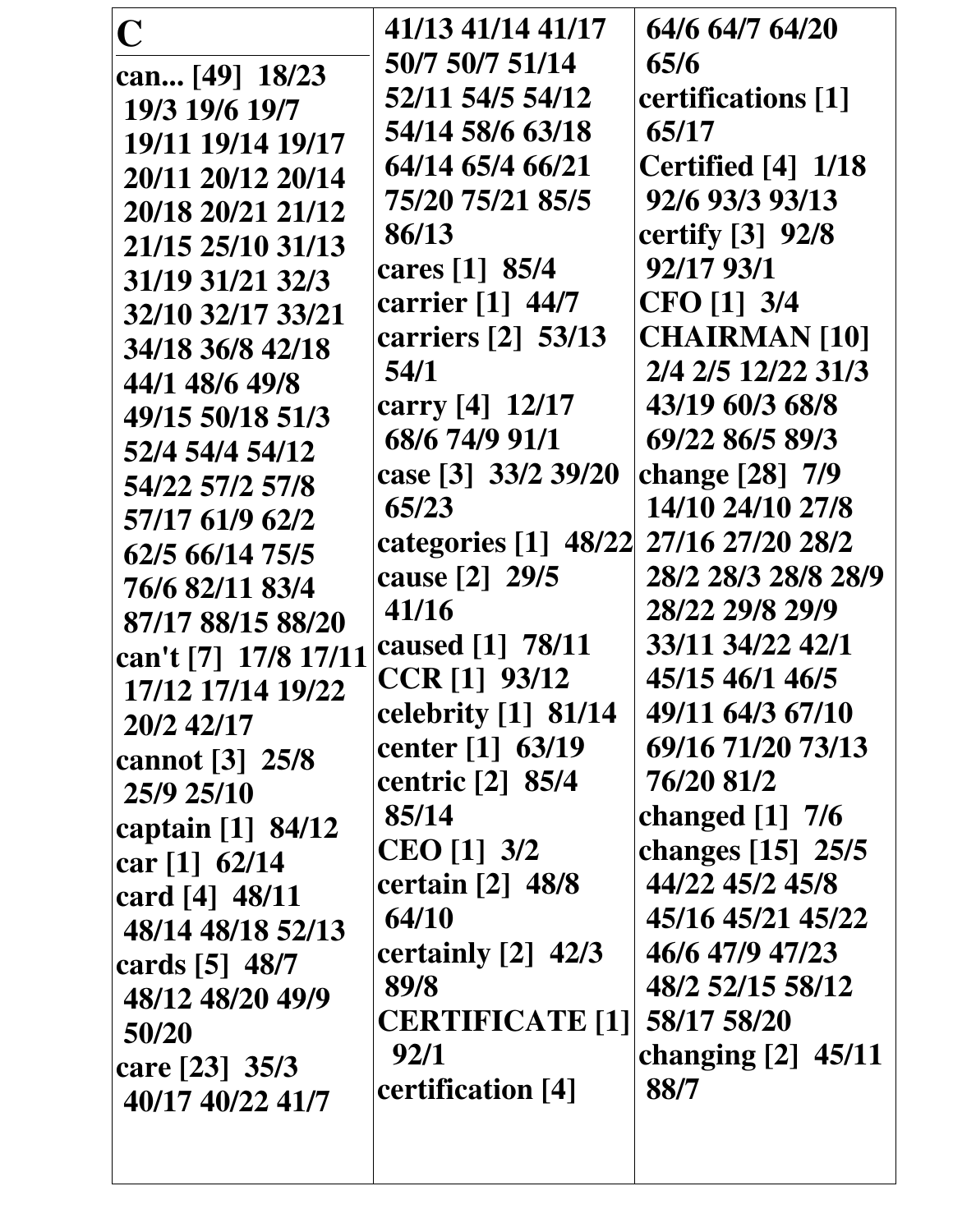| $\mathbf C$            | 65/11 67/4 74/21                      | coming [7] 14/21        |
|------------------------|---------------------------------------|-------------------------|
| charge [1] 51/3        | closed [2] 89/11                      | 23/9 39/7 40/19         |
| charged [1] 92/22      | 89/14                                 | 71/16 79/8 89/19        |
| <b>CHARLENE</b> [7]    | closely $[2]$ 53/12                   | <b>comment</b> [1] 88/1 |
| 2/12 6/5 6/6 18/9      | 58/22                                 | comments [12]           |
| 18/20 23/16 23/18      | closer [1] 17/3                       | 4/15 59/12 67/21        |
|                        | closing $[5]$ 4/15                    | 74/1 82/3 82/11         |
| chart [4] 62/1 62/5    | 82/10 86/1 86/3                       | 86/1 86/3 86/6 89/6     |
| 69/14 76/14            | 89/6                                  | 90/5 90/15              |
| chat [3] 21/4 21/11    | cloth $[1]$ 52/6                      | commercial [1]          |
| 59/15                  | co [3] 46/21 51/7                     | 58/13                   |
| chef [3] 81/14 81/16   | 51/12                                 | <b>Commission</b> [1]   |
| 81/18                  | co-pay $[3]$ 46/21                    | 93/14                   |
| <b>Chews</b> [4] 80/15 | 51/7 51/12                            | common [1] 60/19        |
| 80/17 81/4 81/13       | coaching [6] 76/21                    | communication [1]       |
| choices [1] 80/19      | 77/5 78/6 78/16                       | 77/21                   |
| choose [2] 48/7        | 79/13 80/3                            | compare [1] 56/19       |
| 48/12                  | cognitive $[1]$ 68/18                 | compared [3] 33/23      |
| citizen [3] 9/19 9/21  | cognizant $[1]$ 78/7                  | 34/16 37/18             |
| 9/23                   | coincidence [1]                       | <b>Competition</b> [1]  |
| claims [4] 38/4        | 39/21                                 | 81/19                   |
| 40/19 40/22 71/15      | <b>COLE</b> [4] 2/17                  | complete $[1]$ 48/8     |
| clarify [3] 72/10      | 6/16 12/5 90/18                       | completed [2]           |
| 72/16 73/2             | colloquies [1] 92/12 75/14 78/5       |                         |
| <b>Clark</b> [1] 81/16 |                                       |                         |
| class [3] 47/7 79/7    | colonoscopy [1]                       | completely $[1]$ 81/5   |
| 79/10                  | 48/10                                 | completeness [1]        |
| classes [1] 49/4       | column $[1]$ 62/3                     | 63/14                   |
| clinical $[2]$ 63/16   | come [10] 8/6 12/23 comprehensive [1] |                         |
| 70/2                   | 15/2 16/23 22/13                      | 70/18                   |
| clinically $[1]$ 64/4  | 24/20 31/1 37/15                      | computers $[2]$         |
| clinicians $[1]$ 70/15 | 38/19 71/15                           | 31/12 31/21             |
| close [4] 61/10        | comes [1] 40/10                       | concern [1] 57/16       |
|                        |                                       |                         |
|                        |                                       |                         |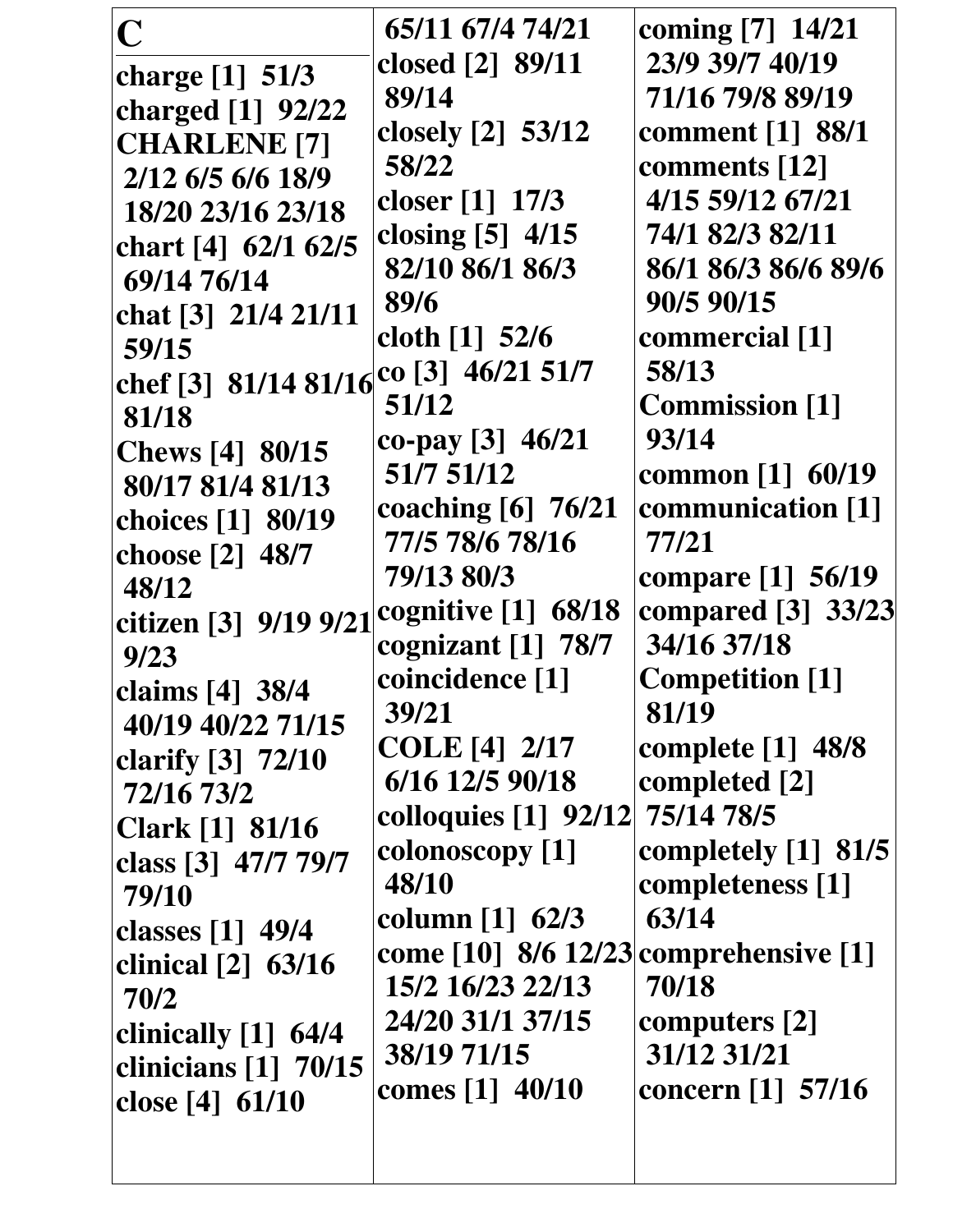| $\overline{\mathbf{C}}$<br>concerned [2] 30/3<br>57/14<br>concerns $[2]$ 38/12<br>41/12<br>concludes [2] 59/9<br>82/1<br><b>Conclusion</b> [1] 91/5<br>concurred [1]<br>16/20<br>conditions [2] 89/8<br>89/16<br>conducting [1]<br>44/11<br>conference [1] 1/19<br>confident [1] 14/17<br><b>Congratulations</b> [1]<br>11/15<br><b>Congress</b> [4] 15/20<br>24/20 24/22 28/18<br><b>Congressional [2]</b><br>16/21 29/17<br>connect [2] 76/5<br>79/18<br>connected $[2]$ 65/3<br>66/20<br>connecting [1]<br>69/10<br>connection [1] 18/4<br>consent [1] 93/17<br>consideration [4]<br>60/6 64/22 65/2 | 67/13<br><b>Constitution</b> [6]<br>9/1 9/3 9/5 9/8 9/10<br>9/12<br><b>Constitution of [3]</b><br>9/8 9/10 9/12<br>contacting [1]<br>52/10<br>context [1] 36/13<br>contingencies [3]<br>14/20 24/5 30/5<br>contingent $[4]$ 29/2<br>63/16 75/8 88/18<br>continue [16] 9/14<br>9/16 9/18 16/12<br>22/13 28/15 47/15<br>50/22 51/5 58/21<br>59/2 65/16 72/9<br>88/11 88/15 88/22<br>continued [1] 37/10 costs [19] 16/1 16/4<br>continuing [1]<br>88/20<br>contrary $[1]$ 30/9<br>contribute $[1]$ 36/6<br>contributions [2]<br>36/4 37/17<br>control [5] 1/3 1/17<br>45/14 91/6 92/11<br>controlling [1]<br>45/23<br>convenience [1]<br>45/6 | cook [1] 80/20<br>cooking [2] 68/21<br>81/19<br><b>COPY</b> [1] 1/12<br>Copyright [1]<br>93/16<br><b>Corona</b> [1] 22/20<br>coronary [1] 80/4<br>coronavirus [5]<br>13/3 14/2 14/4 14/6<br>77/23<br>correct [2] 50/16<br>50/18<br>corrections [1] 12/8<br>cost [13] 24/23 27/3<br>37/10 37/14 40/16<br>41/18 42/23 43/6<br>49/20 50/5 51/2<br>59/8 85/18<br>16/9 17/1 25/10<br>26/8 29/6 35/21<br>38/19 40/12 40/21<br>41/6 41/16 45/23<br>47/4 47/5 47/7<br>67/11 88/21<br>cough $[1]$ 52/7<br>could [17] 5/5 8/5<br>15/3 17/2 20/9<br>27/13 29/1 35/19<br>41/5 41/15 43/8<br>46/13 76/8 83/6 |
|---------------------------------------------------------------------------------------------------------------------------------------------------------------------------------------------------------------------------------------------------------------------------------------------------------------------------------------------------------------------------------------------------------------------------------------------------------------------------------------------------------------------------------------------------------------------------------------------------------|---------------------------------------------------------------------------------------------------------------------------------------------------------------------------------------------------------------------------------------------------------------------------------------------------------------------------------------------------------------------------------------------------------------------------------------------------------------------------------------------------------------------------------------------------------------------------------------------------------------------------------------------|-------------------------------------------------------------------------------------------------------------------------------------------------------------------------------------------------------------------------------------------------------------------------------------------------------------------------------------------------------------------------------------------------------------------------------------------------------------------------------------------------------------------------------------------------------------------------------------------------|
|---------------------------------------------------------------------------------------------------------------------------------------------------------------------------------------------------------------------------------------------------------------------------------------------------------------------------------------------------------------------------------------------------------------------------------------------------------------------------------------------------------------------------------------------------------------------------------------------------------|---------------------------------------------------------------------------------------------------------------------------------------------------------------------------------------------------------------------------------------------------------------------------------------------------------------------------------------------------------------------------------------------------------------------------------------------------------------------------------------------------------------------------------------------------------------------------------------------------------------------------------------------|-------------------------------------------------------------------------------------------------------------------------------------------------------------------------------------------------------------------------------------------------------------------------------------------------------------------------------------------------------------------------------------------------------------------------------------------------------------------------------------------------------------------------------------------------------------------------------------------------|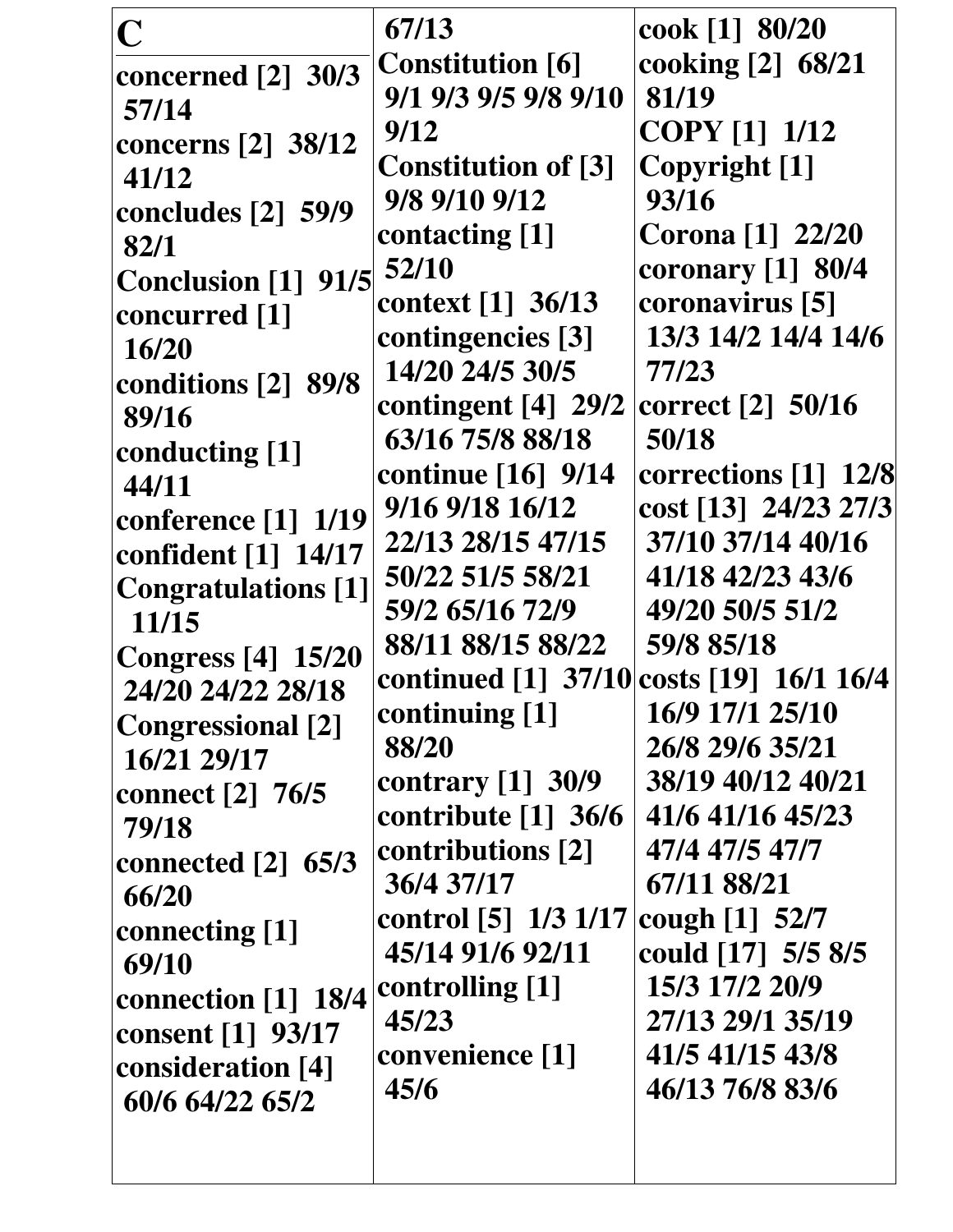| $\overline{\mathbf{C}}$<br>could [3] 83/8<br>83/9 83/10<br>couldn't [5] 24/9<br>29/3 29/5 29/7<br>84/23<br><b>counsel</b> [2] 92/18<br>92/20<br>counter [3] 46/9<br>46/13 46/15<br><b>COUNTY [1] 92/4</b><br>couple [10] 19/20<br>23/13 43/21 60/4<br>60/9 65/18 75/15<br>78/14 86/14 89/6<br>course [4] 15/1 24/8<br>47/18 64/10<br>Court [4] 1/18 93/2<br>93/3 93/13<br>cover $[1]$ 46/12<br>coverage [5] 26/19<br>27/12 44/4 44/4<br>58/14<br>covered $\lceil 3 \rceil$ 44/6<br>57/11 57/13<br><b>COVID</b> [23] 40/11 | 55/21 56/5 57/6<br>89/17<br>COVID-19 [3] 51/1<br>55/16 89/17<br>created [1] 83/17<br>credit [2] 84/9<br>85/13<br><b>CREW</b> [5] 2/11 6/3<br>12/7 73/23 90/19<br>criteria [1] 63/23<br>critical [3] 62/20<br>63/3 69/2<br>Cross [24] 23/4<br>53/10 53/13 56/10<br>57/2 57/10 57/12<br>57/19 58/1 60/6<br>61/14 64/13 64/21<br>65/19 66/17 67/9<br>70/19 73/11 79/15<br>80/1 80/14 81/6<br>81/11 87/3<br>culture [1] 80/22<br>current [5] 47/13<br>60/15 62/6 69/7<br>78/3<br>currently [15]<br>48/11 48/16 49/15 | 92/22<br>customer [1] 52/11<br>D<br>daily $[2]$ 61/10<br>68/20<br>data [2] 32/15 42/6<br>date [3] 34/6 34/7<br>42/5<br>DAVE [7] 3/6 4/14<br>59/21 66/9 82/7<br>86/9 86/19<br><b>DAVID</b> [1] 3/2<br>day [12] 51/16 62/9<br>63/5 65/6 65/15<br>65/17 66/13 66/14<br>66/15 67/6 70/7<br>93/5<br>days [4] 46/4 51/15<br>62/17 63/12<br>deal [1] 35/11<br><b>December</b> [3] 23/2<br>35/7 42/7<br>decrease [2] 25/15<br>25/16<br>dedicated $[1]$ 79/16<br>deductible [2] |
|---------------------------------------------------------------------------------------------------------------------------------------------------------------------------------------------------------------------------------------------------------------------------------------------------------------------------------------------------------------------------------------------------------------------------------------------------------------------------------------------------------------------------|------------------------------------------------------------------------------------------------------------------------------------------------------------------------------------------------------------------------------------------------------------------------------------------------------------------------------------------------------------------------------------------------------------------------------------------------------------------------------------------------------------------|------------------------------------------------------------------------------------------------------------------------------------------------------------------------------------------------------------------------------------------------------------------------------------------------------------------------------------------------------------------------------------------------------------------------------------------------------------------------|
| 40/21 40/22 41/18<br>42/3 42/22 50/2<br>51/1 51/4 51/9<br>51/14 51/20 52/20<br>52/22 53/1 53/7<br>53/17 53/17 55/16                                                                                                                                                                                                                                                                                                                                                                                                       | 61/12 61/20 62/16<br>63/5 64/19 66/1<br>69/18 71/2 71/17<br>72/3 72/7 73/7<br>customary [1]                                                                                                                                                                                                                                                                                                                                                                                                                      | 45/10 45/12<br>deferred $\lceil 2 \rceil$ 41/7<br>41/8<br>define [1] 64/8<br>delegation [1]<br>29/23                                                                                                                                                                                                                                                                                                                                                                   |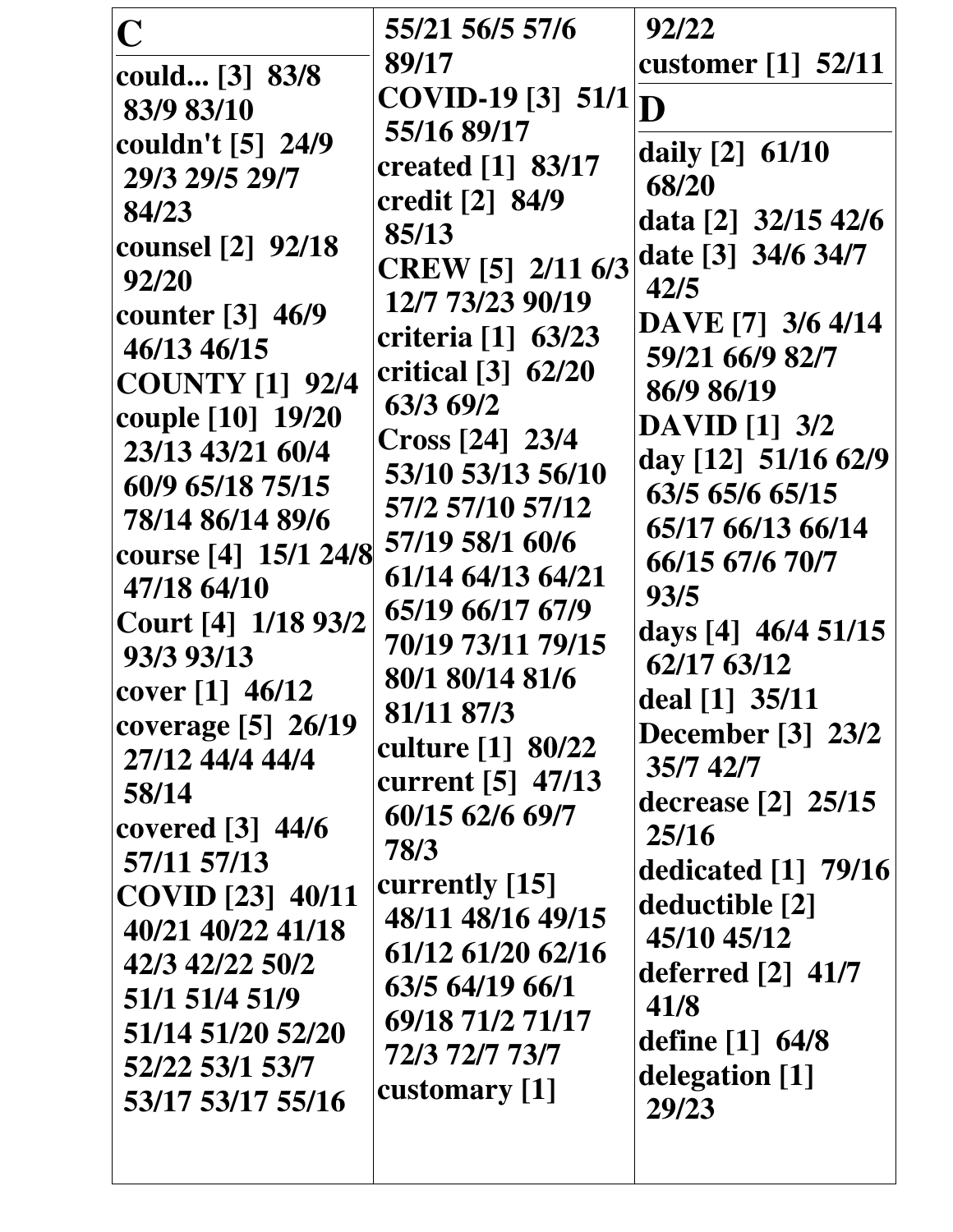| D                               | 21/16 21/18 27/3                  | display [1] 33/18         |
|---------------------------------|-----------------------------------|---------------------------|
| delivered [2] 49/16             | 27/11 28/12 28/13                 | disposal [1] 52/7         |
| 49/22                           | 29/18 32/22 34/14                 | disrupted [1] 47/17       |
| delivering [1] 70/23            | 34/15 38/16 38/21                 | disruption [1] 59/2       |
| demand [1] 80/6                 | 40/9 69/21 88/10                  | distinct [3] 55/17        |
| department [2]                  | didn't $[5]$ 41/3 42/1            | 55/22 57/7                |
| 29/12 87/5                      | 78/10 82/14 84/22                 | distribution [1]          |
| departure $[1]$ 86/12           | diet $[1] 80/3$                   | 51/17                     |
| dependent [1] 34/5              | differed [2] 40/17                | districts [1] 89/13       |
| depends [1] 34/11               | 40/22                             | do [55] $6/18$ 7/15       |
| <b>DEPUTY [1] 3/3</b>           | difference $[1]$ 38/7             | 8/13 8/14 8/16            |
| designed [2] 48/4               | different [5] 38/12               | 14/19 14/20 16/7          |
| 74/20                           | 48/14 54/6 76/7                   | 17/16 18/8 19/15          |
| desire [1] 52/3                 | 83/7                              | 20/13 21/13 23/17         |
| desk [1] 30/8                   | differently [1]                   | 24/9 28/2 28/3 30/4       |
| detail [1] 37/7                 | 80/19                             | 31/11 33/7 40/11          |
| details [2] 51/17               | diligently [1] 58/2               | 41/3 45/3 47/12           |
| 58/19                           | Dine [1] 49/14                    | 49/4 49/5 49/21           |
| determine $[2]$ 36/4            | direction $\lceil 2 \rceil$ 89/13 | 50/16 50/18 51/18         |
| 64/15                           | 92/14                             | 56/6 59/5 61/7 69/8       |
| determined [1]                  | director $[5]$ 3/3 3/5            | 70/2 72/6 72/9            |
| 16/17                           | 3/6 86/10 86/11                   | 73/19 76/11 77/5          |
| diabetes $\lceil 1 \rceil$ 80/5 | discharge $[3]$ 10/11             | 77/14 81/1 81/22          |
| diagnosis $[6]$ 14/5            | 10/13 10/15                       | 84/18 85/2 85/10          |
| 51/19 71/3 71/12                | discovered [1]                    | 85/12 86/21 88/20         |
| 71/12 71/16                     | 65/20                             | 88/22 88/23 89/18         |
| dial $[1]$ 20/10                | discussion $\lceil 2 \rceil$ 12/8 | 89/21 89/23 92/8          |
| DIANE [8] 3/4 4/9               | 67/21                             | doctor [3] 47/2 54/5      |
| 12/19 17/7 38/11                | discussions [1] 7/17              | 70/2                      |
| 38/17 83/20 88/5                | disease $[2]$ 80/4                | <b>document</b> [2] 63/22 |
| Diane's [1] 87/23               | 80/5                              | 93/16                     |
| did $[16]$ 14/23                | dispense $[1]$ 47/2               | documentation [2]         |
|                                 |                                   |                           |
|                                 |                                   |                           |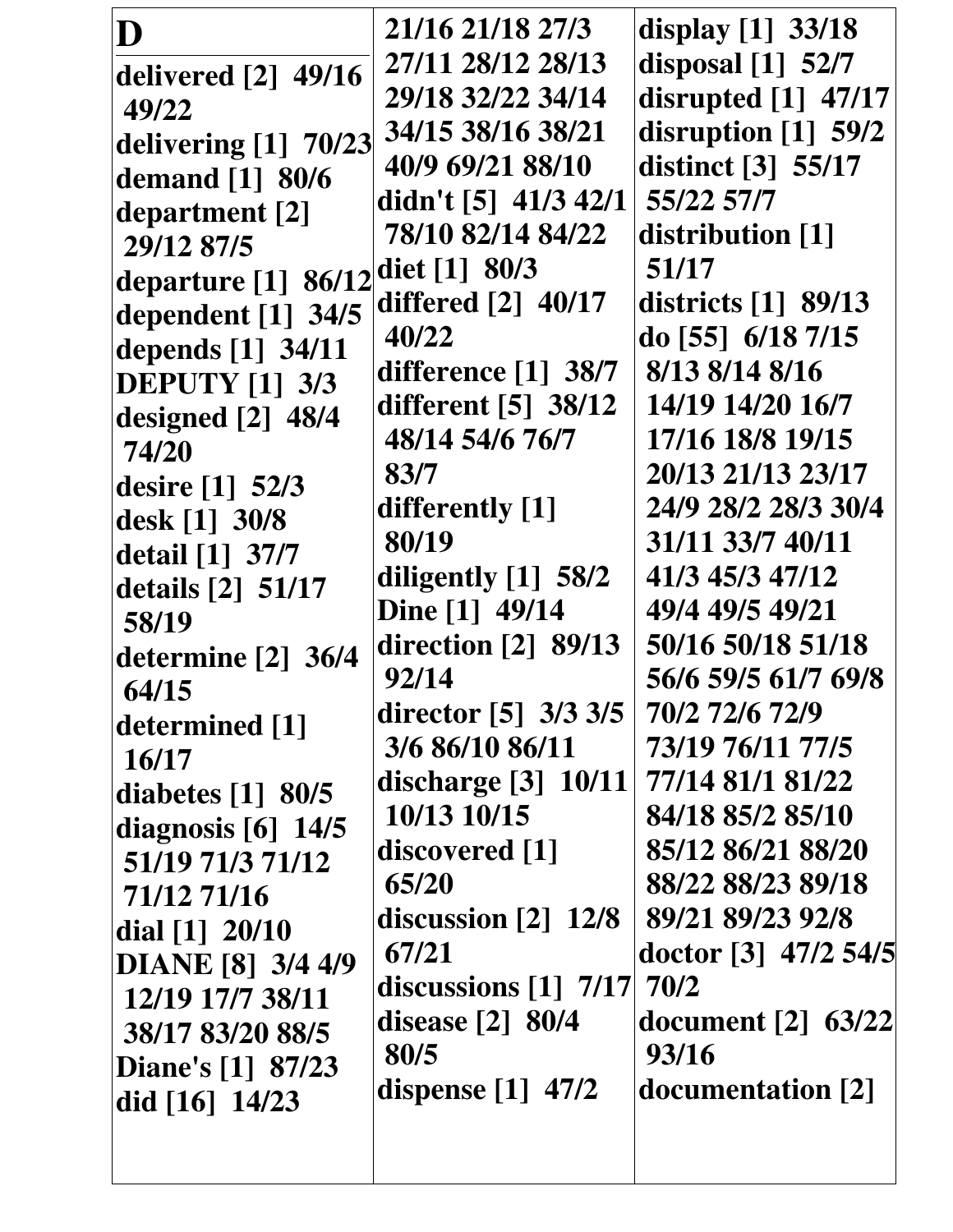| D                                    | down [17] 13/22                         | 55/8 55/19 58/18                        |
|--------------------------------------|-----------------------------------------|-----------------------------------------|
| documentation                        | 14/1 22/8 22/17<br>23/11 27/18 28/16    | 89/15<br>duties [3] 10/12               |
| $[2]$ 63/16 70/3                     | 31/16 36/2 38/2                         | 10/14 10/16                             |
| documenting [1]<br>70/5              | 40/5 68/11 83/8                         | $\bf E$                                 |
| does [9] 15/6 29/9                   | 87/20 88/6 88/21                        | each [4] 17/13                          |
| 30/17 71/5 74/13                     | 89/11                                   | 31/19 36/6 45/13                        |
| 75/19 77/7 77/9                      | DR [12] 2/8 2/9<br>2/10 3/2 25/13       | earlier [1] 18/2                        |
| 79/21                                | 50/12 66/12 69/23                       | early [3] 26/10                         |
| doesn't [3] 19/23<br>81/7 81/8       | 73/19 74/11 84/21                       | 26/21 27/4                              |
| doing [7] 17/7                       | 90/2                                    | earn [6] 34/2 37/12<br>48/17 48/20 49/8 |
| 26/17 66/7 68/20                     | drastically [1] 47/5                    | 49/8                                    |
| 77/10 81/23 85/1                     | draw [1] $80/12$                        | earning [1] 48/21                       |
| DON [3] 3/3 4/15                     | dressing [1] 68/22<br>drill [1] 68/11   | easier [1] 21/13                        |
| 84/21                                | drop [6] 33/1 33/17                     | easiest [1] 89/21                       |
| don't [13] 14/22<br>17/15 28/1 28/2  | 34/17 34/23 35/23                       | easy [2] 72/1 84/2                      |
| 28/14 30/8 33/12                     | 87/15                                   | eat [2] 78/22 79/1<br>eating [2] 78/23  |
| 34/10 40/13 42/15                    | dropped [3] 33/16                       | 81/21                                   |
| 46/12 60/12 72/3                     | 35/7 87/14                              | <b>EATON</b> [1] 3/7                    |
| done [14] 34/2                       | drops [2] 52/7 77/9<br>drug [13] 15/19  | Eaton5 [1] 4/2                          |
| 41/10 41/10 41/11<br>41/14 42/2 55/9 | 16/3 45/17 45/20                        | echo [2] 21/2 21/9                      |
| 57/6 58/23 70/14                     | 46/9 46/16 47/10                        | editorial $[1]$ 90/6                    |
| 77/21 84/15 84/23                    | 47/21 58/11 58/13                       | edits [1] 72/22<br><b>EDUCATION [5]</b> |
| 88/21                                | 58/17 58/23 59/6                        | 1/2 1/16 31/8 32/1                      |
| <b>DONNA</b> [5] 3/5                 | drugs [5] 47/3 47/4<br>47/6 47/14 47/20 | 92/10                                   |
| 4/12 31/1 43/15                      | due [2] 36/19 38/4                      | effective $\lceil 1 \rceil$ 29/1        |
| 82/13<br><b>Donna's</b> [1] 86/12    | duly $[1] 93/1$                         | effort [3] 53/14                        |
| <b>Dothan</b> [1] 81/17              | during $[5]$ 13/2                       | 81/10 86/23<br>either $[4] 17/8$        |
|                                      |                                         |                                         |
|                                      |                                         |                                         |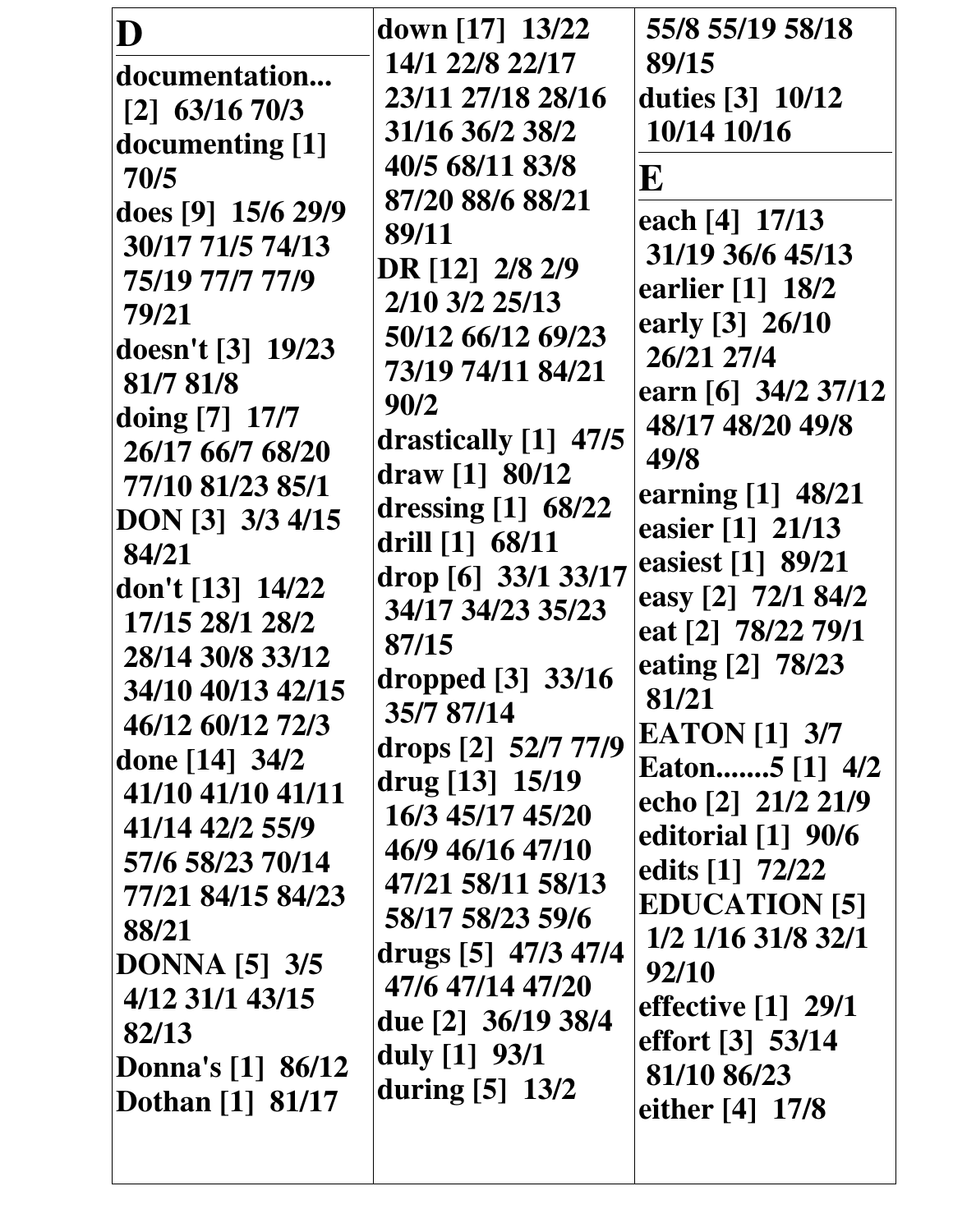|                          | enhancements [5]                                  | 62/13 63/5                        |
|--------------------------|---------------------------------------------------|-----------------------------------|
| E                        | 53/8 60/5 60/17                                   | eventually $[1]$ 41/3             |
| either [3] 27/10         | 75/14 86/18                                       | every [7] 22/10                   |
| 47/9 75/8                |                                                   | 36/6 37/13 45/18                  |
| eligible $[5]$ 26/13     | enhancing [1]                                     |                                   |
| 27/11 27/21 35/17        | 61/22                                             | 76/23 77/4 84/19                  |
| 39/3                     | enroll [1] 44/13                                  | everybody [2]                     |
| <b>ELMORE</b> [1] 92/4   | enrolled $[1]$ 52/2                               | 21/17 41/19                       |
| else [3] 7/8 7/11        | enrollment [1]                                    | everyone $[4]$ 44/2               |
| 17/16                    | 25/22                                             | 84/14 89/7 89/15                  |
| email [2] 79/9           | ensure [2] 45/22                                  | everything [11] 7/8               |
| 79/19                    | 80/10                                             | 7/11 13/10 18/1                   |
| embrace [1] 57/3         | enter [4] 11/1 11/3                               | 18/5 23/7 37/21                   |
| embraced [1] 55/11       | 11/5 47/19                                        | 44/8 44/9 84/14                   |
| <b>EMILY</b> [4] 3/7 4/2 | entertainment [1]                                 | 88/20                             |
| $5/5$ 5/5                | 80/18                                             | evidenced [1] 93/3                |
| employee [2] 92/18       | equal [1] 33/5                                    | exact [1] 34/21                   |
| 92/19                    | equivalent $[1]$ 47/1                             | exactly [2] 39/15                 |
| <b>EMPLOYEES'</b> [6]    | ERIC [2] 2/8 5/16                                 | 67/4                              |
| 1/2 1/17 31/8 32/1       | Erica [1] 86/10                                   | exam [1] 48/10                    |
| 65/8 92/10               | especially [5] 43/2                               | example [4] 72/10                 |
| employer $[2]$ 33/7      | 63/10 78/9 78/12                                  | 76/4 76/4 76/7                    |
| 37/17                    | 83/15                                             | examples [1] 75/4                 |
| encourage $[1]$ 80/8     | essential $\begin{bmatrix} 3 \end{bmatrix}$ 51/22 | excellent $\lceil 2 \rceil$ 44/19 |
| end [9] 13/16 17/23      | 51/23 52/5                                        | 44/19                             |
| 27/2 31/17 32/11         | estimate [1] 67/11                                | excess $[1]$ 13/17                |
| 40/20 50/4 51/6          | even [8] 15/11                                    | excluded [2] 47/10                |
| 72/12                    | 35/19 40/16 49/4                                  | 47/16                             |
| engaged $[1]$ 48/5       | 54/16 57/15 71/13                                 | excuse [2] 31/6 41/6              |
| enhanced [2] 49/13       | 83/3                                              | executive [4] 16/2                |
| 52/20                    | event $[3] 60/23$                                 | 16/10 25/3 28/21                  |
| enhancement [1]          | 61/11 69/4                                        | exercise [2] 48/23                |
| 73/15                    | events [3] 49/5                                   | 80/3                              |
|                          |                                                   |                                   |
|                          |                                                   |                                   |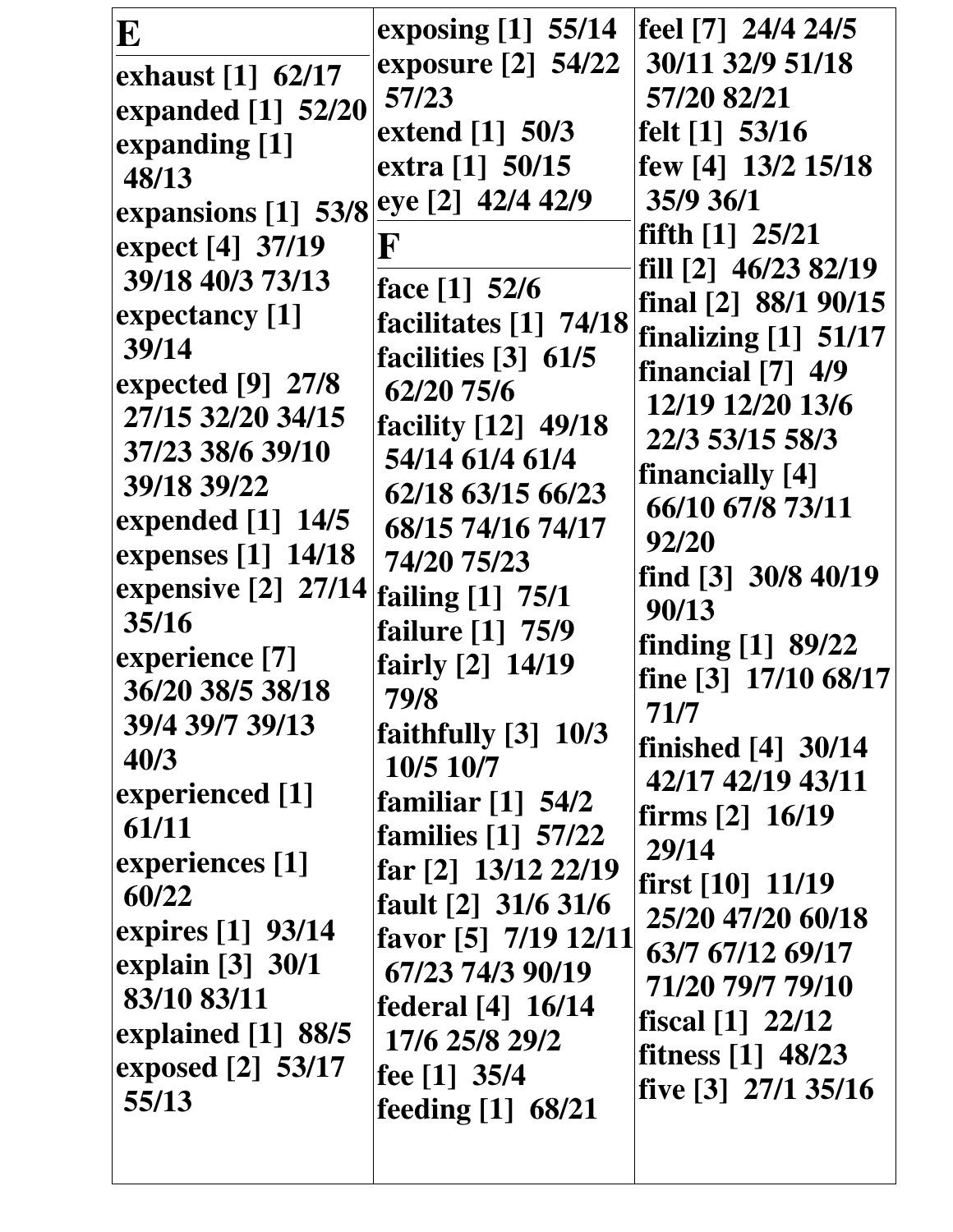| F                                | funding $[1]$ 87/22                   | 20/17 24/2 35/17            |
|----------------------------------|---------------------------------------|-----------------------------|
| five $[1]$ 88/10                 | funds [5] 14/2 14/4                   | 48/9 55/13 55/18            |
| five-year [1] 27/1               | 14/4 22/20 23/5                       | 56/1 67/4 87/23             |
| flag [1] 28/16                   | further [5] 68/11                     | 90/13                       |
| flat $[1]$ 33/21                 | 72/9 87/16 92/17                      | <b>GIBSON [8] 2/15</b>      |
| fluctuations [2]                 | 93/1                                  | 4/5 6/14 8/5 8/8            |
| 39/18 40/4                       | G                                     | 8/12 11/18 67/20            |
| follow $[1]$ 86/6                |                                       | gift [8] 48/7 48/11         |
| following $[1]$ 93/4             | gadget [1] 20/9                       | 48/12 48/14 48/18           |
| food [4] 80/19                   | gain [8] 38/4 38/9                    | 48/20 49/8 50/20            |
| 80/22 80/23 81/21                | 38/15 39/7 39/8                       | give [9] 5/5 14/11          |
| forefront [1] 83/14              | 39/13 39/20 39/21                     | 20/12 20/15 20/22           |
| foregoing $[1]$ 92/11            | gains [1] 39/23                       | 52/22 75/4 76/4             |
| forgoing [1] 41/15               | game [1] 90/12                        | 85/13                       |
| form $[1]$ 48/11                 | GASB [4] 33/12                        | given [3] 53/2 55/21        |
| formulary [9]                    | 33/15 34/4 34/8                       | 84/20                       |
| 45/18 46/10 46/16                | general [4] 16/23                     | gives [2] 36/17             |
| 47/11 47/21 58/12                | 29/15 29/19 80/2                      | 87/17                       |
| 58/17 58/23 59/6                 | generic [2] 46/22                     | giving [2] 55/1             |
| forth [1] 68/22                  | 46/23                                 | 85/15                       |
| forward $\lceil 6 \rceil$ 31/1   | generics [1] 46/18                    | gloves [1] 52/8             |
| 40/14 42/9 61/18                 | generous [1] 54/19                    | go [28] 6/22 23/11          |
| 72/2 77/19                       | get [29] 8/5 13/13                    | 23/19 25/8 25/9             |
| found $[1]$ 93/4                 | 14/8 17/3 22/23                       | 25/10 26/3 27/13            |
| four $[4]$ 29/6 72/11            | 24/1 28/12 30/8                       | 29/3 29/7 29/13             |
| 72/12 79/2                       | 34/9 35/14 38/2                       | 29/14 29/17 29/20           |
| fourth $[1]$ 25/21               | 38/14 41/16 41/20<br>47/15 49/15 51/3 | 29/21 30/1 32/4             |
| fraud [1] 65/1                   |                                       | 32/8 36/14 36/18            |
| free $\lceil 2 \rceil$ 32/9 51/3 | 51/11 63/1 63/20<br>70/10 70/17 72/20 | 39/4 54/14 61/1             |
| fully $[4]$ 27/6 27/19           | 74/21 78/11 80/10                     | 74/14 74/14 75/2            |
| 35/4 41/21                       | 80/18 86/13 88/14                     | 78/11 87/16                 |
| funded $[1]$ 81/6                |                                       | G <sub>0</sub> 365 [1] 48/1 |
|                                  | getting [11] 14/2                     |                             |
|                                  |                                       |                             |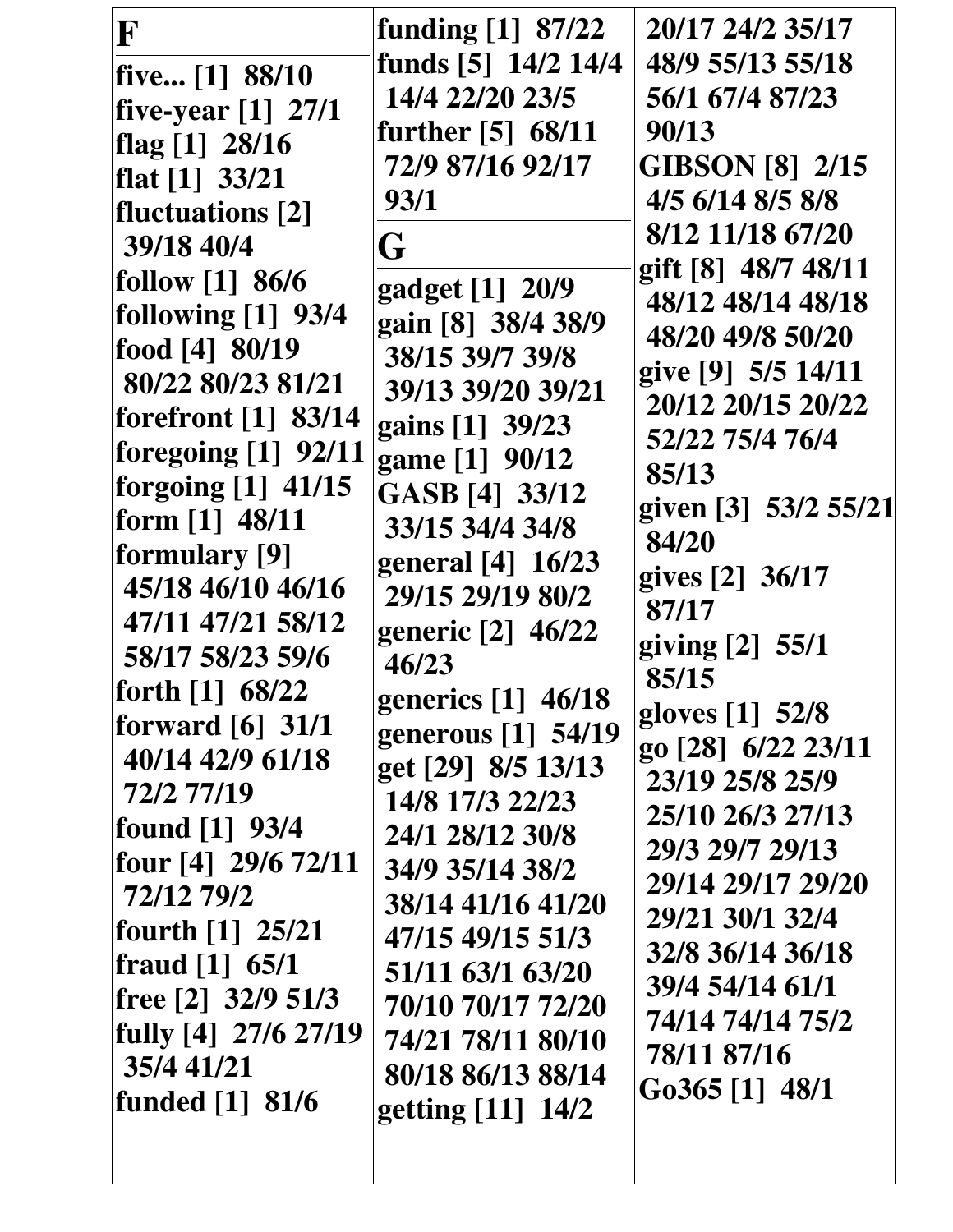|  | half $[1]$ 64/8<br>granted $[2]$ 84/3<br>48/1 48/13 48/15<br><b>HALLMARK [5]</b><br>84/4<br>48/19 49/18 50/3<br>2/4 4/6 5/8 8/8 8/11<br>great [7] 44/2 44/21<br>50/5 50/9 50/21<br>Hallmark<br>49/10 85/3 85/7<br>51/13 51/14 51/19<br>12 [1] $4/8$<br>86/7 86/13<br>52/15 52/22 60/9<br>Hallmark7<br>grids [2] 53/7 53/7<br>68/9 75/1 79/9 80/2<br>$[1]$ 4/3<br>grocery [1] 80/20<br>85/20 88/3<br>hand $[16] 8/10$<br>ground $\lceil 2 \rceil \cdot 26/5$<br>golf [1] 90/12<br>21/14 23/17 52/7<br>60/19<br>gone [4] 15/17<br>59/14 68/18 69/1 |
|--|--------------------------------------------------------------------------------------------------------------------------------------------------------------------------------------------------------------------------------------------------------------------------------------------------------------------------------------------------------------------------------------------------------------------------------------------------------------------------------------------------------------------------------------------------|
|--|--------------------------------------------------------------------------------------------------------------------------------------------------------------------------------------------------------------------------------------------------------------------------------------------------------------------------------------------------------------------------------------------------------------------------------------------------------------------------------------------------------------------------------------------------|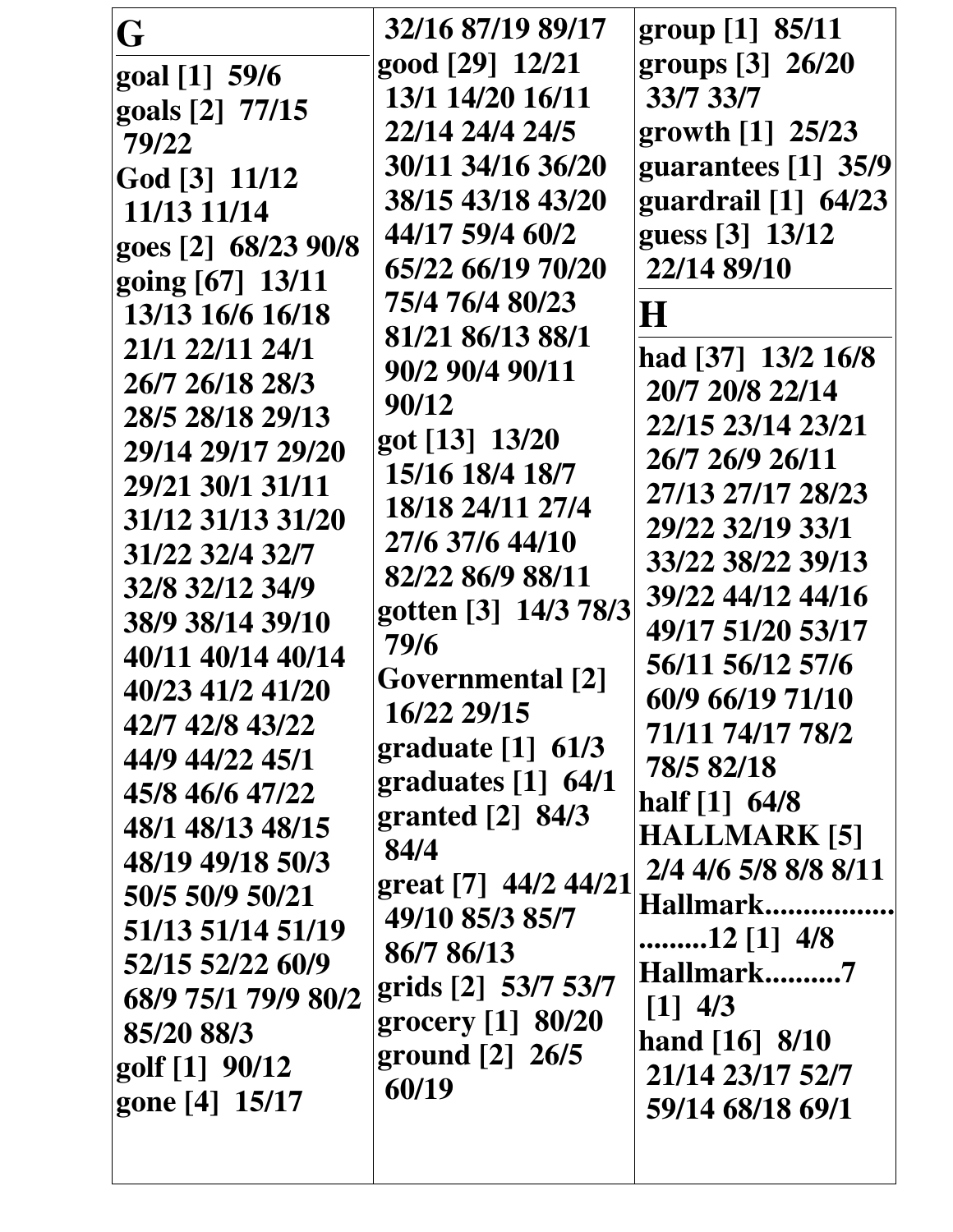| H                   | 86/7                                 | 30/16 59/11 67/16          |
|---------------------|--------------------------------------|----------------------------|
| hand [9] 69/1       | headcounts [1]                       | 73/18 73/20                |
| 69/20 71/4 71/6     | 33/10                                | hearing $[1]$ 18/2         |
| 71/8 71/13 71/14    | health [34] 1/2 1/17 heart [1] 85/20 |                            |
| 71/22 73/1          | 16/6 25/4 27/3                       | held [1] 1/21              |
|                     | 29/11 31/8 32/1                      | help [6] 11/12             |
| hands [2] 21/17     | 35/3 35/5 50/8                       | 11/13 11/14 48/4           |
| 30/17               | 51/22 51/22 54/16                    | 54/20 71/14                |
| happen [9] 14/19    | 60/22 63/4 76/20                     | helpful [1] 64/16          |
| 25/7 25/11 28/23    | 77/1 77/5 78/5                       | helping [3] 45/22          |
| 30/6 39/10 40/14    | 78/16 79/15 79/16                    | 58/3 87/7                  |
| 40/23 41/2          | 79/16 79/19 79/20                    | her [4] 11/19 23/17        |
| happened $[4]$ 30/9 | 79/23 80/2 81/3                      | 59/11 81/15                |
| 37/22 38/2 76/12    | 83/16 85/11 87/5                     | here [25] 5/9 5/11         |
| happening [3]       | 87/22 92/10                          | 5/13 5/15 5/19 5/23        |
| 26/16 29/11 65/12   | healthier [2] 81/2                   | 6/2 6/4 6/7 6/13           |
| happens [4] 14/14   | 81/22                                | 6/15 6/17 12/23            |
| 40/20 74/12 77/2    | <b>healthy</b> [1] 49/3              | 13/8 13/15 17/9            |
| happy [2] 30/12     | hear [35] 17/8                       | 19/8 23/23 27/15           |
| 76/5                | 17/11 17/12 17/13                    | 28/5 34/21 35/22           |
| hard [2] 62/15 63/6 | 17/14 17/18 17/18                    | 71/9 80/23 89/23           |
| hardly [1] 19/14    | 17/19 17/22 18/6                     | <b>hereby</b> [1] 92/8     |
| has $[17] 15/16$    | 18/9 18/10 18/13                     | <b>herein</b> [1] 92/16    |
| 18/18 22/11 25/13   | 18/16 18/19 18/21                    | hey [2] 26/15 81/20        |
| 28/9 30/9 31/16     | 18/23 19/3 19/6                      | HHS [5] 16/6 16/12         |
| 32/16 33/6 42/7     | 19/12 19/15 19/19                    | 16/17 16/18 25/4           |
| 44/6 45/14 49/14    |                                      |                            |
| 50/12 66/18 86/13   | 19/22 20/2 20/11                     | $\text{Hi} \, [1] \, 60/2$ |
| 89/17               | 20/12 20/14 20/21                    | high [1] 40/19             |
| have $[162]$        | 21/2 21/7 21/9                       | him $[1]$ 31/18            |
| haven't $[1]$ 21/21 | 21/17 31/19 42/18                    | hired [2] 16/18            |
| having $[5]$ 6/19   | 44/2                                 | 29/13                      |
| 54/8 62/12 64/22    | heard $[6]$ 21/22                    | history [1] 87/17          |
|                     |                                      |                            |
|                     |                                      |                            |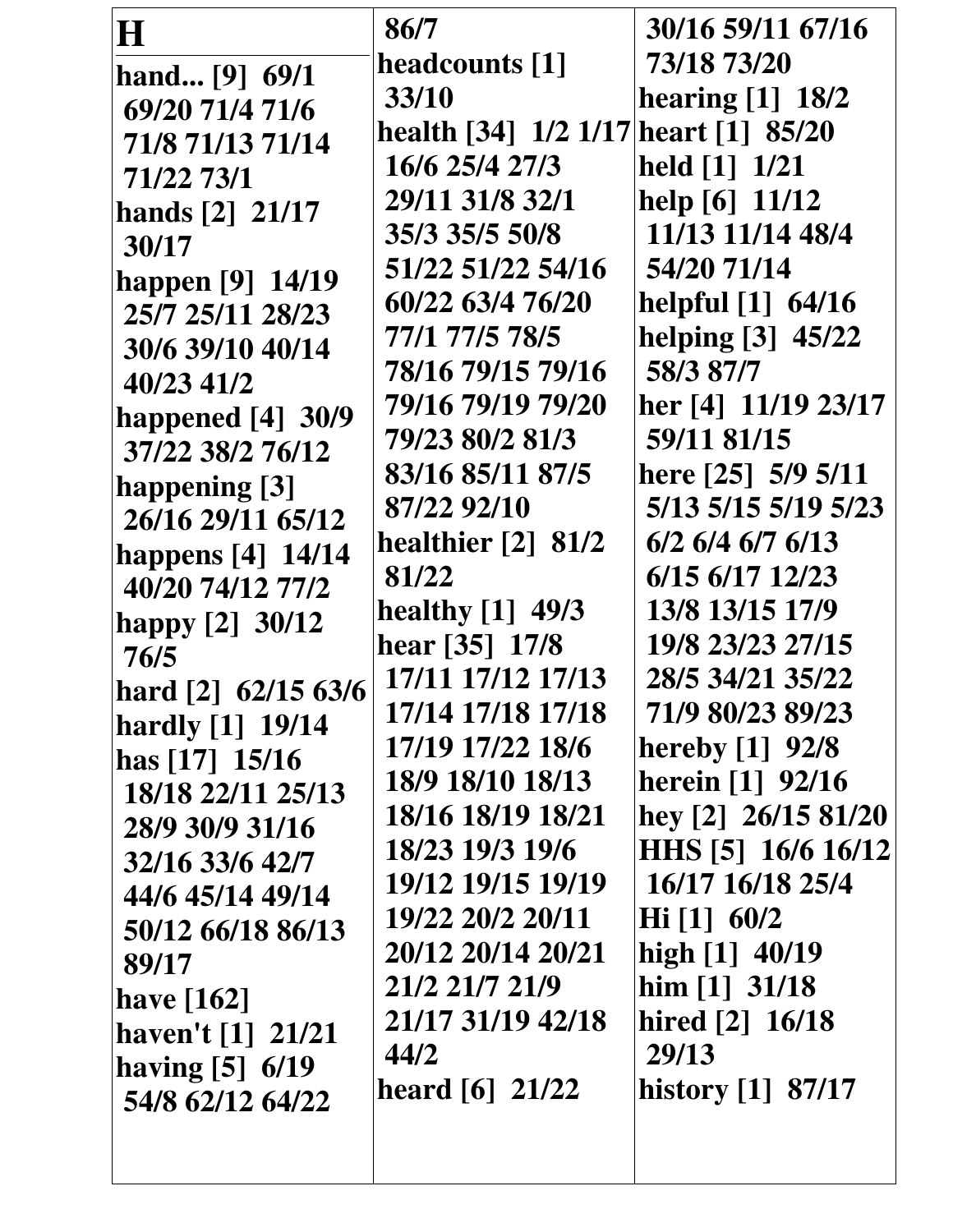| $\bf H$                   | 87/21                                | illustrates [2] 69/14     |
|---------------------------|--------------------------------------|---------------------------|
| hit $[1]$ 90/7            | huh $[1]$ 15/13                      | 76/14                     |
| hold [1] 88/20            | human $[4] 16/6$                     | impact [2] 24/23          |
| home [6] 49/16            | 25/4 29/11 49/18                     | 73/13                     |
| 54/8 63/19 74/14          | Humana [20] 43/23 impacted [1] 47/14 |                           |
| 78/13 90/7                | 44/3 44/6 44/10                      | implemented [6]           |
| <b>honestly</b> [3] 10/8  | 45/18 46/2 48/13                     | 16/4 26/23 27/7           |
| 10/9 10/10                | 49/7 49/14 50/2                      | 27/19 50/2 87/8           |
| hope [2] 30/7 77/15       | 50/14 50/22 51/13                    | important [2]             |
| hopeful [1] 43/1          | 51/21 52/5 53/10                     | 68/20 90/9                |
| hopefully [3] 63/23       | 53/13 55/17 58/1                     | <b>improved</b> [1] 22/15 |
| 88/10 88/13               | 87/4                                 | improvement [7]           |
| <b>horrible</b> [1] 63/11 | <b>Humana's [3] 48/3</b>             | 61/16 61/18 63/17         |
| hospital [6] 49/17        | 52/11 55/4                           | 70/3 70/6 70/12           |
| 51/20 60/7 61/1           | humble $[1]$ 84/8                    | 74/13                     |
| 70/13 70/15               | humbled $[1]$ 84/17                  | <b>improves</b> [1] 86/20 |
| hospitals $[3]$ 61/6      | $\bf{I}$                             | include [2] 49/2          |
| 63/18 63/20               |                                      | 52/6                      |
| house [2] 16/7            | I'd [1] 5/4<br>I'm [8] $5/23$ 18/3   | included [1] 33/8         |
| 78/11                     | 25/19 30/3 30/12                     | including [1] 35/5        |
| how $[20]$ 23/21          | 31/5 31/20 83/23                     | incorporating [1]         |
| 24/11 26/7 31/11          | ID $[1]$ 52/12                       | 42/10                     |
| 36/17 37/6 54/2           | idea [5] 36/17 61/7                  | increase [13] 14/11       |
| 62/19 63/22 64/3          | 63/19 80/16 80/22                    | 14/13 15/23 16/4          |
| 65/2 65/8 71/18           | <b>identified</b> [1] 61/14          | 16/14 16/18 17/1          |
| 78/7 78/22 80/20          | ideology $[1]$ 81/20                 | 23/8 29/5 33/22           |
| 80/20 82/15 84/1          | II $[5]$ 4/3 4/13                    | 40/21 41/6 49/19          |
| 90/9                      | 46/20 59/21 60/1                     | increased $[4]$ 16/8      |
| however $[6]$ 16/11       | III [4] $4/4$ 8/4 46/20              | 39/2 41/16 48/21          |
| 61/13 64/21 69/8          | 47/10                                | increases $[4]$ 47/5      |
| 79/17 81/9                | illness $[2]$ 54/23                  | 88/4 88/13 88/16          |
| huge [3] 38/7 87/21       | 55/14                                | increasing [4]            |
|                           |                                      |                           |
|                           |                                      |                           |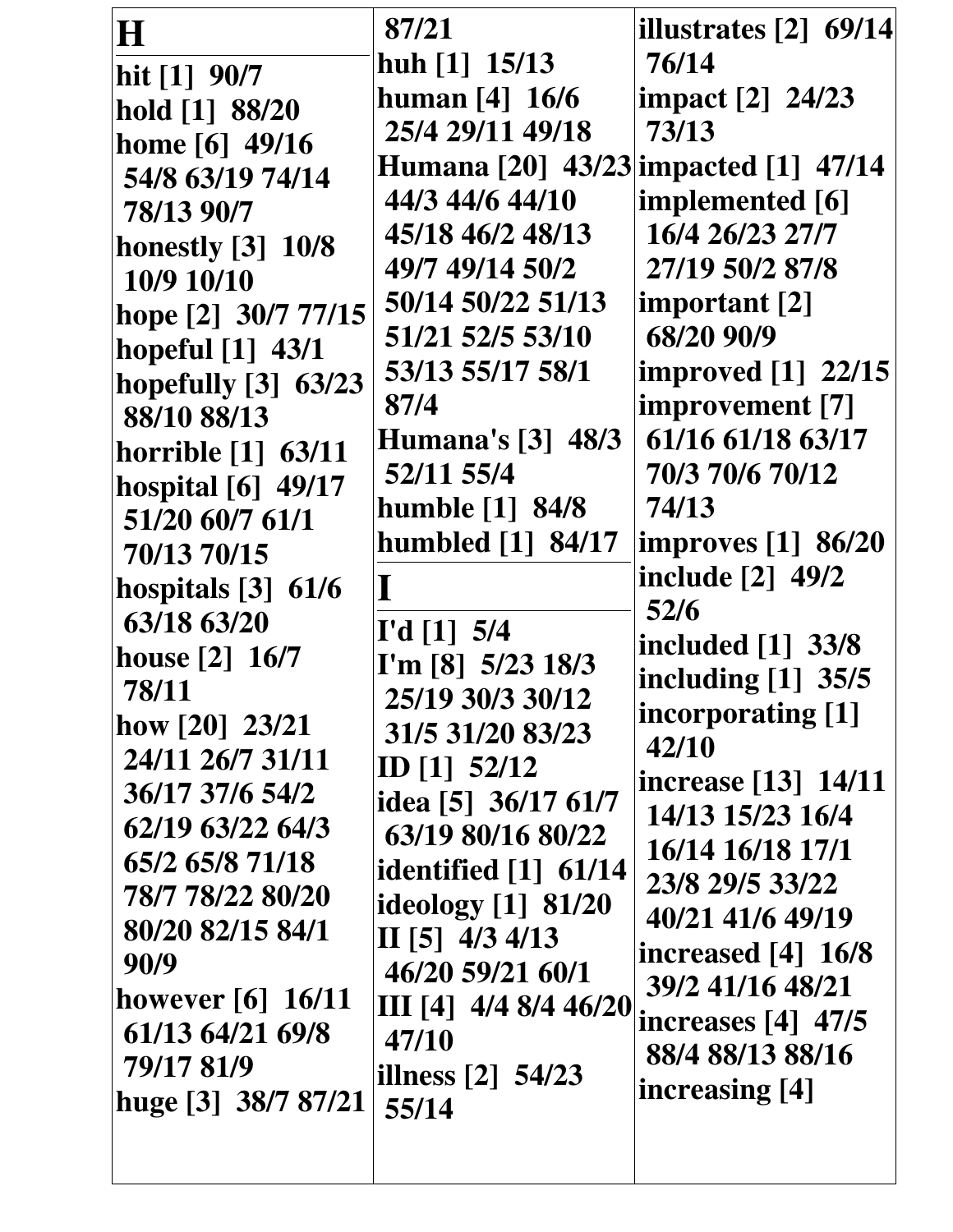|                       | <b>instead</b> [1] 47/1                           | 43/14 44/19 44/21                     |
|-----------------------|---------------------------------------------------|---------------------------------------|
| increasing [4]        | instructions [1]                                  | 45/5 46/10 46/18                      |
| 26/11 26/13 27/21     | 31/11                                             | 48/4 49/22 50/4                       |
| 88/8                  | instructs $\begin{bmatrix} 1 \end{bmatrix}$ 16/12 | 51/8 51/14 53/21                      |
| increment [3]         | insurance $\lceil 10 \rceil$ 1/2                  | 54/3 54/6 54/8 63/3                   |
| 66/13 66/14 66/16     | 1/17 27/3 31/8 32/1                               | 69/1 71/17 76/22                      |
| increments $[2]$ 65/6 | 35/3 65/8 75/20                                   | 77/2 78/20 78/21                      |
| 65/18                 | 87/22 92/10                                       | 79/4 80/15 83/15                      |
| incurring [2] 26/8    | insured [1] 35/4                                  | 85/8 87/2 87/19                       |
| 26/19                 | interdisciplinary                                 | 89/12 89/20 90/2                      |
| independence [3]      | $[1]$ 62/21                                       | 90/11                                 |
| 63/2 68/19 69/3       | <b>interest</b> [1] 37/21                         | item [10] 8/4 12/2                    |
| individual [1]        | <b>interested</b> [1] 92/21                       | 12/18 12/18 33/18                     |
| 81/15                 | <b>Internet</b> [1] 18/4                          | 43/13 43/14 59/20                     |
| information [3]       | inverse [1] 29/10                                 | 86/1 86/1                             |
| 22/2 23/4 53/5        | <b>inversely</b> [1] 29/10                        | IV [2] 4/7 12/2                       |
| informational [1]     | invest [1] 81/8                                   | ${\bf J}$                             |
| 44/12                 | invite [1] 79/6                                   |                                       |
| initial $[1]$ 73/5    | is $[224]$                                        | <b>January</b> [3] 44/7<br>45/9 52/11 |
| injury [2] 60/23      | $\sin'$ t [2] 26/16                               | <b>Jeana</b> [3] 1/18 92/6            |
| 69/4                  | 79/13                                             | 93/12                                 |
| inpatient [23]        | issue [1] 71/15                                   | <b>JEFF</b> [2] 2/17 6/16             |
| 60/14 60/16 60/17     | issued [3] 16/2 16/9                              | job [2] 27/13 84/23                   |
| 60/19 61/4 61/13      | 28/20                                             | <b>Jodi</b> [1] 21/4                  |
| 62/10 62/18 63/15     | <b>issues</b> [1] 66/19                           | <b>Joe</b> [1] 18/15                  |
| 64/20 65/14 67/16     | it $[106]$                                        | <b>JOHN</b> [3] 2/5 2/7               |
| 68/15 69/1 69/6       | it's [49] $5/2$ 15/9                              | 5/14                                  |
| 70/4 70/6 73/6        | 16/18 19/8 29/13                                  | <b>JOSEPH [2] 2/9</b>                 |
| 73/20 74/11 74/15     | 29/14 30/6 33/17                                  | 5/18                                  |
| 74/19 75/22           | 33/17 34/5 36/23                                  | July [7] 14/6 16/1                    |
| Inspector $[2]$ 16/23 | 37/10 37/18 39/8                                  | 16/10 25/2 28/20                      |
| 29/19                 | 39/20 39/21 40/4                                  | 44/10 56/16                           |
|                       |                                                   |                                       |
|                       |                                                   |                                       |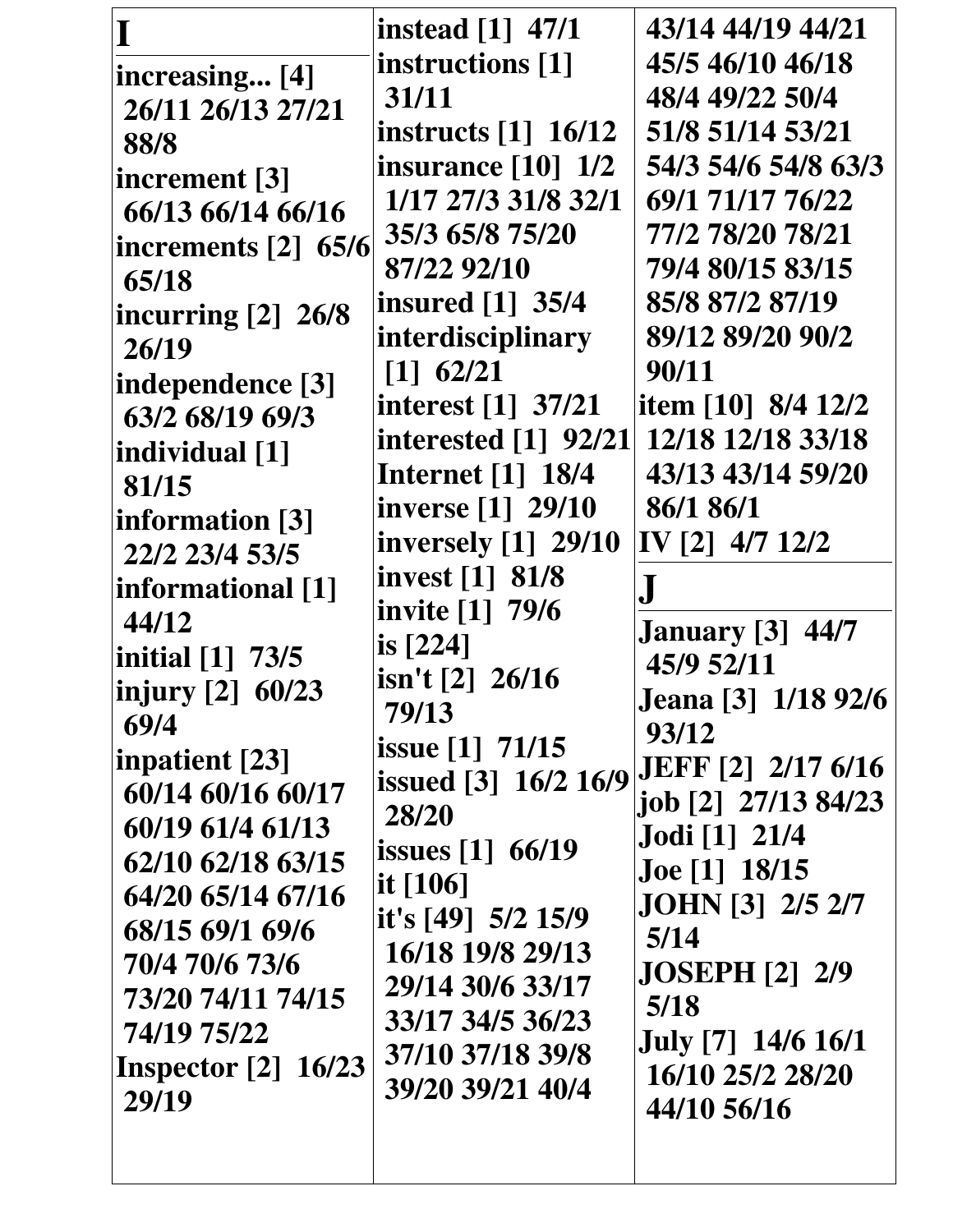| ${\bf J}$<br><b>July 24</b> [1] 16/1<br><b>July 31st [1] 14/6</b><br>jump [1] 60/11<br><b>June [1] 58/19</b><br>just [55] 6/20 6/23<br>20/12 21/10 21/15<br>23/18 28/5 28/15<br>30/6 30/10 32/14<br>33/2 33/4 33/9<br>33/18 37/22 38/3<br>38/11 38/17 39/19<br>39/21 40/4 40/5<br>41/3 41/10 41/13<br>41/15 44/10 45/1<br>45/11 47/8 49/21<br>50/10 50/15 52/4<br>61/7 64/7 69/6<br>69/19 73/6 75/15<br>76/2 76/22 77/2<br>82/13 83/1 83/23<br>84/5 84/10 84/13<br>84/14 85/11 89/6<br>90/8 90/11<br>$\mathbf K$<br>keep [4] 34/12 48/4<br>81/20 83/21<br>keeping $[5]$ 42/3<br>42/5 42/9 59/7<br>70/12<br><b>KELLI</b> [5] 2/18 | 5/20 5/22 17/11<br><b>19/11</b><br><b>KELLY</b> [4] 2/6<br>5/12 18/6 18/22<br><b>Kellys</b> [1] 18/7<br><b>Kelsey</b> [1] 81/16<br>kept [4] 42/1 83/14<br>85/17 85/18<br>key [1] 87/11<br>kind [7] 6/19 28/9<br>39/17 40/2 40/3<br>68/11 71/11<br>kit [4] 51/23 52/3<br>52/5 52/10<br>knee $[1]$ 41/1<br>knew [3] 29/21<br>38/10 39/10<br>know [42] 6/19 7/6<br>14/18 16/1 17/15<br>20/7 21/12 21/14<br>24/20 34/9 34/10<br>38/11 39/14 40/10<br>40/12 40/13 41/9<br>41/14 41/20 42/6<br>42/8 42/10 44/3<br>46/10 46/21 75/8<br>77/12 77/13 81/10<br>82/9 82/13 82/18<br>83/6 83/19 83/22<br>84/7 84/11 84/11<br>88/16 89/9 89/20<br>90/12 | knowledge [1]<br>82/15<br>known [1] 83/13<br>L<br>laid [1] 62/4<br>language [1] 83/7<br>large [2] 25/17 92/8<br>last [17] 13/2 15/19<br>24/17 28/17 32/17<br>32/17 32/19 34/22<br>35/7 37/6 37/8 42/7<br>44/16 58/11 76/13<br>77/21 80/11<br>lastly [2] 51/21 64/5<br>latex [1] 52/8<br>law [1] 46/22<br>lead [1] 25/16<br>leader [1] 86/7<br>leadership [5]<br>82/16 82/20 84/11<br>85/10 85/14<br>learn [1] 42/8<br>least [3] 46/3 66/14<br>88/12<br>leave [3] 75/22<br>78/11 86/8<br>left [4] 22/13 33/10<br>62/2 62/3<br>legislation [1]<br>28/10<br>Legislature [3]<br>14/14 23/10 23/14 |
|----------------------------------------------------------------------------------------------------------------------------------------------------------------------------------------------------------------------------------------------------------------------------------------------------------------------------------------------------------------------------------------------------------------------------------------------------------------------------------------------------------------------------------------------------------------------------------------------------------------------------------|--------------------------------------------------------------------------------------------------------------------------------------------------------------------------------------------------------------------------------------------------------------------------------------------------------------------------------------------------------------------------------------------------------------------------------------------------------------------------------------------------------------------------------------------------------------------------------------------------------------------------------------------|-----------------------------------------------------------------------------------------------------------------------------------------------------------------------------------------------------------------------------------------------------------------------------------------------------------------------------------------------------------------------------------------------------------------------------------------------------------------------------------------------------------------------------------------------------------------------------------------------|
|----------------------------------------------------------------------------------------------------------------------------------------------------------------------------------------------------------------------------------------------------------------------------------------------------------------------------------------------------------------------------------------------------------------------------------------------------------------------------------------------------------------------------------------------------------------------------------------------------------------------------------|--------------------------------------------------------------------------------------------------------------------------------------------------------------------------------------------------------------------------------------------------------------------------------------------------------------------------------------------------------------------------------------------------------------------------------------------------------------------------------------------------------------------------------------------------------------------------------------------------------------------------------------------|-----------------------------------------------------------------------------------------------------------------------------------------------------------------------------------------------------------------------------------------------------------------------------------------------------------------------------------------------------------------------------------------------------------------------------------------------------------------------------------------------------------------------------------------------------------------------------------------------|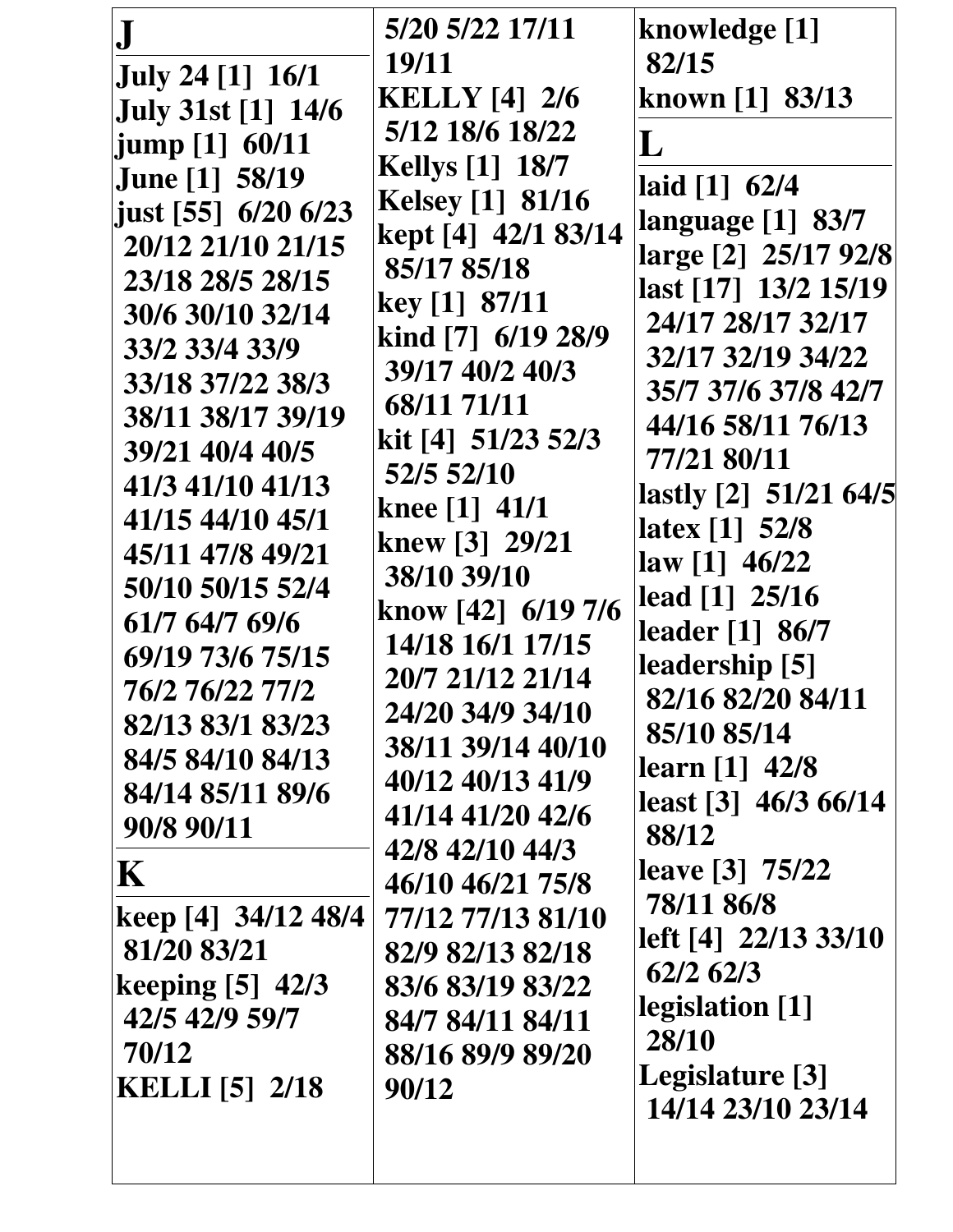| L                        | 41/13 48/9 48/15                         | 9/17 23/5 34/3              |
|--------------------------|------------------------------------------|-----------------------------|
| length [2] 63/14         | 49/2 51/18 57/20                         | 46/11 51/8 63/18            |
| 75/7                     | 61/4 68/3 68/18                          | long-standing [1]           |
| less [3] 36/16 36/18     | 69/4 69/6 70/17                          | 46/11                       |
| 73/14                    | 72/8 73/6 74/6 80/3                      | long-term [1] 63/18         |
| let [4] 14/16 21/14      | 80/4 81/10 87/12                         | longer [1] 87/17            |
| 21/17 23/13              | 90/21                                    | longterm [2] 74/18          |
| let's [7] 5/4 13/5       | $\lim$ it [5] 54/22 62/9                 | 74/19                       |
| 15/15 28/21 81/20        | 65/15 72/4 72/6                          | look [26] 13/19             |
| 81/21 89/14              | limitation $\lceil 3 \rceil$ 69/15       | 23/6 27/23 33/20            |
| letter [1] 46/3          | 71/21 72/23                              | 36/2 37/3 37/8              |
| letters [1] 90/6         | limited $[4]$ 42/6                       | 38/16 43/7 45/19            |
| liabilities [1] 33/9     | 69/19 79/5 80/7                          | 47/4 47/6 56/3 57/5         |
| liability [7] 34/19      | limits $[1]$ 71/22                       | 57/9 58/16 59/13            |
| 35/22 36/7 40/1          | line $[3]$ 61/20 62/8                    | 60/9 60/15 61/19            |
| 87/13 87/14 87/18        | 69/17                                    | 62/1 62/4 64/6              |
| <b>licensed</b> [1] 93/1 | lined [1] 27/13                          | 69/13 69/16 76/3            |
| life [10] 35/12          | lining [1] 43/8                          | looked [6] 26/14            |
| 35/18 39/14 61/10        | list [2] 45/20 46/5                      | 29/12 39/5 39/23            |
| 63/2 68/21 74/22         | little [9] 17/3 20/9                     | 78/19 80/16                 |
| 75/3 78/8 90/9           | 24/18 32/17 37/7                         | looking [14] 22/5           |
| lifetime $[4]$ 62/9      | 39/4 40/6 82/21                          | 22/7 25/20 26/10            |
| 62/13 63/8 65/15         | 88/6                                     | 26/12 32/7 45/7             |
| light $[2]$ 77/22        | live $[1]$ 49/1                          | 56/17 57/1 60/13            |
| 78/12                    | $\left  \text{ living [1]} \right $ 49/4 | 77/19 78/17 85/14           |
| like [40] 5/4 7/22       | $LLC$ [2] $93/16$                        | 90/12                       |
| 11/17 12/14 17/22        | 93/17                                    | looks [3] 19/21 22/8        |
| 19/21 21/19 22/9         | local [1] 81/14                          | 32/23                       |
| 23/6 24/5 26/16          | <b>LOCKRIDGE</b> [6]                     | Lord [1] 93/6               |
| 28/7 32/23 37/20         | 2/13 6/8 17/17                           | loses [1] 46/17             |
| 38/3 38/9 38/17          | 17/18 17/19 19/9                         | $\cos$ [2] $\,25/16\,78/20$ |
| 38/19 38/20 41/1         | long [8] 9/13 9/15                       | lot [14] 19/23 28/6         |
|                          |                                          |                             |
|                          |                                          |                             |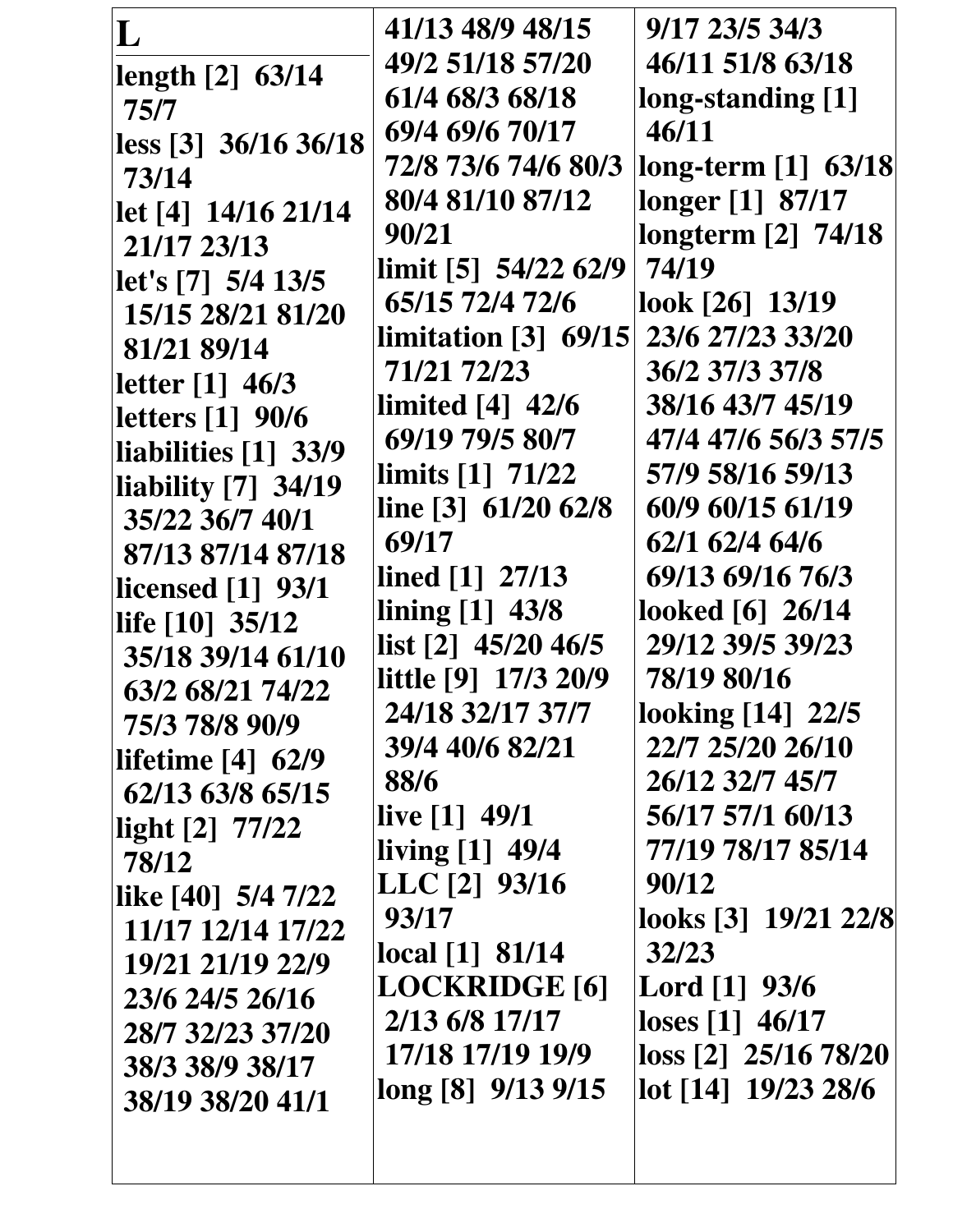| L                                        | major [2] 24/15       | maybe [4] 40/16        |
|------------------------------------------|-----------------------|------------------------|
| lot [12] 34/5                            | 35/23                 | 41/1 41/9 43/8         |
| 40/10 40/13 40/21                        | make [14] 19/23       | <b>MCCOY [3] 2/12</b>  |
| 41/1 41/22 42/8                          | 22/14 25/5 28/13      | 6/5 23/17              |
| 69/9 77/21 89/13                         | 28/22 45/20 60/18     | <b>MCMILLAN</b> [2]    |
| 90/1 90/8                                | 66/14 67/10 72/14     | $2/7$ 5/14             |
| love $[1]$ 12/23                         | 73/13 80/20 83/2      | <b>MDLive [2] 54/6</b> |
| low [3] 19/8 59/8                        | 89/7                  | 55/6                   |
| 85/18                                    | makes [1] 56/21       | me [32] 7/10 11/12     |
|                                          | making [4] 16/13      | 11/13 11/14 14/16      |
| lower [4] 36/11<br>38/22 47/7 56/21      | 52/4 67/2 83/17       | 17/10 17/18 17/19      |
|                                          | manage [3] 58/23      | 17/19 17/22 18/7       |
| <b>lowered</b> [1] 38/23                 | 85/16 87/7            | 18/9 18/10 18/13       |
| LUKE [7] 2/4 4/3<br>4/6 4/8 5/8 8/8 8/11 | management $[3]$      | 18/16 18/23 19/3       |
|                                          | 59/5 80/4 81/8        | 19/6 19/12 21/17       |
| lymphedema [4]<br>69/20 71/4 71/23       | managing $[1]$ 63/21  | 21/20 22/14 23/13      |
|                                          | many [2] 26/7         | 28/5 28/16 31/6        |
| 73/1                                     | 46/19                 | 41/6 42/18 44/2        |
| M                                        | <b>March [3] 55/9</b> | 55/10 83/19 84/20      |
| <b>MACKEY</b> [2] 2/8                    | 55/20 56/15           | meals [3] 49/16        |
| 5/16                                     | market [3] 33/20      | 51/15 51/18            |
| made [9] 12/9 26/7                       | 33/22 47/19           | mean [7] 20/10         |
| 27/19 28/6 33/11                         | marvel [1] 84/1       | 36/16 40/23 41/8       |
| 38/7 39/6 58/12                          | mask [1] 52/6         | 83/6 84/6 89/9         |
| 58/18                                    | match [1] 33/14       | meaning [2] 42/21      |
| magnitude [2]                            | matching $[1]$ 66/17  | 75/22                  |
| 39/23 40/2                               | <b>MATRE [3] 2/9</b>  | means [4] 37/10        |
| mail [1] 46/3                            | 5/18 18/15            | 39/13 62/11 90/1       |
| main [1] 13/23                           | may [11] 6/7 12/3     | meant $[2]$ 74/17      |
| mainly [1] 48/22                         | 21/13 24/10 24/11     | 74/19                  |
| maintenance [1]                          | 24/21 47/8 53/16      | measurement [1]        |
| 41/14                                    | 62/14 63/10 93/17     | 34/7                   |
|                                          |                       |                        |
|                                          |                       |                        |
|                                          |                       |                        |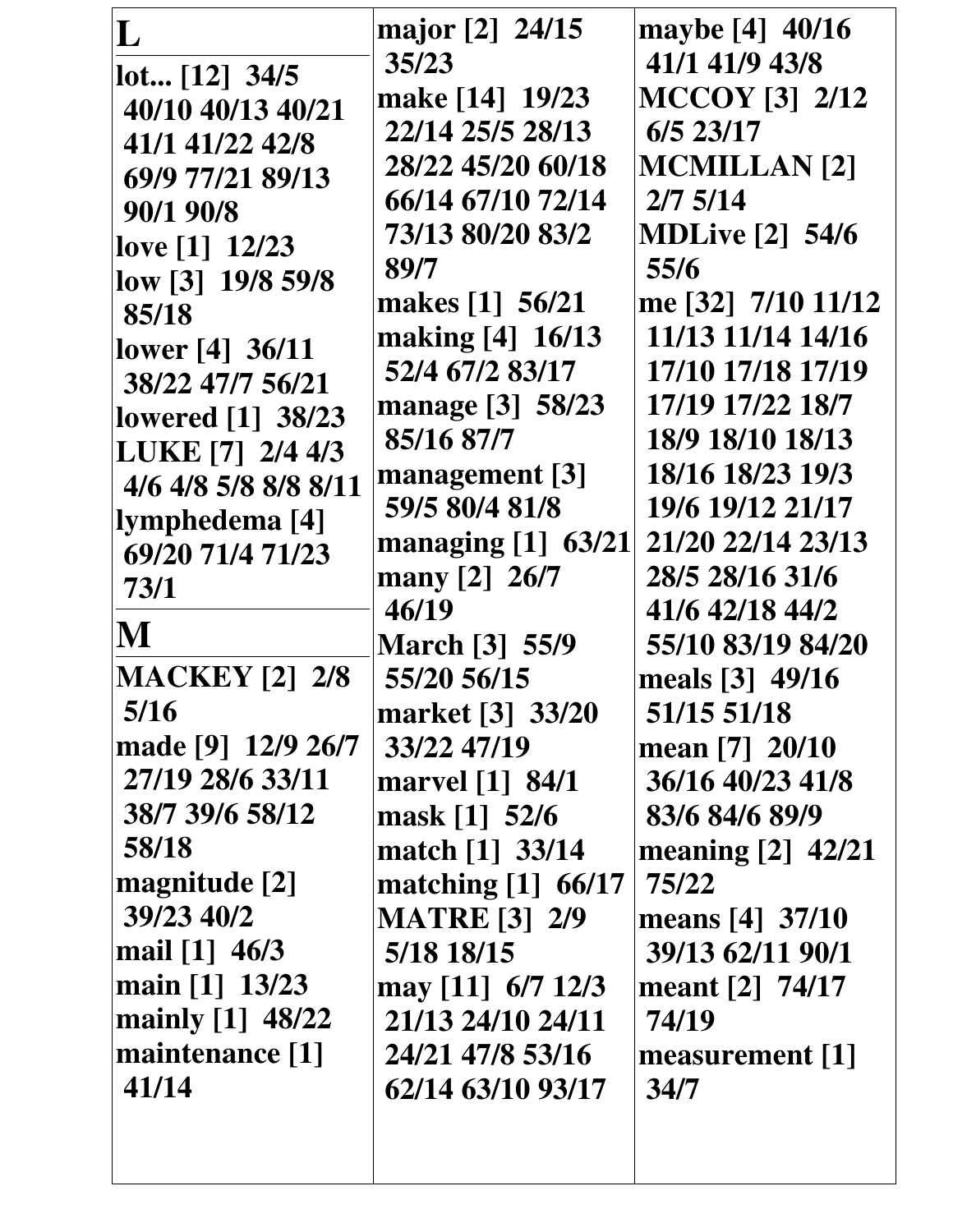| M                    | 1/18 4/7 5/4 6/20                    | 59/2 59/8 60/3      |
|----------------------|--------------------------------------|---------------------|
| measures [1] 48/9    | 11/19 12/4 20/8                      | 61/20 62/11 63/9    |
| measurment [1]       | 76/6 76/14 89/20                     | 68/2 69/10 71/1     |
| 34/6                 | 91/6 92/9 92/15                      | 74/5 77/13 77/17    |
| medical [5] 53/20    | meets [1] 63/23                      | 78/2 78/5 79/3 79/5 |
| 55/13 58/6 60/7      | member [17] 14/13                    | 79/17 80/8 82/12    |
| 64/14                | 23/8 46/2 46/3                       | 82/12 83/14 85/4    |
| <b>Medicare [45]</b> | 50/16 54/4 60/21                     | 85/5 85/15 86/20    |
| 16/13 16/15 25/1     | 63/1 64/17 65/10                     | 88/4 90/20          |
| 25/6 25/8 25/14      | 67/3 76/23 77/7                      | members' [1] 77/12  |
| 25/15 25/16 26/1     | 77/9 79/21 85/4                      | membership [2]      |
|                      | 85/14                                | 32/15 32/23         |
| 26/2 26/12 27/11     | member-centric $[2]$ mentioned $[1]$ |                     |
| 27/21 29/4 29/7      | 85/4 85/14                           | 38/11               |
| 35/1 35/5 35/8       | members $[80]$ 2/3                   | menus $[1] 80/21$   |
| 35/15 35/17 35/17    | 7/21 12/13 12/22                     | message [1] 79/19   |
| 35/21 36/11 38/6     | 29/7 33/4 33/5                       | method [1] 54/21    |
| 38/12 39/3 43/2      | 33/13 43/19 44/13                    | microphone [2]      |
| 43/4 43/23 44/3      | 44/20 45/6 45/23                     | 17/4 20/5           |
| 44/5 44/6 44/20      | 47/13 47/14 48/4                     | microphones [3]     |
| 45/10 45/13 50/23    | 48/5 48/15 48/17                     | 20/3 31/14 31/23    |
| 52/2 52/16 55/4      | 49/12 49/15 49/21                    | middle [1] 20/9     |
| 55/17 55/21 56/4     | 50/6 51/2 51/7                       | might [4] 14/19     |
| 56/7 57/18 58/14     | 51/23 52/1 52/9                      | 22/9 41/7 42/22     |
| medication [3]       | 53/2 53/3 53/19                      | million [26] 13/16  |
| 46/17 46/23 47/16    | 54/20 55/11 55/18                    | 13/18 13/21 13/23   |
| medications [4]      | 55/22 55/22 56/1                     | 14/1 14/3 14/7      |
| 46/9 46/12 46/14     |                                      |                     |
| 47/19                | 56/4 56/7 57/1 57/2                  | 14/10 14/21 15/1    |
| MedImpact [4]        | 57/3 57/7 57/8                       | 15/7 15/8 15/8      |
| 53/14 58/2 58/22     | 57/11 57/13 57/15                    | 15/12 22/9 22/16    |
| 87/4                 | 57/18 57/19 57/20                    | 22/16 22/17 22/19   |
| meeting $[14]$ 1/3   | 58/4 58/6 58/15                      | 22/21 24/7 36/12    |
|                      |                                      |                     |
|                      |                                      |                     |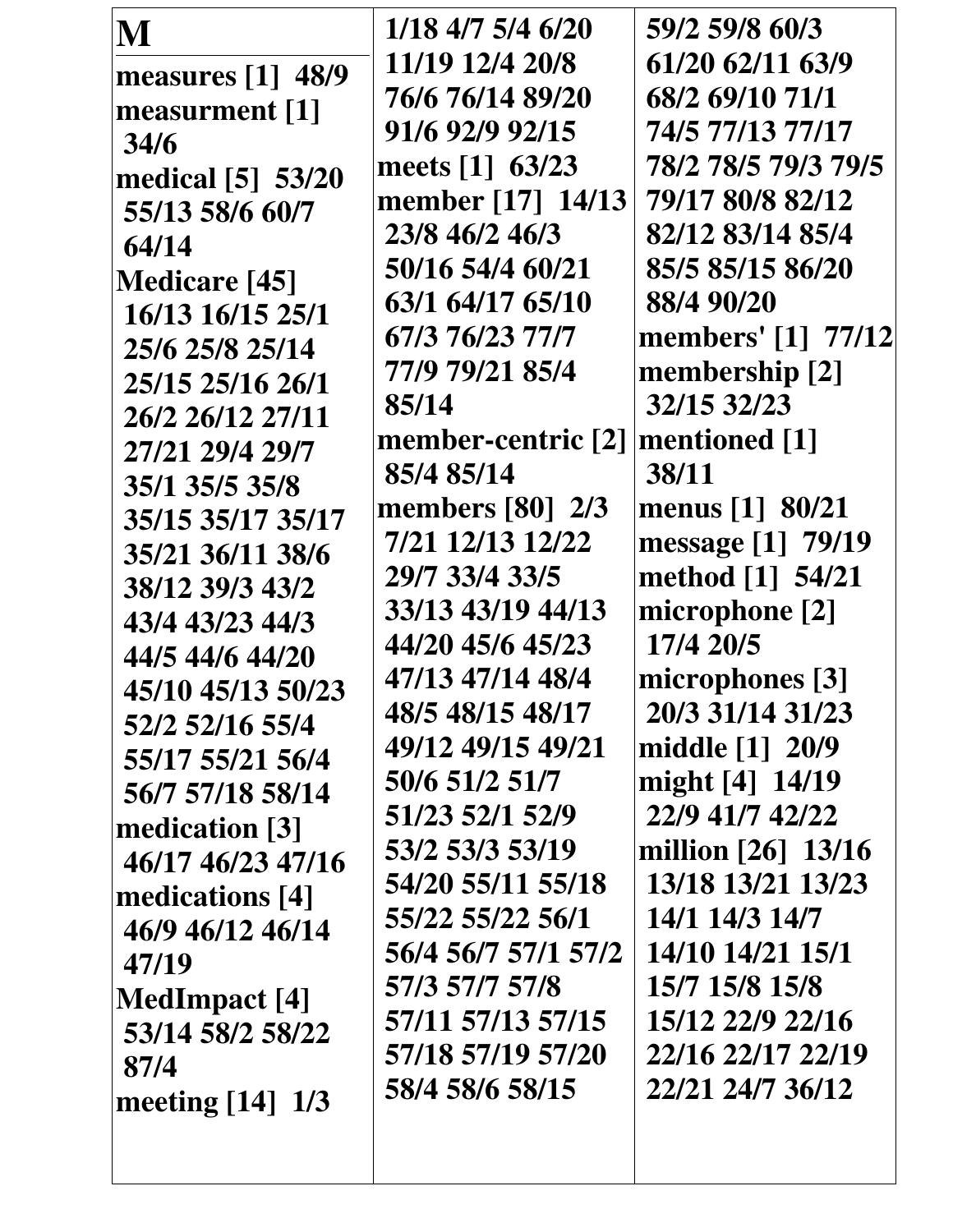| M                             | 36/17 37/7 37/13                       | 86/2 86/5 89/3 89/5        |
|-------------------------------|----------------------------------------|----------------------------|
| million [4] 36/15             | 37/13 37/20 38/18                      | 90/18                      |
| 37/18 37/20 39/8              | 42/21 43/3 49/8                        | Mr. Chairman [6]           |
| mind $[4]$ 21/10              | 49/8 56/1 57/9                         | 43/19 60/3 68/8            |
| 28/14 59/6 60/12              | 63/12 70/17 73/4                       | 69/22 86/5 89/3            |
| minute [1] 45/2               | 78/22 78/23 88/12                      | <b>Mr. Cole [1] 90/18</b>  |
| <b>MINUTES</b> [3] 4/7        | morning [5] 7/5                        | <b>Mr. Wales [1] 82/4</b>  |
| 12/1 12/4                     | 12/21 43/18 43/20                      | Mr. Wales' [2]             |
|                               | 60/2                                   | 67/16 73/20                |
| misfortune [2]                | most [4] 34/6 62/8                     | Mr. Yancey [3]             |
| 62/12 63/11                   | 64/15 64/15                            | 82/10 86/2 89/5            |
| miss [1] 85/20                | motion $[5]$ 7/15                      | <b>MRS</b> [1] 2/13        |
| mitigating [1] 46/1           | 12/5 67/17 73/22                       | Mrs. [5] 17/2 17/17        |
| <b>MOBLEY</b> [4] 2/16        | 90/18                                  | 17/18 59/11 73/23          |
| 6/12 67/18 73/23              | motor [2] 68/17                        | Mrs. Crew [1]              |
| moment [3] 21/16              | 71/7                                   | 73/23                      |
| 50/10 62/19                   | move [9] 15/3 15/15 Mrs. Lockridge [2] |                            |
| money $[6]$ 15/3              | 43/13 47/9 52/18                       | 17/17 17/18                |
| 22/13 49/8 81/9               | 61/18 75/12 86/14                      | <b>Mrs. Scott</b> [1] 17/2 |
| 87/9 87/10                    | 88/6                                   | Mrs. Townes' [1]           |
| monies [1] 13/13              | moves [3] 28/7 34/4 59/11              |                            |
| monitor [1] 65/4              | 46/20                                  | MS [17] 2/11 2/12          |
| monitoring $[1]$              | moving $[6]$ 24/13                     | 2/15 2/16 2/18 3/4         |
| 66/22                         | 65/5 68/9 72/2                         | 3/5 3/7 3/8 8/5            |
| <b>Montgomery</b> [2]         | 79/12 89/12                            | 11/18 12/7 23/16           |
| $1/5$ $1/21$                  | MR [12] 2/4 2/5 2/6 23/19 30/16 30/20  |                            |
| month $[7] 14/12$             | 2/7 2/14 2/17 3/3                      | 31/1                       |
| 22/21 23/8 23/15              | 3/6 11/16 12/5                         | Ms. [6] 15/4 67/18         |
| 23/21 24/2 90/7               | 12/21 31/3                             | 67/20 73/23 74/10          |
| months $\lceil 2 \rceil$ 13/3 | Mr. [13] 43/19 60/3                    | 90/19                      |
| 77/22                         | 67/16 68/8 69/22                       | Ms. brown [1]              |
| more [22] 24/18               | 73/20 82/4 82/10                       | 74/10                      |
| 28/15 29/18 35/19             |                                        |                            |
|                               |                                        |                            |
|                               |                                        |                            |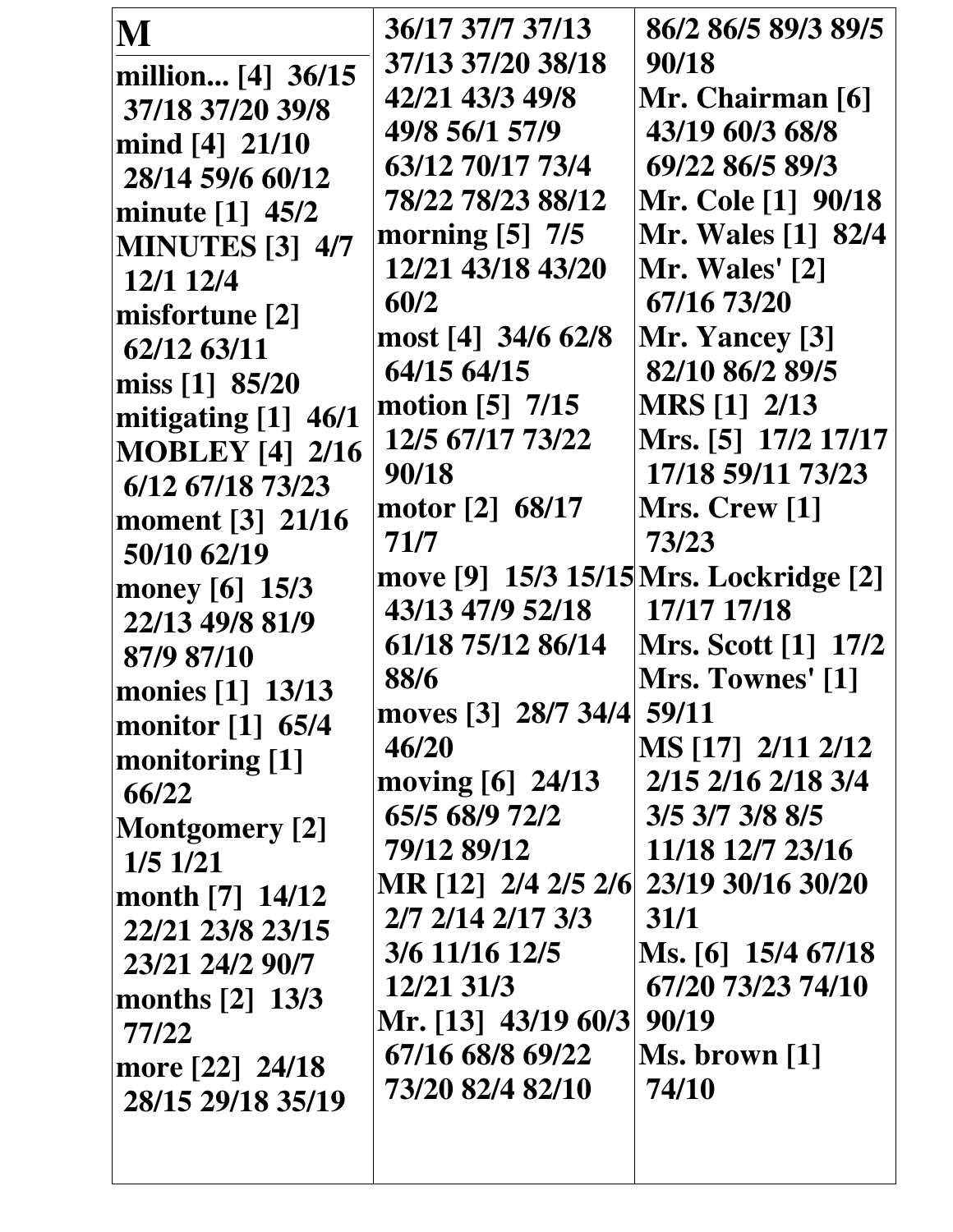| M                         | national [2] 24/19                      | 53/22 57/3 78/8                  |
|---------------------------|-----------------------------------------|----------------------------------|
| Ms. Crew [1] 90/19        | 81/19                                   | newly [1] 47/16                  |
| Ms. Gibson [1]            | nationally [1] 64/14 news [5] 13/1 13/2 |                                  |
| 67/20                     | natural [2] 39/19                       | 16/11 34/16 88/2                 |
| Ms. Mobley [2]            | 79/12                                   | next [26] 8/3 12/2               |
| 67/18 73/23               | <b>Naturally</b> [2] 78/18              | 12/18 15/19 24/17                |
| <b>Ms. Scott [1] 15/4</b> | 79/10                                   | 28/17 30/22 31/4                 |
| much [9] 13/2             | navigating [1] 78/8                     | 31/7 33/19 35/9                  |
| 23/21 36/14 36/17         | necessary $[2]$ 57/21                   | 36/22 37/1 37/2                  |
| 70/17 82/15 85/21         | 64/23                                   | 37/3 38/10 41/11                 |
| 86/16 89/3                | need [22] 7/15 12/5                     | 41/12 43/13 45/9                 |
| multiple [1] 62/12        | 12/8 21/4 24/11                         | 48/19 49/19 52/18                |
| mute [8] 6/7 6/23         | 28/1 28/3 36/6                          | 52/19 59/19 85/23                |
| 7/1 19/16 19/20           | 36/18 42/10 54/15                       | no [34] 5/17 5/21                |
| 20/3 31/14 31/22          | 58/6 63/10 67/4                         | 7/18 8/1 12/10                   |
| muted [5] 17/23           | 67/17 67/18 69/11                       | 12/16 17/20 18/11                |
| 19/22 20/1 20/1           | 71/14 71/23 73/22                       | 18/14 18/17 19/1                 |
| 20/3                      | 90/10 90/18                             | 19/4 19/10 19/13                 |
| my [20] 11/6 11/9         | needed [8] 13/18                        | 20/16 30/18 42/14                |
| 11/10 13/7 13/12          | 54/17 64/12 66/13                       | 45/14 49/20 52/17                |
| 25/21 30/8 31/5           | 72/14 72/19 73/3                        | 58/9 59/16 66/19                 |
| 31/6 54/12 59/9           | 73/4                                    | 67/22 68/5 74/2                  |
| 70/13 84/21 85/2          | needing $[1]$ 63/11                     | 74/8 77/8 77/10                  |
| 85/7 85/20 88/1           | needs [1] 89/7                          | 82/5 90/16 90/23                 |
| 89/14 92/14 93/4          | negative $[1]$ 46/2                     | 93/12 93/16                      |
| myself [1] 8/5            | neither [1] 92/17                       | nobody's [1] 39/14               |
|                           | network [3] 50/6                        | non [6] 25/14 25/15              |
| N                         | 51/10 51/10                             | 26/1 52/8 58/14                  |
| name [5] 8/10             | never [3] 14/18                         | 79/14                            |
| 46/17 61/7 81/15          | 33/8 66/5                               | non-latex $\lceil 1 \rceil$ 52/8 |
| 93/4                      | new [8] 36/10 37/15 non-Medicare [4]    |                                  |
| nation [1] 85/12          | 38/18 47/18 53/20                       | 25/14 25/15 26/1                 |
|                           |                                         |                                  |
|                           |                                         |                                  |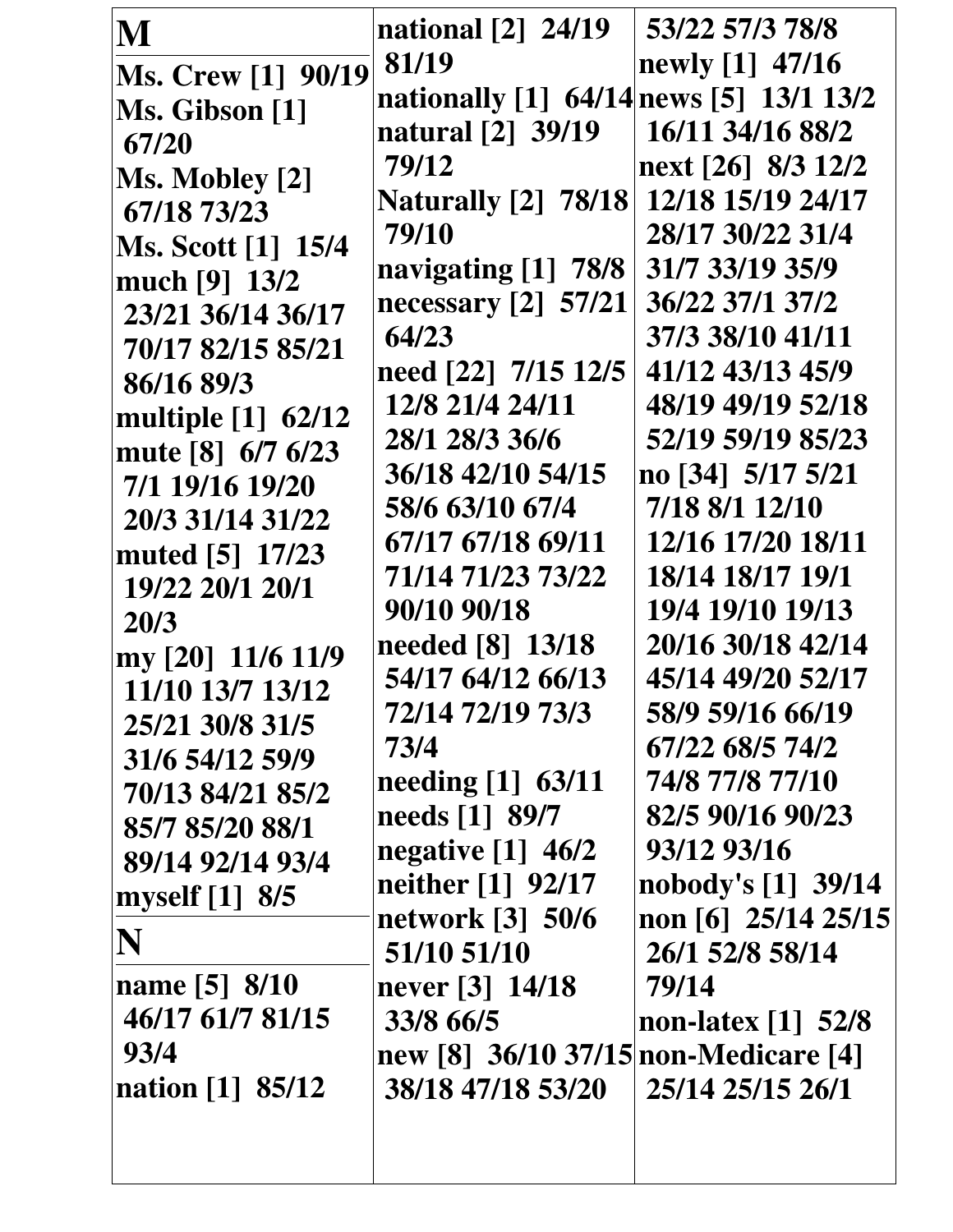| N                                          | notes [2] 65/19         | obtain [1] 52/4                |
|--------------------------------------------|-------------------------|--------------------------------|
| non-Medicare [1]                           | 78/14                   | obviously [4] 40/12            |
| 58/14                                      | notifying $[1]$ 46/4    | 41/12 42/6 61/1                |
| non-video [1] $\,$ 79/14 November [1] 23/2 |                         | occupational [17]              |
| <b>None</b> [2] 14/22                      | now [21] 13/23          | 54/17 62/22 67/1               |
| 14/23                                      | 15/1 16/17 18/3         | 68/12 68/14 68/16              |
| normal [4] 37/10                           | 20/4 24/10 24/16        | 69/8 69/18 70/22               |
| 61/10 63/2 74/21                           | 27/18 29/22 30/7        | 71/5 72/4 72/6 72/8            |
| <b>Normally</b> [3] 33/3                   | 32/3 32/20 36/13        | 72/11 72/22 73/8               |
| 44/14 44/15                                | 36/23 38/13 38/17       | 73/21                          |
| not [54] 14/8 14/12                        | 41/4 50/1 71/5          | occur <sup>[3]</sup> 44/23     |
| 14/17 16/14 18/3                           | 75/13 76/22             | 45/8 52/16                     |
| 18/3 20/1 20/2                             | number [23] 24/3        | occurring $[2]$ 45/16          |
| 20/13 20/16 21/1                           | 26/4 26/12 26/18        | 46/7                           |
| 21/8 21/10 22/23                           | 27/10 29/2 29/3         | occurs [1] 68/15               |
| 23/9 24/11 27/12                           | 29/6 32/15 33/4         | <b>October</b> [5] 14/8        |
| 29/9 30/3 30/7                             | 33/5 33/16 34/4         | 22/23 23/2 76/17               |
| 30/14 33/1 33/7                            | 49/19 52/12 52/23       | 79/7                           |
| 33/17 34/14 40/19                          | 53/1 53/3 55/5          | <b>October 1 [1] 76/17</b>     |
| 41/10 45/13 47/14                          | 55/16 55/17 62/13       | <b>October 12 [1] 79/7</b>     |
| 50/14 54/2 64/2                            | 93/4                    | off [7] 7/1 26/5 36/7          |
| 65/22 66/1 66/2                            | numbers [5] 13/22       | 37/16 41/17 46/16              |
| 71/13 72/5 74/12                           | 24/12 33/14 48/1        | 80/21                          |
| 74/14 74/17 77/7                           | 56/18                   | offer [3] 44/5 73/8            |
| 77/7 78/2 78/5                             | nursing $[2]$ 49/18     | 77/5                           |
| 82/23 84/3 85/11                           | 63/19                   | offered $\lceil 1 \rceil$ 51/7 |
| 87/1 88/3 88/7 88/8                        | nutritional [1] 49/3    | offering $[2]$ 79/2            |
| 88/12 89/17 89/20                          | $\mathbf{O}$            | 80/2                           |
| notably $[1]$ 62/8                         | <b>OATH</b> [7] 4/4 7/7 | offers [1] 79/16               |
| <b>Notary</b> [3] 1/19                     | 7/10 8/2 8/4 8/7        | office [21] 7/7 7/10           |
| 92/7 93/13                                 | 11/17                   | 8/2 8/4 8/7 10/17              |
| note [1] 45/3                              | observe [1] 63/22       | 10/18 10/19 16/21              |
|                                            |                         |                                |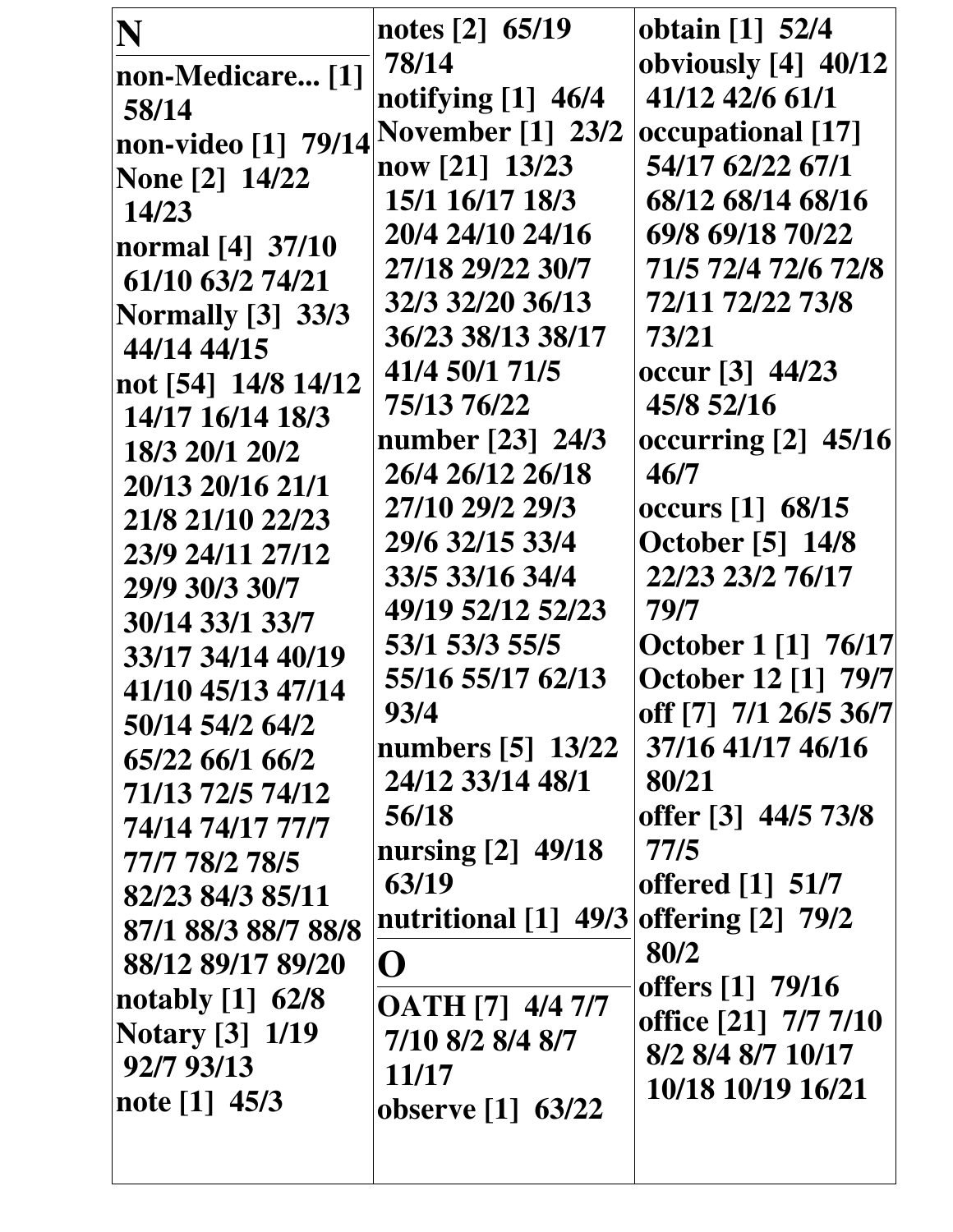| O                    | once [2] 56/2 57/9             | order [10] 4/2 5/1    |
|----------------------|--------------------------------|-----------------------|
| office [12] 16/22    | one [25] 15/18                 | 16/2 16/10 16/12      |
| 16/23 29/16 29/18    | 24/17 25/1 26/20               | 25/3 28/21 52/10      |
| 29/19 54/4 54/8      | 29/2 29/18 32/13               | 78/13 80/21           |
| 55/2 55/7 56/13      | 32/18 38/3 38/8                | <b>ORDER/ROLL [1]</b> |
| 56/18 56/20          | 42/20 42/22 43/8               | 4/2                   |
| <b>OFFICE</b>        | 53/9 53/10 53/11               | organization [2]      |
| 8 [1] 4/4            | 57/15 66/4 75/18               | 85/7 86/15            |
| official [1] 11/19   | 76/17 84/19 87/12              | other [26] 7/6 17/14  |
| often [2] 61/3 68/14 | 88/12 89/7 90/6                | 28/6 30/14 31/19      |
| oftentimes [1] 71/5  | ongoing [2] 39/1               | 36/1 38/16 43/10      |
| Oh [2] 29/19 31/5    | 43/6                           | 45/16 45/19 47/3      |
| okay [59] 6/18 7/9   | only [13] 7/9 13/11            | 47/6 49/13 54/13      |
| 13/1 13/7 13/9       | 16/14 22/12 42/7               | 54/23 65/18 65/21     |
| 13/14 13/17 13/23    | 57/17 71/3 71/22               | 66/1 66/2 73/7        |
| 15/3 16/16 17/5      | 73/1 76/17 77/3                | 73/10 75/18 75/20     |
| 18/5 19/5 20/17      | 79/13 87/1                     | 75/21 83/23 88/4      |
| 21/6 21/18 21/18     | <b>OPEB</b> [1] 32/6           | others [3] 29/23      |
| 21/19 22/15 22/18    | open [1] 18/2                  | 55/1 55/14            |
| 23/4 23/19 23/20     | opinion [1] 85/8               | <b>our</b> [110]      |
| 25/12 25/18 26/5     | opportunities [2]              | out [35] 13/10        |
| 26/8 26/10 26/20     | 48/22 79/3                     | 13/11 13/19 14/7      |
| 27/8 28/11 28/13     | opposed $\lceil 5 \rceil$ 7/22 | 16/5 16/16 17/1       |
| 28/16 30/7 30/10     | 12/14 68/3 74/6                | 23/9 24/14 29/6       |
| 30/19 32/4 37/2      | 90/21                          | 32/22 45/12 46/3      |
| 43/12 44/2 44/2      | option [2] 53/20               | 47/12 51/10 55/8      |
| 50/21 52/14 58/10    | 56/23                          | 62/4 62/9 62/15       |
| 59/10 59/17 59/18    | optional [2] 77/6              | 63/9 64/1 65/21       |
| 67/15 68/7 70/19     | 77/11                          | 66/2 73/10 76/8       |
| 70/20 73/17 75/11    | options $[4]$ 48/6             | 77/10 77/16 78/10     |
| 75/13 76/9 76/10     | 48/14 58/5 79/14               | 79/9 81/17 87/12      |
| 80/11 82/3 82/6      | oral [1] 52/8                  | 88/3 89/9 90/13       |
|                      |                                |                       |
|                      |                                |                       |
|                      |                                |                       |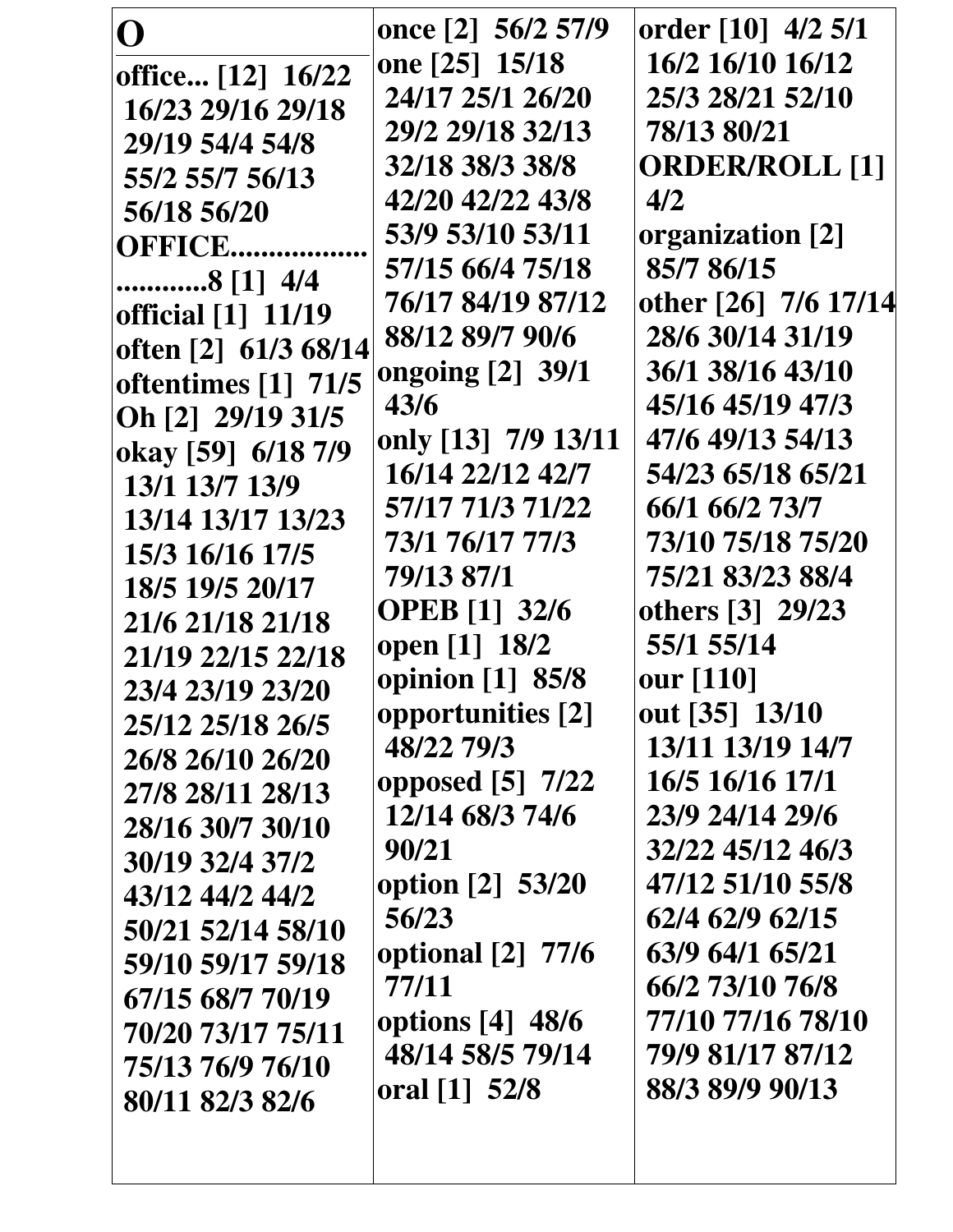| ( )                     | 56/9 57/5 57/10                      | 24/23                  |
|-------------------------|--------------------------------------|------------------------|
| out $[1]$ 92/16         | 58/16 60/12 61/19                    | parties [1] 92/19      |
| outpatient [2] 50/8     | 62/2 68/9 69/13                      | partners [4] 59/5      |
| 54/15                   | 69/14 76/11 78/17                    | 86/22 87/3 88/19       |
| over [27] 12/18         | 79/12 80/11 81/15                    | pass [1] 84/8          |
| 13/18 15/15 15/17       | 87/13 87/16                          | past [5] 26/15 33/3    |
| 21/20 21/23 23/21       | pages [3] 53/5                       | 82/12 88/22 90/7       |
| 24/13 26/14 27/1        | 58/20 92/13                          | patent [1] 46/18       |
| 32/18 36/7 38/6         | paid [6] 13/10                       | path [2] 72/15         |
| 45/14 46/8 46/13        | 22/11 35/4 35/11                     | 79/20                  |
| 46/15 52/1 73/5         | 41/21 43/4                           | pathway $[1]$ 63/9     |
| 77/21 79/18 81/8        | pandemic [2] 77/23 patient [16] 6/21 |                        |
| 82/10 84/20 85/6        | 78/9                                 | 21/12 60/22 63/1       |
| 86/10 87/16             | par [2] 65/21 65/22                  | 63/21 63/22 64/12      |
| over-the $[1]$ 46/8     | part [15] 4/11 4/13                  | 64/16 66/22 67/3       |
| <b>overall</b> [3] 39/5 | 16/14 25/6 31/7                      | 68/17 74/12 74/14      |
| 56/15 81/3              | 39/19 43/15 43/17                    | 74/16 74/21 75/19      |
| own [2] 54/5 54/7       | 45/10 45/12 59/21                    | patient is $[1]$ 74/16 |
|                         | 60/1 61/6 86/7                       | patient's [2] 25/10    |
|                         | 89/11                                | 70/1                   |
| Pack [2] 79/15          | participants [1]                     | patients [1] 16/16     |
| 79/16                   | 78/21                                | patterns [1] 39/16     |
| package [1] 51/14       | participate [3] 33/8 pay [11] 13/11  |                        |
| packet [1] 7/12         | 44/14 77/14                          | 22/11 36/7 36/14       |
| packets [1] 7/5         | participating [1]                    | 36/14 36/22 46/21      |
| page [37] 13/5          | 33/13                                | 51/7 51/12 75/19       |
| 15/15 22/1 24/13        | participation [4]                    | 75/20                  |
| 25/19 32/7 32/12        | 38/22 39/3 44/18                     | $pay-as-you-go [1]$    |
| 32/13 34/21 36/3        | 77/6                                 | 36/14                  |
| 37/3 37/3 37/4 44/1     | particular [3] 7/6                   | paychecks $[1]$ 23/9   |
| 45/7 53/9 53/11         | 25/1 41/23                           | paying $[1]$ 36/16     |
| 55/3 55/15 56/3         | particularly [1]                     | payment $[1]$ 64/17    |
|                         |                                      |                        |
|                         |                                      |                        |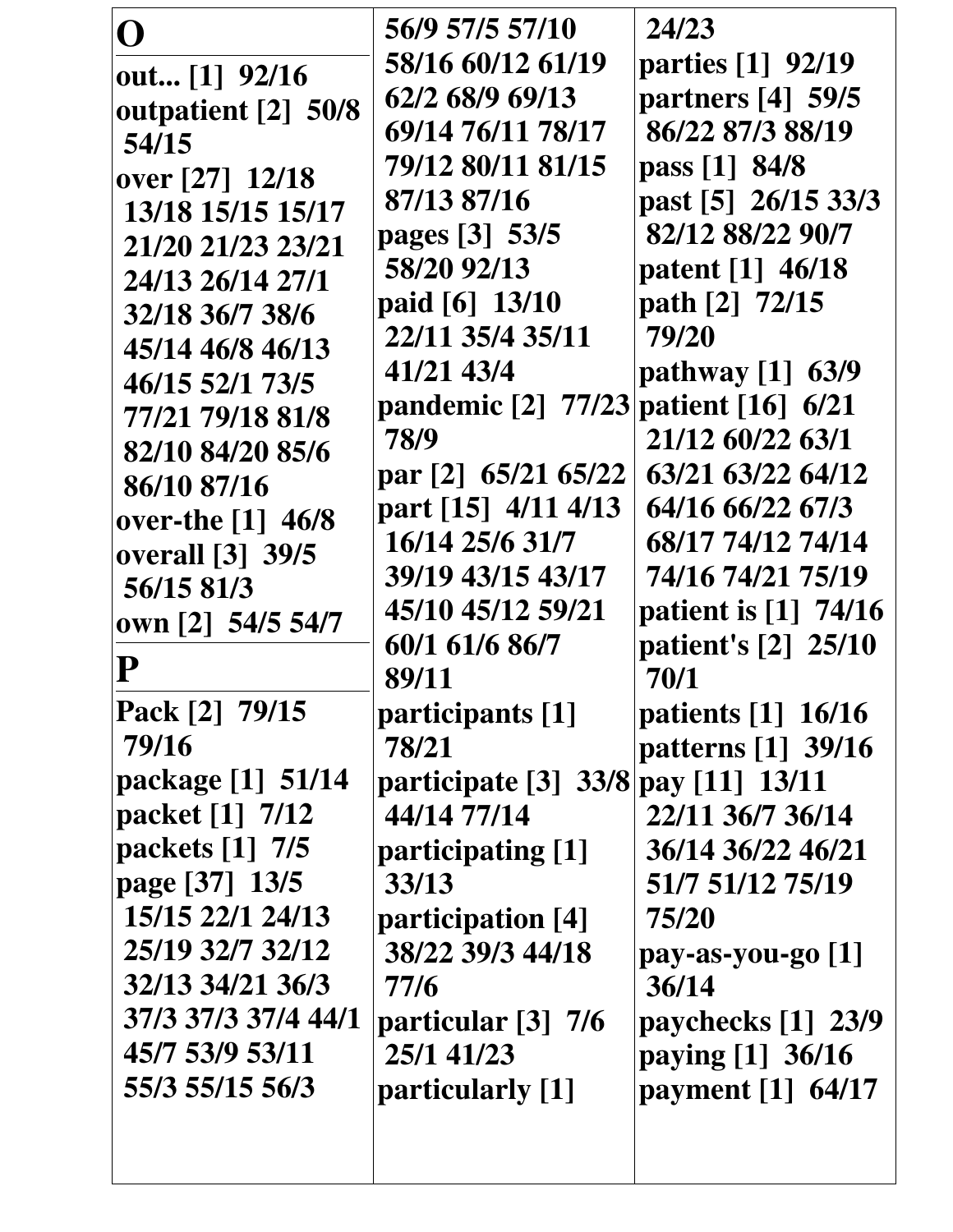| P                      | 67/12 73/14                              | 54/12 62/23 63/21    |
|------------------------|------------------------------------------|----------------------|
| payments [1] 36/15     | per-member/per-m                         | 64/9 65/3 66/21      |
| payroll [1] 36/22      | onth [1] 23/8                            | 70/16 72/10          |
| <b>PBMs</b> [1] 45/19  | period [6] 27/1 27/2 physicians [1] 50/7 |                      |
| <b>PEEHIP</b> [34] 3/5 | 36/8 55/9 55/19                          | pick [1] 83/8        |
| $3/6$ 4/11 4/13 5/3    | 56/16                                    | picks [1] 20/5       |
| 30/23 32/5 33/8        | periodically [1]                         | piece [1] 40/4       |
| 43/14 43/17 45/5       | 28/1                                     | pipe [1] 22/8        |
| 45/14 45/14 46/11      | permanent [2]                            | place [1] 86/8       |
| 53/2 59/7 59/20        | 42/23 43/5                               | placed [1] 7/4       |
| 60/1 62/16 63/6        | permanently [1]                          | plan [24] 1/2 1/17   |
| 65/20 66/3 66/5        | 41/8                                     | 31/9 32/1 37/16      |
| 69/18 71/2 81/7        | person [9] 7/7                           | 43/23 44/9 50/23     |
| 82/17 83/7 84/15       | 44/15 54/9 55/7                          | 52/3 52/16 55/5      |
| 86/10 86/22 87/1       | 79/18 82/23 84/7                         | 56/11 58/13 58/13    |
| 88/19 91/5             | 84/10 90/1                               | 60/7 65/8 65/11      |
| <b>PEGGY [2] 2/16</b>  | <b>personal</b> [1] 70/1                 | 66/18 76/16 78/1     |
| 6/12                   | pertain [1] 45/22                        | 85/11 85/16 86/20    |
| penalty $[3]$ 38/20    | pertaining [1]                           | 92/11                |
| 77/8 77/10             | 45/17                                    | plans [7] 35/5 35/6  |
| people [17] 26/4       | pertains [4] 52/19                       | 65/21 66/2 73/7      |
| 26/7 26/18 27/10       | 55/4 56/10 58/11                         | 73/10 87/7           |
| 37/11 41/15 41/16      | pharmacists [1]                          | plays [1] 20/6       |
| 43/1 63/4 71/10        | 46/22                                    | please [4] 5/6 31/2  |
| 71/10 71/23 78/8       | pharmacy $[1]$ 46/1                      | $32/9$ 44/1          |
| 83/11 83/22 86/14      | phased [1] 27/1                          | pleased $[1]$ 57/23  |
| 90/9                   | phone [5] 19/18                          | pocket [3] 16/16     |
| people's $[1]$ 23/9    | 20/17 52/4 79/19                         | 29/6 88/3            |
| per [12] 14/11         | 83/9                                     | point [9] 30/6 32/22 |
| 14/12 23/8 23/8        | physical [3] 54/17                       | 45/12 47/12 55/8     |
| 24/1 24/1 26/11        | 62/21 66/23                              | 66/8 66/20 75/6      |
| 26/13 34/13 51/15      | physician [9] 54/7                       | 87/12                |
|                        |                                          |                      |
|                        |                                          |                      |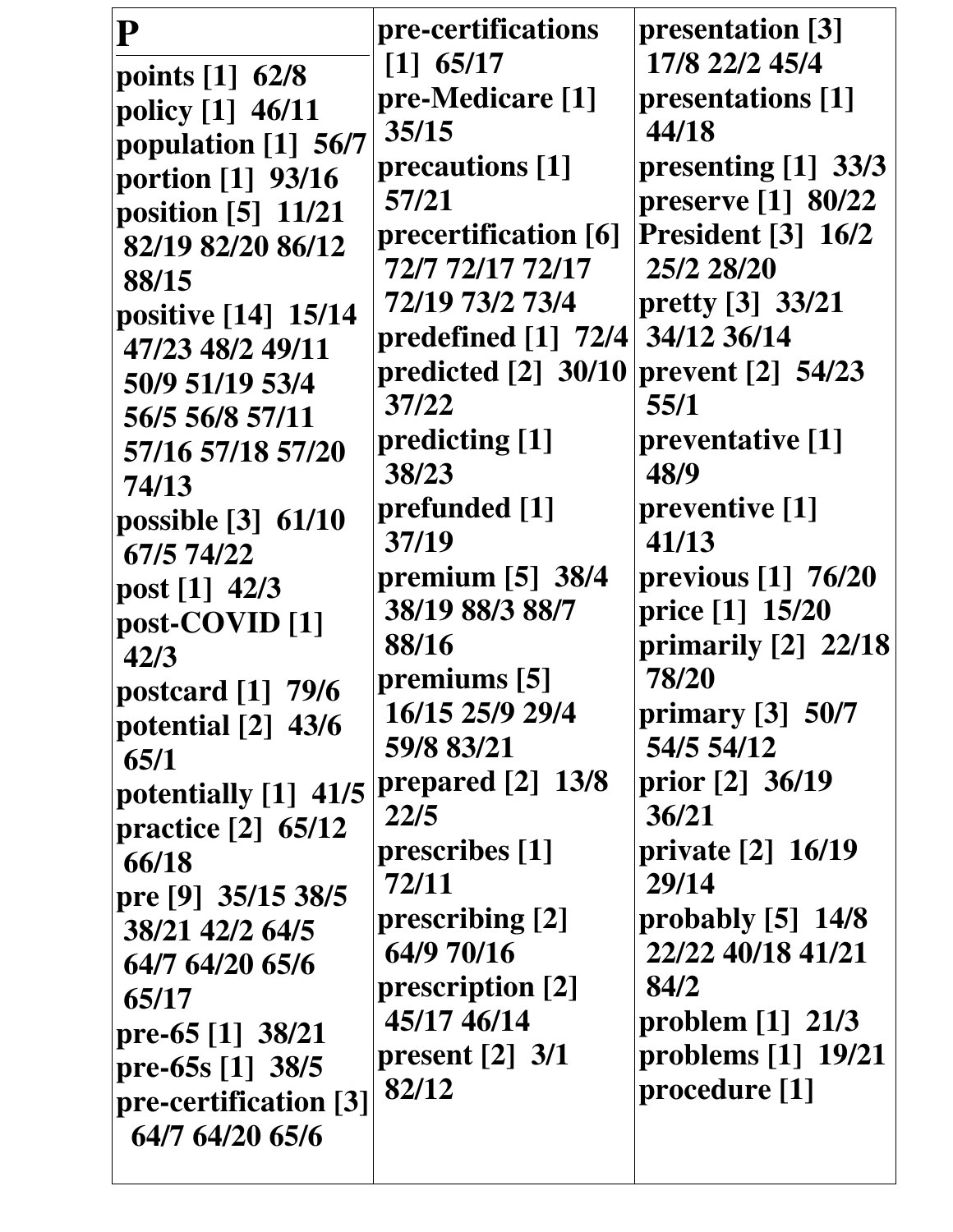| ${\bf P}$               | 65/1                             | 69/21 70/5 70/11     |
|-------------------------|----------------------------------|----------------------|
| procedure [1]           | provide [7] 54/20                | 70/11 70/20 73/18    |
| 64/11                   | 58/4 59/3 62/20                  | 74/10 75/18          |
| process [2] 39/19       | 63/4 65/16 72/15                 | questions [20] 7/2   |
| 51/16                   | provided $[8]$ 46/5              | 7/17 21/3 28/16      |
| produced $[1]$ 81/6     | 49/20 52/21 53/6                 | 30/14 31/16 31/18    |
| <b>Professional</b> [1] | 53/18 53/20 71/3                 | 32/9 40/9 41/22      |
| 92/6                    | 82/17                            | 42/13 42/16 50/14    |
| program $[28]$ 4/13     | provider $\lceil 1 \rceil$ 51/10 | 52/17 58/7 59/12     |
| 30/23 43/15 43/17       | providers $[2]$ 50/6             | 74/1 82/4 83/5       |
| 48/1 48/3 49/14         | 54/13                            | 92/12                |
| 59/20 60/1 60/10        | provides $[1]$ 58/14             | quick [6] 31/10      |
| 75/12 75/17 76/18       | providing $[2]$ 51/13            | 60/9 65/18 76/12     |
| 78/2 78/7 78/18         | 51/22                            | 78/14 81/4           |
| 78/20 78/22 79/4        | <b>PUBLIC</b> [9] 1/2            | quickly [4] 32/4     |
| 79/5 79/13 82/2         | 1/16 1/19 31/8 32/1              | 32/8 32/15 80/10     |
| 82/21 83/2 83/15        | 87/5 92/7 92/10                  | quite [2] 34/14 75/5 |
| 83/17 84/1 89/2         | 93/13                            | quorum [1] 6/19      |
| programs $[4]$ 4/11     | pull [4] 25/5 28/21              | ${\bf R}$            |
| 77/6 77/13 87/8         | 75/3 90/10                       | raise [3] 8/9 21/14  |
| progress $[4]$ 65/4     | pulled [2] 16/5 16/7             | 59/14                |
| 66/22 70/13 87/21       | put [7] 6/22 14/23               | raising $[1]$ 23/17  |
| progresses [1]          | 19/20 33/4 41/17                 | ran [2] $67/9$ 73/12 |
| 63/23                   | 80/14 90/7                       | ratchet [1] 27/17    |
| projecting [1]          |                                  | rate [4] 34/6 34/8   |
| 88/13                   | quality [1] 65/23                | 34/11 42/2           |
| projection $[7]$ 13/7   | quarter $[1]$ 58/18              | rates [8] 35/1 35/8  |
| 13/8 13/15 22/4         | question $[21]$ 6/23             | 35/10 35/18 36/11    |
| 23/12 26/3 88/1         | 21/5 21/8 21/9                   | 38/7 38/13 92/21     |
| projections [2]         | 21/11 21/15 23/18                | rather $[3] 14/15$   |
| 25/23 30/12             | 25/13 28/13 30/17                | 54/9 66/6            |
| protect $[2]$ 57/22     | 50/13 50/13 59/15                | read [2] 21/4 90/5   |
|                         |                                  |                      |
|                         |                                  |                      |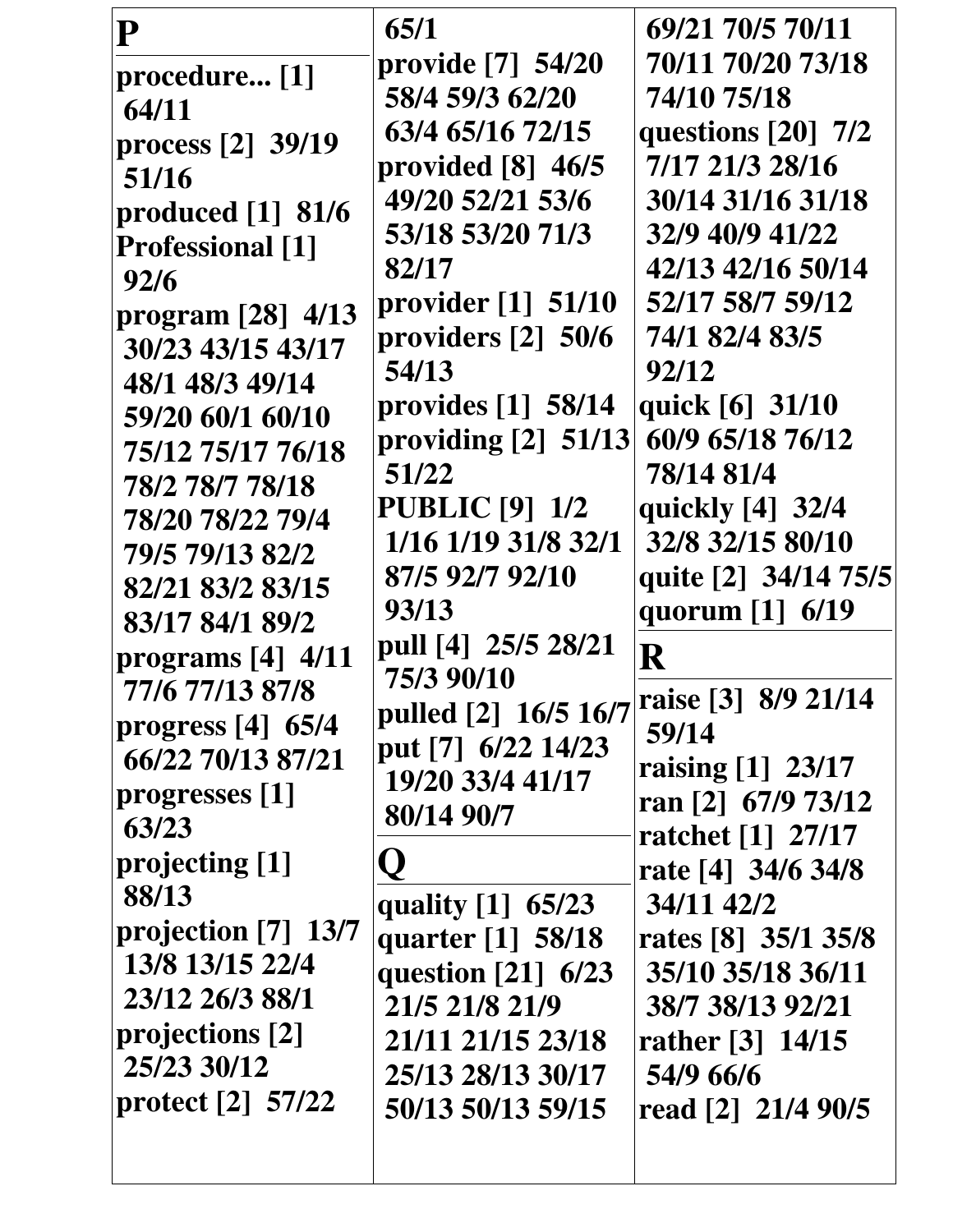| R                                | recommendations                     | 75/22                   |
|----------------------------------|-------------------------------------|-------------------------|
| real [5] 30/3 31/18              | $[1]$ 65/14                         | rehabilitate [3]        |
| 35/10 67/5 75/3                  | recommended [4]                     | 61/9 74/20 75/7         |
| real-time [1] 31/18              | 66/16 69/16 71/20                   | rehabilitation [4]      |
| really [21] 15/21                | 72/21                               | 63/17 68/10 68/12       |
| 24/4 26/5 26/16                  | recommending [6]                    | 75/10                   |
| 27/15 27/20 30/3                 | 60/17 61/21 62/6                    | rejecting $[1]$ 71/18   |
| 33/1 33/17 35/7                  | 64/2 65/5 72/5                      | related [6] 24/19       |
| 35/22 40/7 40/13                 | reconnect [1] 68/19 24/22 25/6 51/9 |                         |
| 41/23 42/5 42/12                 | recorded $[1]$ 45/4                 | 71/4 72/23              |
| 44/17 65/9 80/23                 | recovering $[1]$ 69/3               | relating $[1]$ 52/23    |
| 84/6 90/7                        | redo [1] 71/7                       | relative [2] 92/18      |
| reason $[4] 14/1$                | reduce [3] 27/9                     | 92/19                   |
| 34/23 35/1 35/23                 | 53/14 58/3                          | relatively $[1]$ 35/15  |
| reasonable [1]                   | reduced $\lceil 3 \rceil$ 15/8      | relevant [1] 64/15      |
| 64/23                            | 25/22 92/13                         | <b>Relief</b> [1] 22/20 |
| <b>reasons</b> [1] 34/21         | reduction [1] 15/20 remain [2] 23/5 |                         |
| rebates $[5]$ 16/3               | regarding $[2]$ 52/14               | 50/5                    |
| 16/13 25/2 25/5                  | 81/13                               | remaining [3] 7/11      |
| 28/22                            | regardless [2]                      | 13/12 13/13             |
| reboot [1] 18/8                  | 76/23 77/1                          | remember [1]            |
| recalculated [1]                 | regards [2] 60/16                   | 78/19                   |
| 22/10                            | 61/13                               | reminder [3] 77/20      |
| recap [1] $76/12$                | rehab [26] 60/14                    | 79/10 81/4              |
| recapture $[1]$ 69/2             | 60/16 60/18 60/20                   | remiss [1] 82/14        |
| receive [1] 61/2                 | 61/3 61/4 61/13                     | remove $[4]$ 63/8       |
| received $\lceil 2 \rceil$ 7/12  | 62/10 62/18 63/15                   | 65/15 71/21 72/23       |
| 22/19                            | 64/20 65/14 67/17                   | repeal [1] 35/2         |
| receives $\lceil 1 \rceil$ 64/18 | 68/15 69/1 69/6                     | repealed $[1]$ 35/6     |
| recent [1] 34/7                  | 70/4 70/6 70/13                     | replaced [1] 83/1       |
| recognize [1] 7/1                | 73/6 73/20 74/11                    | replacement [1]         |
| recommendation                   | 74/15 74/19 75/1                    | 41/2                    |
| $[3]$ 63/7 67/6 67/13            |                                     |                         |
|                                  |                                     |                         |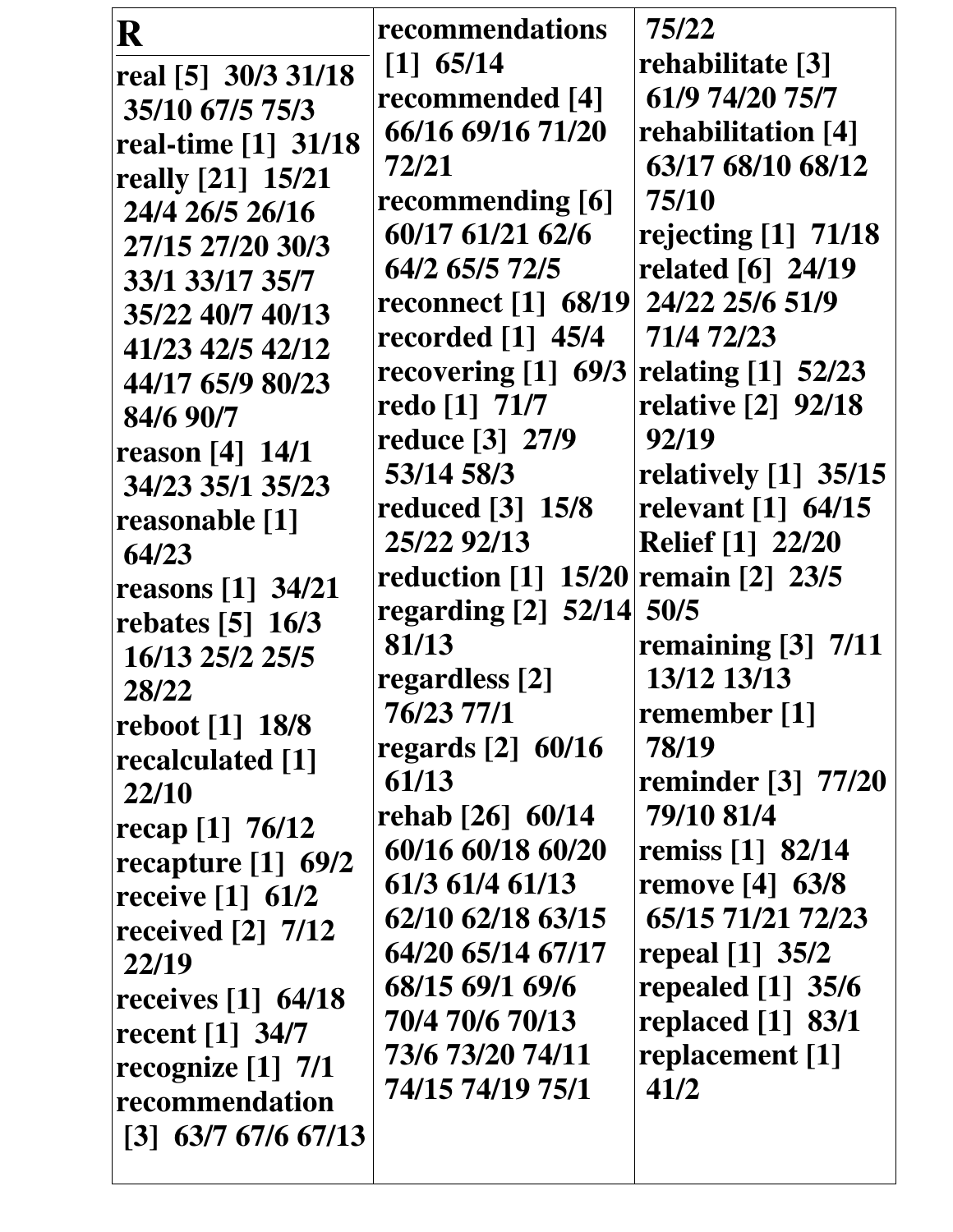| R                                           | requirement [2]                                  | 26/1 26/2 26/10           |
|---------------------------------------------|--------------------------------------------------|---------------------------|
| report [16] 30/13                           | 14/12 78/10                                      | 26/13 26/21 27/4          |
| 30/16 31/9 32/2                             | requires [1] 46/22                               | 27/21 32/16 32/19         |
| 33/15 33/15 37/5                            | reran [1] 13/21                                  | 44/5                      |
| 42/17 42/20 44/8                            | reserved [1] 93/16                               | <b>RETIREMENT [3]</b>     |
| 49/7 67/16 70/2                             | resources $[2]$ 53/18                            | 1/1 1/20 39/16            |
| 73/21 74/12 87/11                           | 77/17                                            | retires [1] 35/14         |
| reported $[3]$ 1/18                         | respect [1] 89/18                                | retiring [1] 27/10        |
| 21/7 92/9                                   | response $\lceil 26 \rceil \cdot 5/17$           | revised [1] 7/4           |
|                                             | 5/21 7/18 8/1 12/10                              | <b>rewarded</b> [1] 50/19 |
| <b>Reporter</b> [4] 1/19<br>92/7 93/3 93/13 | 12/16 15/14 17/20                                | <b>rewards</b> [2] 48/18  |
|                                             | 18/11 18/14 18/17                                | 48/20                     |
| <b>REPORTER'S [1]</b>                       | 19/1 19/4 19/10                                  | rich [3] 59/3 59/7        |
| 91/10                                       | 19/13 30/18 42/14                                | 85/17                     |
| Reporting [3] 93/2                          | 58/9 59/16 67/22                                 | Ricky [2] 5/10 7/16       |
| 93/16 93/17                                 | 68/5 74/2 74/8 82/5                              | right [26] 5/2 8/9        |
| reports [1] 59/11                           | 90/16 90/23                                      | 18/7 18/22 20/4           |
| represented [1]                             | rest [3] 35/18 47/22                             | 20/23 21/1 25/18          |
| 56/14                                       | 63/13                                            | 26/17 28/14 30/7          |
| represents [2] 56/6                         | restaurant [1]                                   | 30/15 31/10 32/19         |
| 57/12                                       | 81/17                                            | 33/19 36/8 38/13          |
| reproduced [1]                              | restrict $\begin{bmatrix} 1 \end{bmatrix}$ 16/13 | 41/3 50/1 58/10           |
| 93/17                                       | result [4] 29/8                                  | 60/11 62/4 75/11          |
| request $[2]$ 14/7                          | 32/21 50/2 52/22                                 | 76/10 85/23 90/17         |
| 52/1                                        | results $\lceil 2 \rceil$ 32/5                   | right-sizing [1]          |
| requested [1] 86/19                         | 92/21                                            | 26/17                     |
| requesting $[1]$ 25/3                       | resume $[1] 61/9$                                | rights [1] 93/16          |
| require $\lceil 2 \rceil$ 64/19             | retire [1] 27/12                                 | rightsized $[2]$ 27/22    |
| 72/7                                        | retiree [5] 11/20                                | 28/7                      |
| required $[9]$ 14/11                        | 14/21 24/8 44/12                                 | roll [3] 4/2 5/5 5/7      |
| 50/15 72/18 73/2                            | 87/22                                            | room $[3]$ 1/4 1/19       |
| 76/18 76/21 77/4                            | retirees [11] 25/15                              | 61/15                     |
| 77/7 77/23                                  |                                                  |                           |
|                                             |                                                  |                           |
|                                             |                                                  |                           |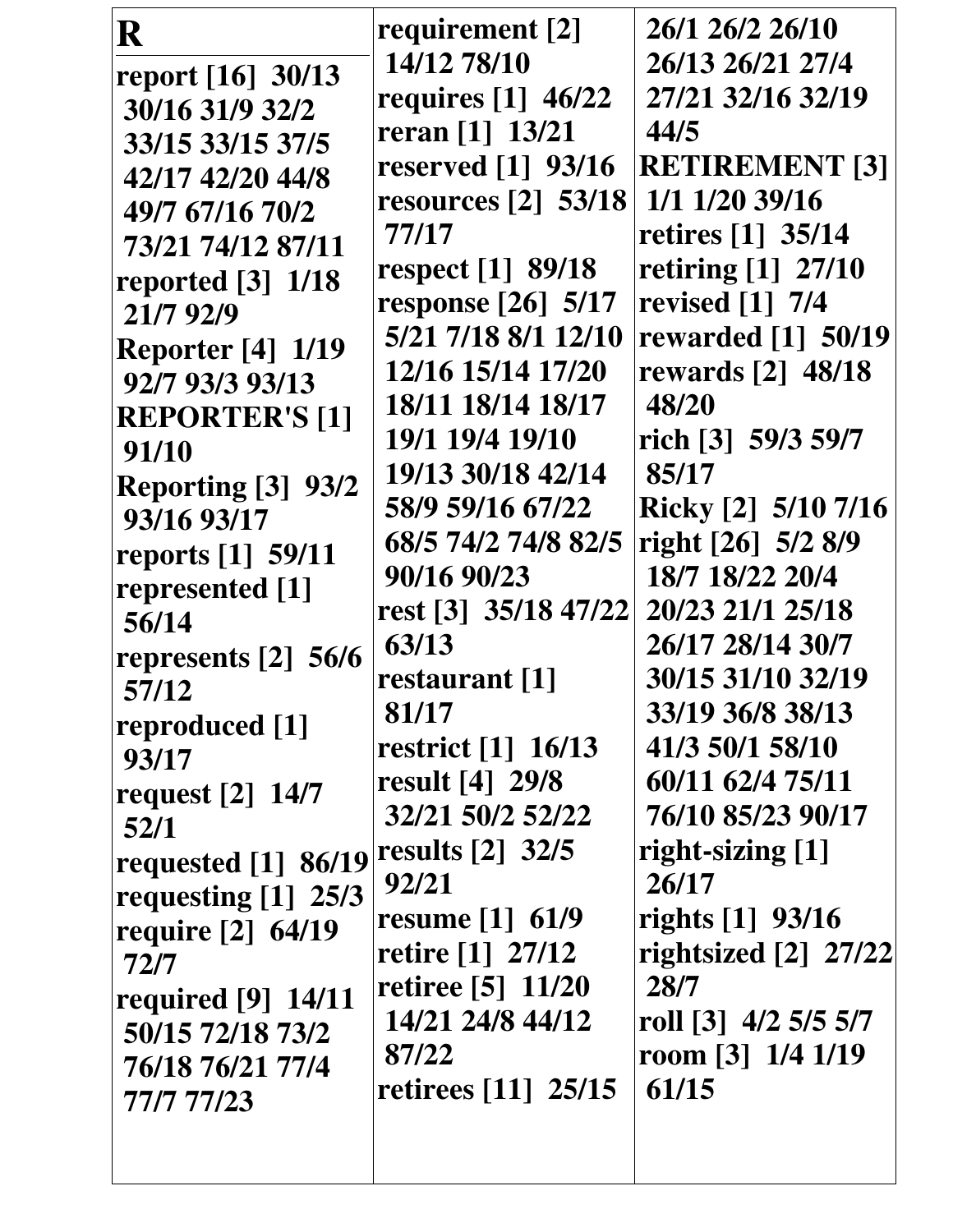| R                                 | saying [8] 7/21                      | 28/4 28/6 28/8            |
|-----------------------------------|--------------------------------------|---------------------------|
| route $[1]$ 72/20                 | 12/13 19/21 37/18                    | 32/17 33/21 34/18         |
| RSA [4] 3/2 3/3 3/4               | 68/2 72/17 74/5                      | 36/8 38/9 38/21           |
| 3/7                               | 90/20                                | 42/15 57/8 57/17          |
| rule $[1] 16/13$                  | says [3] 13/20 50/13 59/14 62/2 62/5 |                           |
| rules [1] 43/5                    | 61/8                                 | 69/17 81/10 81/15         |
| running [1] 26/9                  | scale [3] 26/22                      | 87/17 88/17 90/11         |
| <b>RUSSELL [8] 2/14</b>           | 26/22 88/5                           | seeing [5] 27/18          |
| 6/10 6/11 17/21                   | scheduled [1] 52/6                   | 27/20 38/14 90/2          |
| 17/22 18/10 18/12                 | school [1] 89/13                     | 90/4                      |
| 19/2                              | schools [1] 89/10                    | seeking [5] 53/15         |
|                                   | <b>SCOTT [7] 3/4</b>                 | 53/20 54/21 55/12         |
| S                                 | 12/19 15/4 17/2                      | 58/5                      |
| safe [3] 54/20 55/12              | 23/16 23/19 30/20                    | seems [2] 17/22           |
| 58/5                              | Scott's [1] 30/16                    | 40/15                     |
| safety [1] 45/22                  | Scott12 [1]                          | sees $[1]$ 64/9           |
| said [10] 17/1 18/2               | 4/9                                  | Segal [1] 87/6            |
| 19/15 26/15 29/12                 | screen [1] 59/13                     | <b>SEIB</b> [1] 66/17     |
| 29/14 29/19 38/3                  | screening $[7]$ 76/19                | select [1] 77/18          |
| 38/17 92/15                       | 76/23 77/2 77/3                      | self [1] 77/18            |
| same [5] 7/8 7/11                 | 78/4 78/12 78/15                     | self-select [1] 77/18     |
| 23/7 39/22 55/19                  | screenings [1] 41/9                  | seminar [1] 49/3          |
| sanitizers $\lceil 1 \rceil$ 52/7 | second [11] 7/16                     | send [2] 23/14            |
| save [1] 87/9                     | 12/6 25/20 26/21                     | 23/21                     |
| saving [1] 87/10                  | 26/22 64/8 67/18                     | sending [1] 79/9          |
| savings [3] 40/16                 | 67/19 73/15 73/23                    | sense [3] 19/23           |
| 42/23 43/7                        | 90/19                                | 28/13 56/21               |
| say [13] 7/19 12/11               | seconds [1] 75/15                    | <b>September</b> [6] 1/22 |
| 20/4 35/14 42/21                  | secured [1] 81/14                    | 23/1 34/7 34/10           |
| 67/23 72/10 74/4                  | see [29] 5/4 6/9                     | 92/9 93/5                 |
| 82/15 83/4 84/13                  | 6/11 19/14 21/17                     | service [3] 63/3          |
| 84/18 90/19                       | 24/14 28/1 28/2                      | 69/2 71/1                 |
|                                   |                                      |                           |
|                                   |                                      |                           |
|                                   |                                      |                           |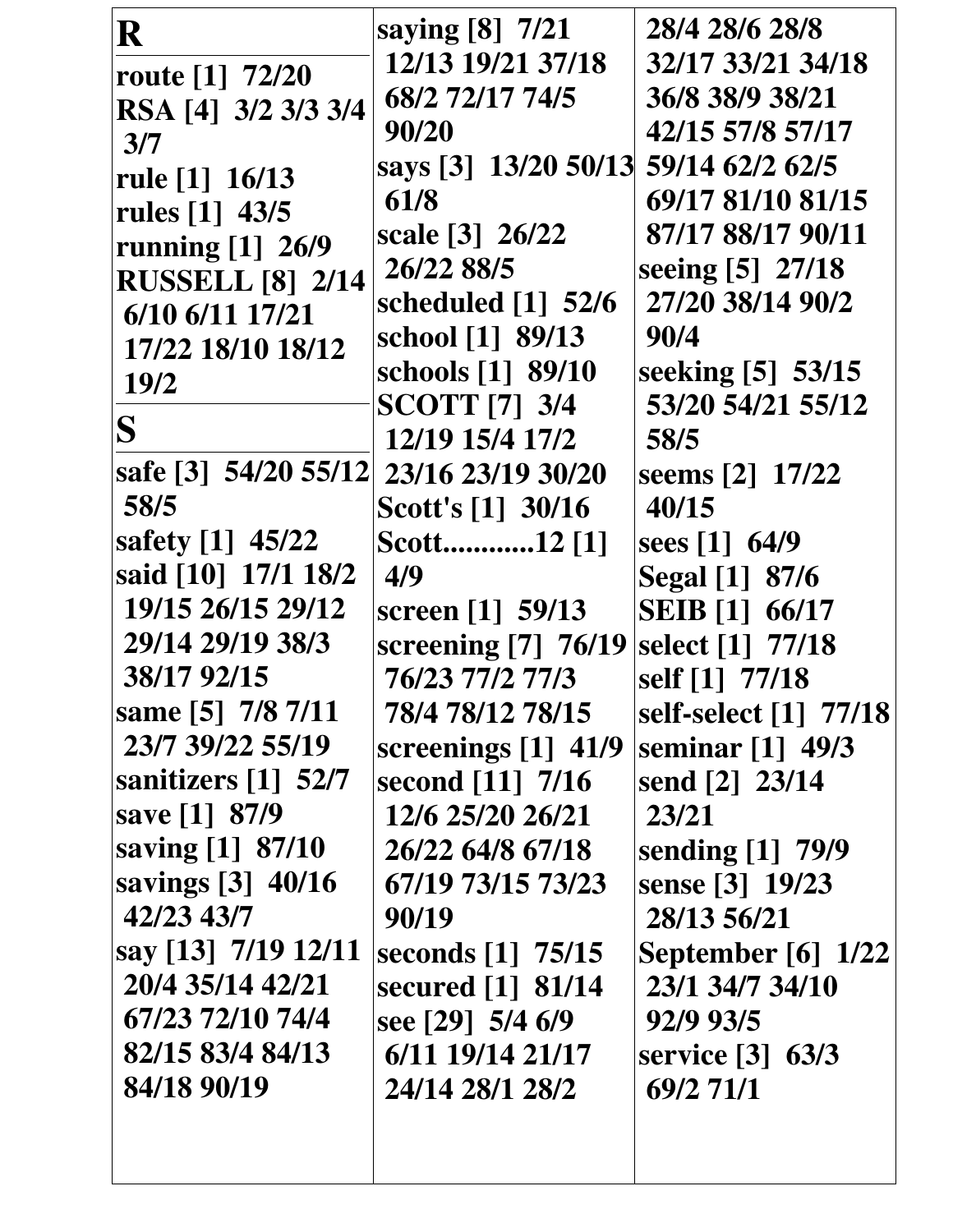| S<br>services $[7]$ 16/6<br>25/4 29/11 54/16<br>69/19 71/3 72/23<br>session [1] 21/11<br>set [4] 45/13 66/6<br>71/19 92/15<br>sets [1] 79/20<br>setting [1] 53/21<br>settled [1] 28/9<br>seven [6] 65/6<br>65/17 66/13 66/15<br>67/6 70/7<br>seven-day [6] 65/6<br>65/17 66/13 66/15<br>67/6 70/7<br>several [3] 33/6<br>46/8 77/22<br>shares [1] 81/20<br>she [11] 6/7 19/15<br>25/19 25/20 50/13<br>50/13 70/8 81/16<br>81/18 81/19 86/12<br>she's [2] 6/6 25/19<br><b>Shield [23] 53/10</b><br>53/13 56/10 57/3<br>57/11 57/13 57/19<br>58/1 60/7 61/15<br>64/13 64/22 65/20<br>66/17 67/9 70/19<br>73/12 79/15 80/1 | 87/4<br>ship [1] 84/12<br>shoes [1] 82/18<br><b>SHOMAKER [3]</b><br>2/18 5/20 19/11<br>shop [1] 80/21<br>short [2] 22/9 40/14 six [4] 48/6 48/12<br>shortfall [1] 13/21<br>shortly [1] 14/9<br>should [3] 21/7<br>41/14 41/21<br>show $[7]$ 30/16<br>33/12 37/5 50/9<br>53/7 81/19 90/8<br>showed [1] 13/15<br>shows $[6]$ 55/5<br>55/16 56/11 57/6<br>57/10 83/1<br>sic $[1]$ 29/6<br>sick [1] 55/1<br>sicker [1] 41/16<br>side [3] 25/1 62/2<br>62/4<br>sign [9] $7/23$ 12/15<br>68/4 74/7 77/7 77/9<br>79/4 80/9 90/22<br>signed $[1]$ 25/3<br>significant $[2]$ 69/9<br>87/15<br>significantly [1]<br>56/21 | simple [1] 77/3<br>simply $[1]$ 64/3<br>since [3] 16/20 42/7<br>44/7<br>sir [4] 15/5 50/11<br>66/11 90/3<br>88/9 88/10<br>sizing [1] 26/17<br>skilled [1] 49/17<br>skills [3] 68/18<br>68/19 71/7<br>slide [3] 37/2 55/4<br>57/1<br>sliding [3] 26/21<br>26/22 88/5<br>slight [1] 82/23<br>slightly [2] 81/1<br>81/22<br>Slim [3] 78/18<br>79/11 79/12<br>slow $[1]$ 21/12<br>small [3] 20/8 79/21<br>79/22<br>so [186]<br>social [1] 49/1<br><b>Society</b> [1] 42/4<br>solemnly [3] 8/13<br>8/14 8/16<br>solved [1] 27/7<br>some [32] 12/23 |
|-------------------------------------------------------------------------------------------------------------------------------------------------------------------------------------------------------------------------------------------------------------------------------------------------------------------------------------------------------------------------------------------------------------------------------------------------------------------------------------------------------------------------------------------------------------------------------------------------------------------------|-----------------------------------------------------------------------------------------------------------------------------------------------------------------------------------------------------------------------------------------------------------------------------------------------------------------------------------------------------------------------------------------------------------------------------------------------------------------------------------------------------------------------------------------------------------------------------------------------------------------|-----------------------------------------------------------------------------------------------------------------------------------------------------------------------------------------------------------------------------------------------------------------------------------------------------------------------------------------------------------------------------------------------------------------------------------------------------------------------------------------------------------------------------------------------|
| 80/14 81/7 81/11                                                                                                                                                                                                                                                                                                                                                                                                                                                                                                                                                                                                        | silver [1] 43/8                                                                                                                                                                                                                                                                                                                                                                                                                                                                                                                                                                                                 | 14/19 15/16 25/21                                                                                                                                                                                                                                                                                                                                                                                                                                                                                                                             |
|                                                                                                                                                                                                                                                                                                                                                                                                                                                                                                                                                                                                                         |                                                                                                                                                                                                                                                                                                                                                                                                                                                                                                                                                                                                                 |                                                                                                                                                                                                                                                                                                                                                                                                                                                                                                                                               |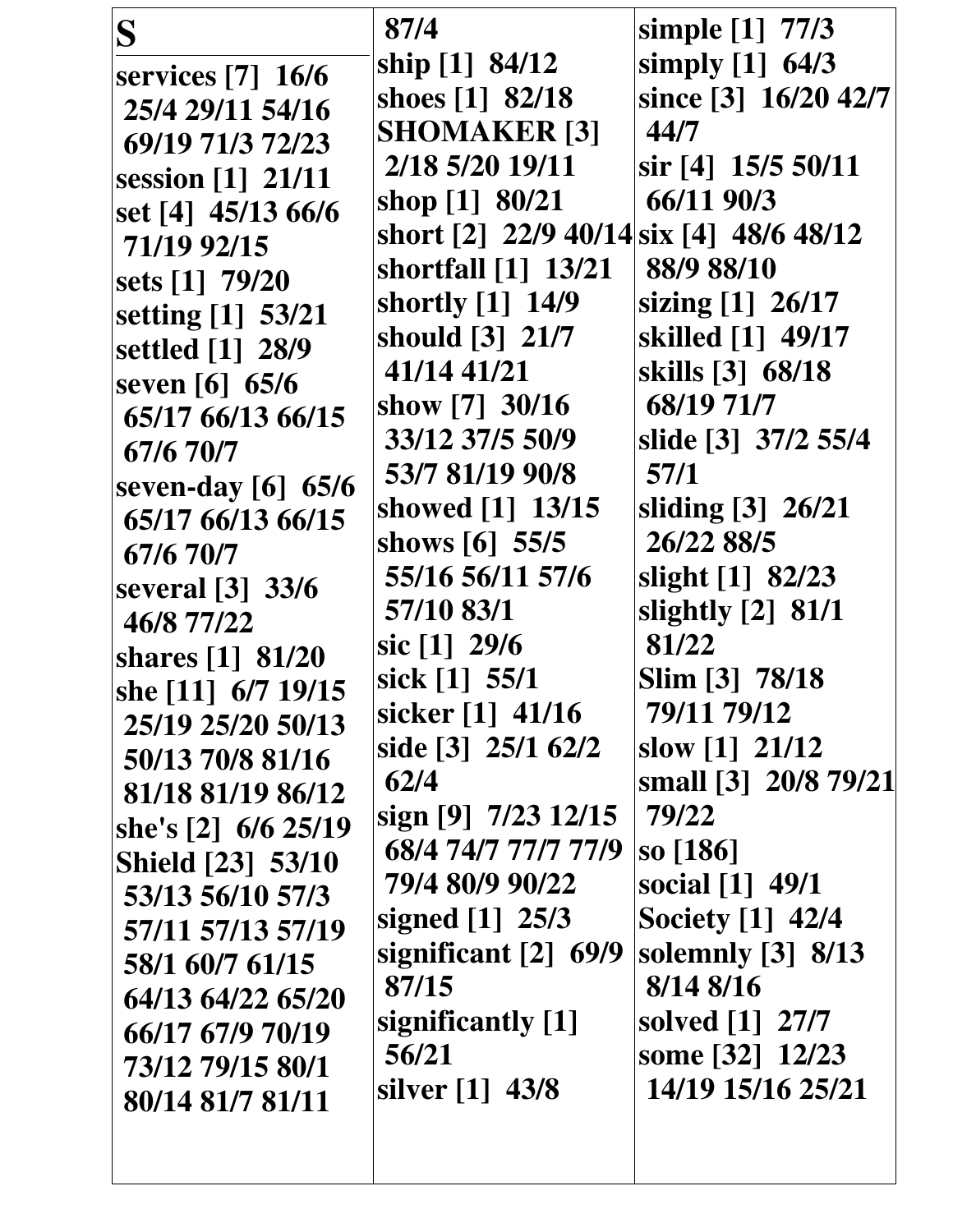| S                                   | speak [2] 19/20                     | 53/9 60/13 78/17      |
|-------------------------------------|-------------------------------------|-----------------------|
| some [28] 30/4                      | 82/11                               | 81/2                  |
| 30/6 35/9 38/11                     | speaking [7] 42/22                  | started [1] 56/17     |
| 41/7 43/7 45/21                     | 61/17 67/9 69/12                    | starting $[3]$ 45/9   |
| 46/6 46/13 47/4                     | 73/11 84/13 87/10                   | 76/17 79/11           |
| 47/8 48/2 49/1 49/3                 | specialist $[1]$ 54/15              | starts [1] 79/7       |
| 49/8 50/10 52/23                    | specific [3] 68/11                  | state [15] 8/10 9/8   |
| 56/1 57/8 61/15                     | 76/3 76/3                           | 9/10 9/12 44/15       |
| 71/11 75/3 75/16                    | specifically $[3]$ 14/5             | 65/7 73/8 81/3        |
| 82/18 87/7 88/6                     | 60/20 74/23                         | 83/23 85/8 85/9       |
| 88/6 89/9                           | speech [3] 54/17                    | 85/12 89/12 92/3      |
| somebody [2] 18/18                  | 62/22 67/2                          | 92/7                  |
| 35/13                               | spending $[3]$ 16/15                | statements [1]        |
| someone [1] 69/3                    | 25/8 29/3                           | 92/12                 |
| something $[12]$                    | spot [1] 80/10                      | states [4] 9/2 9/4    |
| 16/5 18/8 19/15                     | spouse's [1] 27/14                  | 9/6 83/23             |
| 20/4 30/5 30/9                      | spouses $\lceil 2 \rceil$ 32/16     | statistics [3] 28/7   |
| 32/22 40/20 71/13                   | 44/6                                | 52/23 56/6            |
| 75/2 81/5 84/4                      | staff [7] 84/9 85/2                 | stats [2] 50/10       |
| <b>Sometime [1] 14/9</b>            | 85/3 85/15 87/2                     | 57/17                 |
| sometimes $[3]$ 61/5                | 87/2 88/19                          | stay [7] 49/17 49/18  |
| 61/6 83/19                          | stand $[1]$ 61/5                    | 51/20 54/20 68/10     |
| somewhere [1]                       | stand-alone [1]                     | 75/7 78/13            |
| 28/19                               | 61/5                                | stayed [2] 23/7       |
| soon [2] 79/8 90/13                 | standard $[4]$ 66/1                 | 33/21                 |
| sorry [2] 31/5 78/15 66/2 66/6 66/7 |                                     | steady [1] 34/12      |
| sorts [2] 27/23                     | standards [1] 64/14 steps [1] 79/21 |                       |
| 28/11                               | standing $[1]$ 46/11                | still [8] 20/13 20/16 |
| South [3] 1/4 1/20                  | standpoint [1]                      | 37/11 46/19 51/11     |
| 89/11                               | 24/19                               | 51/16 77/5 88/2       |
| space [3] 68/10                     | start [9] $5/3$ 21/20               | stop [3] 21/15 62/15  |
| 79/5 80/7                           | 21/23 32/12 43/22                   | 63/6                  |
|                                     |                                     |                       |
|                                     |                                     |                       |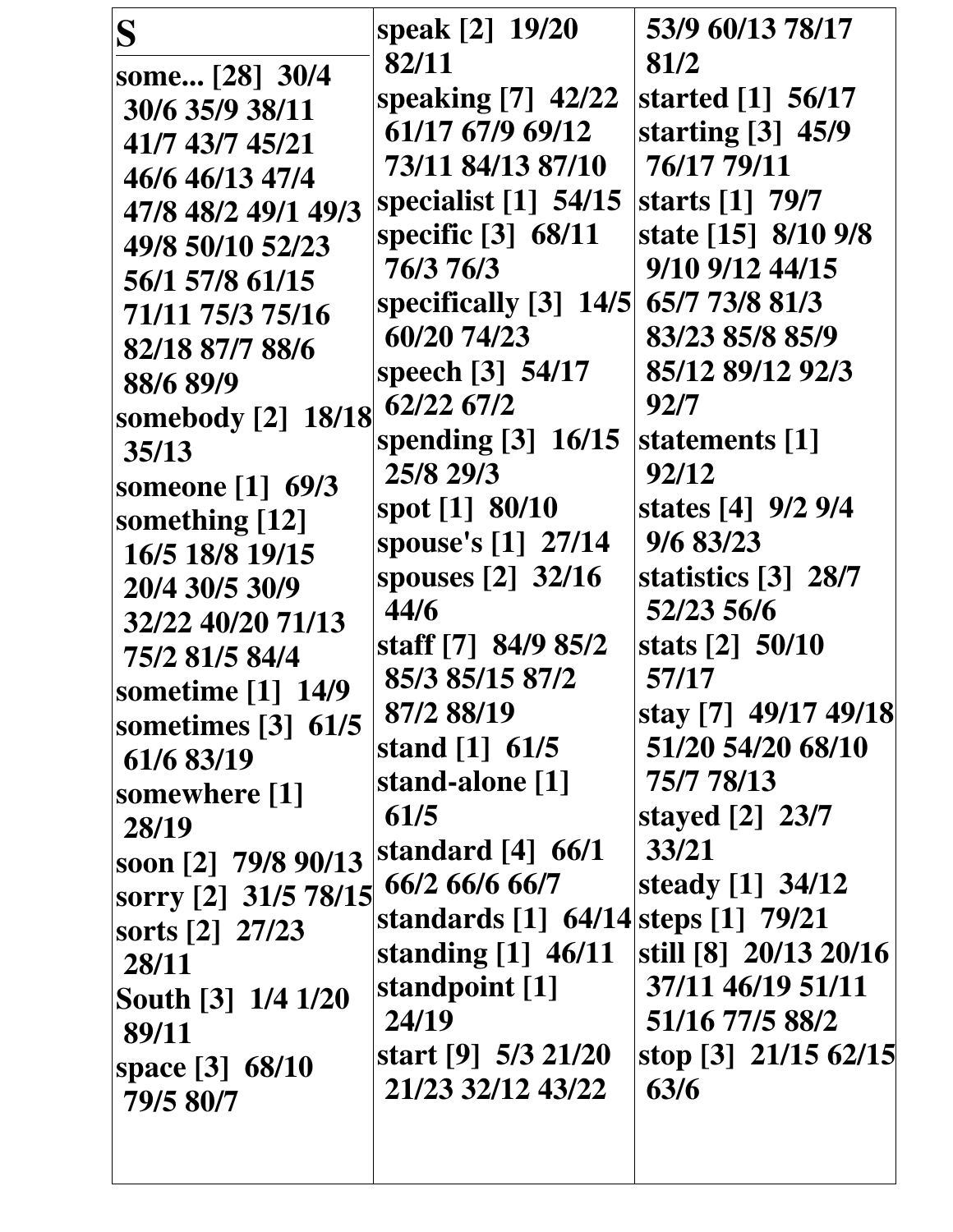| S<br>60/18 67/3 72/15<br>talking $\lceil 5 \rceil$ 28/21<br>62/19 65/19 71/9<br>83/23<br>Street [2] 1/4 1/21<br>surviving [1] 32/16<br>71/9<br>strive [1] 86/21<br><b>SUSAN [9] 2/10</b><br>talks [2] 28/4 28/18<br>stroke [5] 60/23<br>2/13 6/1 6/8 6/9<br>tasked [1] 84/23<br>69/5 71/10 71/12<br>17/12 17/19 19/5<br>teaches [1] 78/21<br>71/17<br>teaching $[1]$ 71/6<br>19/9<br>strokes [1] 62/14<br>team [3] 65/4 66/21<br><b>Susan's</b> [1] 6/2<br>strong [1] 18/4<br>swear [3] 8/13 8/15<br>86/22<br>structure $\begin{bmatrix} 1 \end{bmatrix}$ 62/3<br>8/17<br><b>Teladoc</b> [1] 54/6<br>structured [1] 64/4<br><b>Teledoc [4] 56/12</b><br>sworn [1] 8/6<br>stuff [2] 39/9 39/17<br><b>SYSTEMS</b> [2] 1/1<br>56/19 56/22 56/22<br>style [1] 49/1<br>1/20<br>Teledoc visit [1]<br>subtract [1] 37/16<br>56/22<br>T<br>success [2] 66/19<br>Telehealth [15]<br>75/9<br>tab [2] 13/6 22/3<br>43/2 43/3 49/23<br>successful [1] 81/17<br>take [13] 7/1 31/17<br>50/10 50/21 53/1<br>successfully [1]<br>45/19 60/8 61/19<br>53/22 54/3 54/11<br>59/1<br>64/7 69/13 75/3<br>55/6 55/11 56/12<br>such $[6]$ 25/17<br>75/15 80/8 84/3<br>56/14 56/23 57/4<br>54/13 60/23 68/21<br>85/5 86/8<br>tell [3] 57/2 75/5<br>85/7 92/20<br>taken [4] 46/16<br>88/2<br>summarize [1]<br>83/2 84/4 86/13<br>telling [1] 25/4<br>72/21<br>taking [5] 26/19<br>summary $[2]$ 58/17<br>27/12 57/21 86/9<br>temporary $[3]$ 50/1<br>65/13<br>86/11<br>50/3 53/23<br>supervision [1]<br>talk [11] 24/18<br>ten [4] 44/11 49/16<br>92/14<br>31/13 31/21 32/3<br>79/4 87/18<br>support [8] 8/19<br>32/10 34/17 34/20<br>ten-week [1] 79/4<br>8/21 8/23 53/19<br>40/8 45/1 47/23<br>term [2] 40/15 |                  |       |                       |
|-----------------------------------------------------------------------------------------------------------------------------------------------------------------------------------------------------------------------------------------------------------------------------------------------------------------------------------------------------------------------------------------------------------------------------------------------------------------------------------------------------------------------------------------------------------------------------------------------------------------------------------------------------------------------------------------------------------------------------------------------------------------------------------------------------------------------------------------------------------------------------------------------------------------------------------------------------------------------------------------------------------------------------------------------------------------------------------------------------------------------------------------------------------------------------------------------------------------------------------------------------------------------------------------------------------------------------------------------------------------------------------------------------------------------------------------------------------------------------------------------------------------------------------------------------------------------------------------------------------------------------------------------------------------------------------------|------------------|-------|-----------------------|
|                                                                                                                                                                                                                                                                                                                                                                                                                                                                                                                                                                                                                                                                                                                                                                                                                                                                                                                                                                                                                                                                                                                                                                                                                                                                                                                                                                                                                                                                                                                                                                                                                                                                                         |                  |       | tells [2] 55/10 55/23 |
| 63/18<br>90/10<br>talked [2] 24/21<br>terminations [1]<br>sure [6] 18/3 54/2<br>29/23                                                                                                                                                                                                                                                                                                                                                                                                                                                                                                                                                                                                                                                                                                                                                                                                                                                                                                                                                                                                                                                                                                                                                                                                                                                                                                                                                                                                                                                                                                                                                                                                   | 84/19 84/22 89/2 | 75/15 |                       |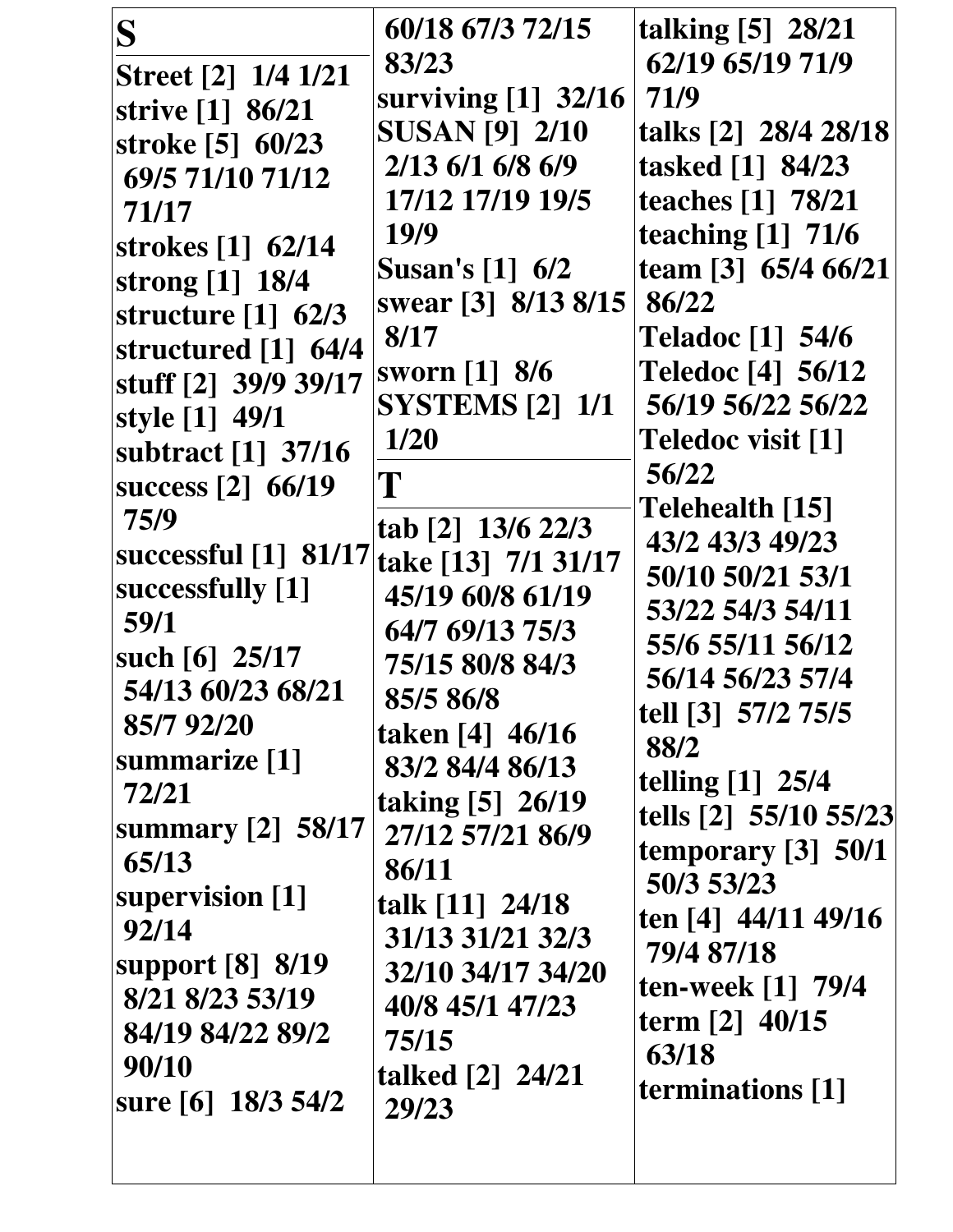| T                    | 40/2 40/7 41/2    | 41/10 46/15 47/18    |
|----------------------|-------------------|----------------------|
| terminations [1]     | 42/12 43/6 44/23  | 49/5 51/21 56/3      |
| 39/17                | 49/6 49/23 50/8   | 60/7 61/2 62/15      |
| terms [1] 61/22      | 52/14 57/16 59/20 | 64/5 64/16 72/18     |
| tested [9] 53/3      | 64/3 64/11 65/22  | 73/1 73/3 77/9       |
| 55/18 55/22 56/1     | 67/5 67/12 70/14  | therapeutic [1]      |
| 56/5 56/8 57/7 57/9  | 70/19 75/2 77/19  | 47/7                 |
| 57/11                | 79/18 85/3 87/15  | therapist $[4]$ 67/1 |
| testing $[4]$ 51/4   | 87/20             | 67/1 67/2 68/16      |
| 51/11 57/18 57/20    | their [28] 35/18  | therapy [19] 54/18   |
| tests [5] 53/1 55/16 | 41/17 44/5 45/6   | 62/22 62/22 62/23    |
| 55/21 57/6 57/15     | 49/16 51/23 52/12 | 64/11 68/13 68/14    |
| text [1] 79/19       | 54/5 54/7 54/11   | 69/8 69/10 69/18     |
| than [13] 7/6 14/15  | 54/22 57/22 62/13 | 70/22 71/5 72/5      |
| 36/18 38/22 43/10    | 62/16 62/17 66/18 | 72/6 72/8 72/12      |
| 54/9 56/2 57/9       | 71/12 71/12 71/13 | 72/22 73/8 73/21     |
| 73/14 78/23 81/22    | 71/14 77/1 77/2   | there $[60]$ 14/7    |
| 82/22 88/4           | 78/3 78/5 78/11   | 14/20 15/10 15/17    |
| thank $[25]$ 30/19   | 80/2 83/16 86/18  | 15/19 15/21 15/21    |
| 30/21 43/11 43/12    | them $[19]$ 17/14 | 15/22 28/10 28/19    |
| 59/17 59/18 67/7     | 19/15 21/2 32/10  | 29/18 30/1 32/9      |
| 68/7 70/21 82/6      | 33/9 33/10 43/9   | 33/6 36/1 40/12      |
| 82/8 84/5 84/14      | 46/4 49/22 55/1   | 41/19 41/22 42/8     |
| 84/18 84/21 84/21    | 68/19 77/6 77/8   | 42/13 46/8 47/3      |
| 85/2 85/19 85/21     | 77/9 77/14 77/16  | 47/4 47/8 47/18      |
| 86/4 86/17 86/22     | 77/18 78/11 83/18 | 48/1 48/2 52/17      |
| 89/2 89/4 90/3       | themselves [1]    | 53/9 55/20 55/23     |
| that $[350]$         | 57/22             | 56/4 59/12 61/8      |
| that's [35] 18/7     | then $[25]$ 14/6  | 61/15 62/9 62/15     |
| 24/11 33/1 33/23     | 16/20 20/5 23/1   | 62/15 63/5 63/8      |
| 35/4 35/10 37/17     | 24/10 26/11 27/20 | 63/9 64/1 64/10      |
| 38/8 39/19 39/21     | 31/22 35/16 36/2  | 65/21 66/2 72/15     |
|                      |                   |                      |
|                      |                   |                      |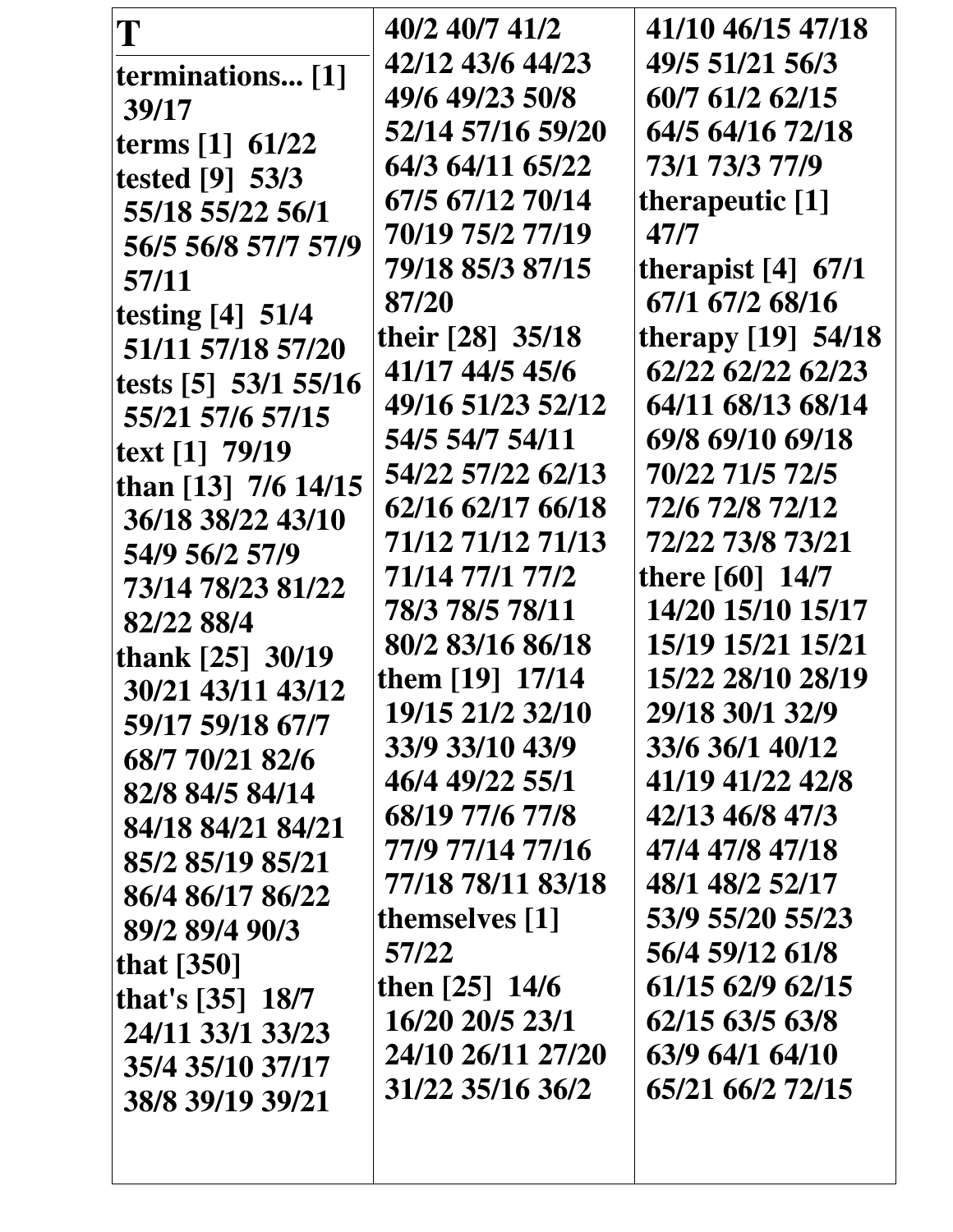| T                     | 66/4 80/12 89/21        | thought [3] 39/15     |
|-----------------------|-------------------------|-----------------------|
| there [14] 72/20      | things [19] 15/18       | 42/20 49/10           |
| 73/10 74/18 76/17     | 24/10 24/22 25/7        | threat [1] 24/19      |
| 77/8 77/10 77/11      | 26/20 27/23 28/11       | threats $[2]$ 15/17   |
| 77/16 78/10 84/6      | 28/23 29/1 29/10        | 24/15                 |
| 87/11 89/9 89/9       | 36/1 38/20 39/5         | three [9] 13/7 15/21  |
| 90/14                 | 41/1 41/8 41/13         | 22/4 25/7 28/23       |
| there's $[2]$ 37/15   | 68/20 80/4 87/11        | 29/1 53/6 54/1        |
| 59/1                  | think [15] 13/1         | 87/23                 |
| thereafter $[1]$ 14/9 | 28/19 48/14 62/18       | three-year $[3]$ 13/7 |
| thereof $[4]$ 9/20    | 66/4 70/8 70/11         | 22/4 87/23            |
| 9/22 10/1 92/21       | 71/8 76/2 80/18         | through [25] 14/6     |
| thereto $[1]$ 92/13   | 82/11 82/14 83/4        | 22/4 23/2 32/5 32/8   |
| thermometer [1]       | 88/8 89/15              | 44/10 50/4 50/19      |
| 52/9                  | third $[1]$ 25/21       | 51/5 53/5 55/9        |
| these [31] 13/2 17/6  | this $[117]$            | 55/20 56/16 58/18     |
| 27/23 30/11 31/22     | <b>Thomas</b> [1] 86/10 | 58/20 59/15 60/8      |
| 35/11 39/22 44/18     | those [36] 14/4         | 63/13 70/13 71/15     |
| 45/7 46/14 49/20      | 15/18 23/3 25/6         | 71/16 72/2 76/6       |
| 51/18 53/7 58/4       | 26/6 26/19 28/11        | 78/9 83/15            |
| 61/5 61/6 61/22       | 29/10 29/17 33/13       | throughout [2]        |
| 62/20 63/4 63/17      | 33/21 35/10 40/3        | 80/6 83/22            |
| 63/18 63/20 64/3      | 44/14 44/16 45/2        | thumbs $[3] 20/12$    |
| 71/15 71/18 75/6      | 45/21 46/6 46/16        | 20/15 20/22           |
| 77/12 80/5 80/7       | 47/9 47/13 47/14        | tied $[2]$ 49/6 51/19 |
| 80/9 89/15            | 47/20 49/2 53/16        | Tier [3] 46/20        |
| they $[106]$          | 56/19 58/20 61/16       | 46/20 47/9            |
| thing [16] 13/12      | 68/17 71/7 78/2         | time [25] 7/14 12/4   |
| 33/19 34/17 38/8      | 78/4 82/12 85/17        | 14/15 27/6 30/4       |
| 38/16 42/21 42/22     | 89/18 89/23             | 30/6 30/7 31/18       |
| 43/6 49/11 64/16      | though $[2]$ 70/20      | 34/3 38/8 42/16       |
| 65/10 65/10 65/22     | 71/14                   | 47/20 53/23 55/20     |
|                       |                         |                       |
|                       |                         |                       |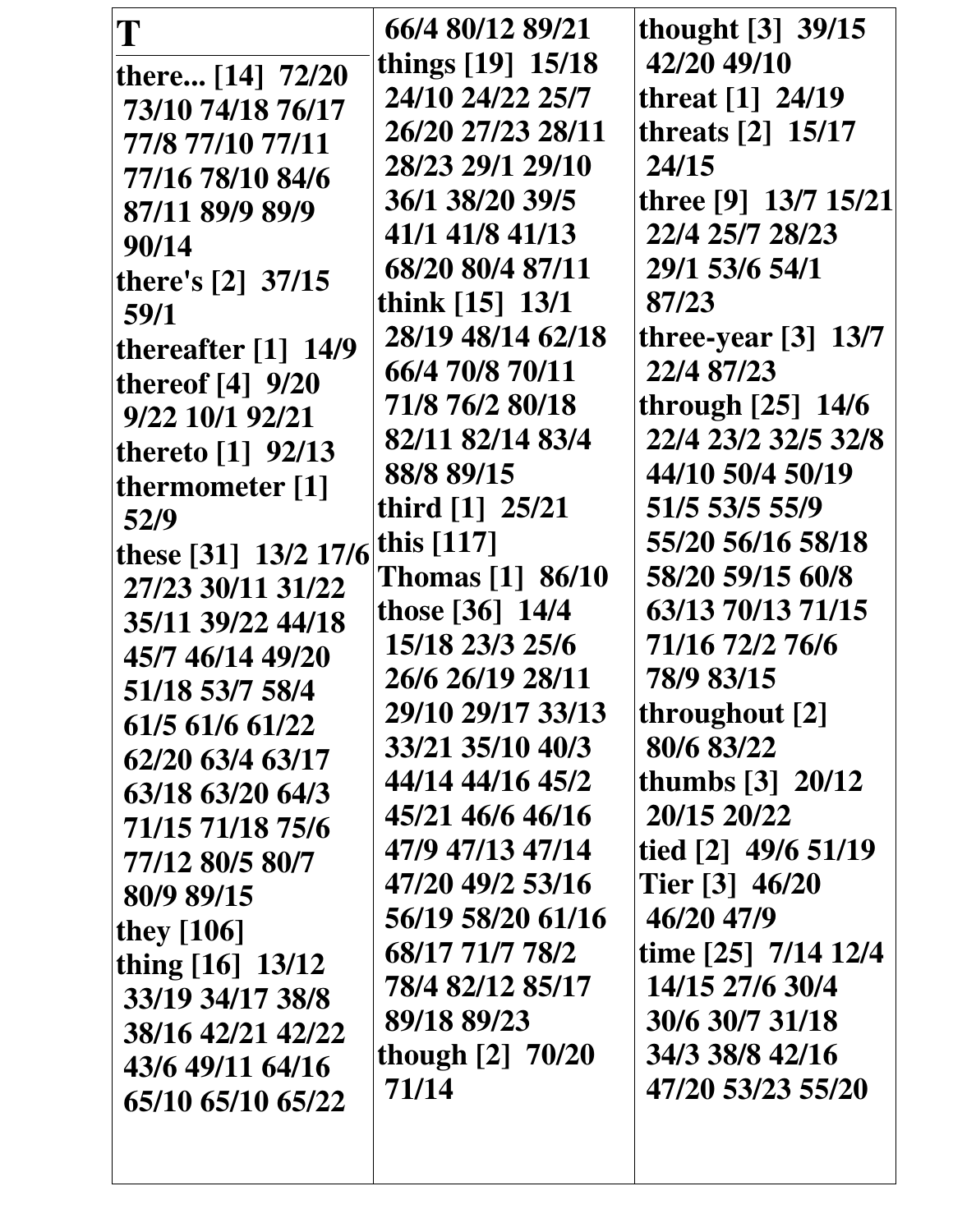| T                        | trajectory $[1]$ 81/3   | 13/5 22/1 44/1 55/3     |
|--------------------------|-------------------------|-------------------------|
| time [11] 58/8           | transcription [1]       | 55/15 56/9 76/11        |
| 59/13 67/5 67/21         | 92/15                   | 78/17 82/10             |
| 72/13 73/22 74/4         | transfer $[1]$ 24/8     | turning $[1]$ 60/12     |
| 80/6 88/14 89/22         | transparently [1]       | tweaks [1] 39/6         |
| 90/15                    | 75/6                    | twice [1] 29/22         |
| times $[2]$ 46/19        | trauma [1] 71/11        | <b>TWILLEY [6] 2/14</b> |
| 90/10                    | traumatic $[4]$ 60/22   | 6/10 17/22 18/10        |
| today [14] 11/17         | 61/11 62/12 69/4        | 18/12 19/2              |
| 24/12 30/13 48/5         | travel [1] 44/15        | two [7] 15/21 16/19     |
| 60/6 61/21 65/12         | treatment $[14]$ 51/4   | 18/7 29/3 29/13         |
| 69/7 71/1 73/16          | 51/12 53/15 53/21       | 51/15 87/11             |
| 77/20 80/13 81/13        | 54/21 55/13 58/4        | type $[3]$ 21/16        |
| 82/2                     | 61/2 61/3 62/10         | 82/20 84/10             |
| today's [1] 7/15         | 62/21 63/15 64/10       | typewritten [1]         |
| together [2] 26/14       | 64/18                   | 92/13                   |
| 83/20                    | trend [2] 25/14         | U                       |
| tomorrow [1] 89/14       | 42/1                    | Uh [1] 15/13            |
| too [2] 28/11 36/1       | trends $[1]$ 46/1       | Uh-huh [1] 15/13        |
| took [1] 82/19           | tries $[1]$ 85/5        | uncertainties [1]       |
| top [3] $32/14$ 62/8     | TRS [1] 33/6            | 40/13                   |
| 81/18                    | true $[1]$ 92/15        | under [5] 38/20         |
| total [2] 55/8 56/15     | truly $[1]$ 84/18       | 43/4 54/1 69/18         |
| tough [1] 89/15          | <b>Trump</b> [3] 16/2   | 92/13                   |
| towards $[1]$ 40/20      | 25/3 28/20              | undergo [1] 63/4        |
| <b>TOWNES</b> [4] 3/5    | trust [2] 14/22 24/8    | understand [4]          |
| 31/1 43/16 82/13         | try [3] $20/19$ 62/23   | 20/1 44/20 70/9         |
| <b>Townes'</b> [1] 59/11 | 75/3                    | 83/6                    |
| Townes                   | trying [1] 43/7         | understanding [1]       |
| $43$ [1] $4/12$          | <b>Tuesday</b> [2] 1/22 | 70/14                   |
| track $[1]$ 70/12        | 92/8                    | understated [1]         |
| <b>tracker</b> [1] 49/7  | turn $[10]$ 12/18       | 14/18                   |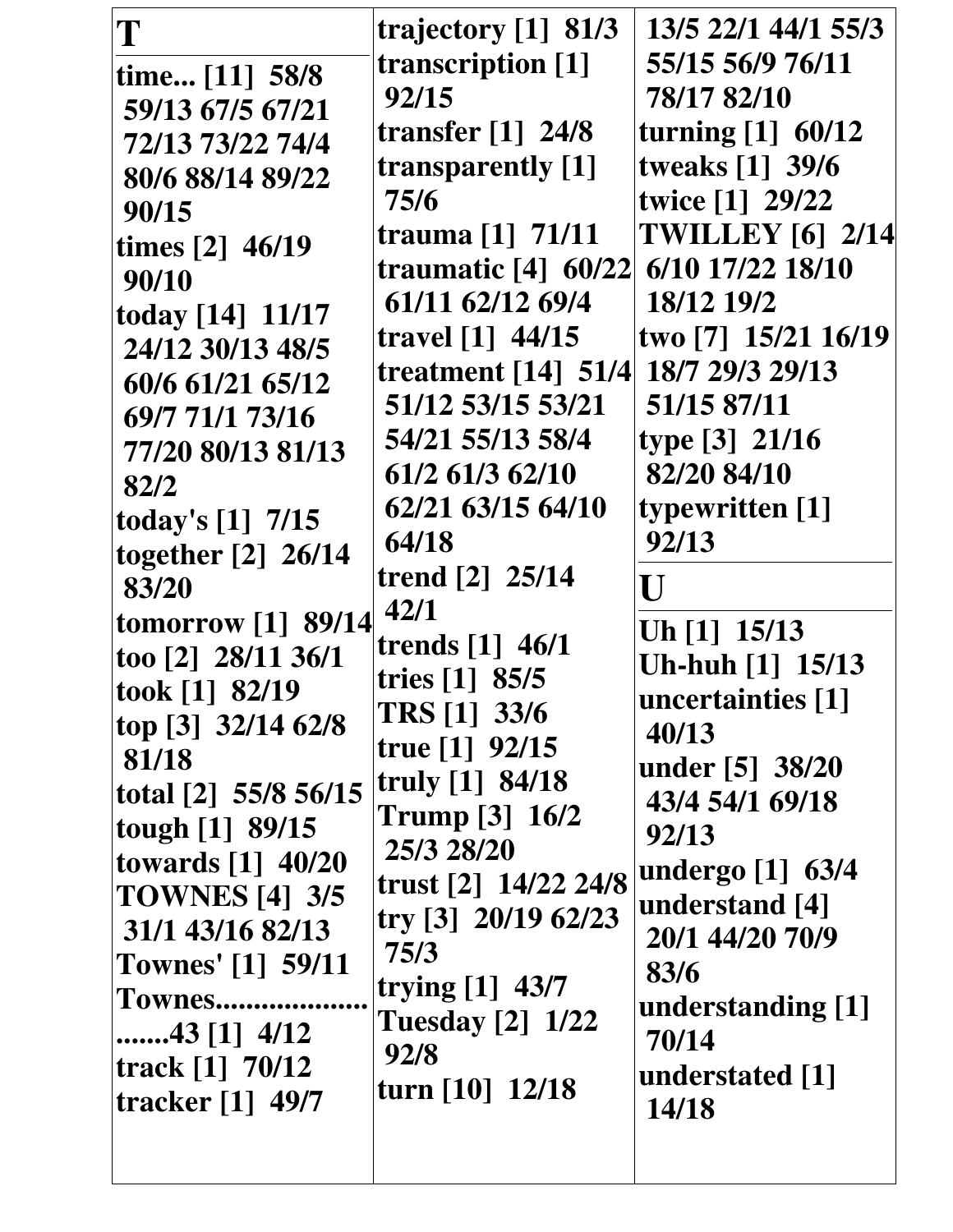| U                         | 52/15 52/18 52/19                 | $\mathbf{V}% _{M_{1},M_{2}}^{\alpha,\beta}$ |
|---------------------------|-----------------------------------|---------------------------------------------|
| unfunded [8] 34/18        | 58/11 59/21 81/12                 | vaccine [3] 41/19                           |
| 34/19 36/7 37/9           | 82/1                              | 41/19 51/1                                  |
| 38/1 39/11 40/5           | updated $[1]$ 13/9                | val [1] 36/19                               |
| 87/13                     | updates [11] 4/9                  | valuation [16] 28/5                         |
| Union [2] 1/4 1/21        | 4/13 30/23 43/17                  | 32/5 32/6 32/6                              |
| <b>United</b> [3] 9/2 9/4 | 43/22 44/1 59/9                   | 32/14 33/15 34/1                            |
| 9/6                       | 59/11 60/1 60/9                   | 34/12 36/10 36/21                           |
| unless [5] 24/9 40/8      | 75/16                             | 36/23 37/5 40/8                             |
| 31/20                     | 63/16 75/8 86/12                  | 33/23                                       |
| until [2] 14/8 22/23      | urgent [2] 50/7                   | values [1] 82/16                            |
| up [42] 12/23 20/5        | 54/14                             | VAN [3] 2/9 5/18                            |
| 20/12 20/15 20/22         | us [33] 5/5 6/21                  | 18/15                                       |
| 23/13 25/8 25/9           | 13/15 20/2 20/11                  | variable [1] 22/12                          |
| 25/10 27/13 29/3          | 20/12 20/12 20/15                 | version [2] 45/4                            |
| 29/7 29/13 29/15          | 20/15 20/21 20/22                 | 48/3                                        |
| 29/17 29/20 29/21         | 21/7 21/14 23/19                  | very [23] 14/16                             |
| 30/2 32/16 40/10          | 38/2 42/5 55/23                   | 30/12 32/4 32/14                            |
| 42/5 48/17 48/20          | 57/16 58/2 58/3                   | 34/3 43/1 44/9                              |
| 49/16 59/13 61/21         | 59/5 66/7 66/16                   | 47/23 49/11 50/9                            |
| 66/1 66/2 71/19           | 73/9 73/12 80/18                  | 53/12 54/19 57/23                           |
| 77/8 77/9 78/16           | 83/10 83/12 85/15                 | 58/21 59/1 59/3                             |
| 79/4 79/8 79/11           | 86/13 87/7 90/8                   | 59/4 65/11 78/7                             |
| 79/20 79/22 80/9          | 90/9                              | 85/3 86/13 86/15                            |
| 83/9 86/6 86/14           | use [7] 14/16 50/6                | 89/3                                        |
| 88/6                      | 51/8 51/9 54/14                   | VI [2] 4/11 43/14                           |
| upcoming $[2]$ 44/23      | 80/17 80/18                       | via $[1]$ 65/16                             |
| 76/16                     | usual $[1]$ 92/22                 | <b>VICE</b> [1] 2/5                         |
| update [11] 12/19         | usually $[1]$ 44/17               | <b>VICE-CHAIRMA</b>                         |
| 12/20 22/3 43/15          | utilizers $\lceil 1 \rceil$ 47/13 | $N[1]$ 2/5                                  |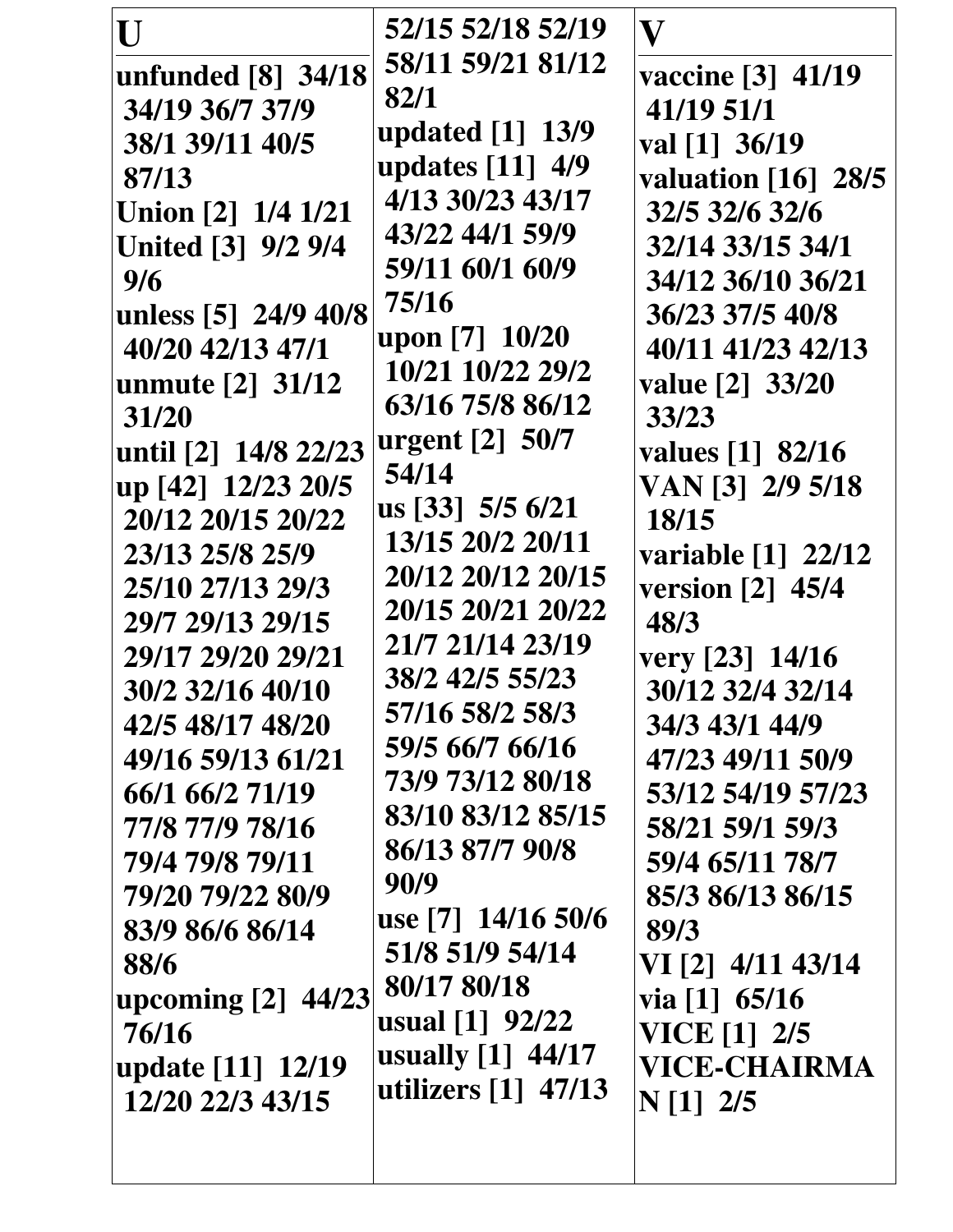| 27/17 78/6 83/2<br>volunteer $\lceil 1 \rceil$ 49/4<br>we've [4] 13/1 34/2<br>vote [3] $60/6$ 61/22<br>wants [2] 59/14<br>81/22 88/9<br>67/14<br>66/5<br>weather $[2]$ 89/8<br>was [46] $1/21$ 7/4<br>89/16<br>7/5 7/8 7/9 16/6 |
|---------------------------------------------------------------------------------------------------------------------------------------------------------------------------------------------------------------------------------|
|                                                                                                                                                                                                                                 |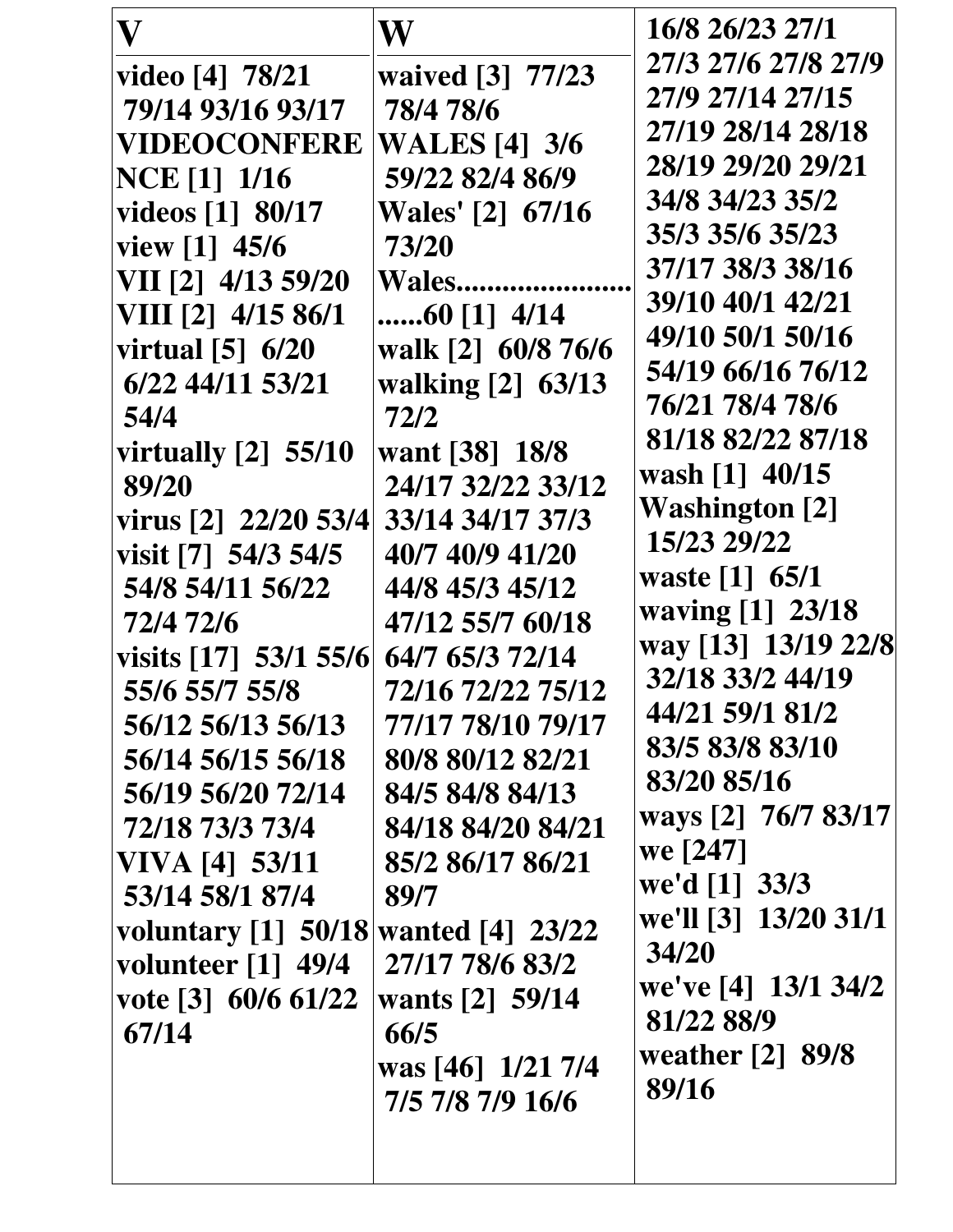| W                                | 46/14 46/16 47/13     | whatever $\lceil 1 \rceil$ 62/14 |
|----------------------------------|-----------------------|----------------------------------|
| <b>WebEx</b> [1] 31/17           | 55/9 55/20 55/23      | when $[27]$ 6/23                 |
| webinars $\lceil 1 \rceil$ 44/12 | 56/1 56/4 57/7 57/9   | 12/23 13/21 14/18                |
| website [1] 45/5                 | 58/12 62/19 78/8      | 19/22 26/2 26/21                 |
| week [2] 79/4 79/8               | 87/11 92/13           | 27/8 28/4 31/15                  |
| weeks [2] 72/11                  | weren't [1] 27/20     | 35/6 37/12 46/17                 |
| 72/12                            | <b>WHALEY [3] 2/5</b> | 50/23 51/20 56/5                 |
| weight [1] 78/20                 | 5/10 11/17            | 56/19 60/21 60/21                |
| weight-loss [1]                  | what [63] 7/12 13/1   | 64/9 68/16 69/11                 |
| 78/20                            | 13/3 13/18 14/13      | 71/15 76/20 82/19                |
| welcome [2] 11/18                | 17/16 19/15 22/5      | 82/22 86/8                       |
| 11/23                            | 23/6 23/10 26/2       | where [18] 28/14                 |
| well [22] 13/20 16/9             | 26/16 26/17 27/2      | 37/5 47/3 47/5 47/9              |
| 25/2 29/9 29/13                  | 27/7 27/18 28/3       | 49/15 54/3 54/22                 |
| 32/4 34/15 35/14                 | 28/18 30/9 33/2       | 59/1 62/16 67/5                  |
| 38/3 40/2 42/17                  | 33/23 34/9 36/5       | 74/13 74/23 75/1                 |
| 44/9 45/18 47/8                  | 36/13 36/16 36/19     | 83/21 84/11 85/17                |
| 49/14 49/18 51/8                 | 37/17 37/19 38/2      | 88/15                            |
| 72/20 80/3 89/11                 | 38/13 38/22 39/13     | whether $\lceil 3 \rceil$ 51/9   |
| 90/1 90/17                       | 39/15 40/11 45/1      | 79/18 83/14                      |
| wellness $[16]$ 48/3             | 47/22 55/23 60/15     | which [18] 10/20                 |
| 48/10 50/14 60/10                | 60/16 60/19 61/7      | 10/21 10/22 14/12                |
| 75/12 75/16 76/18                | 61/19 61/21 62/5      | 15/16 22/2 24/18                 |
| 76/19 76/22 77/3                 | 62/10 64/8 65/11      | 32/13 34/1 35/15                 |
| 78/1 78/3 78/7                   | 66/16 66/17 67/4      | 35/19 36/8 37/4                  |
| 78/12 78/15 82/2                 | 69/14 69/15 70/8      | 65/7 65/9 76/19                  |
| went [4] 16/5 16/9               | 71/8 73/7 74/12       | 84/9 86/20                       |
| 34/19 38/23                      | 76/12 76/12 77/1      | while [1] 21/13                  |
| were [26] 16/3 18/2              | 77/1 78/23 80/21      | <b>White</b> [1] 16/7            |
| 21/14 26/6 26/7                  | 84/1                  | who [13] 26/18                   |
| 26/12 27/18 29/1                 | what's $[3]$ 21/6     | 35/13 37/11 53/3                 |
| 37/11 46/8 46/9                  | 40/14 40/23           | 56/5 56/8 63/10                  |
|                                  |                       |                                  |
|                                  |                       |                                  |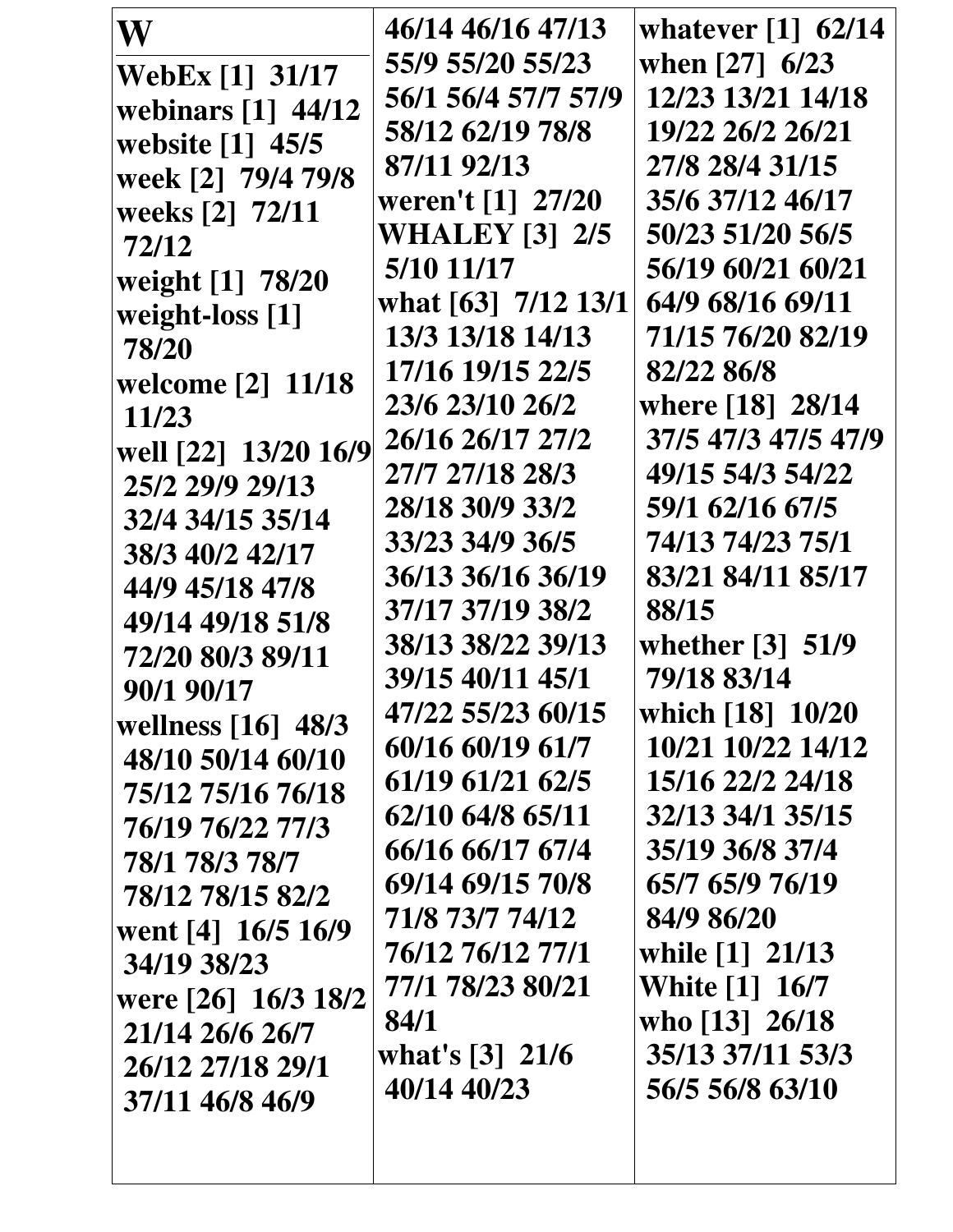| W                     | 78/16 78/17 78/19                   | 16/4 17/1 21/10        |
|-----------------------|-------------------------------------|------------------------|
| who [6] $63/21$       | 86/9 86/11 88/5                     | 21/19 23/6 23/10       |
| 64/13 70/11 78/8      | 88/10 88/14 88/16                   | 23/11 24/22 35/8       |
| 80/8 86/11            | 88/22 89/14 90/13                   | 36/5 36/12 36/18       |
| whole [2] 66/20       | <b>WILLIAMS [1]</b>                 | 36/21 37/19 37/21      |
| 85/9                  | 2/10                                | 38/1 39/15 40/3        |
| whose [1] 70/5        | <b>Wisely</b> [4] 80/15             | 41/11 42/2 51/11       |
| why [4] 18/3 25/13    | 80/17 81/5 81/13                    | 66/6 66/7 70/1         |
| 33/16 66/13           | within $[1]$ 40/2                   | 70/10 70/17 72/8       |
| wide [1] 18/1         | without [3] 55/13                   | 75/2 82/14 84/8        |
| will [79] 7/1 8/3 8/4 | 88/15 93/17                         | 87/12                  |
| 8/18 8/20 8/22 10/2   | won't $[1]$ 47/16                   | wrap [1] 78/16         |
| 10/4 10/6 12/18       | wonderful $\lceil 1 \rceil$ 84/1    | write [1] 31/16        |
| 13/6 14/8 16/14       | word [1] 14/16                      | writes [1] 47/2        |
| 21/4 21/4 21/23       | work [11] 37/14                     | writing [1] 21/11      |
| 22/1 22/13 22/22      | 47/8 49/5 58/21                     | written [4] 24/14      |
| 23/3 24/14 28/15      | 64/12 68/17 71/6                    | 27/9 47/2 93/17        |
| 30/6 31/7 31/16       | 77/13 83/20 85/6                    | $\mathbf V$            |
| 31/18 34/2 36/2       | 87/3                                | y'all [2] 18/8 20/14   |
| 37/8 37/14 40/18      | worked [1] 53/12                    | <b>YANCEY</b> [4] 3/3  |
| 41/10 42/9 43/13      | working [12] 18/3                   | 82/10 86/2 89/5        |
| 46/2 47/14 47/15      | 20/17 21/1 37/12                    | <b>Yancey86</b>        |
| 51/1 51/5 51/6        | 37/12 58/2 61/14                    | $\lceil 1 \rceil$ 4/15 |
| 51/15 52/9 52/17      | 62/23 64/21 66/23                   | Yeah [2] 70/9 76/1     |
| 55/3 55/15 56/3       | 70/16 70/18                         | vear [49] 13/7         |
| 56/9 57/5 59/13       | workouts [1] 49/6                   | 13/11 13/17 22/4       |
| 59/21 60/8 60/13      | works [1] 68/16                     | 22/12 26/11 26/13      |
| 61/1 61/18 61/19      | world [1] 89/21                     | 27/1 32/17 32/18       |
| 63/22 64/12 64/13     | worth [1] 14/3                      | 32/19 33/11 34/13      |
| 69/13 69/16 69/17     | would [38] 6/21<br>7/12 11/17 14/11 | 34/22 34/22 35/7       |
| 73/19 73/22 75/15     | 14/13 15/1 15/23                    | 36/6 37/6 37/6         |
| 75/19 76/11 76/11     |                                     | 37/13 38/10 39/22      |
|                       |                                     |                        |
|                       |                                     |                        |